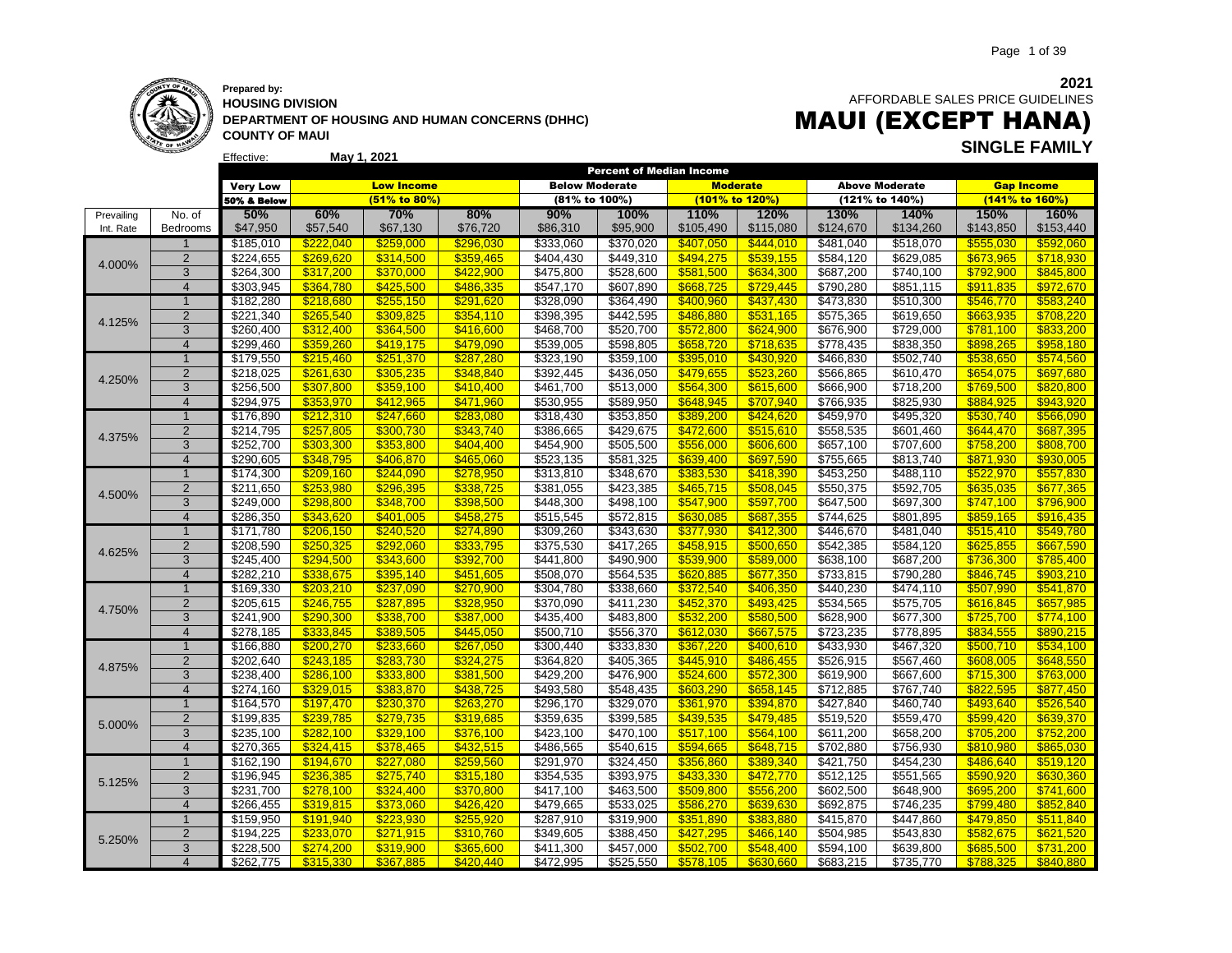

Effective:

**HOUSING DIVISION DEPARTMENT OF HOUSING AND HUMAN CONCERNS (DHHC) COUNTY OF MAUI**

**May 1, 2021**

 AFFORDABLE SALES PRICE GUIDELINES

### MAUI (EXCEPT HANA) **SINGLE FAMILY**

|            |                |                        |                        |                        |                        |                        |                        | <b>Percent of Median Income</b> |                        |                        |                        |                        |                        |
|------------|----------------|------------------------|------------------------|------------------------|------------------------|------------------------|------------------------|---------------------------------|------------------------|------------------------|------------------------|------------------------|------------------------|
|            |                | <b>Very Low</b>        |                        | <b>Low Income</b>      |                        | <b>Below Moderate</b>  |                        | <b>Moderate</b>                 |                        |                        | <b>Above Moderate</b>  | <b>Gap Income</b>      |                        |
|            |                | 50% & Below            |                        | (51% to 80%)           |                        | (81% to 100%)          |                        | (101% to 120%)                  |                        |                        | (121% to 140%)         | (141% to 160%)         |                        |
| Prevailing | No. of         | 50%                    | 60%                    | 70%                    | 80%                    | 90%                    | 100%                   | 110%                            | 120%                   | 130%                   | 140%                   | 150%                   | 160%                   |
| Int. Rate  | Bedroom        | \$47,950               | \$57,540               | \$67,130               | \$76,720               | \$86,310               | \$95,900               | \$105,490                       | \$115,080              | \$124,670              | \$134,260              | \$143,850              | \$153,440              |
|            | $\overline{1}$ | \$157,710              | \$189,280              | \$220,850              | \$252,350              | \$283,920              | \$315,490              | \$346,990                       | \$378,560              | \$410,130              | \$441,700              | \$473,200              | \$504,770              |
|            | $\overline{2}$ | \$191,505              | \$229,840              | \$268,175              | \$306,425              | \$344,760              | \$383,095              | \$421,345                       | \$459,680              | \$498,015              | \$536,350              | \$574,600              | \$612,935              |
| 5.375%     | 3              | \$225,300              | \$270,400              | \$315,500              | \$360,500              | \$405,600              | \$450,700              | \$495,700                       | \$540,800              | \$585,900              | \$631,000              | \$676,000              | \$721,100              |
|            | $\overline{4}$ | \$259,095              | \$310.960              | \$362.825              | \$414.575              | \$466,440              | \$518,305              | \$570.055                       | \$621,920              | \$673,785              | \$725,650              | \$777.400              | \$829.265              |
|            | $\overline{1}$ | \$155,540              | \$186,690              | \$217,770              | \$248,920              | \$280,000              | \$311,150              | \$342,230                       | \$373,380              | \$404,460              | \$435,610              | \$466,690              | \$497,840              |
|            | $\overline{2}$ | \$188,870              | \$226,695              | \$264,435              | \$302,260              | \$340,000              | \$377,825              | \$415,565                       | \$453,390              | \$491,130              | \$528,955              | \$566,695              | \$604,520              |
| 5.500%     | 3              | \$222,200              | \$266,700              | \$311,100              | \$355,600              | \$400,000              | \$444,500              | \$488,900                       | \$533,400              | \$577,800              | \$622,300              | \$666,700              | \$711,200              |
|            | $\overline{4}$ | \$255,530              | \$306,705              | \$357,765              | \$408,940              | \$460,000              | \$511,175              | \$562,235                       | \$613,410              | \$664,470              | \$715,645              | \$766,705              | \$817,880              |
|            | $\mathbf{1}$   | \$153,440              | \$184,100              | \$214,830              | \$245,490              | \$276,220              | \$306,880              | \$337,540                       | \$368,270              | \$398,930              | \$429,660              | \$460,320              | \$490,980              |
|            | $\overline{2}$ | \$186,320              | \$223,550              | \$260,865              | \$298,095              | \$335,410              | \$372,640              | \$409,870                       | \$447,185              | \$484,415              | \$521,730              | \$558,960              | \$596,190              |
| 5.625%     | 3              | \$219,200              | \$263,000              | \$306,900              | \$350,700              | \$394,600              | \$438,400              | \$482,200                       | \$526,100              | \$569,900              | \$613,800              | \$657,600              | \$701,400              |
|            | $\overline{4}$ | \$252,080              | \$302.450              | \$352.935              | \$403.305              | \$453,790              | \$504,160              | \$554.530                       | \$605.015              | \$655,385              | \$705,870              | \$756.240              | \$806.610              |
|            | $\overline{1}$ | \$151,340              | \$181,650              | \$211,890              | \$242,200              | \$272,440              | \$302,750              | \$332,990                       | \$363,230              | \$393,540              | \$423,780              | \$454,090              | \$484,330              |
|            | $\overline{2}$ | \$183,770              | \$220,575              | \$257,295              | \$294,100              | \$330,820              | \$367,625              | \$404,345                       | \$441,065              | \$477,870              | \$514,590              | \$551,395              | \$588,115              |
| 5.750%     | 3              | \$216,200              | \$259,500              | \$302,700              | \$346,000              | \$389,200              | \$432,500              | \$475,700                       | \$518,900              | \$562,200              | \$605,400              | \$648,700              | \$691,900              |
|            | $\overline{4}$ | \$248,630              | \$298,425              | \$348,105              | \$397,900              | \$447,580              | \$497,375              | \$547,055                       | \$596,735              | \$646,530              | \$696,210              | \$746,005              | \$795,685              |
|            | $\mathbf{1}$   |                        | \$179,200              | \$209,020              | \$238,910              | \$268,800              |                        | \$328,510                       | \$358,400              |                        |                        | \$447,930              | \$477,820              |
|            | $\overline{2}$ | \$149,310<br>\$181,305 | \$217,600              |                        |                        | \$326,400              | \$298,620<br>\$362,610 |                                 |                        | \$388,220<br>\$471,410 | \$418,110              | \$543,915              |                        |
| 5.875%     | 3              | \$213,300              | \$256,000              | \$253,810              | \$290,105<br>\$341,300 | \$384,000              | \$426,600              | \$398,905                       | \$435,200<br>\$512,000 | \$554,600              | \$507,705<br>\$597,300 |                        | \$580,210<br>\$682,600 |
|            | $\overline{4}$ |                        | \$294.400              | \$298,600              |                        |                        |                        | \$469,300                       |                        |                        |                        | \$639,900              | \$784.990              |
|            | $\overline{1}$ | \$245,295              |                        | \$343,390              | \$392,495              | \$441,600              | \$490,590              | \$539,695                       | \$588,800              | \$637,790              | \$686,895              | \$735,885              |                        |
|            | $\overline{2}$ | \$147,350<br>\$178,925 | \$176,820<br>\$214,710 | \$206,290<br>\$250,495 | \$235,690<br>\$286,195 | \$265,160<br>\$321,980 | \$294,630<br>\$357,765 | \$324,100<br>\$393,550          | \$353,570              | \$383,040<br>\$465,120 | \$412,510<br>\$500,905 | \$441,980<br>\$536,690 | \$471,450<br>\$572,475 |
| 6.000%     | $\overline{3}$ |                        |                        | \$294.700              |                        |                        |                        | \$463.000                       | \$429,335              |                        |                        |                        |                        |
|            | $\overline{4}$ | \$210,500<br>\$242.075 | \$252,600<br>\$290.490 | \$338.905              | \$336,700<br>\$387,205 | \$378,800<br>\$435.620 | \$420,900<br>\$484.035 | \$532.450                       | \$505,100<br>\$580.865 | \$547,200<br>\$629.280 | \$589,300<br>\$677.695 | \$631,400<br>\$726.110 | \$673,500              |
|            | 1              |                        |                        |                        |                        |                        |                        |                                 |                        |                        |                        |                        | \$774.525              |
|            |                | \$145,390              | \$174,440              | \$203,490              | \$232,610              | \$261,660              | \$290,710              | \$319,830                       | \$348,880              | \$377,930              | \$407,050              | \$436,100              | \$465,220              |
| 6.125%     | $\overline{2}$ | $\overline{$}176,545$  | \$211,820              | \$247,095              | \$282,455              | \$317,730              | 3353,005               | \$388,365                       | \$423,640              | $\overline{$458,915}$  | \$494,275              | \$529,550              | \$564,910              |
|            | 3              | \$207,700              | \$249,200              | \$290,700              | \$332,300              | \$373,800              | \$415,300              | \$456,900                       | \$498,400              | \$539,900              | \$581,500              | \$623,000              | \$664,600              |
|            | $\overline{4}$ | \$238,855              | \$286.580              | \$334.305              | \$382.145              | \$429,870              | \$477,595              | \$525.435                       | \$573,160              | \$620,885              | \$668,725              | \$716.450              | \$764,290              |
|            | $\mathbf 1$    | \$143,430              | \$172,130              | \$200,830              | \$229,530              | \$258,230              | \$286,930              | \$315,630                       | \$344,330              | \$372,960              | \$401,660              | \$430,360              | \$459,060              |
| 6.250%     | $\overline{2}$ | \$174,165              | \$209,015              | \$243,865              | \$278,715              | \$313,565              | 3348,415               | \$383,265                       | \$418,115              | \$452,880              | \$487,730              | \$522,580              | \$557,430              |
|            | 3              | \$204,900              | \$245,900              | \$286,900              | \$327,900              | \$368,900              | \$409,900              | \$450,900                       | \$491,900              | \$532,800              | \$573,800              | \$614,800              | \$655,800              |
|            | $\overline{4}$ | \$235,635              | \$282.785              | \$329.935              | \$377.085              | \$424.235              | \$471,385              | \$518.535                       | \$565,685              | \$612,720              | \$659,870              | \$707.020              | \$754.170              |
|            | $\overline{1}$ | \$141,610              | \$169,890              | \$198,240              | \$226,520              | \$254,870              | \$283,150              | \$311,500                       | \$339,780              | \$368,130              | \$396,410              | \$424,760              | \$453,040              |
| 6.375%     | $\overline{2}$ | \$171,955              | \$206,295              | \$240,720              | \$275,060              | \$309,485              | \$343,825              | \$378,250                       | \$412,590              | \$447,015              | \$481,355              | \$515,780              | \$550,120              |
|            | 3              | \$202,300              | \$242,700              | \$283,200              | \$323,600              | \$364,100              | \$404,500              | \$445,000                       | \$485,400              | \$525,900              | \$566,300              | \$606,800              | \$647,200              |
|            | $\overline{4}$ | \$232,645              | \$279,105              | \$325,680              | \$372,140              | \$418,715              | \$465,175              | \$511,750                       | \$558,210              | \$604,785              | \$651,245              | \$697,820              | \$744,280              |
|            | 1              | \$139,720              | \$167,720              | \$195,650              | \$223,580              | \$251,510              | \$279,510              | \$307,440                       | \$335,370              | \$363,370              | \$391,300              | \$419,230              | \$447,160              |
| 6.500%     | $\overline{2}$ | \$169,660              | \$203,660              | \$237,575              | \$271,490              | \$305,405              | \$339,405              | \$373,320                       | \$407,235              | \$441,235              | \$475,150              | \$509,065              | \$542,980              |
|            | 3              | \$199,600              | \$239,600              | \$279,500              | \$319,400              | \$359,300              | \$399,300              | \$439,200                       | \$479,100              | \$519,100              | \$559,000              | \$598,900              | \$638,800              |
|            | $\overline{4}$ | \$229,540              | \$275.540              | \$321.425              | \$367.310              | \$413,195              | \$459,195              | \$505.080                       | \$550.965              | \$596,965              | \$642.850              | \$688.735              | \$734.620              |
|            | $\overline{1}$ | \$137,970              | \$165,550              | \$193,130              | \$220,710              | \$248,290              | \$275,870              | \$303,450                       | \$331,100              | \$358,680              | \$386,260              | \$413,840              | \$441,420              |
| 6.625%     | $\overline{2}$ | \$167,535              | \$201,025              | \$234,515              | \$268,005              | \$301,495              | \$334,985              | \$368,475                       | \$402,050              | \$435,540              | \$469,030              | \$502,520              | \$536,010              |
|            | 3              | \$197,100              | \$236,500              | \$275,900              | \$315,300              | \$354,700              | \$394,100              | \$433,500                       | \$473,000              | \$512,400              | \$551,800              | \$591,200              | \$630,600              |
|            | $\Delta$       | \$226,665              | \$271.975              | \$317.285              | \$362.595              | \$407.905              | \$453.215              | \$498.525                       | \$543.950              | \$589.260              | \$634.570              | \$679.880              | \$725.190              |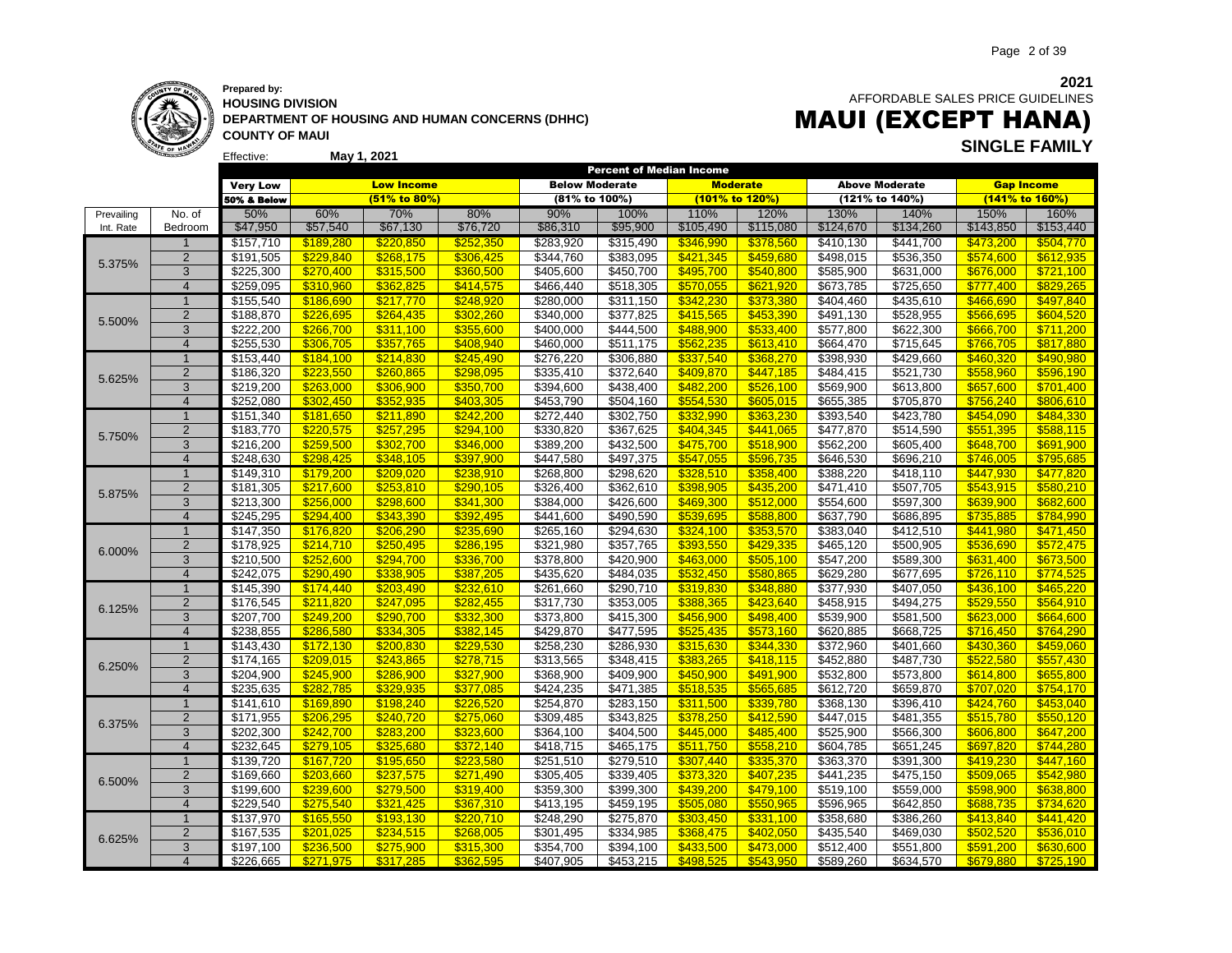

Effective:

### **Prepared by: HOUSING DIVISION DEPARTMENT OF HOUSING AND HUMAN CONCERNS (DHHC) COUNTY OF MAUI**

**May 1, 2021**

AFFORDABLE SALES PRICE GUIDELINES MAUI (EXCEPT HANA) **SINGLE FAMILY**

|            |                         |                       |           |                   |           |                       | <b>Percent of Median Income</b> |                |                 |                   |                       |                   |           |
|------------|-------------------------|-----------------------|-----------|-------------------|-----------|-----------------------|---------------------------------|----------------|-----------------|-------------------|-----------------------|-------------------|-----------|
|            |                         | <b>Very Low</b>       |           | <b>Low Income</b> |           | <b>Below Moderate</b> |                                 |                | <b>Moderate</b> |                   | <b>Above Moderate</b> | <b>Gap Income</b> |           |
|            |                         | 50% & Below           |           | (51% to 80%)      |           | (81% to 100%)         |                                 | (101% to 120%) |                 |                   | (121% to 140%)        | (141% to 160%)    |           |
| Prevailing | No. of                  | 50%                   | 60%       | 70%               | 80%       | 90%                   | 100%                            | 110%           | 120%            | 130%              | 140%                  | 150%              | 160%      |
| Int. Rate  | Bedroom                 | \$47,950              | \$57,540  | \$67,130          | \$76,720  | \$86,310              | \$95,900                        | \$105,490      | \$115,080       | \$124,670         | \$134,260             | \$143,850         | \$153,440 |
|            | $\mathbf{1}$            | \$136,150             | \$163,450 | \$190,680         | \$217,910 | \$245,140             | \$272,370                       | \$299,600      | \$326,830       | \$354,060         | \$381,290             | \$408,520         | \$435,820 |
| 6.750%     | $\overline{2}$          | \$165,325             | \$198,475 | \$231,540         | \$264.605 | \$297,670             | \$330,735                       | \$363,800      | \$396,865       | \$429,930         | \$462,995             | \$496.060         | \$529,210 |
|            | 3                       | \$194,500             | \$233,500 | \$272,400         | \$311,300 | \$350,200             | \$389,100                       | \$428,000      | \$466,900       | \$505,800         | \$544,700             | \$583,600         | \$622,600 |
|            | $\overline{4}$          | \$223,675             | \$268,525 | \$313,260         | \$357,995 | \$402,730             | \$447,465                       | \$492,200      | \$536,935       | \$581,670         | \$626,405             | \$671,140         | \$715,990 |
|            | $\mathbf 1$             | \$134,470             | \$161,350 | \$188,230         | \$215,110 | \$241,990             | \$268,940                       | \$295,820      | \$322,700       | \$349,580         | \$376,460             | \$403,340         | \$430,290 |
| 6.875%     | $\overline{2}$          | \$163,285             | \$195,925 | \$228,565         | \$261,205 | \$293,845             | \$326,570                       | \$359,210      | \$391,850       | $\sqrt{$424,490}$ | \$457,130             | \$489,770         | \$522,495 |
|            | $\overline{3}$          | \$192,100             | \$230,500 | \$268,900         | \$307,300 | \$345,700             | \$384,200                       | \$422,600      | \$461,000       | \$499,400         | \$537,800             | \$576,200         | \$614,700 |
|            | $\overline{4}$          | \$220,915             | \$265.075 | \$309.235         | \$353.395 | \$397,555             | \$441,830                       | \$485.990      | \$530.150       | \$574.310         | \$618,470             | \$662,630         | \$706.905 |
|            | $\mathbf{1}$            | \$132,790             | \$159,320 | \$185,850         | \$212,450 | \$238,980             | \$265,510                       | \$292,110      | \$318,640       | \$345,170         | \$371,770             | \$398,300         | \$424,830 |
| 7.000%     | $\overline{2}$          | \$161,245             | \$193,460 | \$225,675         | \$257,975 | \$290,190             | \$322,405                       | \$354,705      | \$386,920       | \$419,135         | \$451,435             | \$483.650         | \$515,865 |
|            | 3                       | \$189,700             | \$227,600 | \$265,500         | \$303.500 | \$341,400             | \$379,300                       | \$417.300      | \$455,200       | \$493,100         | \$531,100             | \$569,000         | \$606,900 |
|            | $\overline{4}$          | \$218,155             | \$261,740 | \$305,325         | \$349,025 | \$392,610             | \$436,195                       | \$479.895      | \$523,480       | \$567,065         | \$610,765             | \$654,350         | \$697,935 |
|            | $\overline{1}$          | \$131,110             | \$157,360 | \$183,540         | \$209,790 | \$235,970             | \$262,220                       | \$288,400      | \$314,650       | \$340,900         | \$367,080             | \$393,330         | \$419,510 |
| 7.125%     | $\overline{2}$          | \$159,205             | \$191,080 | \$222,870         | \$254,745 | \$286,535             | \$318,410                       | \$350,200      | \$382,075       | \$413,950         | \$445,740             | \$477,615         | \$509,405 |
|            | $\overline{3}$          | \$187,300             | \$224,800 | \$262,200         | \$299,700 | \$337,100             | \$374,600                       | \$412,000      | \$449,500       | \$487,000         | \$524,400             | \$561,900         | \$599,300 |
|            | $\overline{4}$          | \$215,395             | \$258,520 | \$301.530         | \$344.655 | \$387,665             | \$430,790                       | \$473.800      | \$516,925       | \$560,050         | \$603,060             | \$646,185         | \$689,195 |
|            | $\overline{1}$          | \$129,500             | \$155,400 | \$181,300         | \$207,200 | \$233,100             | \$258,930                       | \$284,830      | \$310,730       | \$336,630         | \$362,530             | \$388,430         | \$414,330 |
| 7.250%     | $\overline{2}$          | \$157,250             | \$188,700 | \$220,150         | \$251,600 | \$283,050             | \$314,415                       | \$345,865      | \$377,315       | \$408,765         | \$440,215             | \$471,665         | \$503,115 |
|            | 3                       | \$185,000             | \$222,000 | \$259,000         | \$296,000 | \$333,000             | \$369,900                       | \$406,900      | \$443.900       | \$480,900         | \$517,900             | \$554,900         | \$591,900 |
|            | $\overline{4}$          | $\overline{$}212,750$ | \$255,300 | \$297,850         | \$340,400 | \$382,950             | \$425,385                       | \$467,935      | \$510,485       | \$553,035         | \$595,585             | \$638,135         | \$680,685 |
|            | $\mathbf 1$             | \$127,890             | \$153,440 | \$179,060         | \$204,610 | \$230,230             | \$255,780                       | \$281,330      | \$306,950       | \$332,500         | \$358,120             | \$383,670         | \$409,220 |
| 7.375%     | $\overline{2}$          | \$155,295             | \$186,320 | \$217,430         | \$248,455 | \$279,565             | \$310,590                       | \$341,615      | \$372,725       | \$403,750         | \$434,860             | \$465,885         | \$496,910 |
|            | 3                       | \$182,700             | \$219,200 | \$255,800         | \$292,300 | \$328,900             | \$365,400                       | \$401,900      | \$438,500       | \$475,000         | \$511,600             | \$548,100         | \$584,600 |
|            | $\overline{4}$          | \$210,105             | \$252.080 | \$294.170         | \$336.145 | \$378,235             | \$420,210                       | \$462.185      | \$504.275       | \$546,250         | \$588,340             | \$630.315         | \$672.290 |
|            | $\overline{1}$          | \$126,350             | \$151,620 | \$176,890         | \$202,090 | \$227,360             | \$252,630                       | \$277,900      | \$303,170       | \$328,440         | \$353,710             | \$378,980         | \$404,250 |
| 7.500%     | $\overline{2}$          | \$153,425             | \$184,110 | \$214,795         | \$245,395 | \$276,080             | \$306,765                       | \$337,450      | \$368,135       | \$398,820         | \$429,505             | \$460,190         | \$490,875 |
|            | 3                       | \$180,500             | \$216,600 | \$252,700         | \$288,700 | \$324,800             | \$360,900                       | \$397,000      | \$433,100       | \$469,200         | \$505,300             | \$541,400         | \$577,500 |
|            | $\overline{4}$          | \$207,575             | \$249.090 | \$290.605         | \$332,005 | \$373,520             | \$415,035                       | \$456.550      | \$498.065       | \$539,580         | \$581,095             | \$622.610         | \$664,125 |
|            | $\mathbf{1}$            | \$124,810             | \$149,730 | \$174,720         | \$199,640 | \$224,630             | \$249,620                       | \$274,540      | \$299,530       | \$324,450         | \$349,440             | \$374,360         | \$399,350 |
| 7.625%     | $\overline{2}$          | \$151,555             | \$181,815 | \$212,160         | \$242,420 | \$272,765             | \$303,110                       | \$333,370      | \$363,715       | \$393,975         | \$424,320             | \$454,580         | \$484,925 |
|            | 3                       | \$178,300             | \$213,900 | \$249,600         | \$285,200 | \$320,900             | \$356,600                       | \$392,200      | \$427,900       | \$463,500         | \$499,200             | \$534,800         | \$570,500 |
|            | $\overline{4}$          | \$205,045             | \$245.985 | \$287.040         | \$327,980 | \$369,035             | \$410,090                       | \$451.030      | \$492.085       | \$533,025         | \$574,080             | \$615.020         | \$656,075 |
|            | $\overline{1}$          | \$123,270             | \$147.980 | \$172,620         | \$197,260 | \$221,900             | \$246,610                       | \$271,250      | \$295,890       | \$320,530         | \$345,240             | \$369,880         | \$394,520 |
| 7.750%     | $\overline{2}$          | \$149,685             | \$179,690 | \$209,610         | \$239,530 | \$269,450             | \$299,455                       | \$329,375      | \$359,295       | \$389,215         | \$419,220             | \$449,140         | \$479,060 |
|            | 3                       | \$176,100             | \$211,400 | \$246,600         | \$281,800 | \$317,000             | \$352,300                       | \$387,500      | \$422,700       | \$457,900         | \$493,200             | \$528,400         | \$563,600 |
|            | $\overline{4}$          | \$202,515             | \$243,110 | \$283,590         | \$324.070 | \$364,550             | \$405,145                       | \$445.625      | \$486,105       | \$526,585         | \$567,180             | \$607,660         | \$648,140 |
|            | $\mathbf 1$             | \$121,800             | \$146,160 | \$170,520         | \$194,880 | \$219,310             | \$243,670                       | \$268,030      | \$292,390       | \$316,750         | \$341,110             | \$365,470         | \$389,830 |
| 7.875%     | $\overline{2}$          | \$147,900             | \$177,480 | \$207,060         | \$236,640 | \$266,305             | \$295,885                       | \$325,465      | \$355,045       | \$384,625         | \$414,205             | \$443,785         | \$473,365 |
|            | 3                       | \$174,000             | \$208,800 | \$243,600         | \$278,400 | \$313,300             | \$348,100                       | \$382,900      | \$417,700       | \$452,500         | \$487,300             | \$522,100         | \$556,900 |
|            | $\overline{4}$          | \$200,100             | \$240.120 | \$280.140         | \$320.160 | \$360,295             | \$400,315                       | \$440.335      | \$480.355       | \$520,375         | \$560,395             | \$600.415         | \$640.435 |
|            | $\overline{1}$          | \$120,400             | \$144,480 | \$168,560         | \$192,570 | \$216,650             | \$240,730                       | \$264,810      | \$288,890       | \$312,970         | \$337,050             | \$361,130         | \$385,210 |
| 8.000%     | $\overline{2}$          | \$146,200             | \$175,440 | \$204,680         | \$233,835 | \$263,075             | \$292,315                       | \$321,555      | \$350,795       | \$380,035         | \$409,275             | \$438,515         | \$467,755 |
|            | 3                       | \$172,000             | \$206,400 | \$240,800         | \$275,100 | \$309,500             | \$343,900                       | \$378,300      | \$412,700       | \$447,100         | \$481,500             | \$515,900         | \$550,300 |
|            | $\overline{\mathbf{4}}$ | \$197.800             | \$237.360 | \$276.920         | \$316.365 | \$355.925             | \$395.485                       | \$435.045      | \$474,605       | \$514.165         | \$553.725             | \$593.285         | \$632,845 |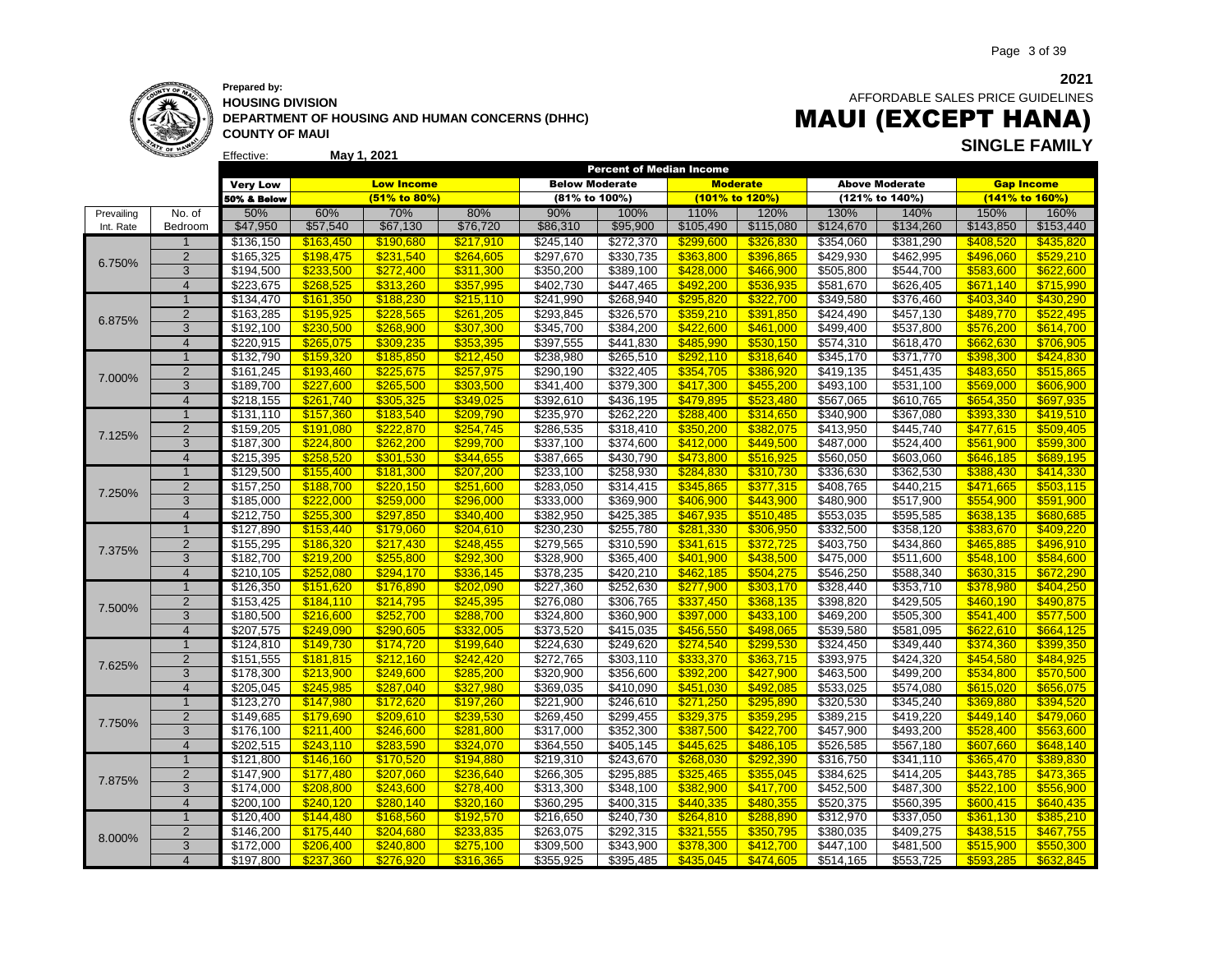

**HOUSING DIVISION DEPARTMENT OF HOUSING AND HUMAN CONCERNS (DHHC) COUNTY OF MAUI**

**2021** AFFORDABLE SALES PRICE GUIDELINES

# MAUI (EXCEPT HANA) **SINGLE FAMILY May 1, 2021**

|            | <b>CONTRACTOR</b> | Effective:             | May 1, 2021 |                   |           |                       |                                 |                 |           |           |                       |                   |           |
|------------|-------------------|------------------------|-------------|-------------------|-----------|-----------------------|---------------------------------|-----------------|-----------|-----------|-----------------------|-------------------|-----------|
|            |                   |                        |             |                   |           |                       | <b>Percent of Median Income</b> |                 |           |           |                       |                   |           |
|            |                   | <b>Very Low</b>        |             | <b>Low Income</b> |           | <b>Below Moderate</b> |                                 | <b>Moderate</b> |           |           | <b>Above Moderate</b> | <b>Gap Income</b> |           |
|            |                   | <b>50% &amp; Below</b> |             | (51% to 80%)      |           | (81% to 100%)         |                                 | (101% to 120%)  |           |           | (121% to 140%)        | (141% to 160%)    |           |
| Prevailing | No. of            | 50%                    | 60%         | 70%               | 80%       | 90%                   | 100%                            | 110%            | 120%      | 130%      | 140%                  | 150%              | 160%      |
| Int. Rate  | Bedroom           | \$47,950               | \$57,540    | \$67,130          | \$76,720  | \$86,310              | \$95,900                        | \$105,490       | \$115,080 | \$124,670 | \$134,260             | \$143,850         | \$153,440 |
|            |                   | \$118,930              | \$142.730   | \$166,530         | \$190,330 | \$214,130             | \$237,930                       | \$261,730       | \$285,530 | \$309,330 | \$333,060             | \$356,860         | \$380,660 |
| 8.125%     | $\overline{2}$    | \$144,415              | \$173,315   | \$202,215         | \$231,115 | \$260,015             | \$288,915                       | \$317,815       | \$346,715 | \$375,615 | \$404,430             | \$433,330         | \$462,230 |
|            | 3                 | \$169,900              | \$203,900   | \$237,900         | \$271,900 | \$305,900             | \$339,900                       | \$373,900       | \$407,900 | \$441,900 | \$475,800             | \$509,800         | \$543,800 |
|            | $\overline{4}$    | \$195,385              | \$234.485   | \$273.585         | \$312.685 | \$351,785             | \$390,885                       | \$429,985       | \$469,085 | \$508,185 | \$547,170             | \$586,270         | \$625,370 |
|            |                   | \$117,600              | \$141,120   | \$164,570         | \$188,090 | \$211,610             | \$235,130                       | \$258,650       | \$282,170 | \$305,690 | \$329,210             | \$352,730         | \$376,250 |
| 8.250%     | 2                 | \$142,800              | \$171,360   | \$199,835         | \$228,395 | \$256,955             | \$285,515                       | \$314,075       | \$342,635 | \$371,195 | \$399,755             | \$428,315         | \$456,875 |
|            | 3                 | \$168,000              | \$201,600   | \$235,100         | \$268,700 | \$302,300             | \$335,900                       | \$369,500       | \$403,100 | \$436,700 | \$470,300             | \$503,900         | \$537,500 |
|            | $\overline{4}$    | \$193,200              | \$231,840   | \$270,365         | \$309,005 | \$347,645             | \$386,285                       | \$424,925       | \$463,565 | \$502,205 | \$540,845             | \$579,485         | \$618,125 |
| 8.375%     |                   | \$116,200              | \$139,440   | \$162,680         | \$185,920 | \$209,160             | \$232,400                       | \$255,640       | \$278,880 | \$302,120 | \$325,360             | \$348,600         | \$371,910 |
|            | $\overline{2}$    | \$141,100              | \$169,320   | \$197,540         | \$225,760 | \$253,980             | \$282,200                       | \$310,420       | \$338,640 | \$366,860 | \$395,080             | \$423,300         | \$451,605 |
|            | 3                 | \$166,000              | \$199.200   | \$232,400         | \$265,600 | \$298,800             | \$332,000                       | \$365,200       | \$398,400 | \$431,600 | \$464,800             | \$498,000         | \$531,300 |
|            | $\overline{4}$    | \$190,900              | \$229.080   | \$267,260         | \$305.440 | \$343,620             | \$381,800                       | \$419.980       | \$458,160 | \$496,340 | \$534,520             | \$572.700         | \$610,995 |
|            |                   | \$114,870              | \$137,830   | \$160,860         | \$183,820 | \$206,780             | \$229,740                       | \$252,700       | \$275,730 | \$298,690 | \$321,650             | \$344,610         | \$367,570 |
| 8.500%     | 2                 | \$139,485              | \$167,365   | \$195,330         | \$223,210 | \$251,090             | \$278,970                       | \$306,850       | \$334,815 | \$362,695 | \$390,575             | \$418,455         | \$446,335 |
|            | 3                 | \$164,100              | \$196,900   | \$229,800         | \$262,600 | \$295,400             | \$328,200                       | \$361,000       | \$393,900 | \$426,700 | \$459,500             | \$492,300         | \$525,100 |
|            |                   | \$188,715              | \$226.435   | \$264.270         | \$301.990 | \$339,710             | \$377,430                       | \$415.150       | \$452.985 | \$490,705 | \$528,425             | \$566.145         | \$603,865 |
|            |                   | \$113,540              | \$136,290   | \$158,970         | \$181,720 | \$204,400             | \$227,150                       | \$249,830       | \$272,580 | \$295,260 | \$318,010             | \$340.690         | \$363,370 |
| 8.625%     | $\overline{2}$    | \$137,870              | \$165,495   | \$193,035         | \$220.660 | \$248,200             | \$275,825                       | \$303,365       | \$330.990 | \$358,530 | \$386,155             | \$413.695         | \$441,235 |
|            | 3                 | \$162,200              | \$194.700   | \$227.100         | \$259,600 | \$292,000             | \$324,500                       | \$356.900       | \$389,400 | \$421,800 | \$454,300             | \$486,700         | \$519,100 |
|            | $\overline{4}$    | \$186,530              | \$223.905   | \$261.165         | \$298.540 | \$335,800             | \$373,175                       | \$410.435       | \$447.810 | \$485,070 | \$522,445             | \$559.705         | \$596,965 |
|            |                   | \$112,280              | \$134,750   | \$157,220         | \$179,620 | \$202,090             | \$224,560                       | \$247,030       | \$269,500 | \$291,900 | $\overline{$}314,370$ | \$336,840         | \$359,310 |
| 8.750%     | $\overline{2}$    | \$136,340              | \$163,625   | \$190,910         | \$218,110 | \$245,395             | \$272,680                       | \$299,965       | \$327,250 | \$354,450 | \$381,735             | \$409,020         | \$436,305 |
|            | 3                 | \$160,400              | \$192.500   | \$224,600         | \$256,600 | \$288,700             | \$320,800                       | \$352,900       | \$385,000 | \$417,000 | \$449,100             | \$481,200         | \$513,300 |
|            |                   | \$184,460              | \$221.375   | \$258.290         | \$295.090 | \$332,005             | \$368,920                       | \$405.835       | \$442.750 | \$479,550 | \$516,465             | \$553.380         | \$590.295 |

Maximum affordable sales price is based on the following factors:

**\$95,900** Median family income as established by the U.S. Department of Housing and Urban Development (HUD).

**30** Number of years for a fixed-rate mortgage loan with no discount points

**30%** Percentage of gross monthly income for housing expenses (principle and interest payment only)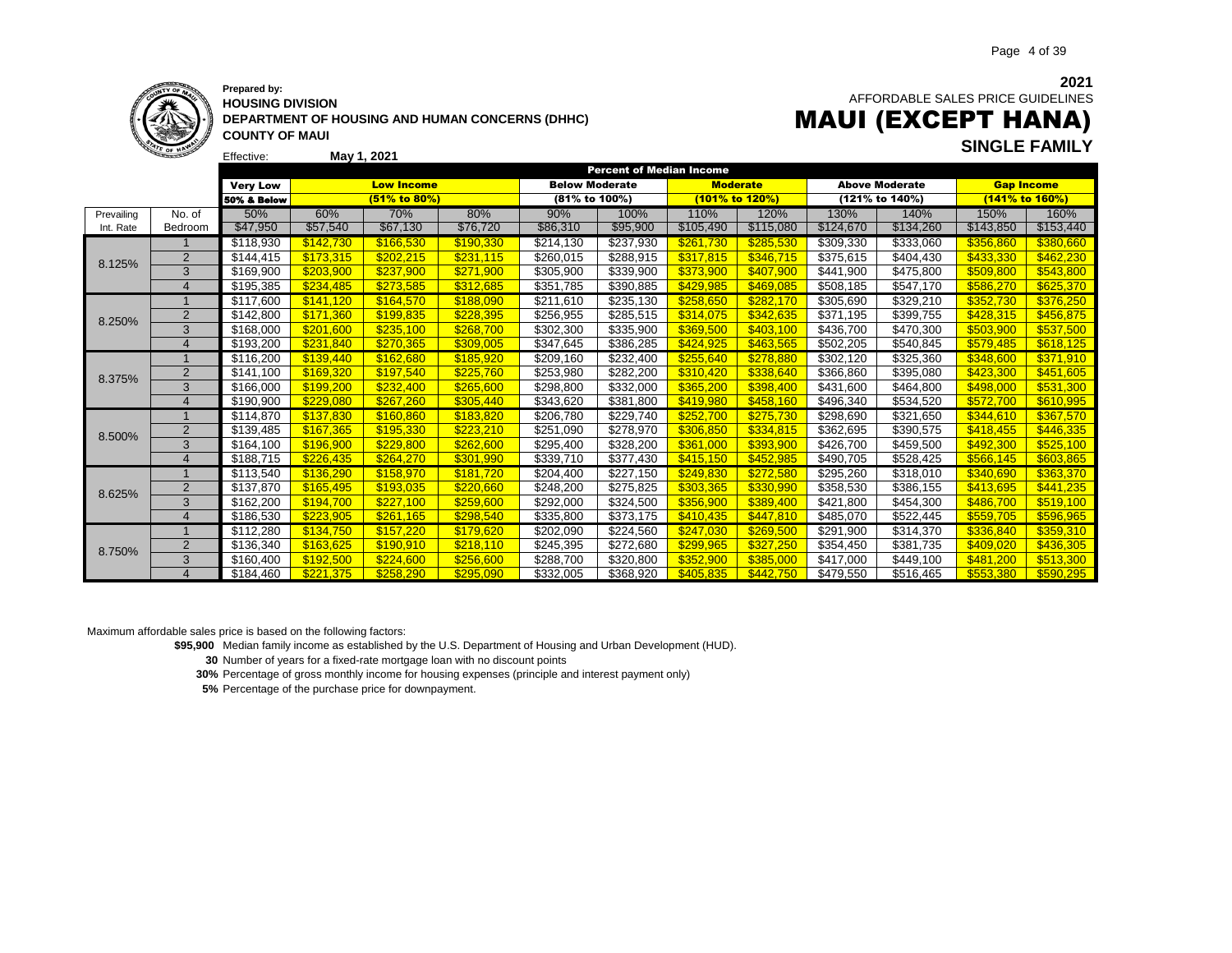

### **Prepared by: HOUSING DIVISION DEPARTMENT OF HOUSING AND HUMAN CONCERNS (DHHC) COUNTY OF MAUI**

 AFFORDABLE SALES PRICE GUIDELINES MAUI (EXCEPT HANA)

**May 1, 2021 MULTI-FAMILY**

|            |                |                   |           |                   |           | <b>Percent of Median Income</b> |                        |                 |           |                       |                        |                        |                        |
|------------|----------------|-------------------|-----------|-------------------|-----------|---------------------------------|------------------------|-----------------|-----------|-----------------------|------------------------|------------------------|------------------------|
|            |                | <b>Very Low</b>   |           | <b>Low Income</b> |           | <b>Below Moderate</b>           |                        | <b>Moderate</b> |           |                       | <b>Above Moderate</b>  |                        | <b>Gap Income</b>      |
|            |                | 50% & Below       |           | (51% to 80%)      |           | (81% to 100%)                   |                        | (101% to 120%)  |           |                       | (121% to 140%)         |                        | (141% to 160%)         |
| Prevailing | No. of         | 50%               | 60%       | 70%               | 80%       | 90%                             | 100%                   | 110%            | 120%      | 130%                  | 140%                   | 150%                   | 160%                   |
| Int. Rate  | Bedroom        | \$47,950          | \$57,540  | \$67,130          | \$76,720  | \$86,310                        | \$95,900               | \$105,490       | \$115,080 | \$124,670             | \$134,260              | \$143,850              | \$153,440              |
|            | -1             | \$166,530         | \$199,850 | \$233,100         | \$266,420 | \$299,740                       | \$332,990              | \$366,380       | \$399,630 | \$432,950             | \$466,270              | \$499,520              | \$532,840              |
|            | $\overline{2}$ | \$202,215         | \$242,675 | \$283,050         | \$323,510 | \$363,970                       | \$404,345              | \$444,890       | \$485,265 | \$525,725             | \$566,185              | \$606,560              | \$647,020              |
| 4.000%     | 3              | \$237,900         | \$285,500 | \$333,000         | \$380,600 | \$428,200                       | \$475,700              | \$523,400       | \$570,900 | \$618,500             | \$666,100              | \$713,600              | \$761,200              |
|            | $\overline{4}$ | \$273,585         | \$328.325 | \$382.950         | \$437,690 | \$492,430                       | \$547,055              | \$601,910       | \$656,535 | \$711,275             | \$766,015              | \$820.640              | \$875,380              |
|            | $\overline{1}$ | \$164,080         | \$196,840 | \$229,670         | \$262,430 | \$295,260                       | \$328,020              | \$360,850       | \$393,680 | \$426,440             | \$459,270              | \$492,100              | \$524,930              |
|            | $\overline{2}$ | \$199,240         | \$239,020 | \$278,885         | \$318,665 | \$358,530                       | \$398,310              | \$438,175       | \$478,040 | \$517,820             | \$557,685              | \$597,550              | \$637,415              |
| 4.125%     | 3              | \$234,400         | \$281,200 | \$328,100         | \$374,900 | \$421,800                       | \$468,600              | \$515,500       | \$562,400 | \$609,200             | \$656,100              | \$703,000              | \$749,900              |
|            | $\overline{4}$ | \$269,560         | \$323,380 | \$377,315         | \$431,135 | \$485,070                       | \$538,890              | \$592,825       | \$646,760 | \$700,580             | \$754,515              | \$808,450              | \$862.385              |
|            | $\overline{1}$ | \$161,630         | \$193,900 | \$226,240         | \$258,580 | \$290,850                       | \$323,190              | \$355,530       | \$387,800 | \$420,140             | \$452,480              | \$484,820              | \$517,090              |
|            | $\overline{2}$ | \$196,265         | \$235,450 | \$274,720         | \$313,990 | \$353,175                       | \$392,445              | \$431,715       | \$470,900 | \$510,170             | \$549,440              | \$588,710              | \$627,895              |
| 4.250%     | 3              | \$230,900         | \$277,000 | \$323,200         | \$369,400 | \$415,500                       | \$461,700              | \$507,900       | \$554,000 | \$600,200             | \$646,400              | \$692,600              | \$738,700              |
|            | $\overline{4}$ | \$265,535         | \$318.550 | \$371,680         | \$424.810 | \$477,825                       | \$530,955              | \$584.085       | \$637.100 | \$690,230             | \$743,360              | \$796.490              | \$849.505              |
|            | $\mathbf{1}$   | \$159,180         | \$191,100 | \$222,880         | \$254,800 | \$286,580                       | \$318,500              | \$350,280       | \$382,130 | \$413,980             | \$445,760              | \$477,680              | \$509,460              |
|            | $\overline{2}$ | \$193,290         | \$232,050 | \$270,640         |           |                                 |                        | \$425,340       |           | \$502,690             |                        |                        | \$618,630              |
| 4.375%     | 3              | \$227,400         |           | \$318,400         | \$309,400 | \$347,990                       | \$386,750<br>\$455,000 | \$500,400       | \$464,015 | \$591,400             | \$541,280<br>\$636,800 | \$580,040<br>\$682,400 |                        |
|            | $\overline{4}$ |                   | \$273,000 |                   | \$364,000 | \$409,400                       |                        |                 | \$545,900 |                       |                        |                        | \$727,800<br>\$836,970 |
|            |                | \$261,510         | \$313,950 | \$366,160         | \$418,600 | \$470,810                       | \$523,250              | \$575,460       | \$627,785 | \$680,110             | \$732,320              | \$784,760              |                        |
|            | $\mathbf{1}$   | \$156,870         | \$188,230 | \$219,660         | \$251,090 | \$282,450                       | \$313,810              | \$345,170       | \$376,530 | \$407,960             | \$439,320              | \$470,680              | \$502,040              |
| 4.500%     | $\overline{2}$ | \$190,485         | \$228,565 | \$266,730         | \$304,895 | \$342,975                       | \$381,055              | \$419,135       | \$457,215 | \$495,380             | \$533,460              | \$571,540              | \$609,620              |
|            | 3              | \$224,100         | \$268,900 | \$313,800         | \$358,700 | \$403,500                       | \$448,300              | \$493,100       | \$537,900 | \$582,800             | \$627,600              | \$672,400              | \$717,200              |
|            | $\overline{4}$ | \$257,715         | \$309,235 | \$360,870         | \$412,505 | \$464,025                       | \$515,545              | \$567,065       | \$618,585 | \$670,220             | \$721,740              | \$773,260              | \$824,780              |
|            | $\overline{1}$ | \$154,630         | \$185,570 | \$216,440         | \$247,380 | \$278,320                       | \$309,260              | \$340,130       | \$371,070 | \$402,010             | \$432,950              | \$463,890              | \$494,830              |
| 4.625%     | $\overline{2}$ | \$187,765         | \$225,335 | \$262,820         | \$300,390 | \$337,960                       | \$375,530              | \$413,015       | \$450,585 | \$488,155             | \$525,725              | \$563,295              | \$600,865              |
|            | 3              | \$220,900         | \$265,100 | \$309,200         | \$353,400 | \$397,600                       | \$441,800              | \$485,900       | \$530,100 | \$574,300             | \$618,500              | \$662,700              | \$706,900              |
|            | $\overline{4}$ | \$254,035         | \$304.865 | \$355.580         | \$406.410 | \$457,240                       | \$508,070              | \$558.785       | \$609.615 | \$660,445             | \$711,275              | \$762.105              | \$812.935              |
|            | $\mathbf 1$    | \$152,390         | \$182,910 | \$213,360         | \$243,810 | \$274,330                       | \$304,780              | \$335,300       | \$365,750 | \$396,200             | \$426,720              | \$457,170              | \$487,690              |
| 4.750%     | $\overline{2}$ | \$185,045         | \$222,105 | \$259,080         | \$296,055 | \$333,115                       | \$370,090              | \$407,150       | \$444,125 | \$481,100             | \$518,160              | \$555,135              | \$592,195              |
|            | 3              | \$217,700         | \$261,300 | \$304.800         | \$348,300 | \$391,900                       | \$435,400              | \$479,000       | \$522,500 | \$566,000             | \$609,600              | \$653,100              | \$696,700              |
|            | $\overline{4}$ | \$250,355         | \$300.495 | \$350.520         | \$400,545 | \$450,685                       | \$500,710              | \$550,850       | \$600,875 | \$650,900             | \$701,040              | \$751,065              | \$801,205              |
|            | $\mathbf{1}$   | \$150,220         | \$180,250 | \$210,280         | \$240,380 | \$270,410                       | \$300,440              | \$330,470       | \$360,570 | \$390,530             | \$420,560              | \$450,660              | \$480,690              |
| 4.875%     | $\overline{2}$ | \$182,410         | \$218,875 | \$255,340         | \$291,890 | \$328,355                       | \$364,820              | \$401,285       | \$437,835 | \$474,215             | \$510,680              | \$547,230              | \$583,695              |
|            | 3              | $\sqrt{$214,600}$ | \$257,500 | \$300,400         | \$343,400 | \$386,300                       | \$429,200              | \$472,100       | \$515,100 | \$557,900             | \$600,800              | \$643,800              | \$686,700              |
|            | $\overline{4}$ | \$246,790         | \$296,125 | \$345,460         | \$394,910 | \$444,245                       | \$493,580              | \$542,915       | \$592,365 | $\overline{$641,585}$ | \$690,920              | \$740,370              | \$789,705              |
|            | $\overline{1}$ | \$148,120         | \$177,730 | \$207,340         | \$236,950 | \$266,560                       | \$296,170              | \$325,780       | \$355,390 | \$385,070             | \$414,680              | \$444,290              | \$473,900              |
| 5.000%     | $\overline{2}$ | \$179,860         | \$215,815 | \$251,770         | \$287,725 | \$323,680                       | \$359,635              | \$395,590       | \$431,545 | \$467,585             | \$503,540              | \$539,495              | \$575,450              |
|            | 3              | \$211,600         | \$253,900 | \$296,200         | \$338,500 | \$380,800                       | \$423,100              | \$465,400       | \$507,700 | \$550,100             | \$592,400              | \$634,700              | \$677,000              |
|            | $\overline{4}$ | \$243,340         | \$291,985 | \$340.630         | \$389,275 | \$437,920                       | \$486,565              | \$535,210       | \$583,855 | \$632,615             | \$681,260              | \$729,905              | \$778,550              |
|            | $\overline{1}$ | \$145,950         | \$175,210 | \$204,400         | \$233,590 | \$262,780                       | \$292,040              | \$321,160       | \$350,420 | \$379,610             | \$408,800              | \$437,990              | \$467,180              |
| 5.125%     | $\overline{2}$ | \$177,225         | \$212,755 | \$248,200         | \$283,645 | \$319,090                       | \$354,620              | \$389,980       | \$425,510 | \$460,955             | \$496,400              | \$531,845              | \$567,290              |
|            | 3              | \$208,500         | \$250,300 | \$292,000         | \$333,700 | \$375,400                       | \$417,200              | \$458,800       | \$500,600 | \$542,300             | \$584,000              | \$625,700              | \$667,400              |
|            | $\overline{4}$ | \$239.775         | \$287.845 | \$335,800         | \$383.755 | \$431.710                       | \$479,780              | \$527,620       | \$575,690 | \$623.645             | \$671,600              | \$719.555              | \$767.510              |
|            | $\mathbf{1}$   | \$143,990         | \$172,760 | \$201,530         | \$230,300 | \$259,140                       | \$287,910              | \$316,680       | \$345,520 | \$374,290             | \$403,060              | \$431,900              | \$460,670              |
| 5.250%     | $\overline{2}$ | \$174,845         | \$209,780 | \$244,715         | \$279,650 | \$314,670                       | \$349,605              | \$384,540       | \$419,560 | \$454,495             | \$489,430              | \$524,450              | \$559,385              |
|            | 3              | \$205,700         | \$246.800 | \$287.900         | \$329.000 | \$370,200                       | \$411,300              | \$452.400       | \$493.600 | \$534,700             | \$575,800              | \$617.000              | \$658.100              |
|            | $\overline{4}$ | \$236.555         | \$283.820 | \$331.085         | \$378.350 | \$425,730                       | \$472,995              | \$520.260       | \$567,640 | \$614.905             | \$662,170              | \$709.550              | \$756.815              |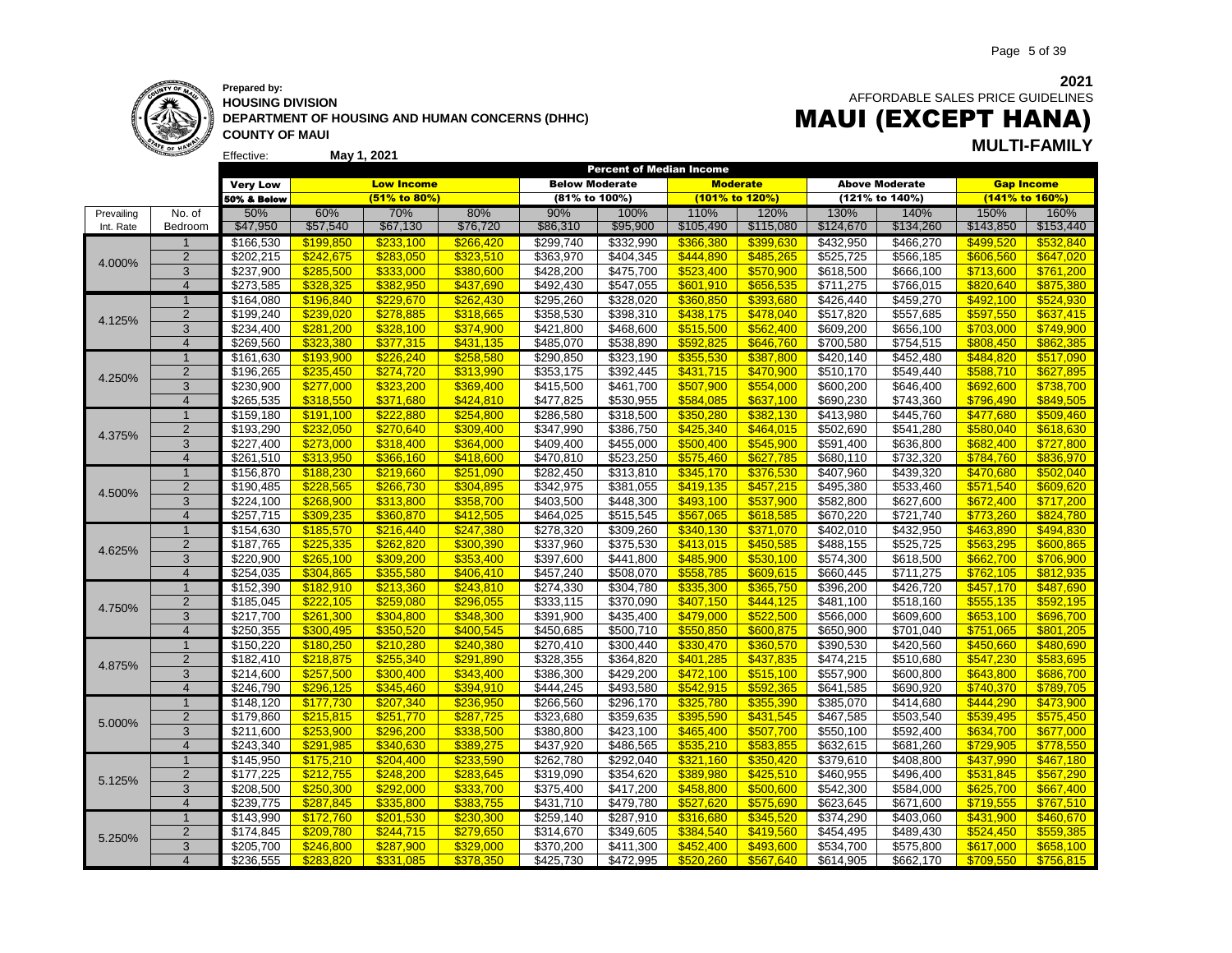

**Prepared by: HOUSING DIVISION DEPARTMENT OF HOUSING AND HUMAN CONCERNS (DHHC) COUNTY OF MAUI**

 AFFORDABLE SALES PRICE GUIDELINES

# **May 1, 2021 MULTI-FAMILY** MAUI (EXCEPT HANA)

|            |                |                 |           |                   |           |                       |           |                 | <b>Percent of Median Income</b> |                       |                       |                   |           |  |
|------------|----------------|-----------------|-----------|-------------------|-----------|-----------------------|-----------|-----------------|---------------------------------|-----------------------|-----------------------|-------------------|-----------|--|
|            |                | <b>Very Low</b> |           | <b>Low Income</b> |           | <b>Below Moderate</b> |           | <b>Moderate</b> |                                 |                       | <b>Above Moderate</b> | <b>Gap Income</b> |           |  |
|            |                | 50% & Below     |           | (51% to 80%)      |           | (81% to 100%)         |           | (101% to 120%)  |                                 |                       | (121% to 140%)        | (141% to 160%)    |           |  |
| Prevailing | No. of         | 50%             | 60%       | 70%               | 80%       | 90%                   | 100%      | 110%            | 120%                            | 130%                  | 140%                  | 150%              | 160%      |  |
| Int. Rate  | Bedroom        | \$47,950        | \$57,540  | \$67,130          | \$76,720  | \$86,310              | \$95,900  | \$105,490       | \$115,080                       | \$124,670             | \$134,260             | \$143,850         | \$153,440 |  |
|            | $\overline{1}$ | \$141,960       | \$170,380 | \$198.800         | \$227,150 | \$255,500             | \$283,920 | \$312,270       | \$340,690                       | \$369,110             | \$397,530             | \$425,880         | \$454,300 |  |
| 5.375%     | $\overline{2}$ | \$172,380       | \$206,890 | \$241,400         | \$275,825 | \$310,250             | \$344,760 | \$379,185       | \$413,695                       | \$448,205             | \$482,715             | \$517,140         | \$551,650 |  |
|            | 3              | \$202,800       | \$243,400 | \$284,000         | \$324,500 | \$365,000             | \$405,600 | \$446,100       | \$486,700                       | \$527,300             | \$567,900             | \$608,400         | \$649,000 |  |
|            | $\overline{4}$ | \$233,220       | \$279,910 | \$326,600         | \$373,175 | \$419,750             | \$466,440 | \$513,015       | \$559,705                       | \$606,395             | \$653,085             | \$699,660         | \$746,350 |  |
|            | $\mathbf 1$    | \$140,000       | \$168,000 | \$196,000         | \$224,000 | \$252,000             | \$280,070 | \$308,000       | \$336,070                       | \$364,000             | \$392,070             | \$420,000         | \$448,070 |  |
| 5.500%     | $\overline{2}$ | \$170,000       | \$204,000 | \$238,000         | \$272,000 | \$306,000             | \$340,085 | \$374,000       | \$408,085                       | \$442,000             | \$476,085             | \$510,000         | \$544,085 |  |
|            | 3              | \$200,000       | \$240,000 | \$280,000         | \$320,000 | \$360,000             | \$400,100 | \$440.000       | \$480,100                       | \$520,000             | \$560,100             | \$600,000         | \$640,100 |  |
|            | $\overline{4}$ | \$230,000       | \$276.000 | \$322.000         | \$368.000 | \$414,000             | \$460,115 | \$506.000       | \$552.115                       | \$598,000             | \$644,115             | \$690.000         | \$736.115 |  |
|            | $\mathbf{1}$   | \$138,110       | \$165,690 | \$193,340         | \$220,920 | \$248,570             | \$276,220 | \$303,800       | \$331,450                       | \$359,030             | \$386,680             | \$414,260         | \$441,910 |  |
| 5.625%     | $\overline{2}$ | \$167,705       | \$201,195 | \$234,770         | \$268,260 | \$301,835             | \$335,410 | \$368,900       | \$402,475                       | \$435,965             | \$469,540             | \$503,030         | \$536,605 |  |
|            | 3              | \$197,300       | \$236,700 | \$276,200         | \$315,600 | \$355,100             | \$394,600 | \$434,000       | \$473,500                       | \$512,900             | \$552,400             | \$591,800         | \$631,300 |  |
|            | $\overline{4}$ | \$226,895       | \$272,205 | \$317,630         | \$362.940 | \$408,365             | \$453,790 | \$499,100       | \$544.525                       | \$589,835             | \$635,260             | \$680,570         | \$725,995 |  |
|            | $\mathbf{1}$   | \$136,220       | \$163,520 | \$190,680         | \$217,980 | \$245,210             | \$272,510 | \$299,670       | \$326,900                       | \$354,200             | \$381,430             | \$408,660         | \$435,890 |  |
| 5.750%     | $\overline{2}$ | \$165,410       | \$198,560 | \$231,540         | \$264,690 | \$297,755             | \$330,905 | \$363,885       | \$396,950                       | \$430,100             | \$463,165             | \$496,230         | \$529,295 |  |
|            | $\overline{3}$ | \$194,600       | \$233,600 | \$272,400         | \$311,400 | \$350,300             | \$389,300 | \$428,100       | \$467,000                       | \$506,000             | \$544,900             | \$583,800         | \$622,700 |  |
|            | $\overline{4}$ | \$223,790       | \$268,640 | \$313,260         | \$358,110 | \$402,845             | \$447,695 | \$492,315       | \$537,050                       | \$581,900             | \$626,635             | \$671,370         | \$716,105 |  |
|            | $\overline{1}$ | \$134,400       | \$161,280 | \$188,090         | \$215,040 | \$241,920             | \$268,730 | \$295,680       | \$322,560                       | \$349,370             | \$376,320             | \$403,130         | \$430,010 |  |
|            | $\overline{2}$ | \$163,200       | \$195,840 | \$228,395         | \$261,120 | \$293,760             | \$326,315 | \$359,040       | \$391,680                       | \$424,235             | \$456,960             | \$489,515         | \$522,155 |  |
| 5.875%     | 3              | \$192,000       | \$230,400 | \$268,700         | \$307,200 | \$345,600             | \$383,900 | \$422,400       | \$460,800                       | \$499,100             | \$537,600             | \$575,900         | \$614,300 |  |
|            | $\overline{4}$ | \$220,800       | \$264,960 | \$309,005         | \$353,280 | \$397,440             | \$441,485 | \$485,760       | \$529,920                       | \$573,965             | \$618,240             | \$662,285         | \$706,445 |  |
|            | 1              | \$132,650       | \$159,110 | \$185,640         | \$212,100 | \$238,630             | \$265,160 | \$291,690       | \$318,220                       | \$344,750             | \$371,280             | \$397,810         | \$424,340 |  |
| 6.000%     | $\overline{2}$ | \$161,075       | \$193,205 | \$225,420         | \$257,550 | \$289,765             | \$321,980 | \$354,195       | \$386,410                       | $\overline{$418,625}$ | \$450,840             | \$483,055         | \$515,270 |  |
|            | 3              | \$189,500       | \$227,300 | \$265,200         | \$303,000 | \$340,900             | \$378,800 | \$416,700       | \$454,600                       | \$492,500             | \$530,400             | \$568,300         | \$606,200 |  |
|            | $\overline{4}$ | \$217.925       | \$261.395 | \$304.980         | \$348.450 | \$392,035             | \$435.620 | \$479.205       | \$522.790                       | \$566.375             | \$609,960             | \$653.545         | \$697.130 |  |
|            | $\overline{1}$ | \$130,830       | \$157,010 | \$183,120         | \$209,370 | \$235,480             | \$261,660 | \$287,840       | \$314,020                       | \$340,130             | \$366,380             | \$392,490         | \$418,670 |  |
| 6.125%     | $\overline{2}$ | \$158,865       | \$190,655 | \$222.360         | \$254,235 | \$285,940             | \$317,730 | \$349,520       | \$381,310                       | \$413,015             | \$444,890             | \$476,595         | \$508,385 |  |
|            | 3              | \$186,900       | \$224,300 | \$261,600         | \$299,100 | \$336,400             | \$373,800 | \$411,200       | \$448,600                       | \$485,900             | \$523,400             | \$560,700         | \$598,100 |  |
|            | $\overline{4}$ | \$214,935       | \$257.945 | \$300.840         | \$343,965 | \$386,860             | \$429,870 | \$472,880       | \$515,890                       | \$558,785             | \$601,910             | \$644.805         | \$687,815 |  |
|            | $\overline{1}$ | \$129,080       | \$154,910 | \$180,740         | \$206,570 | \$232,400             | \$258,230 | \$284,060       | \$309,890                       | \$335,650             | \$361,480             | \$387,310         | \$413,140 |  |
| 6.250%     | $\overline{2}$ | \$156,740       | \$188,105 | \$219,470         | \$250,835 | \$282,200             | \$313,565 | \$344,930       | \$376,295                       | \$407,575             | \$438,940             | \$470,305         | \$501,670 |  |
|            | 3              | \$184,400       | \$221,300 | \$258,200         | \$295,100 | \$332,000             | \$368,900 | \$405,800       | \$442,700                       | \$479,500             | \$516,400             | \$553,300         | \$590,200 |  |
|            | $\overline{4}$ | \$212,060       | \$254.495 | \$296.930         | \$339.365 | \$381,800             | \$424,235 | \$466,670       | \$509.105                       | \$551,425             | \$593,860             | \$636.295         | \$678.730 |  |
|            | $\overline{1}$ | \$127,470       | \$152,880 | \$178,430         | \$203,840 | \$229,390             | \$254,870 | \$280,350       | \$305,830                       | \$331,310             | \$356,790             | \$382,270         | \$407,750 |  |
| 6.375%     | $\overline{2}$ | \$154,785       | \$185,640 | \$216,665         | \$247,520 | \$278,545             | \$309,485 | \$340,425       | \$371,365                       | \$402,305             | \$433,245             | \$464,185         | \$495,125 |  |
|            | 3              | \$182,100       | \$218.400 | \$254.900         | \$291,200 | \$327,700             | \$364,100 | \$400,500       | \$436,900                       | \$473,300             | \$509,700             | \$546.100         | \$582,500 |  |
|            | $\overline{4}$ | \$209,415       | \$251,160 | \$293,135         | \$334,880 | \$376,855             | \$418,715 | \$460,575       | \$502,435                       | \$544,295             | \$586,155             | \$628,015         | \$669,875 |  |
|            | $\mathbf{1}$   | \$125,720       | \$150,920 | \$176,120         | \$201,250 | \$226,380             | \$251,580 | \$276,710       | \$301,840                       | \$327,040             | \$352,170             | \$377,300         | \$402,430 |  |
| 6.500%     | $\overline{2}$ | \$152,660       | \$183,260 | \$213,860         | \$244,375 | \$274,890             | \$305,490 | \$336,005       | \$366,520                       | \$397,120             | \$427,635             | \$458,150         | \$488,665 |  |
|            | 3              | \$179,600       | \$215,600 | \$251,600         | \$287,500 | \$323,400             | \$359,400 | \$395,300       | \$431,200                       | \$467,200             | \$503,100             | \$539,000         | \$574,900 |  |
|            | $\overline{4}$ | \$206,540       | \$247.940 | \$289.340         | \$330.625 | \$371,910             | \$413,310 | \$454.595       | \$495.880                       | \$537,280             | \$578,565             | \$619.850         | \$661,135 |  |
|            | $\mathbf{1}$   | \$124,180       | \$149,030 | \$173,810         | \$198,660 | \$223,440             | \$248,290 | \$273,140       | \$297,990                       | \$322,840             | \$347,620             | \$372,470         | \$397,250 |  |
| 6.625%     | $\overline{2}$ | \$150,790       | \$180,965 | \$211,055         | \$241,230 | \$271,320             | \$301,495 | \$331,670       | \$361,845                       | \$392,020             | \$422,110             | \$452,285         | \$482,375 |  |
|            | 3              | \$177,400       | \$212.900 | \$248.300         | \$283.800 | \$319,200             | \$354,700 | \$390.200       | \$425.700                       | \$461,200             | \$496,600             | \$532.100         | \$567,500 |  |
|            | $\overline{4}$ | \$204.010       | \$244.835 | \$285.545         | \$326.370 | \$367,080             | \$407.905 | \$448.730       | \$489.555                       | \$530.380             | \$571.090             | \$611.915         | \$652,625 |  |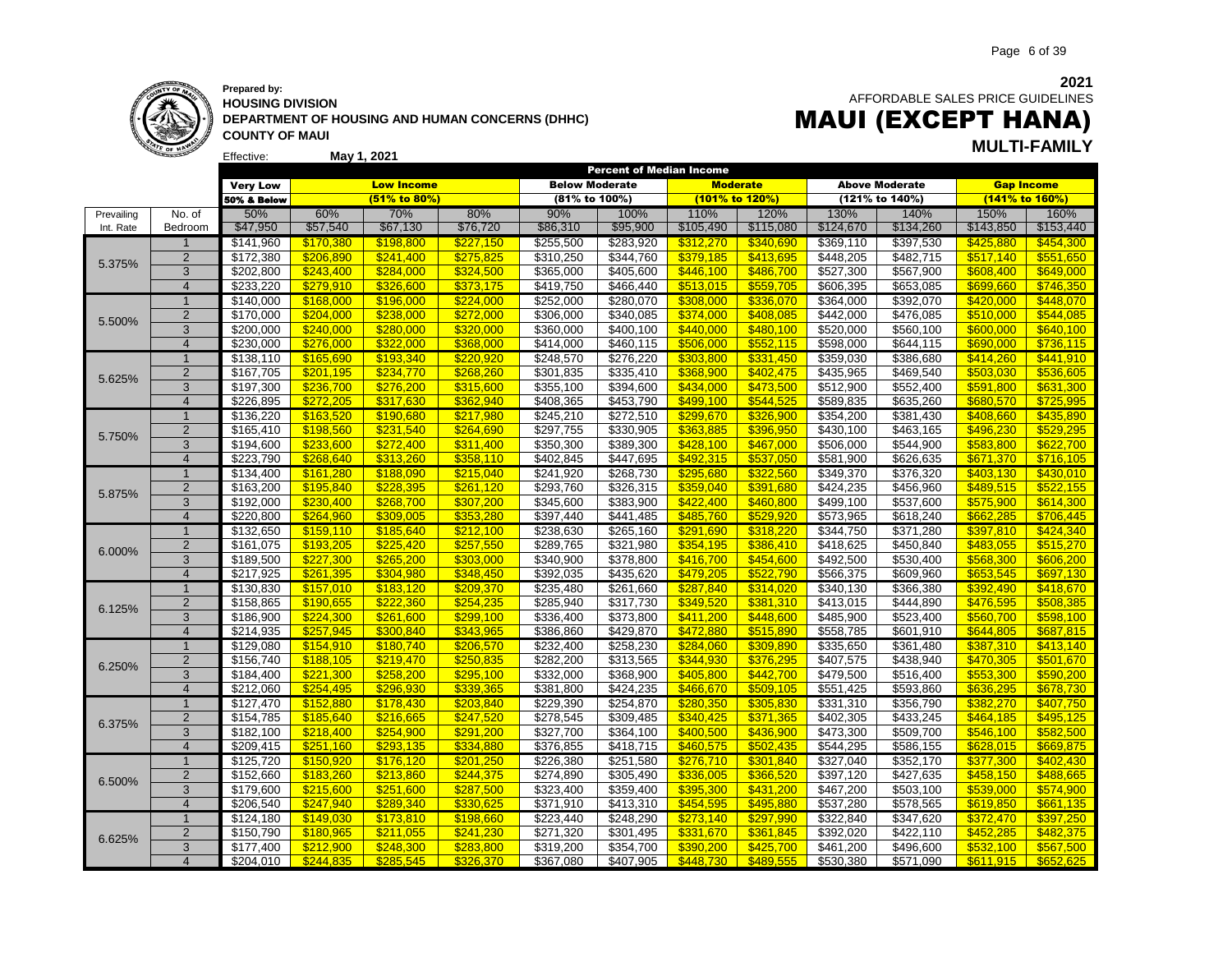

Effective:

**HOUSING DIVISION DEPARTMENT OF HOUSING AND HUMAN CONCERNS (DHHC) COUNTY OF MAUI**

 AFFORDABLE SALES PRICE GUIDELINES MAUI (EXCEPT HANA)

# **May 1, 2021 MULTI-FAMILY**

|            |                |                 |           |                   |           | <b>Percent of Median Income</b> |                       |                 |           |                   |                       |           |                   |
|------------|----------------|-----------------|-----------|-------------------|-----------|---------------------------------|-----------------------|-----------------|-----------|-------------------|-----------------------|-----------|-------------------|
|            |                | <b>Very Low</b> |           | <b>Low Income</b> |           | <b>Below Moderate</b>           |                       | <b>Moderate</b> |           |                   | <b>Above Moderate</b> |           | <b>Gap Income</b> |
|            |                | 50% & Below     |           | (51% to 80%)      |           | (81% to 100%)                   |                       | (101% to 120%)  |           |                   | (121% to 140%)        |           | (141% to 160%)    |
| Prevailing | No. of         | 50%             | 60%       | 70%               | 80%       | 90%                             | 100%                  | 110%            | 120%      | 130%              | 140%                  | 150%      | 160%              |
| Int. Rate  | Bedroom        | \$47,950        | \$57,540  | \$67,130          | \$76,720  | \$86,310                        | \$95,900              | \$105,490       | \$115,080 | \$124,670         | \$134,260             | \$143,850 | \$153,440         |
|            | $\mathbf 1$    |                 | \$147,140 | \$171,640         | \$196,140 | \$220,640                       | \$245,140             | \$269,640       |           | \$318,640         | \$343,140             |           | \$392,210         |
|            | $\overline{2}$ | \$122,570       |           |                   |           |                                 |                       |                 | \$294,140 |                   |                       | \$367,640 |                   |
| 6.750%     |                | \$148,835       | \$178,670 | \$208,420         | \$238,170 | \$267,920                       | \$297,670             | \$327,420       | \$357,170 | \$386,920         | \$416,670             | \$446,420 | \$476,255         |
|            | 3              | \$175,100       | \$210,200 | \$245,200         | \$280,200 | \$315,200                       | \$350,200             | \$385,200       | \$420,200 | \$455,200         | \$490,200             | \$525,200 | \$560,300         |
|            | $\overline{4}$ | \$201,365       | \$241,730 | \$281.980         | \$322,230 | \$362,480                       | \$402,730             | \$442.980       | \$483,230 | \$523,480         | \$563,730             | \$603,980 | \$644,345         |
|            | $\overline{1}$ | \$121,030       | \$145,250 | \$169,400         | \$193,620 | \$217,770                       | \$242,060             | \$266,210       | \$290,430 | \$314,650         | \$338,800             | \$363,020 | \$387,240         |
| 6.875%     | $\overline{2}$ | \$146,965       | \$176,375 | \$205,700         | \$235,110 | \$264,435                       | \$293,930             | \$323,255       | \$352,665 | \$382,075         | \$411,400             | \$440,810 | \$470,220         |
|            | 3              | \$172,900       | \$207,500 | \$242,000         | \$276,600 | \$311,100                       | \$345,800             | \$380,300       | \$414,900 | \$449,500         | \$484,000             | \$518,600 | \$553,200         |
|            | $\overline{4}$ | \$198,835       | \$238.625 | \$278,300         | \$318,090 | \$357,765                       | \$397,670             | \$437,345       | \$477,135 | \$516,925         | \$556,600             | \$596,390 | \$636,180         |
|            | $\mathbf{1}$   | \$119,490       | \$143,360 | \$167,300         | \$191,240 | \$215,110                       | \$238,980             | \$262,920       | \$286,790 | \$310,660         | \$334,600             | \$358,470 | \$382,340         |
| 7.000%     | $\overline{2}$ | \$145,095       | \$174.080 | \$203,150         | \$232.220 | \$261,205                       | \$290,190             | \$319,260       | \$348.245 | \$377,230         | \$406,300             | \$435,285 | \$464,270         |
|            | 3              | \$170,700       | \$204,800 | \$239,000         | \$273,200 | \$307,300                       | \$341,400             | \$375,600       | \$409,700 | \$443,800         | \$478,000             | \$512,100 | \$546,200         |
|            | $\overline{4}$ | \$196,305       | \$235.520 | \$274.850         | \$314.180 | \$353,395                       | \$392,610             | \$431.940       | \$471.155 | \$510,370         | \$549,700             | \$588.915 | \$628,130         |
|            | $\mathbf{1}$   | \$118,020       | \$141,610 | \$165,200         | \$188,790 | \$212,380                       | \$235,970             | \$259,560       | \$283,220 | \$306,810         | \$330,400             | \$353,990 | \$377,580         |
|            | $\overline{2}$ | \$143,310       | \$171,955 | \$200,600         | \$229,245 | \$257,890                       | \$286,535             | \$315,180       | \$343,910 | \$372,555         | \$401,200             | \$429,845 | \$458,490         |
| 7.125%     | 3              | \$168,600       | \$202,300 | \$236,000         | \$269,700 | \$303,400                       | $\overline{$}337,100$ | \$370,800       | \$404,600 | \$438,300         | \$472,000             | \$505,700 | \$539,400         |
|            | $\overline{4}$ | \$193,890       | \$232,645 | \$271,400         | \$310,155 | \$348,910                       | \$387,665             | \$426,420       | \$465,290 | \$504,045         | \$542,800             | \$581,555 | \$620,310         |
|            | $\mathbf{1}$   | \$116,550       | \$139,860 | \$163,170         | \$186,480 | \$209,790                       | \$233,030             | \$256,340       | \$279,650 | \$302,960         | \$326,270             | \$349,580 | \$372,890         |
|            | $\overline{2}$ | \$141,525       | \$169,830 | \$198,135         | \$226,440 | \$254,745                       | \$282,965             | \$311,270       | \$339,575 | \$367,880         | \$396,185             | \$424,490 | \$452,795         |
| 7.250%     | 3              | \$166,500       | \$199,800 | \$233,100         | \$266,400 | \$299,700                       | \$332,900             | \$366,200       | \$399,500 | \$432,800         | \$466,100             | \$499,400 | \$532,700         |
|            | $\overline{4}$ |                 |           |                   |           |                                 |                       |                 |           |                   |                       |           |                   |
|            |                | \$191,475       | \$229,770 | \$268,065         | \$306,360 | \$344,655                       | \$382,835             | \$421,130       | \$459,425 | \$497,720         | \$536,015             | \$574,310 | \$612,605         |
|            | $\overline{1}$ | \$115,080       | \$138,110 | \$161,140         | \$184,170 | \$207,200                       | \$230,230             | \$253,190       | \$276,290 | \$299,250         | \$322,280             | \$345,310 | \$368,270         |
| 7.375%     | $\overline{2}$ | \$139,740       | \$167,705 | \$195,670         | \$223,635 | \$251,600                       | \$279,565             | \$307,445       | \$335,495 | \$363,375         | \$391,340             | \$419,305 | \$447,185         |
|            | 3              | \$164,400       | \$197,300 | \$230,200         | \$263,100 | \$296,000                       | \$328,900             | \$361,700       | \$394,700 | \$427,500         | \$460,400             | \$493,300 | \$526,100         |
|            | $\overline{4}$ | \$189,060       | \$226.895 | \$264.730         | \$302.565 | \$340.400                       | \$378,235             | \$415.955       | \$453.905 | \$491.625         | \$529.460             | \$567.295 | \$605,015         |
|            | $\overline{1}$ | \$113,750       | \$136,430 | \$159,180         | \$181,860 | \$204,610                       | \$227,360             | \$250,110       | \$272,860 | \$295,610         | \$318,360             | \$341,110 | \$363,860         |
| 7.500%     | $\overline{2}$ | \$138,125       | \$165,665 | \$193,290         | \$220.830 | \$248,455                       | \$276,080             | \$303,705       | \$331,330 | \$358,955         | \$386,580             | \$414.205 | \$441,830         |
|            | 3              | \$162,500       | \$194.900 | \$227.400         | \$259,800 | \$292,300                       | \$324,800             | \$357,300       | \$389,800 | \$422,300         | \$454,800             | \$487,300 | \$519,800         |
|            | $\overline{4}$ | \$186,875       | \$224,135 | \$261,510         | \$298,770 | \$336,145                       | \$373,520             | \$410.895       | \$448,270 | \$485,645         | \$523,020             | \$560.395 | \$597,770         |
|            | $\mathbf{1}$   | \$112,350       | \$134,750 | \$157,220         | \$179,690 | \$202,160                       | \$224,630             | \$247,100       | \$269,570 | \$292,040         | \$314,510             | \$336,910 | \$359,450         |
| 7.625%     | $\overline{2}$ | \$136,425       | \$163,625 | \$190,910         | \$218,195 | $\sqrt{$245,480}$               | \$272,765             | \$300,050       | \$327,335 | \$354,620         | \$381,905             | \$409,105 | \$436,475         |
|            | $\overline{3}$ | \$160,500       | \$192,500 | \$224,600         | \$256,700 | \$288,800                       | \$320,900             | \$353,000       | \$385,100 | $\sqrt{$417,200}$ | \$449,300             | \$481,300 | \$513,500         |
|            | $\overline{4}$ | \$184,575       | \$221,375 | \$258,290         | \$295,205 | \$332,120                       | \$369,035             | \$405.950       | \$442,865 | \$479,780         | \$516,695             | \$553.495 | \$590.525         |
|            | $\overline{1}$ | \$110,950       | \$133,210 | \$155,330         | \$177,520 | \$199,710                       | \$221,970             | \$244,160       | \$266,280 | \$288,470         | \$310,730             | \$332,920 | \$355,040         |
|            | $\overline{2}$ | \$134,725       | \$161,755 | \$188,615         | \$215,560 | \$242,505                       | \$269,535             | \$296,480       | \$323,340 | \$350,285         | \$377,315             | \$404,260 | \$431,120         |
| 7.750%     | 3              | \$158,500       | \$190,300 | \$221,900         | \$253,600 | \$285,300                       | $\overline{$}317,100$ | \$348,800       | \$380,400 | \$412,100         | \$443,900             | \$475,600 | \$507,200         |
|            | $\overline{4}$ | \$182,275       | \$218.845 | \$255.185         | \$291.640 | \$328,095                       | \$364,665             | \$401,120       | \$437,460 | \$473,915         | \$510,485             | \$546,940 | \$583.280         |
|            | $\mathbf{1}$   | \$109,620       | \$131,530 | \$153,440         | \$175,420 | \$197,400                       | \$219,310             | \$241,220       | \$263,130 | \$285,110         | \$307,020             | \$328,930 | \$350,840         |
|            | $\overline{2}$ | \$133,110       | \$159,715 | \$186,320         | \$213,010 | \$239,700                       | \$266,305             | \$292,910       | \$319,515 | \$346,205         | \$372,810             | \$399,415 | \$426,020         |
| 7.875%     | 3              | \$156,600       | \$187,900 | \$219,200         | \$250,600 | \$282,000                       | \$313,300             | \$344,600       | \$375,900 | \$407,300         | \$438,600             | \$469,900 | \$501,200         |
|            | $\overline{4}$ |                 | \$216,085 | \$252.080         | \$288.190 | \$324,300                       | \$360,295             | \$396.290       | \$432.285 | \$468,395         | \$504,390             | \$540.385 | \$576.380         |
|            |                | \$180,090       |           |                   |           |                                 |                       |                 |           |                   |                       |           |                   |
|            | $\overline{1}$ | \$108,360       | \$130,060 | \$151.690         | \$173,320 | \$195,020                       | \$216,650             | \$238,350       | \$259,980 | \$281,680         | \$303,380             | \$325,010 | \$346,710         |
| 8.000%     | $\overline{2}$ | \$131,580       | \$157,930 | \$184,195         | \$210,460 | \$236,810                       | \$263,075             | \$289,425       | \$315,690 | \$342,040         | \$368,390             | \$394,655 | \$421,005         |
|            | 3              | \$154,800       | \$185,800 | \$216.700         | \$247.600 | \$278,600                       | \$309,500             | \$340.500       | \$371.400 | \$402,400         | \$433,400             | \$464.300 | \$495.300         |
|            | $\overline{4}$ | \$178.020       | \$213.670 | \$249.205         | \$284.740 | \$320.390                       | \$355.925             | \$391.575       | \$427.110 | \$462.760         | \$498.410             | \$533.945 | \$569.595         |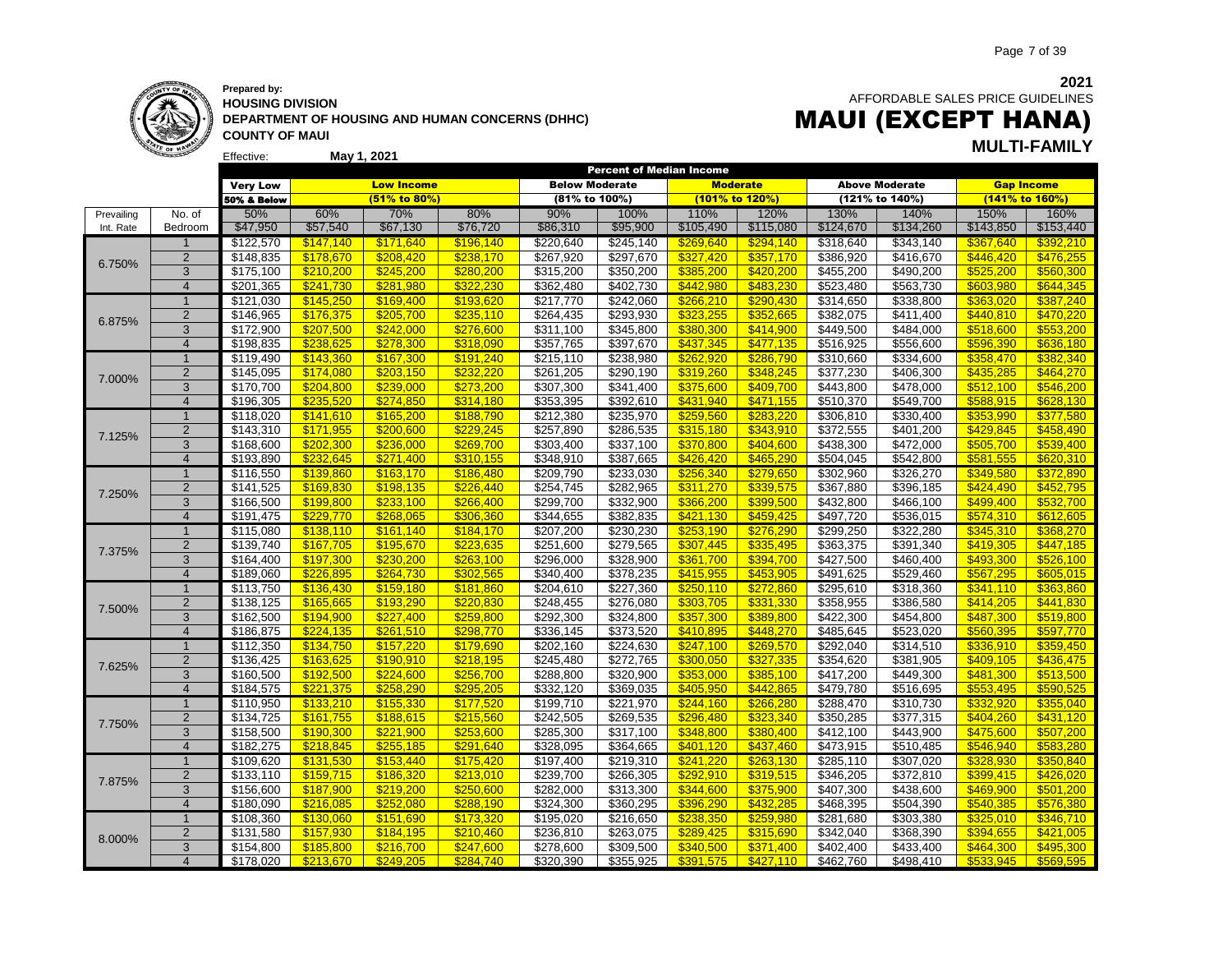

Effective:

**HOUSING DIVISION DEPARTMENT OF HOUSING AND HUMAN CONCERNS (DHHC) COUNTY OF MAUI**

**2021** AFFORDABLE SALES PRICE GUIDELINES MAUI (EXCEPT HANA)

**May 1, 2021 MULTI-FAMILY**

|            |                        |                        |           |                   |           |                       | <b>Percent of Median Income</b> |                 |           |                   |                       |                   |           |
|------------|------------------------|------------------------|-----------|-------------------|-----------|-----------------------|---------------------------------|-----------------|-----------|-------------------|-----------------------|-------------------|-----------|
|            |                        | <b>Very Low</b>        |           | <b>Low Income</b> |           | <b>Below Moderate</b> |                                 | <b>Moderate</b> |           |                   | <b>Above Moderate</b> | <b>Gap Income</b> |           |
|            |                        | <b>50% &amp; Below</b> |           | (51% to 80%)      |           | (81% to 100%)         |                                 | (101% to 120%)  |           |                   | (121% to 140%)        | (141% to 160%)    |           |
| Prevailing | No. of                 | 50%                    | 60%       | 70%               | 80%       | 90%                   | 100%                            | 110%            | 120%      | 130%              | 140%                  | 150%              | 160%      |
| Int. Rate  | Bedroom                | \$47,950               | \$57,540  | \$67,130          | \$76,720  | \$86,310              | \$95,900                        | \$105,490       | \$115,080 | \$124,670         | \$134,260             | \$143,850         | \$153,440 |
|            |                        | \$107,030              | \$128,450 | \$149.870         | \$171,290 | \$192,710             | \$214,130                       | \$235,550       | \$256,970 | \$278,390         | \$299,740             | \$321,160         | \$342,580 |
| 8.125%     | $\overline{2}$         | \$129,965              | \$155,975 | \$181.985         | \$207,995 | \$234,005             | \$260,015                       | \$286.025       | \$312,035 | \$338,045         | \$363,970             | \$389,980         | \$415,990 |
|            | 3                      | \$152,900              | \$183.500 | \$214.100         | \$244.700 | \$275,300             | \$305,900                       | \$336.500       | \$367.100 | \$397,700         | \$428,200             | \$458.800         | \$489,400 |
|            | $\overline{4}$         | \$175,835              | \$211,025 | \$246.215         | \$281.405 | \$316,595             | \$351,785                       | \$386,975       | \$422,165 | \$457,355         | \$492,430             | \$527.620         | \$562,810 |
|            |                        | \$105,840              | \$126,980 | \$148,120         | \$169,260 | \$190,470             | \$211,610                       | \$232,820       | \$253,960 | \$275,100         | \$296,310             | \$317,450         | \$338,660 |
| 8.250%     | $\overline{2}$         | \$128,520              | \$154,190 | \$179.860         | \$205,530 | \$231,285             | \$256,955                       | \$282,710       | \$308,380 | \$334,050         | \$359,805             | \$385,475         | \$411,230 |
|            | 3                      | \$151,200              | \$181.400 | \$211,600         | \$241.800 | \$272,100             | \$302,300                       | \$332,600       | \$362,800 | \$393,000         | \$423,300             | \$453.500         | \$483,800 |
|            | $\boldsymbol{\Lambda}$ | \$173,880              | \$208.610 | \$243.340         | \$278.070 | \$312,915             | \$347,645                       | \$382.490       | \$417.220 | \$451,950         | \$486,795             | \$521.525         | \$556,370 |
| 8.375%     |                        | \$104,580              | \$125,510 | \$146,440         | \$167,300 | \$188,230             | \$209,160                       | \$230,090       | \$251,020 | $\sqrt{271,880}$  | \$292,810             | \$313,740         | \$334,740 |
|            | $\overline{2}$         | \$126,990              | \$152,405 | \$177.820         | \$203,150 | \$228,565             | \$253,980                       | \$279,395       | \$304,810 | \$330,140         | \$355,555             | \$380,970         | \$406,470 |
|            | 3                      | \$149,400              | \$179,300 | \$209,200         | \$239,000 | \$268,900             | \$298,800                       | \$328,700       | \$358,600 | \$388,400         | \$418,300             | \$448,200         | \$478,200 |
|            | $\overline{4}$         | \$171,810              | \$206.195 | \$240.580         | \$274.850 | \$309.235             | \$343,620                       | \$378.005       | \$412,390 | \$446,660         | \$481.045             | \$515,430         | \$549,930 |
|            |                        | \$103,390              | \$124,040 | \$144.760         | \$165,410 | \$186,130             | \$206,780                       | \$227,430       | \$248,150 | \$268,800         | \$289,520             | \$310,170         | \$330,820 |
| 8.500%     | $\overline{2}$         | \$125,545              | \$150,620 | \$175.780         | \$200,855 | \$226,015             | \$251,090                       | \$276,165       | \$301,325 | \$326,400         | \$351,560             | \$376,635         | \$401,710 |
|            | 3                      | \$147,700              | \$177,200 | \$206,800         | \$236,300 | \$265,900             | \$295,400                       | \$324,900       | \$354,500 | \$384,000         | \$413,600             | \$443.100         | \$472,600 |
|            | $\overline{4}$         | \$169,855              | \$203.780 | \$237,820         | \$271.745 | \$305,785             | \$339,710                       | \$373.635       | \$407.675 | \$441,600         | \$475,640             | \$509.565         | \$543,490 |
|            |                        | \$102,200              | \$122,640 | \$143.080         | \$163.520 | \$183,960             | \$204,470                       | \$224,840       | \$245,350 | \$265,720         | \$286,230             | \$306.600         | \$327,040 |
| 8.625%     | $\overline{2}$         | \$124,100              | \$148.920 | \$173.740         | \$198.560 | \$223,380             | \$248,285                       | \$273.020       | \$297.925 | \$322,660         | \$347,565             | \$372.300         | \$397,120 |
|            | 3                      | \$146,000              | \$175.200 | \$204.400         | \$233,600 | \$262,800             | \$292,100                       | \$321,200       | \$350,500 | \$379,600         | \$408,900             | \$438,000         | \$467,200 |
|            |                        | \$167,900              | \$201.480 | \$235.060         | \$268.640 | \$302,220             | \$335,915                       | \$369.380       | \$403.075 | \$436,540         | \$470,235             | \$503.700         | \$537,280 |
|            |                        | \$101,080              | \$121,310 | \$141.470         | \$161,630 | \$181,860             | \$202,090                       | \$222,320       | \$242,550 | $\sqrt{$262,710}$ | $\sqrt{282,940}$      | \$303,170         | \$323,400 |
| 8.750%     | $\overline{2}$         | \$122,740              | \$147,305 | \$171.785         | \$196,265 | \$220,830             | \$245,395                       | \$269,960       | \$294,525 | \$319,005         | \$343,570             | \$368,135         | \$392,700 |
|            | 3                      | \$144,400              | \$173.300 | \$202.100         | \$230,900 | \$259,800             | \$288,700                       | \$317.600       | \$346,500 | \$375,300         | \$404,200             | \$433,100         | \$462,000 |
|            | $\Delta$               | \$166.060              | \$199.295 | \$232,415         | \$265,535 | \$298.770             | \$332.005                       | \$365,240       | \$398.475 | \$431.595         | \$464.830             | \$498,065         | \$531,300 |

Maximum affordable sales price is based on the following factors:

**\$95,900** Median family income as established by the U.S. Department of Housing and Urban Development (HUD).

**30** Number of years for a fixed-rate mortgage loan with no discount points

**30%** Percentage of gross monthly income for housing expenses (principle and interest payment only)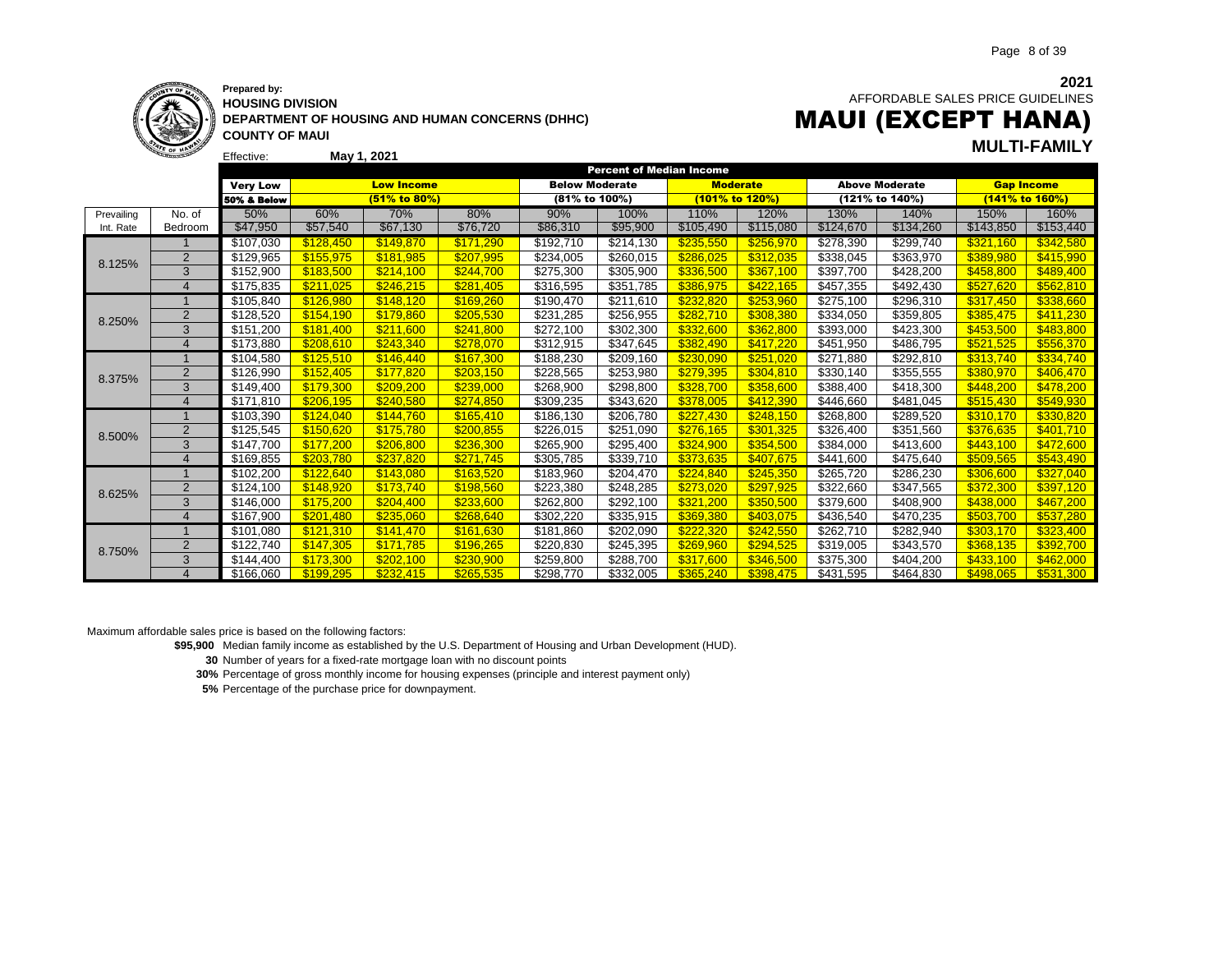

Effective: **Prepared by: HOUSING DIVISION DEPARTMENT OF HOUSING AND HUMAN CONCERNS (DHHC) COUNTY OF MAUI**

**May 1, 2021**

### **INCOME LIMITS FOR RENTAL UNITS (BY FAMILY SIZE & PERCENTAGE OF MEDIAN FAMILY INCOME)**

| $%$ of | 1 PERSON | 2 PERSON  | 3 PERSON  | 4 PERSON  | 5 PERSON  | 6 PERSON  | 7 PERSON  | 8 PERSON  |
|--------|----------|-----------|-----------|-----------|-----------|-----------|-----------|-----------|
| Median | 0.7      | 0.8       | 0.9       | 1.0       | 1.08      | 1.16      | 1.24      | 1.32      |
| 10%    | \$6.710  | \$7.670   | \$8.630   | \$9,590   | \$10,360  | \$11.120  | \$11,890  | \$12,660  |
| 20%    | \$13.430 | \$15,340  | \$17,260  | \$19,180  | \$20,710  | \$22.250  | \$23,780  | \$25,320  |
| 30%    | \$20,140 | \$23,020  | \$25,890  | \$28,770  | \$31,070  | \$33,370  | \$35,670  | \$37,980  |
| 40%    | \$26.850 | \$30.690  | \$34.520  | \$38.360  | \$41.430  | \$44,500  | \$47.570  | \$50.640  |
| 50%    | \$33.570 | \$38.360  | \$43.160  | \$47.950  | \$51.790  | \$55.620  | \$59,460  | \$63,290  |
| 60%    | \$40,280 | \$46,030  | \$51,790  | \$57.540  | \$62,140  | \$66.750  | \$71.350  | \$75,950  |
| 70%    | \$46.990 | \$53.700  | \$60,420  | \$67.130  | \$72,500  | \$77.870  | \$83.240  | \$88,610  |
| 80%    | \$53.700 | \$61,380  | \$69,050  | \$76.720  | \$82,860  | \$89,000  | \$95.130  | \$101,270 |
| 90%    | \$60.420 | \$69.050  | \$77.680  | \$86.310  | \$93,210  | \$100.120 | \$107.020 | \$113.930 |
| 100%   | \$67.130 | \$76.720  | \$86,310  | \$95.900  | \$103.570 | \$111.240 | \$118,920 | \$126,590 |
| 110%   | \$73.840 | \$84,390  | \$94.940  | \$105.490 | \$113,930 | \$122,370 | \$130.810 | \$139.250 |
| 120%   | \$80,560 | \$92,060  | \$103.570 | \$115,080 | \$124.290 | \$133,490 | \$142,700 | \$151.910 |
| 130%   | \$87,270 | \$99,740  | \$112,200 | \$124,670 | \$134,640 | \$144,620 | \$154,590 | \$164.560 |
| 140%   | \$93,980 | \$107.410 | \$120,830 | \$134.260 | \$145,000 | \$155.740 | \$166.480 | \$177.220 |

### **AFFORDABLE RENT GUIDELINES (BY UNIT SIZE & PERCENTAGE OF MEDIAN FAMILY INCOME)**

| $%$ of |          |         |         | UNIT SIZE (NO. OF BEDROOMS) |                |         |
|--------|----------|---------|---------|-----------------------------|----------------|---------|
| Median | $\Omega$ |         | 2       | 3                           | $\overline{4}$ | 5       |
| 10%    | \$168    | \$180   | \$216   | \$249                       | \$278          | \$307   |
| 20%    | \$336    | \$360   | \$432   | \$499                       | \$556          | \$614   |
| 30%    | \$504    | \$540   | \$647   | \$748                       | \$834          | \$921   |
| 40%    | \$671    | \$719   | \$863   | \$997                       | \$1,113        | \$1,228 |
| 50%    | \$839    | \$899   | \$1,079 | \$1,247                     | \$1,391        | \$1,534 |
| 60%    | \$1,007  | \$1,079 | \$1,295 | \$1,496                     | \$1,669        | \$1,841 |
| 70%    | \$1.175  | \$1,259 | \$1.511 | \$1.745                     | \$1,947        | \$2,148 |
| 80%    | \$1,343  | \$1,439 | \$1,726 | \$1,995                     | \$2,225        | \$2,455 |
| 90%    | \$1,511  | \$1,618 | \$1,942 | \$2,244                     | \$2,503        | \$2,762 |
| 100%   | \$1,678  | \$1.798 | \$2.158 | \$2.493                     | \$2,781        | \$3.069 |
| 110%   | \$1,846  | \$1,978 | \$2,374 | \$2,743                     | \$3,059        | \$3,376 |
| 120%   | \$2,014  | \$2,158 | \$2,589 | \$2,992                     | \$3,337        | \$3,683 |
| 130%   | \$2,182  | \$2,338 | \$2,805 | \$3,241                     | \$3,616        | \$3,989 |
| 140%   | \$2,350  | \$2,517 | \$3,021 | \$3,491                     | \$3,894        | \$4,296 |

**Note: Affordable rents are based on 30% of gross monthly income. Affordable rents include utilities.** DRAFT COPY - MARCH 28, 2007 **RENTAL - AFFORDABLE RENT GUIDELINES** DRAFT COPY --MARCH 28, 2007 MARCH MARCH 28, 2007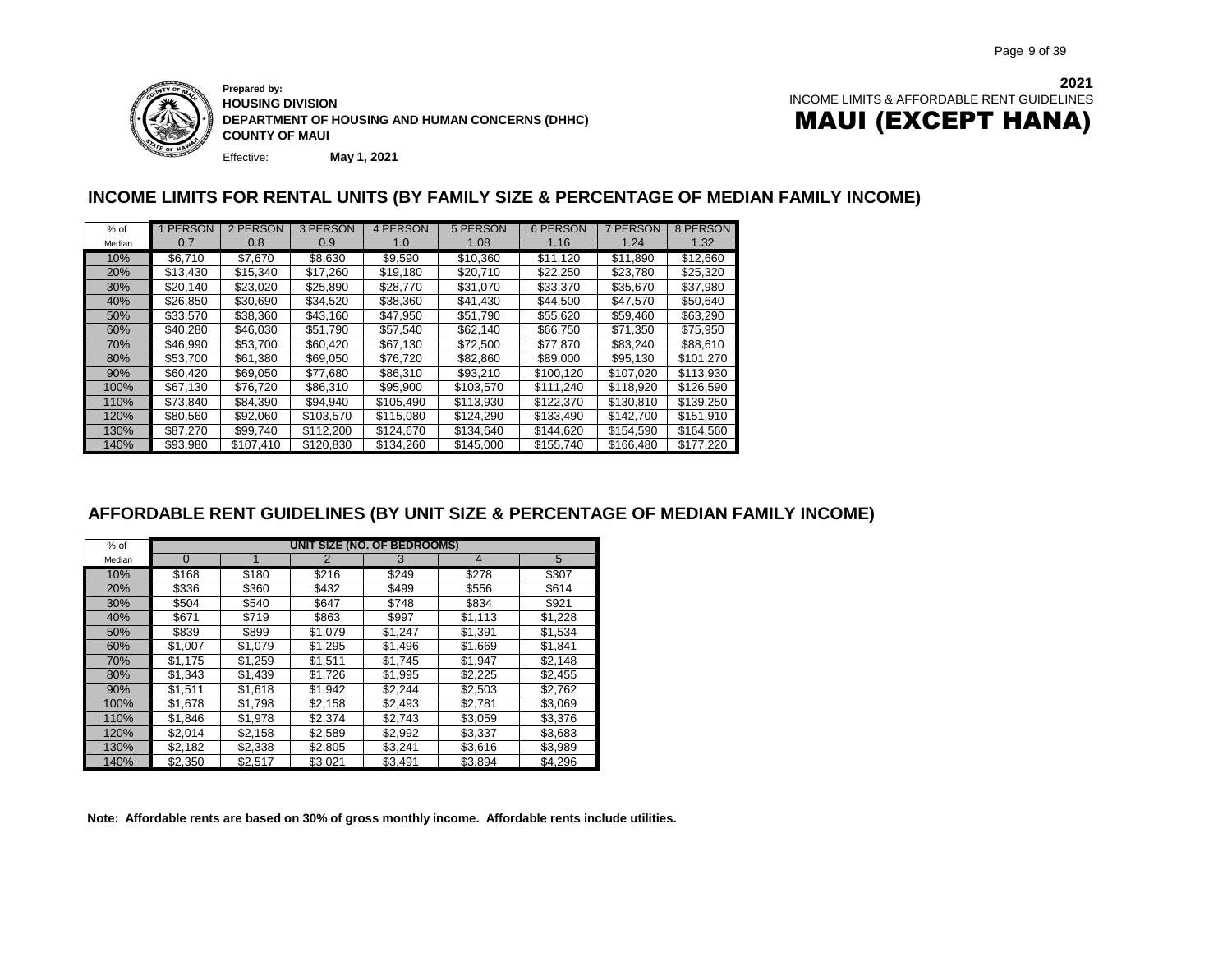

Effective: **Prepared by: HOUSING DIVISION DEPARTMENT OF HOUSING AND HUMAN CONCERNS (DHHC) COUNTY OF MAUI May 1, 2021**

**2021** AFFORDABLE SALES PRICE GUIDELINES

### HANA **METHODOLOGY**

For Calculating Median Family Income

### Factors used in calculation:

| HUD's 2021 median family income for the County of Maui                                                                   |                                                                      | \$95.900 |
|--------------------------------------------------------------------------------------------------------------------------|----------------------------------------------------------------------|----------|
| American Community Survey 5-Year Estimate 2015-2019 median family income for Hana<br>(from the Hawaii State Data Center) |                                                                      | \$56.339 |
|                                                                                                                          | Est. 2021 Hana median family income<br>(Rounded to the nearest \$10) | \$56,340 |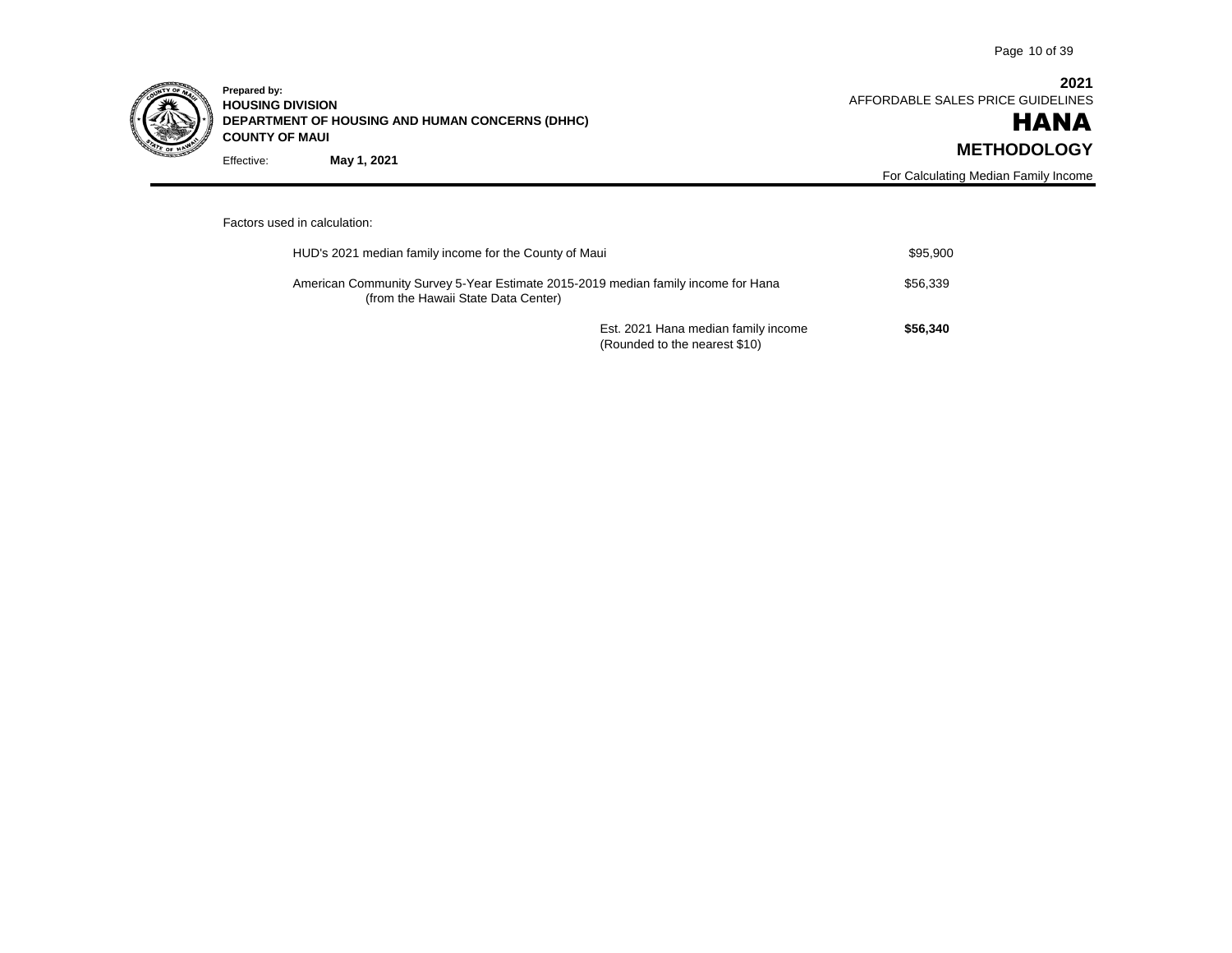

#### Effective: **May 1, 2021 Prepared by: HOUSING DIVISION DEPARTMENT OF HOUSING AND HUMAN CONCERNS (DHHC) COUNTY OF MAUI**

 AFFORDABLE SALES PRICE GUIDELINES

### **SINGLE FAMILY** HANA

|            |                |                       |           |                   |           |                       |           | <b>Percent of Median Income</b> |           |                         |                       |                   |           |
|------------|----------------|-----------------------|-----------|-------------------|-----------|-----------------------|-----------|---------------------------------|-----------|-------------------------|-----------------------|-------------------|-----------|
|            |                | <b>Very Low</b>       |           | <b>Low Income</b> |           | <b>Below Moderate</b> |           | <b>Moderate</b>                 |           |                         | <b>Above Moderate</b> | <b>Gap Income</b> |           |
|            |                | 50% & Below           |           | (51% to 80%)      |           | (81% to 100%)         |           | (101% to 120%)                  |           |                         | (121% to 140%)        | (141% to 160%)    |           |
| Prevailing | No. of         | 50%                   | 60%       | 70%               | 80%       | 90%                   | 100%      | 110%                            | 120%      | 130%                    | 140%                  | 150%              | 160%      |
| Int. Rate  | Bedroom        | \$28,170              | \$33,804  | \$39,438          | \$45,072  | \$50,706              | \$56,340  | \$61,974                        | \$67,608  | \$73,242                | \$78,876              | \$84,510          | \$90,144  |
|            |                | \$108,710             | \$130,410 | \$152,180         | \$173,880 | \$195,650             | \$217,420 | \$239,120                       | \$260,890 | \$282,590               | \$304,360             | \$326,060         | \$347,830 |
| 4.000%     | $\overline{2}$ | \$132,005             | \$158,355 | \$184,790         | \$211,140 | \$237,575             | \$264,010 | \$290,360                       | \$316,795 | $\overline{3343}$ , 145 | \$369,580             | \$395,930         | \$422,365 |
|            | 3              | \$155,300             | \$186,300 | \$217,400         | \$248,400 | \$279,500             | \$310,600 | \$341,600                       | \$372,700 | \$403,700               | \$434,800             | \$465,800         | \$496,900 |
|            | $\overline{4}$ | \$178,595             | \$214.245 | \$250.010         | \$285.660 | \$321,425             | \$357,190 | \$392.840                       | \$428.605 | \$464,255               | \$500,020             | \$535.670         | \$571.435 |
|            | 1              | \$107,100             | \$128,520 | \$149,870         | \$171,290 | \$192,710             | \$214,130 | \$235,550                       | \$256,970 | \$278,390               | \$299,810             | \$321,230         | \$342,650 |
| 4.125%     | $\overline{2}$ | \$130,050             | \$156,060 | \$181,985         | \$207,995 | \$234,005             | \$260,015 | \$286,025                       | \$312,035 | \$338,045               | \$364,055             | \$390,065         | \$416,075 |
|            | 3              | \$153,000             | \$183,600 | \$214,100         | \$244,700 | \$275,300             | \$305,900 | \$336,500                       | \$367,100 | \$397,700               | \$428,300             | \$458,900         | \$489,500 |
|            | $\overline{4}$ | \$175,950             | \$211.140 | \$246.215         | \$281.405 | \$316,595             | \$351,785 | \$386.975                       | \$422.165 | \$457,355               | \$492,545             | \$527.735         | \$562,925 |
|            | $\mathbf{1}$   | \$105,490             | \$126,560 | \$147,700         | \$168,770 | \$189,840             | \$210,980 | \$232,050                       | \$253,190 | \$274,260               | \$295,330             | \$316,470         | \$337,540 |
| 4.250%     | $\overline{2}$ | \$128,095             | \$153,680 | \$179,350         | \$204,935 | \$230,520             | \$256,190 | \$281,775                       | \$307,445 | \$333,030               | \$358,615             | \$384,285         | \$409,870 |
|            | 3              | \$150,700             | \$180,800 | \$211,000         | \$241,100 | \$271,200             | \$301,400 | \$331,500                       | \$361,700 | \$391,800               | \$421,900             | \$452,100         | \$482,200 |
|            | $\overline{4}$ | \$173,305             | \$207.920 | \$242.650         | \$277,265 | \$311,880             | \$346,610 | \$381.225                       | \$415.955 | \$450,570               | \$485,185             | \$519.915         | \$554.530 |
|            | $\overline{1}$ | \$103,950             | \$124,740 | \$145,530         | \$166,320 | \$187,110             | \$207,900 | \$228,620                       | \$249,410 | \$270,200               | \$290,990             | \$311,780         | \$332,570 |
| 4.375%     | $\overline{2}$ | \$126,225             | \$151,470 | \$176,715         | \$201,960 | $\sqrt{$227,205}$     | \$252,450 | \$277,610                       | \$302,855 | \$328,100               | \$353,345             | \$378,590         | \$403,835 |
|            | 3              | \$148,500             | \$178,200 | \$207.900         | \$237,600 | \$267,300             | \$297,000 | \$326,600                       | \$356,300 | \$386,000               | \$415,700             | \$445.400         | \$475,100 |
|            | $\overline{4}$ | \$170.775             | \$204,930 | \$239.085         | \$273.240 | \$307,395             | \$341,550 | \$375,590                       | \$409,745 | \$443,900               | \$478,055             | \$512,210         | \$546.365 |
|            | $\overline{1}$ | \$102,410             | \$122,920 | \$143,360         | \$163,870 | \$184,380             | \$204,820 | \$225,330                       | \$245,770 | \$266,280               | \$286,790             | \$307,230         | \$327,740 |
| 4.500%     | $\overline{2}$ | $\overline{$124,355}$ | \$149,260 | \$174,080         | \$198,985 | $\sqrt{$223,890}$     | \$248,710 | \$273,615                       | \$298,435 | $\overline{$}323,340$   | 348,245               | \$373,065         | \$397,970 |
|            | 3              | \$146,300             | \$175,600 | \$204,800         | \$234,100 | \$263,400             | \$292,600 | \$321,900                       | \$351,100 | \$380,400               | \$409,700             | \$438,900         | \$468,200 |
|            | $\overline{4}$ | \$168,245             | \$201.940 | \$235.520         | \$269.215 | \$302,910             | \$336,490 | \$370.185                       | \$403.765 | $\overline{$437,460}$   | \$471,155             | \$504.735         | \$538.430 |
|            | 1              | \$100,940             | \$121,100 | \$141,330         | \$161,490 | \$181,650             | \$201,880 | \$222.040                       | \$242.200 | \$262,430               | \$282,590             | \$302,820         | \$322,980 |
| 4.625%     | $\overline{2}$ | \$122,570             | \$147,050 | \$171,615         | \$196,095 | \$220,575             | \$245,140 | \$269,620                       | \$294,100 | \$318,665               | \$343,145             | \$367,710         | \$392,190 |
|            | 3              | \$144,200             | \$173,000 | \$201,900         | \$230.700 | \$259,500             | \$288,400 | \$317,200                       | \$346,000 | \$374,900               | \$403,700             | \$432,600         | \$461.400 |
|            | $\overline{4}$ | \$165,830             | \$198.950 | \$232,185         | \$265.305 | \$298.425             | \$331,660 | \$364.780                       | \$397.900 | \$431,135               | \$464,255             | \$497.490         | \$530.610 |
|            | $\mathbf{1}$   | \$99,470              | \$119,350 | \$139,300         | \$159,180 | \$179,060             | \$198,940 | \$218,820                       | \$238,770 | \$258,650               | \$278,530             | \$298,410         | \$318,360 |
| 4.750%     | $\overline{2}$ | \$120,785             | \$144,925 | \$169,150         | \$193,290 | \$217,430             | \$241,570 | \$265,710                       | \$289,935 | \$314,075               | \$338,215             | \$362,355         | \$386,580 |
|            | 3              | \$142,100             | \$170,500 | \$199,000         | \$227,400 | \$255,800             | \$284,200 | \$312,600                       | \$341,100 | \$369,500               | \$397,900             | \$426,300         | \$454,800 |
|            | $\overline{4}$ | \$163,415             | \$196.075 | \$228,850         | \$261.510 | \$294,170             | \$326,830 | \$359.490                       | \$392,265 | \$424.925               | \$457,585             | \$490.245         | \$523.020 |
|            | $\overline{1}$ | \$98,070              | \$117,670 | \$137,270         | \$156,870 | \$176,470             | \$196,140 | \$215,740                       | \$235,340 | \$254,940               | \$274,540             | \$294,140         | \$313,810 |
| 4.875%     | 2              | $\overline{$119,085}$ | \$142,885 | \$166,685         | \$190.485 | \$214,285             | \$238,170 | \$261.970                       | \$285,770 | \$309,570               | \$333,370             | \$357.170         | \$381.055 |
|            | 3              | \$140,100             | \$168,100 | \$196,100         | \$224,100 | \$252,100             | \$280,200 | \$308,200                       | \$336,200 | \$364,200               | \$392,200             | \$420,200         | \$448,300 |
|            | $\overline{4}$ | \$161,115             | \$193,315 | \$225,515         | \$257.715 | \$289,915             | \$322,230 | \$354,430                       | \$386,630 | \$418,830               | \$451,030             | \$483.230         | \$515.545 |
|            | $\overline{1}$ | \$96,670              | \$115,990 | \$135,310         | \$154,630 | \$174,020             | \$193,340 | \$212,660                       | \$231,980 | \$251,300               | \$270,690             | \$290,010         | \$309,330 |
| 5.000%     | $\overline{2}$ | \$117,385             | \$140,845 | \$164,305         | \$187,765 | \$211,310             | \$234,770 | \$258,230                       | \$281,690 | \$305,150               | \$328,695             | \$352,155         | \$375,615 |
|            | 3              | \$138,100             | \$165,700 | \$193,300         | \$220,900 | \$248,600             | \$276,200 | \$303,800                       | \$331,400 | \$359,000               | \$386,700             | \$414,300         | \$441,900 |
|            | $\overline{4}$ | \$158,815             | \$190.555 | \$222.295         | \$254.035 | \$285,890             | \$317,630 | \$349.370                       | \$381.110 | \$412,850               | \$444.705             | \$476.445         | \$508.185 |
|            | $\mathbf{1}$   | \$95,270              | \$114,380 | \$133,420         | \$152,460 | \$171,570             | \$190,610 | \$209,650                       | \$228,760 | \$247,800               | \$266,840             | \$285,880         | \$304,990 |
| 5.125%     | $\overline{2}$ | \$115,685             | \$138,890 | \$162,010         | \$185,130 | \$208,335             | \$231,455 | \$254,575                       | \$277,780 | \$300,900               | \$324,020             | \$347,140         | \$370,345 |
|            | 3              | \$136,100             | \$163,400 | \$190,600         | \$217,800 | \$245,100             | \$272,300 | \$299,500                       | \$326,800 | 3354,000                | \$381,200             | \$408,400         | \$435,700 |
|            | $\overline{4}$ | \$156,515             | \$187,910 | \$219,190         | \$250.470 | \$281,865             | \$313,145 | \$344.425                       | \$375,820 | \$407,100               | \$438,380             | \$469.660         | \$501,055 |
|            | $\mathbf{1}$   | \$93,940              | \$112,770 | \$131,530         | \$150,360 | \$169,120             | \$187,950 | \$206,710                       | \$225,540 | \$244,300               | \$263,130             | \$281,890         | \$300,720 |
| 5.250%     | $\overline{2}$ | \$114,070             | \$136,935 | \$159,715         | \$182,580 | \$205,360             | \$228,225 | \$251,005                       | \$273,870 | \$296,650               | \$319,515             | \$342,295         | \$365,160 |
|            | 3              | \$134,200             | \$161.100 | \$187.900         | \$214.800 | \$241,600             | \$268,500 | \$295.300                       | \$322.200 | \$349,000               | \$375,900             | \$402.700         | \$429.600 |
|            | $\overline{4}$ | $\overline{$154,330}$ | \$185,265 | \$216.085         | \$247.020 | \$277.840             | \$308.775 | \$339.595                       | \$370.530 | \$401.350               | \$432.285             | \$463.105         | \$494.040 |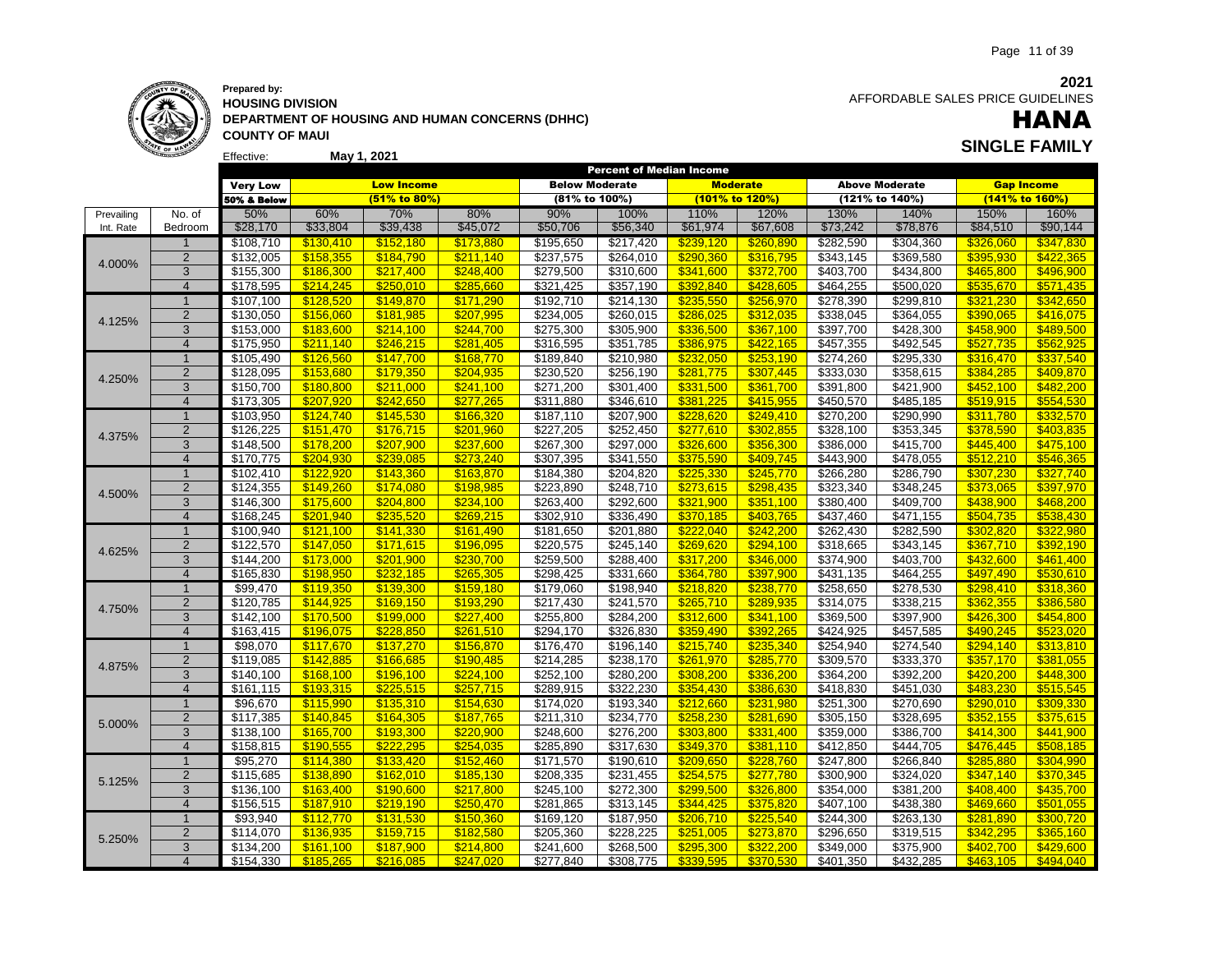

Effective:

**HOUSING DIVISION DEPARTMENT OF HOUSING AND HUMAN CONCERNS (DHHC) COUNTY OF MAUI**

**May 1, 2021**

 AFFORDABLE SALES PRICE GUIDELINES

### HANA **SINGLE FAMILY**

|            |                         |                 |           |                   | <b>Below Moderate</b> |               |                       | <b>Percent of Median Income</b> |                 |           |                       |                   |                |
|------------|-------------------------|-----------------|-----------|-------------------|-----------------------|---------------|-----------------------|---------------------------------|-----------------|-----------|-----------------------|-------------------|----------------|
|            |                         | <b>Very Low</b> |           | <b>Low Income</b> |                       |               |                       |                                 | <b>Moderate</b> |           | <b>Above Moderate</b> | <b>Gap Income</b> |                |
|            |                         | 50% & Below     |           | (51% to 80%)      |                       | (81% to 100%) |                       | (101% to 120%)                  |                 |           | (121% to 140%)        |                   | (141% to 160%) |
| Prevailing | No. of                  | 50%             | 60%       | 70%               | 80%                   | 90%           | 100%                  | 110%                            | 120%            | 130%      | 140%                  | 150%              | 160%           |
| Int. Rate  | Bedroom                 | \$28,170        | \$33,804  | \$39,438          | \$45,072              | \$50,706      | \$56,340              | \$61,974                        | \$67,608        | \$73,242  | \$78,876              | \$84,510          | \$90,144       |
|            |                         | \$92,680        | \$111,230 | \$129,710         | \$148,260             | \$166,810     | \$185,360             | \$203,840                       | \$222,390       | \$240,940 | \$259,490             | \$278,040         | \$296,520      |
|            | $\overline{2}$          | \$112,540       | \$135,065 | \$157,505         | \$180.030             | \$202,555     | \$225,080             | \$247,520                       | \$270,045       | \$292,570 | \$315,095             | \$337,620         | \$360,060      |
| 5.375%     | 3                       | \$132,400       | \$158,900 | \$185,300         | \$211,800             | \$238,300     | \$264,800             | \$291,200                       | \$317,700       | \$344,200 | \$370,700             | \$397,200         | \$423,600      |
|            | $\overline{4}$          | \$152,260       | \$182.735 | \$213,095         | \$243.570             | \$274,045     | \$304,520             | \$334.880                       | \$365.355       | \$395,830 | \$426,305             | \$456.780         | \$487.140      |
|            | $\mathbf 1$             | \$91,420        | \$109,690 | \$127,960         | \$146,230             | \$164,500     | \$182,770             | \$201,040                       | \$219,310       | \$237,650 | \$255,920             | \$274,190         | \$292,460      |
|            | $\overline{2}$          | \$111,010       | \$133,195 | \$155,380         | \$177,565             | \$199,750     | \$221,935             | \$244,120                       | \$266,305       | \$288,575 | \$310,760             | \$332,945         | \$355,130      |
| 5.500%     | 3                       | \$130,600       | \$156,700 | \$182.800         | \$208,900             | \$235,000     | \$261,100             | \$287,200                       | \$313,300       | \$339,500 | \$365,600             | \$391,700         | \$417,800      |
|            | $\overline{4}$          | \$150,190       | \$180.205 | \$210.220         | \$240.235             | \$270,250     | \$300,265             | \$330.280                       | \$360.295       | \$390,425 | \$420,440             | \$450.455         | \$480.470      |
|            | $\overline{1}$          | \$90,160        | \$108,150 | \$126,210         | \$144.200             | \$162,260     | \$180,320             | \$198,310                       | \$216,370       | \$234,360 | \$252,420             | \$270,410         | \$288,470      |
|            | $\overline{2}$          | \$109,480       | \$131,325 | \$153,255         | \$175,100             | \$197,030     | \$218,960             | \$240,805                       | \$262,735       | \$284,580 | \$306,510             | \$328,355         | \$350,285      |
| 5.625%     | 3                       | \$128,800       | \$154,500 | \$180,300         | \$206,000             | \$231,800     | \$257,600             | \$283,300                       | \$309,100       | \$334,800 | \$360,600             | \$386,300         | \$412,100      |
|            | $\overline{4}$          | \$148,120       | \$177,675 | \$207.345         | \$236.900             | \$266,570     | \$296,240             | \$325.795                       | \$355,465       | \$385,020 | \$414,690             | \$444.245         | \$473,915      |
|            | $\overline{1}$          | \$88,900        | \$106,680 | \$124,460         | \$142,240             | \$160,090     | \$177,870             | \$195,650                       | \$213,430       | \$231,210 | \$248,990             | \$266,770         | \$284,550      |
|            | $\overline{2}$          | \$107,950       | \$129,540 | \$151,130         | \$172,720             | \$194,395     | \$215,985             | \$237,575                       | \$259,165       | \$280,755 | \$302,345             | \$323,935         | \$345,525      |
| 5.750%     | 3                       | \$127,000       | \$152,400 | \$177.800         | \$203,200             | \$228,700     | \$254,100             | \$279,500                       | \$304,900       | \$330,300 | \$355,700             | \$381,100         | \$406,500      |
|            | $\overline{4}$          | \$146,050       | \$175,260 | \$204.470         | \$233.680             | \$263,005     | \$292,215             | \$321.425                       | \$350,635       | \$379,845 | \$409,055             | \$438,265         | \$467.475      |
|            | $\overline{1}$          | \$87,710        | \$105,280 | \$122,780         | \$140,350             | \$157,920     | \$175,420             | \$192,990                       | \$210,560       | \$228,060 | \$245,630             | \$263,200         | \$280,700      |
|            | $\overline{2}$          | \$106,505       | \$127,840 | \$149,090         | \$170,425             | \$191,760     | \$213,010             | \$234,345                       | \$255,680       | \$276,930 | \$298,265             | \$319,600         | \$340,850      |
| 5.875%     | 3                       | \$125,300       | \$150,400 | \$175,400         | \$200,500             | \$225,600     | \$250,600             | \$275,700                       | \$300,800       | \$325,800 | \$350,900             | \$376,000         | \$401,000      |
|            | $\overline{4}$          | \$144,095       | \$172.960 | \$201.710         | \$230.575             | \$259,440     | \$288,190             | \$317.055                       | \$345.920       | \$374,670 | \$403,535             | \$432,400         | \$461.150      |
|            | $\mathbf 1$             | \$86,520        | \$103.880 | \$121.170         | \$138,460             | \$155,820     | \$173,110             | \$190.400                       | \$207.690       | \$225,050 | \$242,340             | \$259.630         | \$276,990      |
|            | $\overline{2}$          | \$105,060       | \$126,140 | \$147,135         | \$168,130             | \$189,210     | \$210,205             | \$231,200                       | \$252,195       | \$273,275 | \$294,270             | \$315,265         | \$336,345      |
| 6.000%     | 3                       | \$123,600       | \$148.400 | \$173,100         | \$197.800             | \$222,600     | \$247,300             | \$272,000                       | \$296,700       | \$321,500 | \$346,200             | \$370,900         | \$395,700      |
|            | $\overline{4}$          | \$142,140       | \$170.660 | \$199.065         | \$227.470             | \$255,990     | \$284.395             | \$312,800                       | \$341.205       | \$369,725 | \$398,130             | \$426,535         | \$455,055      |
|            | $\mathbf{1}$            | \$85,400        | \$102,480 | \$119,560         | \$136,640             | \$153,720     | \$170,800             | \$187,880                       | \$204,960       | \$222,040 | \$239,120             | \$256,200         | \$273,280      |
|            | $\overline{2}$          | \$103,700       | \$124,440 | \$145,180         | \$165,920             | \$186,660     | \$207,400             | \$228,140                       | \$248,880       | \$269,620 | \$290,360             | \$311,100         | \$331,840      |
| 6.125%     | 3                       | \$122,000       | \$146,400 | \$170,800         | \$195,200             | \$219,600     | \$244,000             | \$268,400                       | \$292,800       | \$317,200 | $\overline{$}341,600$ | \$366,000         | \$390,400      |
|            | $\overline{4}$          | \$140,300       | \$168.360 | \$196.420         | \$224.480             | \$252,540     | \$280,600             | \$308.660                       | \$336.720       | \$364,780 | \$392,840             | \$420.900         | \$448.960      |
|            | $\overline{1}$          | \$84,280        | \$101.150 | \$118.020         | \$134.820             | \$151,690     | \$168,560             | \$185,430                       | \$202,300       | \$219,100 | \$235,970             | \$252.840         | \$269,710      |
|            | 2                       | \$102,340       | \$122.825 | \$143.310         | \$163.710             | \$184,195     | \$204,680             | \$225.165                       | \$245.650       | \$266,050 | \$286,535             | \$307.020         | \$327,505      |
| 6.250%     | 3                       | \$120,400       | \$144,500 | \$168,600         | \$192,600             | \$216,700     | \$240,800             | \$264,900                       | \$289,000       | \$313,000 | \$337,100             | \$361,200         | \$385,300      |
|            | $\overline{4}$          | \$138,460       | \$166.175 | \$193.890         | \$221.490             | \$249,205     | \$276,920             | \$304.635                       | \$332,350       | \$359,950 | \$387,665             | \$415.380         | \$443.095      |
|            | $\overline{1}$          | \$83,160        | \$99,820  | \$116,480         | \$133,070             | \$149,730     | \$166,390             | \$182,980                       | \$199,640       | \$216,230 | \$232,890             | \$249,550         | \$266,140      |
|            | $\overline{2}$          | \$100,980       | \$121,210 | \$141,440         | \$161,585             | \$181,815     | \$202,045             | \$222,190                       | \$242,420       | \$262,565 | \$282,795             | \$303,025         | \$323,170      |
| 6.375%     | 3                       | \$118,800       | \$142,600 | \$166,400         | \$190.100             | \$213,900     | \$237,700             | \$261,400                       | \$285,200       | \$308,900 | \$332,700             | \$356,500         | \$380,200      |
|            | $\overline{4}$          | \$136,620       | \$163.990 | \$191.360         | \$218.615             | \$245,985     | \$273,355             | \$300.610                       | \$327.980       | \$355,235 | \$382,605             | \$409.975         | \$437.230      |
|            | $\mathbf{1}$            | \$82,110        | \$98,490  | \$114,940         | \$131,390             | \$147,770     | \$164,220             | \$180,600                       | \$197,050       | \$213,430 | \$229,880             | \$246,330         | \$262,710      |
|            | $\overline{2}$          | \$99,705        | \$119,595 | \$139,570         | \$159,545             | \$179,435     | \$199,410             | \$219,300                       | \$239,275       | \$259,165 | \$279,140             | \$299,115         | \$319,005      |
| 6.500%     | 3                       | \$117,300       | \$140,700 | \$164,200         | \$187,700             | \$211,100     | \$234,600             | \$258,000                       | \$281,500       | \$304,900 | \$328,400             | \$351,900         | \$375,300      |
|            | $\overline{4}$          | \$134,895       | \$161.805 | \$188.830         | \$215.855             | \$242,765     | \$269,790             | \$296.700                       | \$323.725       | \$350,635 | \$377,660             | \$404.685         | \$431,595      |
|            | $\mathbf{1}$            | \$81,060        | \$97,230  | \$113,470         | \$129,640             | \$145,880     | \$162,050             | \$178,290                       | \$194,530       | \$210,700 | $\sqrt{$226,940}$     | \$243,110         | \$259,350      |
|            | $\overline{2}$          | \$98,430        | \$118,065 | \$137,785         | \$157,420             | \$177,140     | \$196,775             | \$216,495                       | \$236,215       | \$255,850 | \$275,570             | \$295,205         | \$314,925      |
| 6.625%     | 3                       | \$115,800       | \$138.900 | \$162.100         | \$185.200             | \$208,400     | $\overline{$}231,500$ | \$254.700                       | \$277.900       | \$301,000 | \$324,200             | \$347,300         | \$370.500      |
|            | $\overline{\mathbf{4}}$ | \$133.170       | \$159.735 | \$186.415         | \$212.980             | \$239.660     | \$266.225             | \$292.905                       | \$319.585       | \$346,150 | \$372.830             | \$399.395         | \$426,075      |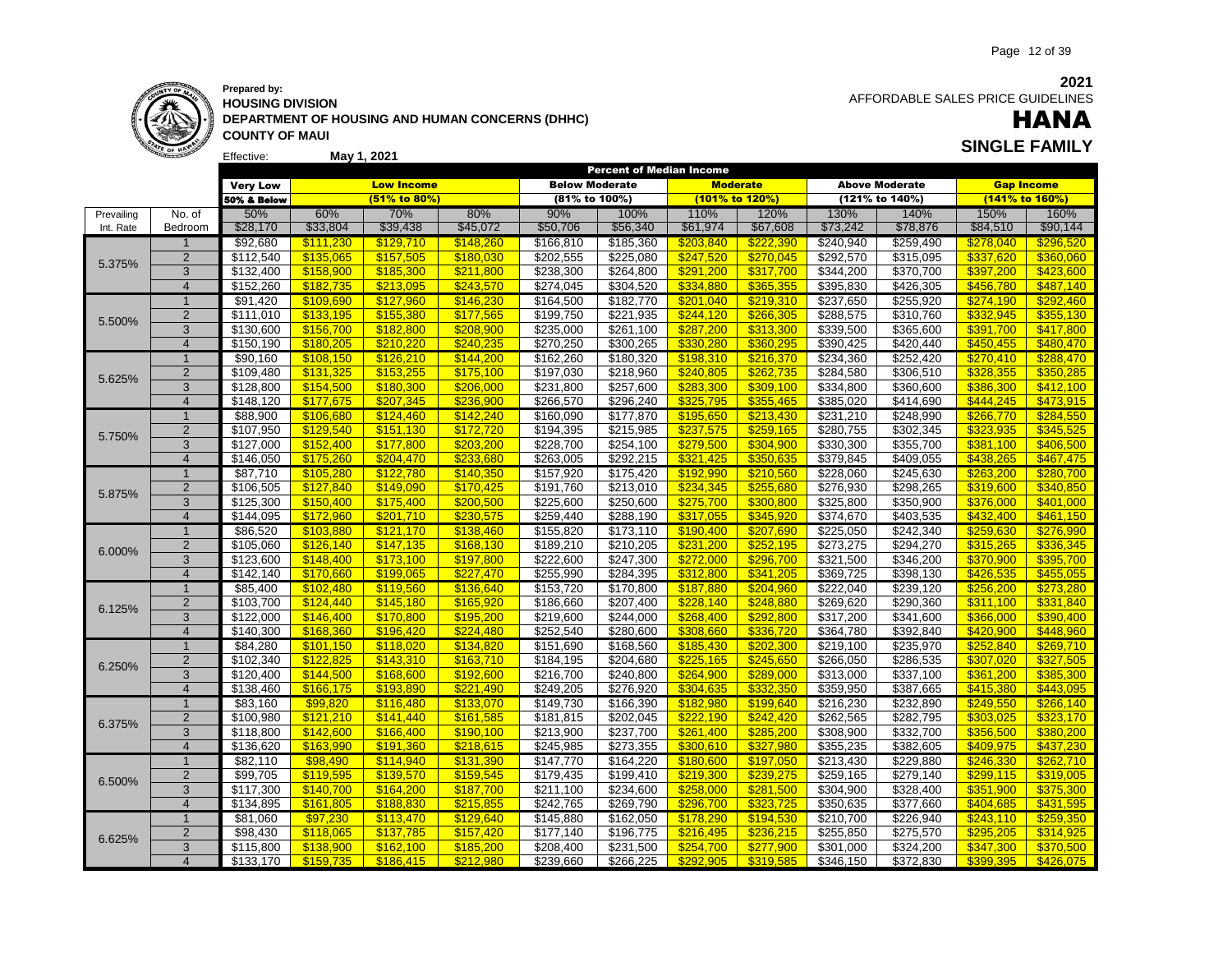

### **May 1, 2021 SINGLE FAMILY Prepared by: HOUSING DIVISION DEPARTMENT OF HOUSING AND HUMAN CONCERNS (DHHC) COUNTY OF MAUI**

**2021** AFFORDABLE SALES PRICE GUIDELINES

# HANA

|            |                |                      |                        |                        |                        |                        | <b>Percent of Median Income</b> |                        |                        |                        |                        |                        |                        |
|------------|----------------|----------------------|------------------------|------------------------|------------------------|------------------------|---------------------------------|------------------------|------------------------|------------------------|------------------------|------------------------|------------------------|
|            |                | <b>Very Low</b>      |                        | <b>Low Income</b>      |                        | <b>Below Moderate</b>  |                                 |                        | <b>Moderate</b>        |                        | <b>Above Moderate</b>  | <b>Gap Income</b>      |                        |
|            |                | 50% & Below          |                        | $(51\%$ to 80%)        |                        | (81% to 100%)          |                                 |                        | (101% to 120%)         |                        | (121% to 140%)         |                        | (141% to 160%)         |
| Prevailing | No. of         | 50%                  | 60%                    | 70%                    | 80%                    | 90%                    | 100%                            | 110%                   | 120%                   | 130%                   | 140%                   | 150%                   | 160%                   |
| Int. Rate  | Bedroom        | \$28,170             | \$33,804               | \$39,438               | \$45,072               | \$50,706               | \$56,340                        | \$61,974               | \$67,608               | \$73,242               | \$78,876               | \$84,510               | \$90,144               |
|            | $\mathbf{1}$   | \$80,010             | \$96,040               | \$112,000              | \$128,030              | \$143,990              | \$160,020                       | \$175,980              | \$192,010              | \$208,040              | \$224,000              | \$240,030              | \$255,990              |
|            | $\overline{2}$ | \$97,155             | \$116,620              | \$136,000              | \$155,465              | \$174,845              | \$194,310                       | \$213,690              | \$233,155              | \$252,620              | \$272,000              | \$291,465              | \$310,845              |
| 6.750%     | 3              | \$114,300            | \$137,200              | \$160,000              | \$182,900              | \$205,700              | \$228,600                       | \$251,400              | \$274,300              | \$297,200              | \$320,000              | \$342,900              | \$365,700              |
|            | $\overline{4}$ | \$131,445            | \$157,780              | \$184.000              | \$210.335              | \$236,555              | \$262,890                       | \$289.110              | \$315,445              | \$341,780              | \$368,000              | \$394.335              | \$420.555              |
|            | $\overline{1}$ | \$78,960             | \$94,780               | \$110,600              | \$126,420              | \$142,170              | \$157,990                       | \$173,810              | \$189,560              | \$205,380              | \$221,200              | \$236,950              | \$252,770              |
|            | $\overline{2}$ | \$95,880             | \$115,090              | \$134,300              | \$153,510              | \$172,635              | \$191,845                       | \$211,055              | \$230,180              | \$249,390              | \$268,600              | \$287,725              | \$306,935              |
| 6.875%     | 3              | \$112,800            | \$135,400              | \$158.000              | \$180.600              | \$203,100              | \$225,700                       | \$248,300              | \$270,800              | \$293,400              | \$316,000              | \$338,500              | \$361,100              |
|            | $\overline{4}$ | \$129,720            | \$155.710              | \$181.700              | \$207.690              | \$233,565              | \$259,555                       | \$285.545              | \$311,420              | \$337,410              | \$363,400              | \$389.275              | \$415.265              |
|            | $\mathbf{1}$   | \$77,980             | \$93,590               | \$109,200              | \$124,810              | \$140,420              | \$156,030                       | \$171,570              | \$187,180              | \$202,790              | \$218,400              | \$234.010              | \$249,620              |
|            | $\overline{2}$ | \$94,690             | \$113,645              | \$132,600              | \$151,555              | \$170,510              | \$189,465                       | \$208.335              | \$227.290              | \$246,245              | \$265,200              | \$284.155              | \$303,110              |
| 7.000%     | 3              | \$111,400            | \$133,700              | \$156,000              | \$178,300              | \$200,600              | \$222,900                       | \$245,100              | \$267,400              | \$289,700              | \$312,000              | \$334,300              | \$356,600              |
|            | $\overline{4}$ | \$128,110            | \$153.755              | \$179.400              | \$205.045              | \$230,690              | \$256,335                       | \$281.865              | \$307.510              | \$333,155              | 358,800                | \$384.445              | \$410,090              |
|            | $\mathbf{1}$   | \$77,000             | \$92,400               | \$107,800              | \$123,270              | \$138,670              | \$154,070                       | \$169,470              | \$184,870              | \$200,270              | \$215,670              | \$231,070              | \$246,470              |
|            | $\overline{2}$ | \$93,500             | \$112,200              | \$130,900              | \$149,685              | \$168,385              | \$187,085                       | \$205,785              | \$224,485              | \$243,185              | \$261,885              | \$280,585              | \$299,285              |
| 7.125%     | 3              | \$110,000            | \$132,000              | \$154,000              | \$176,100              | \$198,100              | \$220,100                       | \$242,100              | \$264,100              | \$286,100              | \$308,100              | \$330,100              | \$352,100              |
|            | $\overline{4}$ | \$126,500            | \$151,800              | \$177,100              | \$202,515              | \$227,815              | \$253,115                       | \$278,415              | \$303,715              | \$329,015              | \$354,315              | \$379,615              | \$404,915              |
|            | $\mathbf{1}$   | \$76,090             | \$91,280               | \$106,470              | \$121,730              | \$136,920              | \$152,110                       | \$167,370              | \$182,560              | \$197,750              | \$213,010              | \$228,200              | \$243,390              |
|            | $\overline{2}$ | \$92,395             | \$110,840              | \$129,285              | \$147,815              | \$166,260              | \$184,705                       | \$203,235              | \$221,680              | \$240,125              | \$258,655              | \$277,100              | \$295,545              |
| 7.250%     | 3              | \$108,700            | \$130,400              | \$152,100              | \$173,900              | \$195,600              | \$217,300                       | \$239,100              | \$260,800              | \$282,500              | \$304,300              | \$326,000              | \$347,700              |
|            | $\overline{4}$ | \$125,005            | \$149,960              | \$174,915              | \$199,985              | \$224,940              | \$249,895                       | \$274,965              | \$299,920              | \$324,875              | \$349,945              | \$374,900              | \$399,855              |
|            | $\overline{1}$ |                      | \$90,160               |                        |                        |                        |                                 |                        |                        |                        |                        | \$225.400              |                        |
|            | $\overline{2}$ | \$75,110<br>\$91,205 |                        | \$105,210              | \$120,190<br>\$145,945 | \$135,240<br>\$164,220 | \$150,290<br>\$182,495          | \$165,270<br>\$200,685 | \$180,320              | \$195,370<br>\$237,235 | \$210,350<br>\$255,425 | \$273,700              | \$240,450<br>\$291,975 |
| 7.375%     | 3              |                      | \$109,480              | \$127,755              |                        |                        |                                 |                        | \$218,960              |                        |                        |                        |                        |
|            | $\overline{4}$ | \$107,300            | \$128,800<br>\$148.120 | \$150,300<br>\$172.845 | \$171,700<br>\$197.455 | \$193,200<br>\$222.180 | \$214,700                       | \$236,100<br>\$271.515 | \$257,600<br>\$296.240 | \$279,100<br>\$320.965 | \$300,500<br>\$345,575 | \$322,000<br>\$370.300 | \$343,500<br>\$395.025 |
|            |                | \$123.395            |                        |                        |                        |                        | \$246.905                       |                        |                        |                        |                        |                        |                        |
|            | $\mathbf{1}$   | \$74,200             | \$89,040               | \$103,880              | \$118,720              | \$133,560              | \$148,400                       | \$163,240              | \$178,150              | \$192,990              | \$207,830              | \$222,670              | \$237,510              |
| 7.500%     | $\overline{2}$ | \$90,100             | \$108,120              | \$126,140              | \$144.160              | \$162,180              | \$180,200                       | \$198,220              | \$216,325              | \$234,345              | \$252,365              | \$270.385              | \$288,405              |
|            | 3              | \$106,000            | \$127,200              | \$148.400              | \$169.600              | \$190,800              | \$212,000                       | \$233,200              | \$254,500              | \$275,700              | \$296,900              | \$318,100              | \$339,300              |
|            | $\overline{4}$ | \$121,900            | \$146,280              | \$170,660              | \$195,040              | \$219,420              | \$243,800                       | \$268.180              | \$292.675              | \$317,055              | \$341,435              | \$365.815              | \$390,195              |
|            | $\mathbf{1}$   | \$73,290             | \$87,990               | \$102,620              | \$117,320              | \$131,950              | \$146,650                       | \$161,280              | \$175,980              | \$190,610              | \$205,310              | \$219,940              | \$234,640              |
| 7.625%     | $\overline{2}$ | \$88,995             | \$106,845              | \$124,610              | \$142,460              | \$160,225              | \$178,075                       | \$195,840              | \$213,690              | \$231,455              | \$249,305              | \$267,070              | \$284,920              |
|            | 3              | \$104,700            | \$125,700              | \$146,600              | \$167,600              | \$188,500              | \$209,500                       | \$230,400              | \$251,400              | \$272,300              | \$293,300              | \$314,200              | \$335,200              |
|            | $\overline{4}$ | \$120,405            | \$144,555              | \$168.590              | \$192.740              | \$216,775              | \$240,925                       | \$264.960              | \$289.110              | \$313,145              | \$337,295              | \$361.330              | \$385.480              |
|            | $\overline{1}$ | \$72,450             | \$86,940               | \$101,430              | \$115,920              | \$130,410              | \$144,900                       | \$159,320              | \$173,810              | \$188,300              | \$202,790              | \$217,280              | \$231,770              |
| 7.750%     | $\mathbf 2$    | \$87,975             | \$105,570              | \$123,165              | \$140,760              | \$158,355              | \$175,950                       | \$193,460              | \$211,055              | \$228,650              | \$246,245              | \$263,840              | \$281,435              |
|            | 3              | \$103,500            | \$124,200              | \$144,900              | \$165,600              | \$186,300              | $\sqrt{$207,000}$               | \$227,600              | \$248,300              | \$269,000              | \$289,700              | \$310,400              | \$331,100              |
|            | $\overline{4}$ | \$119,025            | \$142.830              | \$166,635              | \$190.440              | \$214,245              | \$238,050                       | \$261.740              | \$285,545              | \$309,350              | \$333,155              | \$356.960              | \$380.765              |
|            | $\mathbf{1}$   | \$71,540             | \$85,890               | \$100,170              | \$114,520              | \$128,800              | \$143,150                       | \$157,430              | \$171,780              | \$186,060              | \$200,410              | \$214,690              | \$229,040              |
| 7.875%     | $\overline{2}$ | \$86,870             | \$104,295              | \$121,635              | \$139.060              | \$156,400              | \$173,825                       | \$191,165              | \$208,590              | \$225,930              | \$243,355              | \$260.695              | \$278,120              |
|            | 3              | \$102,200            | \$122,700              | \$143,100              | \$163,600              | \$184,000              | \$204,500                       | \$224,900              | \$245,400              | \$265,800              | \$286,300              | \$306,700              | \$327,200              |
|            | $\overline{4}$ | \$117,530            | \$141.105              | \$164.565              | \$188.140              | \$211,600              | \$235,175                       | \$258.635              | \$282.210              | \$305,670              | \$329,245              | \$352,705              | \$376.280              |
|            | $\overline{1}$ | \$70,700             | \$84,840               | \$98.980               | \$113.120              | \$127,330              | \$141,470                       | \$155,610              | \$169,750              | \$183,890              | \$198,030              | \$212,170              | \$226,310              |
| 8.000%     | $\overline{2}$ | \$85,850             | \$103,020              | \$120,190              | \$137,360              | \$154,615              | \$171,785                       | \$188,955              | \$206,125              | \$223,295              | \$240,465              | \$257,635              | \$274,805              |
|            | 3              | \$101,000            | \$121,200              | \$141.400              | \$161,600              | \$181,900              | $\overline{$}202,100$           | \$222.300              | \$242.500              | \$262,700              | \$282,900              | \$303.100              | \$323.300              |
|            | $\overline{4}$ | \$116.150            | \$139.380              | \$162,610              | \$185.840              | \$209.185              | $\overline{$}232,415$           | \$255,645              | \$278.875              | \$302.105              | $\overline{$}325,335$  | \$348.565              | \$371,795              |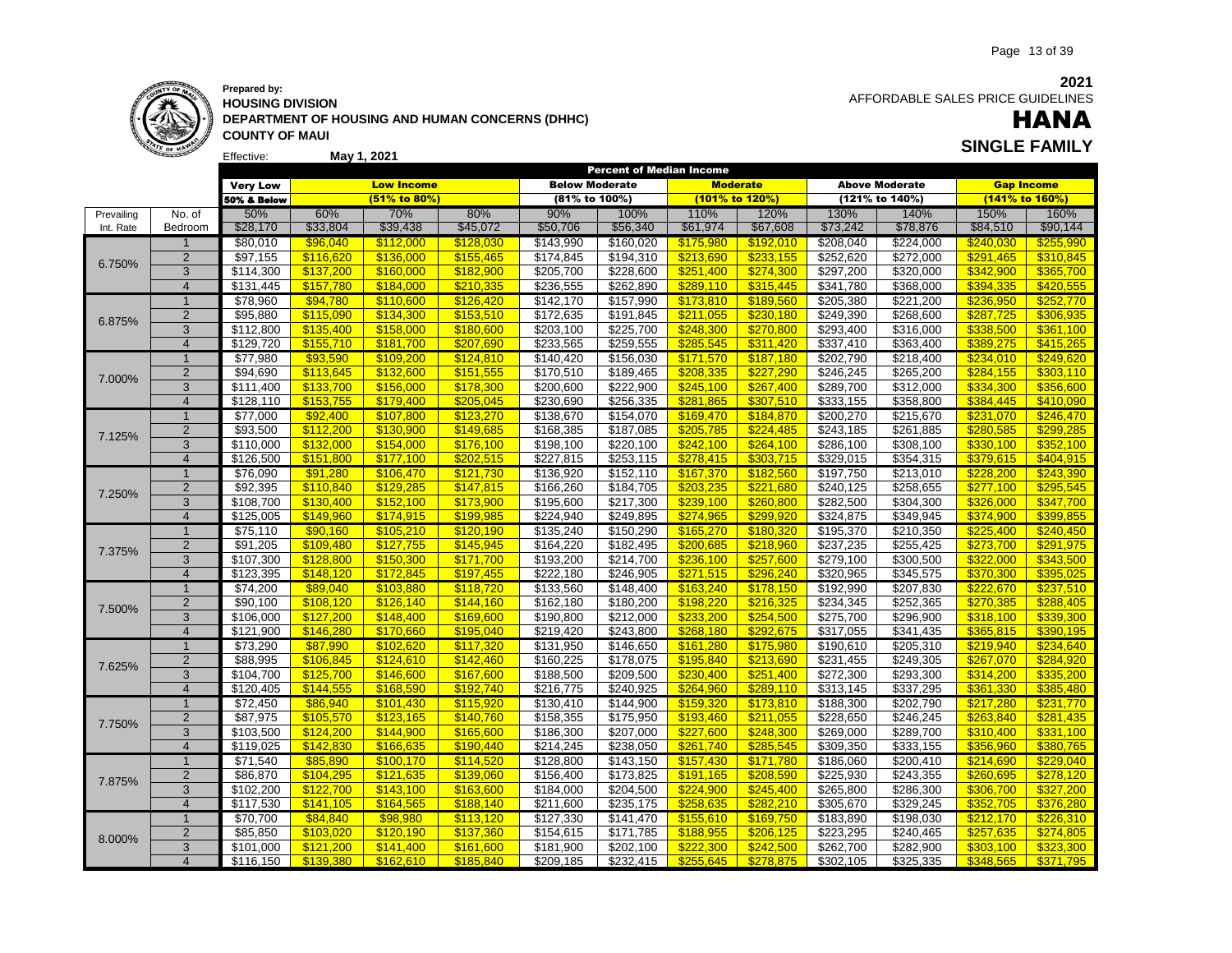

#### **Prepared by: HOUSING DIVISION DEPARTMENT OF HOUSING AND HUMAN CONCERNS (DHHC) COUNTY OF MAUI May 1, 2021 SINGLE FAMILY**

**2021** AFFORDABLE SALES PRICE GUIDELINES

# HANA

|            |                        |                        |           |                   |           |                       | <b>Percent of Median Income</b> |                 |                |           |                       |           |                   |
|------------|------------------------|------------------------|-----------|-------------------|-----------|-----------------------|---------------------------------|-----------------|----------------|-----------|-----------------------|-----------|-------------------|
|            |                        | <b>Very Low</b>        |           | <b>Low Income</b> |           | <b>Below Moderate</b> |                                 | <b>Moderate</b> |                |           | <b>Above Moderate</b> |           | <b>Gap Income</b> |
|            |                        | <b>50% &amp; Below</b> |           | (51% to 80%)      |           | (81% to 100%)         |                                 |                 | (101% to 120%) |           | (121% to 140%)        |           | (141% to 160%)    |
| Prevailing | No. of                 | 50%                    | 60%       | 70%               | 80%       | 90%                   | 100%                            | 110%            | 120%           | 130%      | 140%                  | 150%      | 160%              |
| Int. Rate  | Bedroom                | \$28,170               | \$33,804  | \$39,438          | \$45,072  | \$50,706              | \$56,340                        | \$61,974        | \$67,608       | \$73,242  | \$78,876              | \$84,510  | \$90,144          |
|            |                        | \$69,860               | \$83,860  | \$97,860          | \$111,790 | \$125,790             | \$139,790                       | \$153.720       | \$167,720      | \$181,720 | \$195,720             | \$209,650 | \$223,650         |
| 8.125%     | $\overline{2}$         | \$84,830               | \$101,830 | \$118.830         | \$135,745 | \$152,745             | \$169,745                       | \$186,660       | \$203,660      | \$220,660 | \$237,660             | \$254,575 | \$271,575         |
|            | 3                      | \$99,800               | \$119,800 | \$139.800         | \$159.700 | \$179,700             | \$199,700                       | \$219,600       | \$239,600      | \$259.600 | \$279,600             | \$299.500 | \$319,500         |
|            | $\Delta$               | \$114,770              | \$137,770 | \$160.770         | \$183,655 | \$206,655             | \$229,655                       | \$252,540       | \$275,540      | \$298,540 | \$321,540             | \$344,425 | \$367,425         |
|            | $\mathbf{1}$           | \$69,090               | \$82,880  | \$96,670          | \$110.530 | \$124,320             | \$138,180                       | \$151,970       | \$165,760      | \$179,620 | \$193,410             | \$207.200 | \$221,060         |
| 8.250%     | $\overline{2}$         | \$83,895               | \$100,640 | \$117,385         | \$134,215 | \$150,960             | \$167,790                       | \$184,535       | \$201,280      | \$218,110 | \$234,855             | \$251.600 | \$268,430         |
|            | 3                      | \$98,700               | \$118,400 | \$138,100         | \$157,900 | \$177,600             | \$197,400                       | \$217,100       | \$236,800      | \$256,600 | \$276,300             | \$296,000 | \$315,800         |
|            | $\boldsymbol{\Lambda}$ | \$113,505              | \$136,160 | \$158.815         | \$181,585 | \$204,240             | \$227,010                       | \$249.665       | \$272.320      | \$295,090 | \$317.745             | \$340.400 | \$363,170         |
|            |                        | \$68,250               | \$81,900  | \$95.550          | \$109.270 | \$122,920             | \$136,570                       | \$150.220       | \$163.870      | \$177,520 | \$191,170             | \$204.820 | \$218,470         |
| 8.375%     | $\overline{2}$         | \$82,875               | \$99.450  | \$116.025         | \$132.685 | \$149.260             | \$165,835                       | \$182.410       | \$198.985      | \$215.560 | \$232,135             | \$248.710 | \$265.285         |
|            | 3                      | \$97,500               | \$117,000 | \$136,500         | \$156,100 | \$175,600             | \$195,100                       | \$214,600       | \$234,100      | \$253,600 | \$273,100             | \$292,600 | \$312,100         |
|            | $\boldsymbol{\Delta}$  | \$112,125              | \$134,550 | \$156,975         | \$179.515 | \$201,940             | \$224,365                       | \$246.790       | \$269.215      | \$291,640 | \$314,065             | \$336.490 | \$358,915         |
|            |                        | \$67,480               | \$80,990  | \$94,500          | \$108,010 | \$121,450             | \$134,960                       | \$148,470       | \$161,980      | \$175,490 | \$189,000             | \$202,440 | \$215,950         |
| 8.500%     | $\overline{2}$         | \$81,940               | \$98,345  | \$114.750         | \$131,155 | \$147,475             | \$163,880                       | \$180.285       | \$196,690      | \$213,095 | \$229,500             | \$245,820 | \$262,225         |
|            | 3                      | \$96,400               | \$115.700 | \$135,000         | \$154,300 | \$173,500             | \$192,800                       | \$212,100       | \$231,400      | \$250,700 | \$270,000             | \$289,200 | \$308,500         |
|            | $\boldsymbol{\Lambda}$ | \$110,860              | \$133,055 | \$155.250         | \$177.445 | \$199,525             | \$221.720                       | \$243,915       | \$266.110      | \$288.305 | \$310,500             | \$332,580 | \$354,775         |
|            |                        | \$66,710               | \$80.080  | \$93.380          | \$106.750 | \$120.120             | \$133,420                       | \$146,790       | \$160,090      | \$173,460 | \$186.830             | \$200.130 | \$213,500         |
| 8.625%     | $\overline{2}$         | \$81,005               | \$97,240  | \$113.390         | \$129,625 | \$145,860             | \$162,010                       | \$178,245       | \$194,395      | \$210,630 | \$226.865             | \$243,015 | \$259,250         |
|            | 3                      | \$95,300               | \$114.400 | \$133.400         | \$152,500 | \$171,600             | \$190,600                       | \$209.700       | \$228.700      | \$247,800 | \$266.900             | \$285.900 | \$305,000         |
|            | $\overline{4}$         | \$109,595              | \$131,560 | \$153,410         | \$175,375 | \$197,340             | \$219,190                       | \$241.155       | \$263.005      | \$284,970 | \$306,935             | \$328,785 | \$350,750         |
|            |                        | \$65,940               | \$79,170  | \$92,330          | \$105,560 | \$118,720             | \$131,950                       | \$145,110       | \$158,340      | \$171,500 | \$184,660             | \$197,890 | \$211,050         |
| 8.750%     | $\overline{2}$         | \$80,070               | \$96,135  | \$112.115         | \$128.180 | \$144,160             | \$160,225                       | \$176,205       | \$192.270      | \$208,250 | \$224,230             | \$240.295 | \$256,275         |
|            | 3                      | \$94,200               | \$113.100 | \$131.900         | \$150.800 | \$169,600             | \$188,500                       | \$207,300       | \$226.200      | \$245.000 | \$263,800             | \$282.700 | \$301,500         |
|            |                        | \$108,330              | \$130.065 | \$151.685         | \$173.420 | \$195,040             | \$216,775                       | \$238.395       | \$260.130      | \$281,750 | \$303,370             | \$325.105 | \$346,725         |

Maximum affordable sales price is based on the following factors:

**\$56,340** Median family income as established by the Department of Housing and Human Concerns (DHHC)

**30** Number of years for a fixed-rate mortgage loan with no discount points

**30%** Percentage of gross monthly income for housing expenses (principle and interest payment only)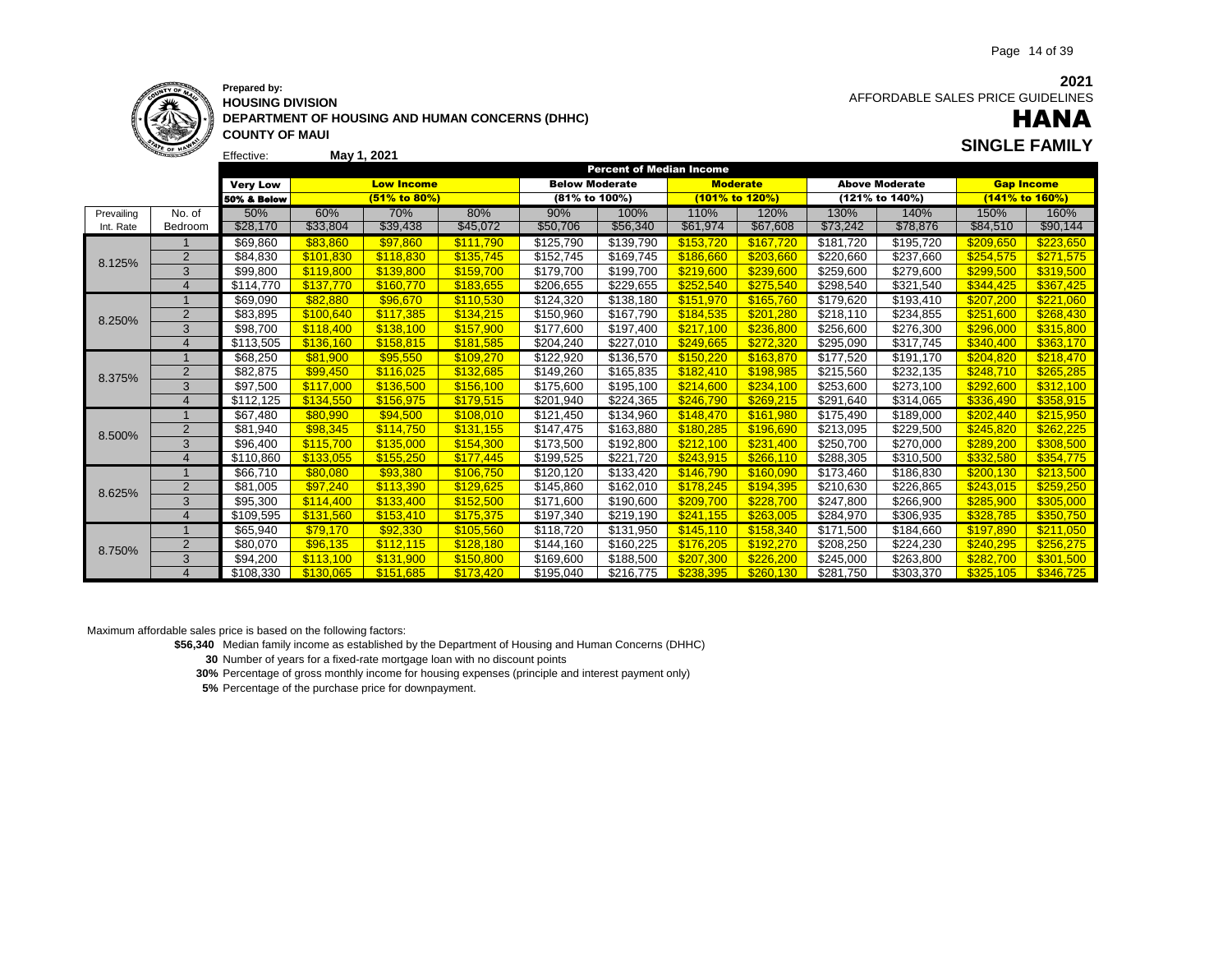

Effective:

**HOUSING DIVISION DEPARTMENT OF HOUSING AND HUMAN CONCERNS (DHHC) COUNTY OF MAUI**

**2021** AFFORDABLE SALES PRICE GUIDELINES

# **May 1, 2021 MULTI-FAMILY** HANA

|            |                         |                        |                        |                        |                        |                        | Percent of Median Income |                        |                        |                        |                        |                        |                        |
|------------|-------------------------|------------------------|------------------------|------------------------|------------------------|------------------------|--------------------------|------------------------|------------------------|------------------------|------------------------|------------------------|------------------------|
|            |                         | <b>Very Low</b>        |                        | <b>Low Income</b>      |                        | <b>Below Moderate</b>  |                          |                        | <b>Moderate</b>        |                        | <b>Above Moderate</b>  |                        | <b>Gap Income</b>      |
|            |                         | 50% & Below            |                        | (51% to 80%)           |                        | (81% to 100%)          |                          | (101% to 120%)         |                        |                        | (121% to 140%)         |                        | (141% to 160%)         |
| Prevailing | No. of                  | 50%                    | 60%                    | 70%                    | 80%                    | 90%                    | 100%                     | 110%                   | 120%                   | 130%                   | 140%                   | 150%                   | 160%                   |
| Int. Rate  | Bedroom                 | \$28,170               | \$33,804               | \$39,438               | \$45,072               | \$50,706               | \$56,340                 | \$61,974               | \$67,608               | \$73,242               | \$78,876               | \$84,510               | \$90,144               |
|            | $\mathbf{1}$            | \$97,860               | \$117,390              | \$136,990              | \$156,520              | \$176,120              | \$195,650                | \$215,180              | \$234,780              | \$254,310              | \$273,910              | <b>\$293,440</b>       | \$313,040              |
|            | $\overline{2}$          | \$118,830              | \$142,545              | \$166,345              | \$190,060              | \$213,860              | \$237,575                | \$261,290              | \$285,090              | \$308,805              | \$332,605              | \$356,320              | \$380,120              |
| 4.000%     | 3                       | \$139,800              | \$167,700              | \$195,700              | \$223,600              | \$251,600              | \$279,500                | \$307,400              | \$335,400              | \$363,300              | \$391,300              | \$419,200              | \$447,200              |
|            | $\overline{4}$          | \$160,770              | \$192.855              | \$225.055              | \$257.140              | \$289,340              | \$321,425                | \$353.510              | \$385.710              | \$417,795              | \$449,995              | \$482.080              | \$514.280              |
|            | $\overline{1}$          | \$96,390               | \$115,640              | \$134,890              | \$154,140              | \$173,460              | \$192,710                | \$212,030              | \$231,280              | \$250,530              | \$269,850              | \$289,100              | \$308,420              |
|            | $\overline{2}$          | \$117,045              | \$140,420              | \$163,795              | \$187,170              | \$210,630              | \$234,005                | \$257,465              | \$280,840              | \$304,215              | \$327,675              | \$351,050              | \$374,510              |
| 4.125%     | 3                       | \$137,700              | \$165,200              | \$192,700              | \$220,200              | \$247,800              | \$275,300                | \$302,900              | \$330,400              | \$357,900              | \$385,500              | \$413.000              | \$440.600              |
|            | $\overline{4}$          | \$158,355              | \$189.980              | \$221.605              | \$253.230              | \$284,970              | \$316,595                | \$348.335              | \$379,960              | \$411,585              | \$443,325              | \$474.950              | \$506,690              |
|            | $\overline{1}$          | \$94,920               | \$113,890              | \$132,930              | \$151,900              | \$170,870              | \$189,910                | \$208,880              | \$227,850              | \$246,820              | \$265,790              | \$284,830              | \$303,800              |
|            | $\overline{2}$          | \$115,260              | \$138,295              | \$161,415              | \$184,450              | \$207,485              | \$230,605                | \$253,640              | \$276,675              | \$299,710              | \$322,745              | \$345,865              | \$368,900              |
| 4.250%     | $\overline{3}$          | \$135,600              | \$162,700              | \$189,900              | \$217,000              | \$244,100              | \$271,300                | \$298,400              | \$325,500              | \$352,600              | \$379,700              | \$406,900              | \$434,000              |
|            | $\overline{4}$          | \$155,940              | \$187,105              | \$218.385              | \$249.550              | \$280,715              | \$311,995                | \$343.160              | \$374.325              | \$405,490              | \$436,655              | \$467.935              | \$499.100              |
|            | $\mathbf{1}$            | \$93,590               | \$112,280              | \$130,970              | \$149,660              | \$168,420              | \$187,110                | \$205,730              | \$224,490              | \$243,180              | \$261,870              | \$280,630              | \$299,320              |
|            | $\overline{2}$          | \$113,645              | \$136,340              | \$159,035              | \$181,730              | \$204,510              | \$227,205                | \$249,815              | \$272,595              | \$295,290              | \$317,985              | \$340,765              | \$363,460              |
| 4.375%     | 3                       | \$133,700              | \$160,400              | \$187,100              | \$213,800              | \$240,600              | \$267,300                | \$293,900              | \$320,700              | \$347,400              | $\overline{$}374,100$  | \$400,900              | \$427,600              |
|            | $\overline{4}$          | \$153,755              | \$184,460              | \$215,165              | \$245,870              | \$276,690              | \$307,395                | \$337,985              | \$368,805              | \$399,510              | \$430,215              | \$461,035              | \$491,740              |
|            | $\mathbf{1}$            | \$92,190               | \$110,600              | \$129,010              | \$147,490              | \$165,970              | \$184,310                | \$202,790              | \$221,200              | \$239,680              | \$258,090              | \$276,500              | \$294,980              |
|            | $\overline{2}$          | \$111,945              | \$134,300              | \$156,655              | \$179,095              | \$201,535              | \$223,805                | \$246,245              | \$268,600              | \$291,040              | \$313,395              | \$335,750              | \$358,190              |
| 4.500%     | 3                       | \$131,700              | \$158,000              | \$184,300              | \$210,700              | \$237,100              | \$263,300                | \$289,700              | \$316,000              | \$342,400              | \$368,700              | \$395,000              | \$421,400              |
|            | $\overline{4}$          | \$151,455              | \$181.700              | \$211,945              | \$242,305              | \$272,665              | \$302,795                | \$333,155              | \$363,400              | \$393,760              | \$424,005              | \$454,250              | \$484,610              |
|            | $\overline{1}$          |                        |                        |                        |                        |                        |                          |                        |                        |                        |                        |                        |                        |
|            | $\overline{2}$          | \$90,860<br>\$110,330  | \$108,990              | \$127,190              | \$145,320<br>\$176,460 | \$163,520<br>\$198,560 | \$181,720<br>\$220,660   | \$199,850              | \$217,980              | \$236,180<br>\$286,790 | \$254,310<br>\$308,805 | \$272,510<br>\$330,905 | \$290,710              |
| 4.625%     | 3                       |                        | \$132,345              | \$154,445              |                        |                        |                          | \$242,675              | \$264,690              |                        |                        |                        | \$353,005              |
|            | $\overline{4}$          | \$129,800<br>\$149,270 | \$155,700<br>\$179.055 | \$181,700<br>\$208.955 | \$207,600<br>\$238.740 | \$233,600<br>\$268,640 | \$259,600<br>\$298,540   | \$285,500<br>\$328.325 | \$311,400<br>\$358.110 | \$337,400<br>\$388,010 | \$363,300<br>\$417,795 | \$389,300<br>\$447.695 | \$415,300<br>\$477.595 |
|            | $\mathbf 1$             | \$89,530               | \$107,450              |                        |                        | \$161,140              | \$179,060                | \$196,910              | \$214,900              | \$232,820              | \$250,670              |                        | \$286,510              |
|            |                         |                        |                        | \$125,370              | \$143,290              |                        |                          |                        |                        |                        |                        | \$268,590              |                        |
| 4.750%     | $\overline{2}$<br>3     | \$108,715              | \$130,475              | \$152,235              | \$173.995              | \$195,670              | \$217,430                | \$239.105              | \$260,950              | \$282,710<br>\$332,600 | \$304,385              | \$326,145              | \$347.905              |
|            |                         | \$127,900              | \$153,500              | \$179,100              | \$204,700              | \$230,200              | \$255,800                | \$281,300<br>\$323.495 | \$307,000              |                        | \$358,100              | \$383,700<br>\$441.255 | \$409,300              |
|            | $\overline{4}$          | $\overline{$147,085}$  | \$176,525              | \$205,965              | \$235.405              | \$264,730              | \$294,170                |                        | \$353,050              | \$382,490              | \$411,815              |                        | \$470,695              |
|            | $\mathbf{1}$            | \$88,270               | \$105,910              | \$123,550              | \$141,190              | \$158,830              | \$176,540                | \$194,180              | \$211,820              | \$229,460              | \$247,100              | \$264,740              | \$282,450              |
| 4.875%     | $\overline{2}$          | \$107,185              | \$128,605              | \$150,025              | \$171,445              | \$192,865              | \$214,370                | \$235,790              | \$257,210              | \$278,630              | \$300,050              | \$321,470              | \$342,975              |
|            | 3                       | \$126,100              | \$151,300              | \$176,500              | \$201,700              | \$226,900              | \$252,200                | \$277,400              | \$302,600              | \$327,800              | \$353,000              | \$378,200              | \$403,500              |
|            | $\overline{4}$          | \$145,015              | \$173,995              | \$202.975              | \$231.955              | \$260,935              | \$290,030                | \$319.010              | \$347.990              | \$376,970              | \$405,950              | \$434.930              | \$464.025              |
|            | $\overline{1}$          | \$87,010               | \$104,370              | \$121,800              | \$139,160              | \$156,590              | \$174,020                | \$191,380              | \$208,810              | \$226,170              | \$243,600              | \$261,030              | \$278,390              |
| 5.000%     | $\mathbf 2$             | \$105,655              | \$126,735              | \$147,900              | \$168,980              | \$190,145              | \$211,310                | \$232,390              | \$253,555              | \$274,635              | \$295,800              | \$316,965              | \$338,045              |
|            | 3                       | \$124,300              | \$149,100              | \$174,000              | \$198,800              | \$223,700              | \$248,600                | \$273,400              | \$298,300              | \$323,100              | \$348,000              | \$372,900              | \$397,700              |
|            | $\overline{4}$          | \$142,945              | \$171,465              | \$200,100              | \$228.620              | \$257,255              | \$285,890                | \$314,410              | \$343,045              | \$371,565              | \$400,200              | \$428,835              | \$457,355              |
|            | $\mathbf{1}$            | \$85,750               | \$102,970              | \$120,050              | \$137,200              | \$154,420              | \$171,570                | \$188,720              | \$205,870              | \$223,020              | \$240,170              | \$257,320              | \$274,470              |
| 5.125%     | $\overline{2}$          | \$104, 125             | \$125,035              | \$145,775              | \$166,600              | \$187,510              | \$208,335                | \$229.160              | \$249,985              | \$270,810              | \$291,635              | \$312,460              | \$333,285              |
|            | 3                       | \$122,500              | \$147,100              | \$171,500              | \$196,000              | \$220,600              | \$245,100                | \$269,600              | \$294,100              | \$318,600              | \$343,100              | \$367,600              | \$392,100              |
|            | $\overline{4}$          | \$140,875              | \$169.165              | \$197.225              | \$225.400              | \$253,690              | \$281,865                | \$310.040              | \$338.215              | \$366,390              | \$394,565              | \$422,740              | \$450.915              |
|            | $\overline{1}$          | \$84,560               | \$101,500              | \$118,370              | \$135,310              | \$152,180              | \$169,190                | \$186,060              | \$203,000              | \$219,870              | \$236,810              | \$253,680              | \$270,620              |
| 5.250%     | $\overline{2}$          | \$102,680              | \$123,250              | \$143,735              | \$164,305              | \$184,790              | \$205,445                | \$225,930              | \$246,500              | \$266,985              | \$287,555              | \$308,040              | \$328,610              |
|            | 3                       | \$120,800              | \$145.000              | \$169.100              | \$193,300              | \$217,400              | \$241,700                | \$265.800              | \$290.000              | \$314,100              | \$338,300              | \$362.400              | \$386.600              |
|            | $\overline{\mathbf{4}}$ | \$138.920              | \$166,750              | \$194.465              | \$222.295              | \$250,010              | \$277,955                | \$305.670              | \$333.500              | \$361,215              | \$389.045              | \$416,760              | \$444.590              |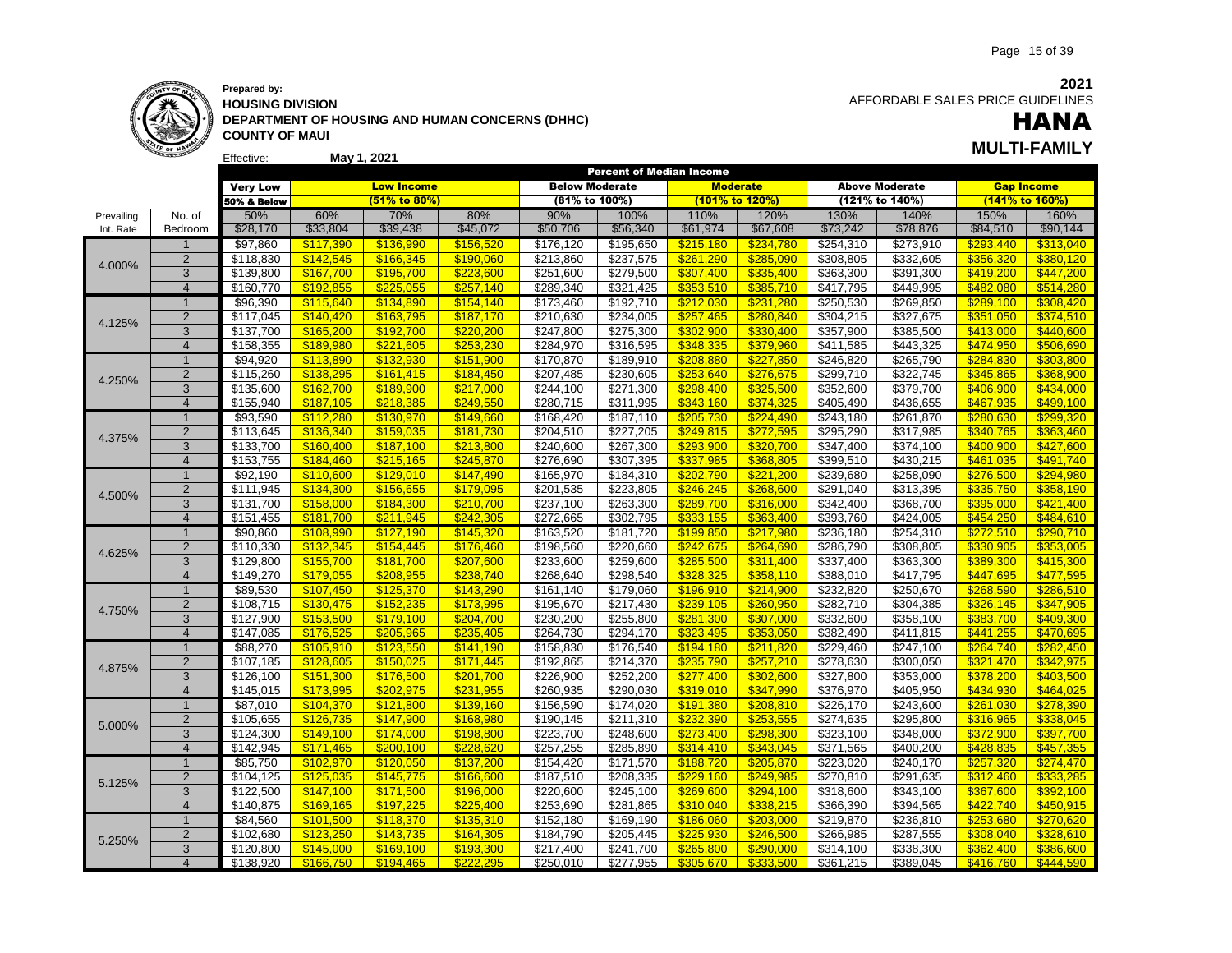

### **Prepared by: HOUSING DIVISION DEPARTMENT OF HOUSING AND HUMAN CONCERNS (DHHC) COUNTY OF MAUI May 1, 2021 MULTI-FAMILY**

 AFFORDABLE SALES PRICE GUIDELINES

# HANA

|            |                | <b>Very Low</b>      |           | <b>Low Income</b> |           | <b>Below Moderate</b> |                       | <b>Moderate</b> |           |           | <b>Above Moderate</b> | <b>Gap Income</b> |           |
|------------|----------------|----------------------|-----------|-------------------|-----------|-----------------------|-----------------------|-----------------|-----------|-----------|-----------------------|-------------------|-----------|
|            |                | 50% & Below          |           | (51% to 80%)      |           | (81% to 100%)         |                       | (101% to 120%)  |           |           | (121% to 140%)        | (141% to 160%)    |           |
| Prevailing | No. of         | 50%                  | 60%       | 70%               | 80%       | 90%                   | 100%                  | 110%            | 120%      | 130%      | 140%                  | 150%              | 160%      |
| Int. Rate  | Bedroom        | \$28,170             | \$33,804  | \$39,438          | \$45,072  | \$50,706              | \$56,340              | \$61,974        | \$67,608  | \$73,242  | \$78,876              | \$84,510          | \$90,144  |
|            |                | \$83,440             | \$100,100 | \$116,760         | \$133,420 | \$150,150             | \$166,810             | \$183,470       | \$200,130 | \$216,860 | \$233,520             | \$250,250         | \$266,840 |
| 5.375%     | $\overline{2}$ | \$101,320            | \$121,550 | \$141,780         | \$162,010 | \$182,325             | \$202,555             | \$222,785       | \$243,015 | \$263,330 | \$283,560             | \$303,875         | \$324,020 |
|            | 3              | \$119,200            | \$143,000 | \$166,800         | \$190,600 | \$214,500             | \$238,300             | \$262,100       | \$285,900 | \$309,800 | \$333,600             | \$357,500         | \$381,200 |
|            | $\overline{4}$ | \$137,080            | \$164,450 | \$191,820         | \$219,190 | \$246,675             | \$274,045             | \$301,415       | \$328,785 | \$356,270 | \$383,640             | \$411,125         | \$438,380 |
|            | $\overline{1}$ | \$82,250             | \$98,700  | \$115,150         | \$131,600 | \$148,050             | \$164,500             | \$180,950       | \$197,400 | \$213,920 | \$230,300             | \$246,750         | \$263,200 |
| 5.500%     | $\overline{2}$ | \$99,875             | \$119,850 | \$139,825         | \$159,800 | \$179,775             | \$199,750             | \$219,725       | \$239,700 | \$259,760 | \$279,650             | \$299,625         | \$319,600 |
|            | $\overline{3}$ | \$117,500            | \$141,000 | \$164,500         | \$188,000 | \$211,500             | \$235,000             | \$258,500       | \$282,000 | \$305,600 | \$329,000             | \$352,500         | \$376,000 |
|            | $\overline{4}$ | \$135,125            | \$162,150 | \$189.175         | \$216.200 | \$243,225             | \$270,250             | \$297,275       | \$324,300 | \$351,440 | \$378,350             | \$405,375         | \$432,400 |
|            | $\overline{1}$ | \$81,130             | \$97,370  | \$113,610         | \$129,780 | \$146,020             | \$162,260             | \$178,500       | \$194,740 | \$210,910 | \$227,150             | \$243,390         | \$259,630 |
| 5.625%     | $\overline{2}$ | \$98,515             | \$118,235 | \$137,955         | \$157,590 | \$177,310             | \$197,030             | \$216,750       | \$236,470 | \$256,105 | \$275,825             | \$295,545         | \$315,265 |
|            | 3              | \$115,900            | \$139,100 | \$162,300         | \$185,400 | \$208,600             | $\overline{$}231,800$ | \$255,000       | \$278,200 | \$301,300 | \$324,500             | \$347,700         | \$370,900 |
|            | $\overline{4}$ | \$133,285            | \$159.965 | \$186,645         | \$213,210 | \$239,890             | \$266,570             | \$293.250       | \$319.930 | \$346,495 | \$373,175             | \$399.855         | \$426,535 |
|            | 1              | \$80,010             | \$96,040  | \$112,000         | \$128,030 | \$144,060             | \$160,090             | \$176,120       | \$192,080 | \$208,110 | \$224,070             | \$240,100         | \$256,130 |
| 5.750%     | $\overline{2}$ | \$97,155             | \$116,620 | \$136,000         | \$155,465 | \$174,930             | \$194,395             | \$213,860       | \$233,240 | \$252,705 | \$272,085             | \$291,550         | \$311,015 |
|            | 3              | \$114,300            | \$137,200 | \$160,000         | \$182,900 | \$205,800             | \$228,700             | \$251,600       | \$274,400 | \$297,300 | \$320,100             | \$343,000         | \$365,900 |
|            | $\overline{4}$ | \$131,445            | \$157,780 | \$184.000         | \$210.335 | \$236,670             | \$263,005             | \$289.340       | \$315.560 | \$341,895 | \$368,115             | \$394.450         | \$420.785 |
|            | $\mathbf{1}$   | \$78,960             | \$94,780  | \$110,530         | \$126,350 | \$142,100             | \$157,850             | \$173,670       | \$189,490 | \$205,240 | \$221,060             | \$236,880         | \$252,630 |
| 5.875%     | $\overline{2}$ | \$95,880             | \$115,090 | \$134,215         | \$153,425 | \$172,550             | \$191,675             | \$210,885       | \$230,095 | \$249,220 | \$268,430             | \$287,640         | \$306,765 |
|            | 3              | \$112,800            | \$135,400 | \$157,900         | \$180,500 | \$203,000             | \$225,500             | \$248,100       | \$270,700 | \$293,200 | \$315,800             | \$338,400         | \$360,900 |
|            | $\overline{4}$ | \$129,720            | \$155,710 | \$181,585         | \$207,575 | \$233,450             | \$259,325             | \$285,315       | \$311,305 | \$337,180 | \$363,170             | \$389,160         | \$415,035 |
|            | $\mathbf{1}$   | $\overline{$}77,840$ | \$93,520  | \$109,060         | \$124,600 | \$140,210             | \$155,820             | \$171,360       | \$186,900 | \$202,580 | \$218,120             | \$233,660         | \$249,270 |
| 6.000%     | $\overline{2}$ | \$94,520             | \$113,560 | \$132,430         | \$151,300 | \$170,255             | \$189,210             | \$208,080       | \$226,950 | \$245,990 | \$264,860             | \$283,730         | \$302,685 |
|            | 3              | \$111,200            | \$133,600 | \$155,800         | \$178,000 | \$200,300             | \$222,600             | \$244,800       | \$267,000 | \$289,400 | \$311,600             | \$333,800         | \$356,100 |
|            | $\overline{4}$ | \$127,880            | \$153.640 | \$179,170         | \$204,700 | \$230,345             | \$255,990             | \$281,520       | \$307.050 | \$332,810 | \$358,340             | \$383.870         | \$409,515 |
|            | $\overline{1}$ | \$76,860             | \$92,260  | \$107,590         | \$122.990 | \$138,320             | \$153,720             | \$169.120       | \$184,450 | \$199,850 | \$215,180             | \$230.580         | \$245.980 |
| 6.125%     | $\overline{2}$ | \$93,330             | \$112,030 | \$130,645         | \$149,345 | \$167,960             | \$186,660             | \$205,360       | \$223,975 | \$242,675 | \$261,290             | \$279,990         | \$298,690 |
|            | 3              | \$109,800            | \$131,800 | \$153,700         | \$175,700 | \$197,600             | \$219,600             | \$241,600       | \$263,500 | \$285,500 | \$307,400             | \$329,400         | \$351,400 |
|            | $\overline{4}$ | \$126,270            | \$151.570 | \$176,755         | \$202.055 | \$227,240             | \$252,540             | \$277.840       | \$303.025 | \$328,325 | \$353,510             | \$378.810         | \$404.110 |
|            | $\overline{1}$ | \$75,880             | \$91,070  | \$106,190         | \$121,310 | \$136,500             | \$151,690             | \$166,880       | \$182,070 | \$197,190 | \$212,380             | \$227,570         | \$242,760 |
| 6.250%     | $\overline{2}$ | \$92,140             | \$110,585 | \$128,945         | \$147,305 | \$165,750             | \$184,195             | \$202,640       | \$221,085 | \$239,445 | \$257,890             | \$276,335         | \$294,780 |
|            | 3              | \$108,400            | \$130,100 | \$151,700         | \$173,300 | \$195,000             | \$216,700             | \$238,400       | \$260,100 | \$281,700 | \$303,400             | \$325,100         | \$346,800 |
|            | $\overline{4}$ | \$124,660            | \$149,615 | \$174,455         | \$199,295 | \$224,250             | \$249,205             | \$274,160       | \$299,115 | \$323,955 | \$348,910             | \$373,865         | \$398,820 |
|            | 1              | \$74,830             | \$89,810  | \$104,860         | \$119,770 | \$134,750             | \$149,730             | \$164,710       | \$179,690 | \$194,600 | \$209,580             | \$224,630         | \$239,540 |
| 6.375%     | $\overline{c}$ | \$90,865             | \$109,055 | \$127,330         | \$145,435 | \$163,625             | \$181,815             | \$200,005       | \$218,195 | \$236,300 | \$254,490             | \$272,765         | \$290,870 |
|            | 3              | \$106,900            | \$128,300 | \$149,800         | \$171,100 | \$192,500             | \$213,900             | \$235,300       | \$256,700 | \$278,000 | \$299,400             | \$320,900         | \$342,200 |
|            | $\overline{4}$ | \$122.935            | \$147.545 | \$172.270         | \$196.765 | \$221,375             | \$245,985             | \$270.595       | \$295.205 | \$319,700 | \$344.310             | \$369.035         | \$393.530 |
|            | $\overline{1}$ | \$73,920             | \$88,620  | \$103,460         | \$118,230 | \$133,000             | \$147,770             | \$162,540       | \$177,380 | \$192,080 | \$206,920             | \$221,690         | \$236,460 |
| 6.500%     | $\overline{2}$ | \$89,760             | \$107,610 | \$125,630         | \$143,565 | \$161,500             | $\overline{$179,435}$ | \$197,370       | \$215,390 | \$233,240 | \$251,260             | \$269,195         | \$287,130 |
|            | 3              | \$105,600            | \$126,600 | \$147,800         | \$168,900 | \$190,000             | \$211,100             | \$232,200       | \$253,400 | \$274,400 | \$295,600             | \$316,700         | \$337,800 |
|            | $\overline{4}$ | \$121,440            | \$145,590 | \$169,970         | \$194,235 | \$218,500             | \$242,765             | \$267,030       | \$291,410 | \$315,560 | \$339,940             | \$364,205         | \$388,470 |
|            | $\overline{1}$ | \$72,940             | \$87,500  | \$102,130         | \$116,690 | \$131,320             | \$145,880             | \$160,440       | \$175,070 | \$189,630 | \$204,260             | \$218,820         | \$233,450 |
| 6.625%     | $\overline{2}$ | \$88,570             | \$106,250 | \$124,015         | \$141,695 | \$159,460             | \$177,140             | \$194,820       | \$212,585 | \$230,265 | \$248,030             | \$265,710         | \$283,475 |
|            | 3              | \$104,200            | \$125,000 | \$145,900         | \$166,700 | \$187,600             | \$208,400             | \$229,200       | \$250,100 | \$270,900 | \$291,800             | \$312,600         | \$333,500 |
|            | $\overline{4}$ | \$119,830            | \$143,750 | \$167,785         | \$191.705 | \$215,740             | \$239,660             | \$263.580       | \$287.615 | \$311,535 | \$335,570             | \$359.490         | \$383.525 |

Percent of Median Income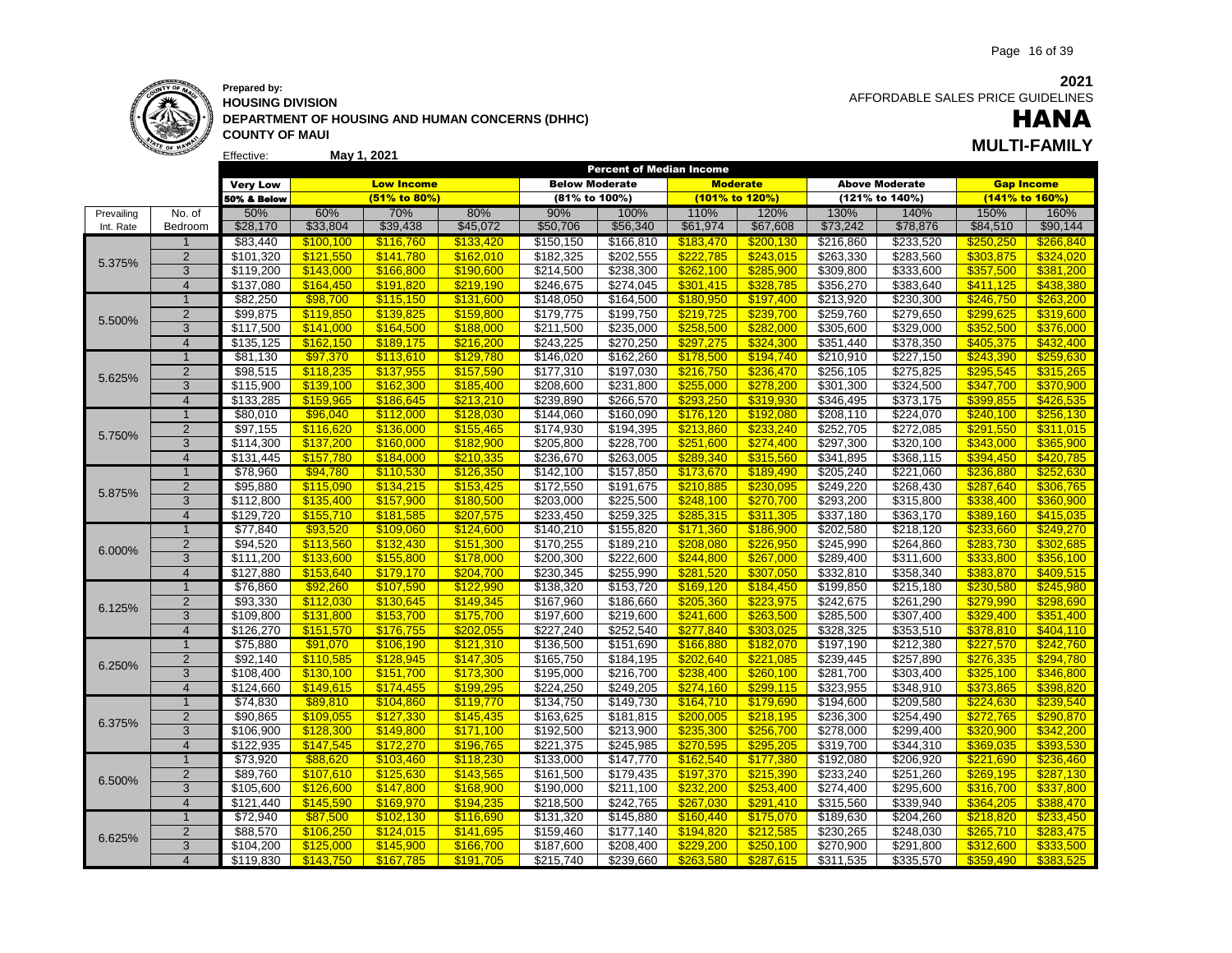

#### Effective: **May 1, 2021 MULTI-FAMILY Prepared by: HOUSING DIVISION DEPARTMENT OF HOUSING AND HUMAN CONCERNS (DHHC) COUNTY OF MAUI**

 AFFORDABLE SALES PRICE GUIDELINES

# HANA

|            |                | <b>LIICOUVE</b>      |           | IVIAY 1, ŁUŁ I    |           |                       | <b>Percent of Median Income</b> |           |                 |           |                       |                   |           |
|------------|----------------|----------------------|-----------|-------------------|-----------|-----------------------|---------------------------------|-----------|-----------------|-----------|-----------------------|-------------------|-----------|
|            |                | <b>Very Low</b>      |           | <b>Low Income</b> |           | <b>Below Moderate</b> |                                 |           | <b>Moderate</b> |           | <b>Above Moderate</b> | <b>Gap Income</b> |           |
|            |                | 50% & Below          |           | (51% to 80%)      |           | (81% to 100%)         |                                 |           | (101% to 120%)  |           | (121% to 140%)        | (141% to 160%)    |           |
| Prevailing | No. of         | 50%                  | 60%       | 70%               | 80%       | 90%                   | 100%                            | 110%      | 120%            | 130%      | 140%                  | 150%              | 160%      |
| Int. Rate  | Bedroom        | \$28,170             | \$33,804  | \$39,438          | \$45,072  | \$50,706              | \$56,340                        | \$61,974  | \$67,608        | \$73,242  | \$78,876              | \$84,510          | \$90,144  |
|            |                | \$72,030             | \$86,450  | \$100,800         | \$115,220 | \$129,570             | \$143,990                       | \$158,410 | \$172,830       | \$187,250 | \$201,600             | \$216,020         | \$230,370 |
|            | $\overline{2}$ | \$87,465             | \$104,975 | \$122,400         | \$139,910 | \$157,335             | \$174,845                       | \$192,355 | \$209,865       | \$227,375 | \$244,800             | \$262,310         | \$279,735 |
| 6.750%     | 3              | \$102,900            | \$123.500 | \$144.000         | \$164.600 | \$185,100             | \$205,700                       | \$226.300 | \$246,900       | \$267,500 | \$288,000             | \$308.600         | \$329,100 |
|            | $\overline{4}$ | \$118,335            | \$142.025 | \$165,600         | \$189.290 | \$212,865             | \$236,555                       | \$260.245 | \$283.935       | \$307,625 | \$331,200             | \$354.890         | \$378.465 |
|            | $\mathbf 1$    | \$71,050             | \$85,330  | \$99,540          | \$113,750 | \$127,960             | \$142,170                       | \$156,450 | \$170,590       | \$184,870 | \$199,080             | \$213,290         | \$227,500 |
|            | $\sqrt{2}$     | \$86,275             | \$103,615 | \$120,870         | \$138,125 | \$155,380             | \$172,635                       | \$189,975 | \$207,145       | \$224,485 | \$241,740             | \$258.995         | \$276,250 |
| 6.875%     | 3              | \$101,500            | \$121,900 | \$142,200         | \$162,500 | \$182,800             | \$203,100                       | \$223,500 | \$243,700       | \$264,100 | \$284,400             | \$304,700         | \$325,000 |
|            | $\overline{4}$ | \$116,725            | \$140,185 | \$163.530         | \$186.875 | \$210,220             | \$233,565                       | \$257,025 | \$280.255       | \$303,715 | \$327,060             | \$350.405         | \$373.750 |
|            | $\overline{1}$ | \$70,210             | \$84,210  | \$98,280          | \$112,350 | \$126,350             | \$140,420                       | \$154,420 | \$168,490       | \$182,490 | \$196,560             | \$210,630         | \$224,630 |
|            | 2              | \$85,255             | \$102,255 | \$119,340         | \$136,425 | \$153,425             | \$170,510                       | \$187,510 | \$204,595       | \$221,595 | \$238,680             | \$255,765         | \$272,765 |
| 7.000%     | 3              | \$100,300            | \$120,300 | \$140.400         | \$160,500 | \$180,500             | \$200,600                       | \$220,600 | \$240,700       | \$260,700 | \$280,800             | \$300,900         | \$320,900 |
|            | $\overline{4}$ | \$115.345            | \$138.345 | \$161.460         | \$184.575 | \$207,575             | \$230.690                       | \$253.690 | \$276.805       | \$299,805 | \$322,920             | \$346.035         | \$369.035 |
|            | $\mathbf{1}$   | \$69,300             | \$83,160  | \$97,020          | \$110,950 | \$124,810             | \$138,670                       | \$152,530 | \$166,390       | \$180,250 | \$194,110             | \$207,970         | \$221,830 |
|            | 2              | \$84,150             | \$100,980 | \$117,810         | \$134,725 | \$151,555             | \$168,385                       | \$185,215 | \$202,045       | \$218,875 | \$235,705             | \$252,535         | \$269,365 |
| 7.125%     | 3              | \$99,000             | \$118.800 | \$138,600         | \$158,500 | \$178,300             | \$198,100                       | \$217,900 | \$237,700       | \$257,500 | \$277,300             | \$297.100         | \$316,900 |
|            | $\overline{4}$ | \$113,850            | \$136.620 | \$159.390         | \$182,275 | \$205,045             | \$227,815                       | \$250.585 | \$273,355       | \$296,125 | \$318,895             | \$341.665         | \$364.435 |
|            | $\overline{1}$ | \$68,460             | \$82,180  | \$95,830          | \$109,550 | \$123,200             | \$136,920                       | \$150,640 | \$164,290       | \$178,010 | \$191,730             | \$205,380         | \$219,030 |
|            | $\overline{2}$ | \$83,130             | \$99,790  | \$116,365         | \$133,025 | \$149,600             | \$166,260                       | \$182,920 | \$199,495       | \$216,155 | \$232,815             | \$249,390         | \$265,965 |
| 7.250%     | 3              | \$97,800             | \$117,400 | \$136,900         | \$156,500 | \$176,000             | \$195,600                       | \$215,200 | \$234,700       | \$254,300 | \$273,900             | \$293,400         | \$312,900 |
|            | $\overline{4}$ | \$112,470            | \$135.010 | \$157.435         | \$179,975 | \$202,400             | \$224,940                       | \$247.480 | \$269.905       | \$292,445 | \$314,985             | \$337,410         | \$359.835 |
| 7.375%     | $\overline{1}$ | \$67,620             | \$81,130  | \$94,710          | \$108,150 | \$121,730             | \$135,240                       | \$148,750 | \$162,260       | \$175,840 | \$189,350             | \$202,860         | \$216,440 |
|            | $\overline{2}$ | \$82,110             | \$98,515  | \$115,005         | \$131,325 | \$147,815             | \$164,220                       | \$180,625 | \$197,030       | \$213,520 | \$229,925             | \$246,330         | \$262,820 |
|            | 3              | \$96,600             | \$115,900 | \$135,300         | \$154,500 | \$173,900             | \$193,200                       | \$212,500 | \$231,800       | \$251,200 | \$270,500             | \$289,800         | \$309,200 |
|            | $\overline{4}$ | \$111,090            | \$133.285 | \$155,595         | \$177,675 | \$199,985             | \$222,180                       | \$244,375 | \$266,570       | \$288,880 | \$311,075             | \$333.270         | \$355,580 |
|            | $\overline{1}$ | \$66,780             | \$80,150  | \$93,520          | \$106,820 | \$120,190             | \$133,560                       | \$146,930 | \$160,370       | \$173,670 | \$187,040             | \$200,410         | \$213,780 |
|            | $\overline{2}$ | \$81,090             | \$97,325  | \$113,560         | \$129,710 | \$145,945             | \$162,180                       | \$178,415 | \$194,735       | \$210,885 | \$227,120             | \$243,355         | \$259,590 |
| 7.500%     | 3              | $\overline{$}95,400$ | \$114,500 | \$133,600         | \$152,600 | \$171,700             | \$190,800                       | \$209,900 | \$229,100       | \$248,100 | \$267,200             | \$286,300         | \$305,400 |
|            | $\overline{4}$ | \$109,710            | \$131.675 | \$153,640         | \$175,490 | \$197,455             | \$219,420                       | \$241,385 | \$263,465       | \$285,315 | \$307,280             | \$329.245         | \$351,210 |
|            | $\mathbf{1}$   | \$65,940             | \$79.170  | \$92,330          | \$105,560 | \$118,790             | \$132,020                       | \$145,180 | \$158,410       | \$171,570 | \$184,800             | \$197,960         | \$211,190 |
|            | $\sqrt{2}$     | \$80,070             | \$96,135  | \$112,115         | \$128,180 | \$144,245             | \$160,310                       | \$176,290 | \$192,355       | \$208,335 | \$224,400             | \$240,380         | \$256,445 |
| 7.625%     | $\overline{3}$ | \$94,200             | \$113,100 | \$131,900         | \$150,800 | \$169,700             | \$188,600                       | \$207,400 | \$226,300       | \$245,100 | \$264,000             | \$282,800         | \$301,700 |
|            | $\overline{4}$ | \$108.330            | \$130.065 | \$151,685         | \$173.420 | \$195,155             | \$216.890                       | \$238.510 | \$260.245       | \$281.865 | \$303.600             | \$325,220         | \$346.955 |
|            | $\mathbf{1}$   | \$65,240             | \$78,260  | \$91,280          | \$104,300 | \$117,390             | \$130,410                       | \$143,360 | \$156,450       | \$169,470 | \$182,490             | \$195,580         | \$208,600 |
|            | $\overline{2}$ | \$79,220             | \$95,030  | \$110,840         | \$126,650 | \$142,545             | \$158,355                       | \$174,080 | \$189,975       | \$205,785 | \$221,595             | \$237,490         | \$253,300 |
| 7.750%     | 3              | \$93,200             | \$111.800 | \$130.400         | \$149,000 | \$167,700             | \$186,300                       | \$204,800 | \$223,500       | \$242,100 | \$260,700             | \$279,400         | \$298,000 |
|            | $\overline{4}$ | \$107,180            | \$128.570 | \$149.960         | \$171.350 | \$192,855             | \$214,245                       | \$235.520 | \$257.025       | \$278,415 | \$299,805             | \$321.310         | \$342,700 |
|            | $\mathbf{1}$   | \$64,400             | \$77,280  | \$90,160          | \$103,040 | \$115,920             | \$128,870                       | \$141,680 | \$154,630       | \$167,440 | \$180,390             | \$193,200         | \$206,150 |
|            | $\overline{2}$ | \$78,200             | \$93.840  | \$109,480         | \$125,120 | \$140,760             | \$156,485                       | \$172,040 | \$187,765       | \$203,320 | \$219,045             | \$234,600         | \$250,325 |
| 7.875%     | 3              | \$92,000             | \$110,400 | \$128,800         | \$147,200 | \$165,600             | \$184,100                       | \$202,400 | \$220,900       | \$239,200 | \$257,700             | \$276,000         | \$294,500 |
|            | $\overline{4}$ | \$105,800            | \$126,960 | \$148.120         | \$169.280 | \$190,440             | \$211,715                       | \$232,760 | \$254.035       | \$275,080 | \$296,355             | \$317.400         | \$338,675 |
|            | $\mathbf{1}$   | \$63,630             | \$76,370  | \$89.110          | \$101,780 | \$114,590             | \$127,330                       | \$140.070 | \$152,810       | \$165,480 | \$178,220             | \$190.960         | \$203.700 |
|            | $\overline{2}$ | \$77,265             | \$92,735  | \$108,205         | \$123,590 | \$139,145             | \$154,615                       | \$170,085 | \$185,555       | \$200,940 | \$216,410             | \$231,880         | \$247,350 |
| 8.000%     | 3              | \$90,900             | \$109,100 | \$127,300         | \$145,400 | \$163,700             | \$181,900                       | \$200.100 | \$218,300       | \$236,400 | \$254,600             | \$272.800         | \$291,000 |
|            | $\overline{4}$ | \$104.535            | \$125,465 | \$146.395         | \$167.210 | \$188.255             | \$209.185                       | \$230.115 | \$251.045       | \$271.860 | \$292.790             | \$313.720         | \$334,650 |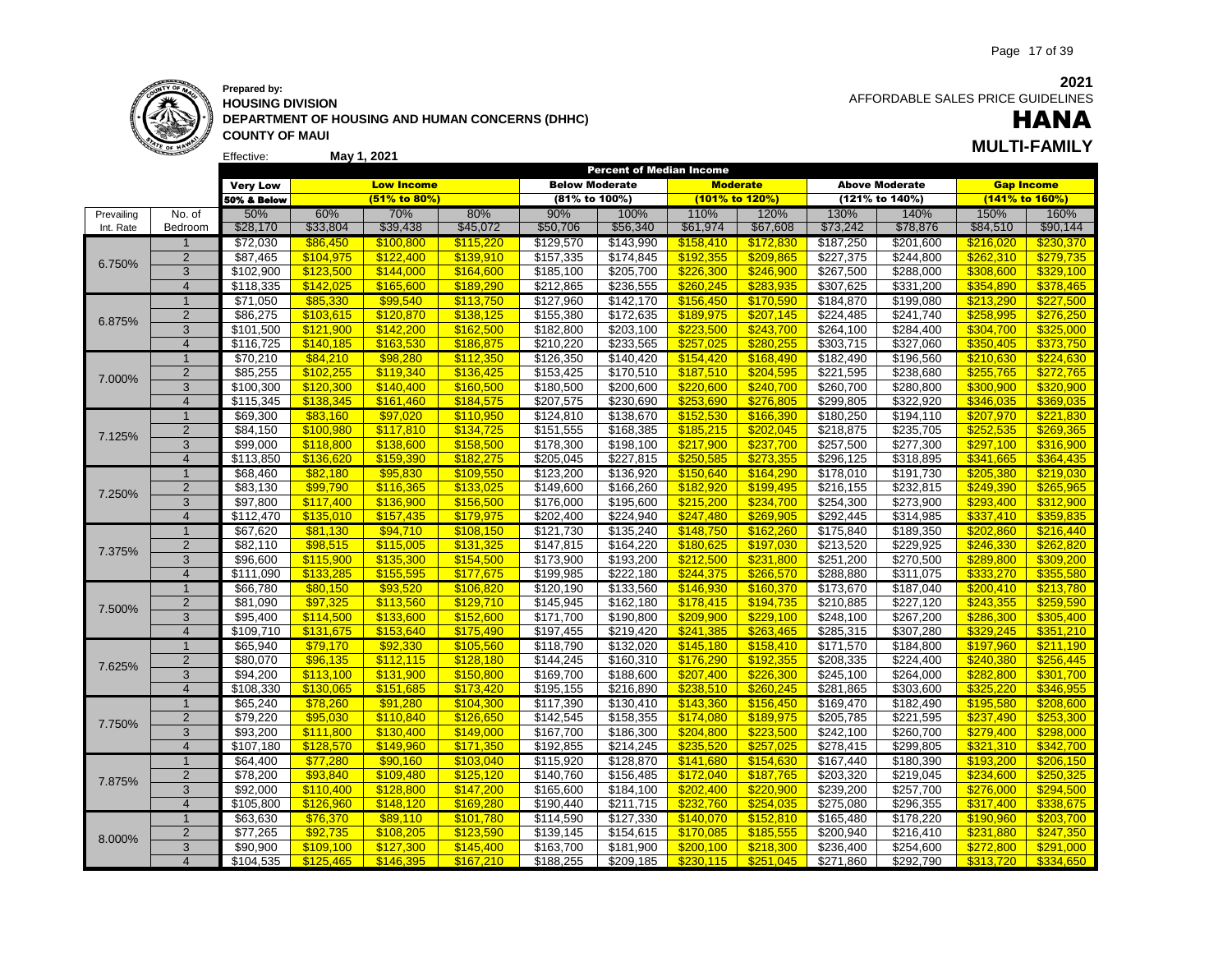

### **Prepared by: HOUSING DIVISION DEPARTMENT OF HOUSING AND HUMAN CONCERNS (DHHC) COUNTY OF MAUI**

**2021** AFFORDABLE SALES PRICE GUIDELINES

# HANA

|            | <b>STATE OF HAWAY</b> |                        |           |                   |           |                       |                                 |                 |                |           |                       |                   | <b>MULTI-FAMILY</b> |
|------------|-----------------------|------------------------|-----------|-------------------|-----------|-----------------------|---------------------------------|-----------------|----------------|-----------|-----------------------|-------------------|---------------------|
|            |                       | Effective:             |           | May 1, 2021       |           |                       |                                 |                 |                |           |                       |                   |                     |
|            |                       |                        |           |                   |           |                       | <b>Percent of Median Income</b> |                 |                |           |                       |                   |                     |
|            |                       | <b>Very Low</b>        |           | <b>Low Income</b> |           | <b>Below Moderate</b> |                                 | <b>Moderate</b> |                |           | <b>Above Moderate</b> | <b>Gap Income</b> |                     |
|            |                       | <b>50% &amp; Below</b> |           | (51% to 80%)      |           | (81% to 100%)         |                                 |                 | (101% to 120%) |           | (121% to 140%)        | (141% to 160%)    |                     |
| Prevailing | No. of                | 50%                    | 60%       | 70%               | 80%       | 90%                   | 100%                            | 110%            | 120%           | 130%      | 140%                  | 150%              | 160%                |
| Int. Rate  | Bedroom               | \$28,170               | \$33,804  | \$39,438          | \$45,072  | \$50,706              | \$56,340                        | \$61,974        | \$67,608       | \$73,242  | \$78,876              | \$84,510          | \$90,144            |
|            |                       | \$62,860               | \$75.460  | \$88.060          | \$100.590 | \$113,190             | \$125,790                       | \$138.320       | \$150.920      | \$163,520 | \$176.120             | \$188.720         | \$201.320           |
| 8.125%     | $\overline{2}$        | \$76,330               | \$91,630  | \$106.930         | \$122,145 | \$137,445             | \$152,745                       | \$167,960       | \$183,260      | \$198,560 | \$213,860             | \$229,160         | \$244,460           |
|            | 3                     | \$89,800               | \$107,800 | \$125,800         | \$143,700 | \$161,700             | \$179,700                       | \$197,600       | \$215,600      | \$233,600 | \$251,600             | \$269,600         | \$287,600           |
|            | $\overline{4}$        | \$103,270              | \$123,970 | \$144.670         | \$165,255 | \$185,955             | \$206,655                       | \$227,240       | \$247,940      | \$268,640 | \$289,340             | \$310,040         | \$330,740           |
|            |                       | \$62,160               | \$74,620  | \$87.010          | \$99,470  | \$111,860             | \$124,390                       | \$136.780       | \$149,170      | \$161,630 | \$174,090             | \$186,480         | \$198,940           |
| 8.250%     | $\overline{2}$        | \$75,480               | \$90,610  | \$105,655         | \$120,785 | \$135,830             | \$151,045                       | \$166,090       | \$181,135      | \$196,265 | \$211,395             | \$226,440         | \$241,570           |
|            | 3                     | \$88,800               | \$106,600 | \$124.300         | \$142.100 | \$159,800             | \$177.700                       | \$195,400       | \$213.100      | \$230.900 | \$248.700             | \$266.400         | \$284,200           |
|            | $\boldsymbol{\Delta}$ | \$102.120              | \$122.590 | \$142.945         | \$163.415 | \$183.770             | \$204,355                       | \$224,710       | \$245.065      | \$265.535 | \$286,005             | \$306.360         | \$326.830           |
|            |                       | \$61,460               | \$73.710  | \$86,030          | \$98,350  | \$110,600             | \$122,920                       | \$135,170       | \$147,490      | \$159,740 | \$172,060             | \$184,310         | \$196,630           |
| 8.375%     | $\overline{2}$        | \$74,630               | \$89.505  | \$104.465         | \$119.425 | \$134,300             | \$149,260                       | \$164.135       | \$179,095      | \$193,970 | \$208,930             | \$223,805         | \$238,765           |
|            | $\overline{3}$        | \$87,800               | \$105,300 | \$122,900         | \$140,500 | \$158,000             | \$175,600                       | \$193,100       | \$210,700      | \$228,200 | \$245,800             | \$263,300         | \$280,900           |
|            | $\overline{4}$        | \$100,970              | \$121.095 | \$141,335         | \$161,575 | \$181,700             | \$201,940                       | \$222,065       | \$242,305      | \$262,430 | \$282,670             | \$302,795         | \$323,035           |
|            |                       | \$60,760               | \$72,870  | \$85,050          | \$97,230  | \$109,340             | \$121,450                       | \$133,630       | \$145,810      | \$157,920 | \$170,100             | \$182,210         | \$194,390           |
| 8.500%     | 2                     | \$73,780               | \$88.485  | \$103.275         | \$118,065 | \$132,770             | \$147,475                       | \$162,265       | \$177,055      | \$191,760 | \$206,550             | \$221,255         | \$236,045           |
|            | 3                     | \$86,800               | \$104,100 | \$121,500         | \$138,900 | \$156,200             | \$173,500                       | \$190,900       | \$208,300      | \$225,600 | \$243,000             | \$260,300         | \$277,700           |
|            | $\overline{4}$        | \$99.820               | \$119.715 | \$139.725         | \$159.735 | \$179,630             | \$199,525                       | \$219,535       | \$239.545      | \$259,440 | \$279,450             | \$299.345         | \$319,355           |
|            | $\overline{1}$        | \$60,060               | \$72,100  | \$84.070          | \$96,110  | \$108,080             | \$120,050                       | \$132.090       | \$144.060      | \$156,100 | \$168,140             | \$180,110         | \$192,150           |
| 8.625%     | $\overline{2}$        | \$72,930               | \$87,550  | \$102,085         | \$116,705 | \$131,240             | \$145,775                       | \$160,395       | \$174,930      | \$189,550 | \$204,170             | \$218,705         | \$233,325           |
|            | 3                     | \$85,800               | \$103,000 | \$120,100         | \$137,300 | \$154,400             | \$171,500                       | \$188,700       | \$205,800      | \$223,000 | \$240,200             | \$257,300         | \$274,500           |
|            | $\overline{4}$        | \$98,670               | \$118.450 | \$138.115         | \$157.895 | \$177,560             | \$197,225                       | \$217.005       | \$236,670      | \$256,450 | \$276,230             | \$295,895         | \$315,675           |
|            |                       | \$59,360               | \$71.260  | \$83.090          | \$94,990  | \$106,820             | \$118,790                       | \$130.620       | \$142,520      | \$154,350 | \$166,180             | \$178,080         | \$189,980           |
| 8.750%     | 2                     | \$72,080               | \$86,530  | \$100,895         | \$115,345 | \$129,710             | \$144,245                       | \$158,610       | \$173,060      | \$187,425 | \$201,790             | \$216,240         | \$230,690           |
|            | 3                     | \$84,800               | \$101.800 | \$118.700         | \$135.700 | \$152,600             | \$169.700                       | \$186,600       | \$203.600      | \$220.500 | \$237,400             | \$254.400         | \$271,400           |
|            | $\Delta$              | \$97.520               | \$117,070 | \$136,505         | \$156,055 | \$175.490             | \$195,155                       | \$214,590       | \$234.140      | \$253.575 | \$273.010             | \$292.560         | \$312.110           |

Maximum affordable sales price is based on the following factors:

**\$56,340** Median family income as established by the Department of Housing and Human Concerns (DHHC)

**30** Number of years for a fixed-rate mortgage loan with no discount points

**30%** Percentage of gross monthly income for housing expenses (principle and interest payment only)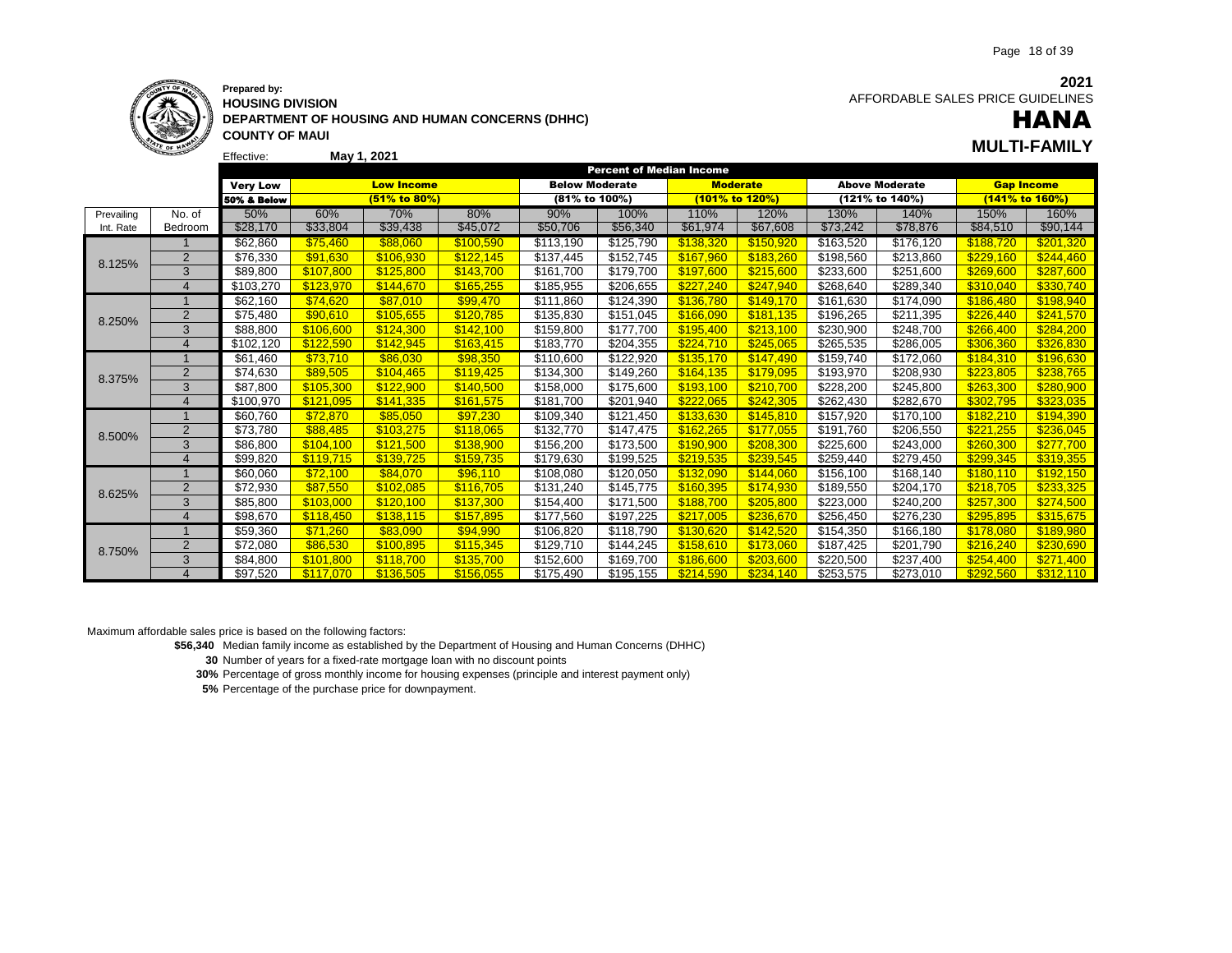

Effective: **Prepared by: HOUSING DIVISION DEPARTMENT OF HOUSING AND HUMAN CONCERNS (DHHC) COUNTY OF MAUI**

**May 1, 2021**

### **INCOME LIMITS FOR RENTAL UNITS (BY FAMILY SIZE & PERCENTAGE OF MEDIAN FAMILY INCOME)**

| $%$ of | 1 PERSON | 2 PERSON | 3 PERSON | 4 PERSON | 5 PERSON | 6 PERSON | 7 PERSON | 8 PERSON  |
|--------|----------|----------|----------|----------|----------|----------|----------|-----------|
| Median | 0.7      | 0.8      | 0.9      | 1.0      | 1.08     | 1.16     | 1.24     | 1.32      |
| 10%    | \$3.940  | \$4.510  | \$5.070  | \$5,630  | \$6.080  | \$6.540  | \$6.990  | \$7.440   |
| 20%    | \$7.890  | \$9,010  | \$10.140 | \$11,270 | \$12.170 | \$13.070 | \$13.970 | \$14,870  |
| 30%    | \$11,830 | \$13,520 | \$15,210 | \$16,900 | \$18,250 | \$19,610 | \$20,960 | \$22,310  |
| 40%    | \$15,780 | \$18,030 | \$20,280 | \$22.540 | \$24.340 | \$26.140 | \$27.940 | \$29.750  |
| 50%    | \$19.720 | \$22,540 | \$25,350 | \$28.170 | \$30.420 | \$32,680 | \$34,930 | \$37,180  |
| 60%    | \$23,660 | \$27,040 | \$30.420 | \$33,800 | \$36,510 | \$39.210 | \$41,920 | \$44,620  |
| 70%    | \$27,610 | \$31.550 | \$35,490 | \$39.440 | \$42.590 | \$45.750 | \$48.900 | \$52.060  |
| 80%    | \$31,550 | \$36,060 | \$40,560 | \$45.070 | \$48,680 | \$52,280 | \$55,890 | \$59,500  |
| 90%    | \$35,490 | \$40,560 | \$45,640 | \$50.710 | \$54,760 | \$58,820 | \$62,880 | \$66,930  |
| 100%   | \$39.440 | \$45.070 | \$50.710 | \$56,340 | \$60,850 | \$65,350 | \$69.860 | \$74,370  |
| 110%   | \$43.380 | \$49.580 | \$55.780 | \$61,970 | \$66,930 | \$71,890 | \$76.850 | \$81,810  |
| 120%   | \$47,330 | \$54.090 | \$60,850 | \$67,610 | \$73.020 | \$78.430 | \$83.830 | \$89,240  |
| 130%   | \$51,270 | \$58.590 | \$65.920 | \$73.240 | \$79.100 | \$84.960 | \$90.820 | \$96,680  |
| 140%   | \$55.210 | \$63.100 | \$70.990 | \$78.880 | \$85.190 | \$91.500 | \$97.810 | \$104.120 |

### **AFFORDABLE RENT GUIDELINES (BY UNIT SIZE & PERCENTAGE OF MEDIAN FAMILY INCOME)**

| $%$ of |          |         |         | UNIT SIZE (NO. OF BEDROOMS) |         |         |
|--------|----------|---------|---------|-----------------------------|---------|---------|
| Median | $\Omega$ |         |         | 3                           | 4       | 5       |
| 10%    | \$99     | \$106   | \$127   | \$146                       | \$164   | \$180   |
| 20%    | \$197    | \$211   | \$254   | \$293                       | \$327   | \$361   |
| 30%    | \$296    | \$317   | \$380   | \$439                       | \$490   | \$541   |
| 40%    | \$395    | \$423   | \$507   | \$586                       | \$654   | \$721   |
| 50%    | \$493    | \$528   | \$634   | \$732                       | \$817   | \$901   |
| 60%    | \$592    | \$634   | \$761   | \$879                       | \$980   | \$1,082 |
| 70%    | \$690    | \$740   | \$887   | \$1,025                     | \$1,144 | \$1.262 |
| 80%    | \$789    | \$845   | \$1,014 | \$1,172                     | \$1,307 | \$1,442 |
| 90%    | \$887    | \$951   | \$1,141 | \$1,318                     | \$1,471 | \$1,623 |
| 100%   | \$986    | \$1,056 | \$1,268 | \$1,465                     | \$1,634 | \$1,803 |
| 110%   | \$1,085  | \$1,162 | \$1,395 | \$1,611                     | \$1,797 | \$1,983 |
| 120%   | \$1,183  | \$1,268 | \$1,521 | \$1,758                     | \$1,961 | \$2,163 |
| 130%   | \$1,282  | \$1.373 | \$1,648 | \$1,904                     | \$2.124 | \$2.344 |
| 140%   | \$1,380  | \$1,479 | \$1,775 | \$2,051                     | \$2,288 | \$2,524 |

**Note: Affordable rents are based on 30% of gross monthly income. Affordable rents include utilities.**

**2021** INCOME LIMITS & AFFORDABLE RENT GUIDELINES

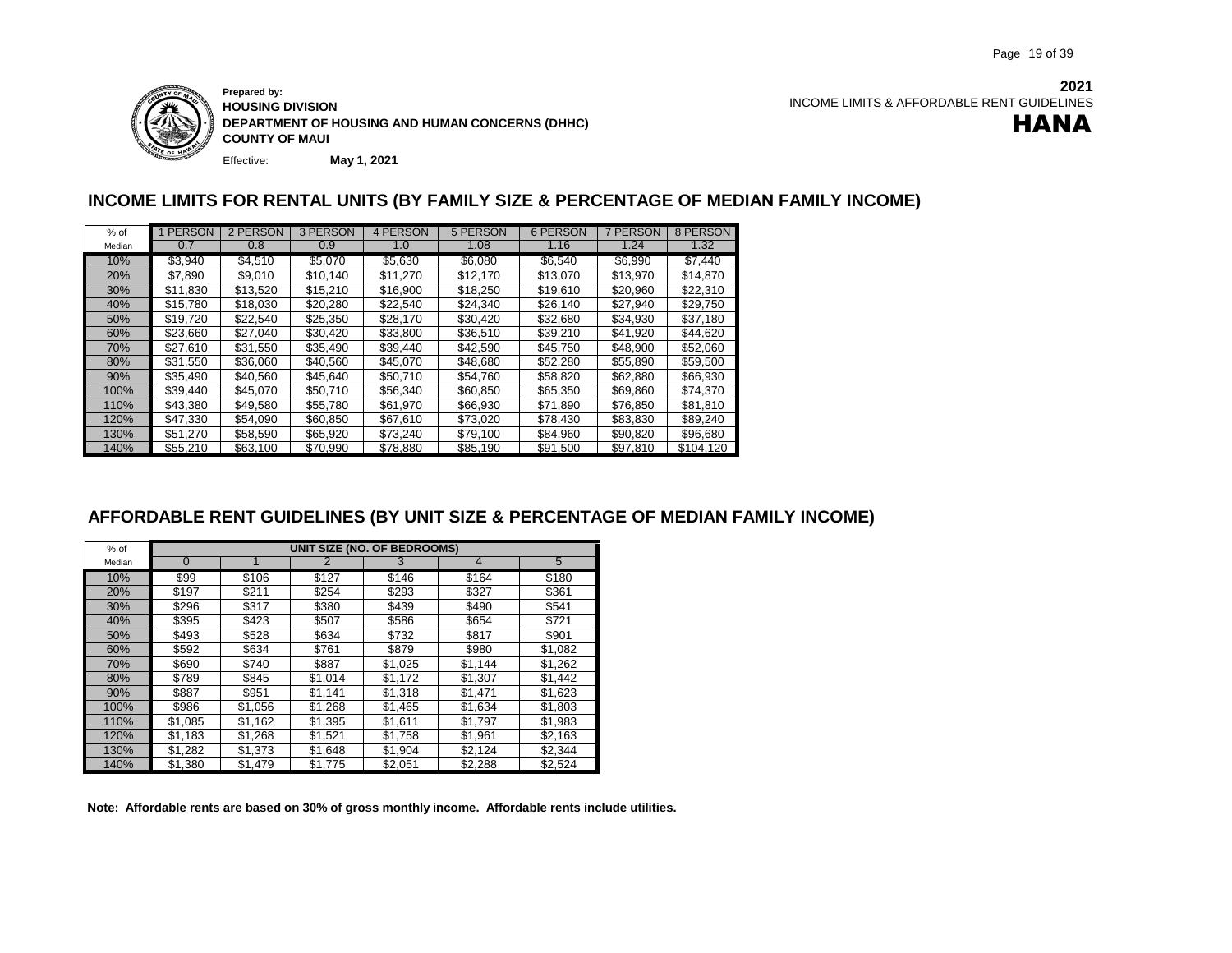

Effective: **Prepared by: HOUSING DIVISION DEPARTMENT OF HOUSING AND HUMAN CONCERNS (DHHC) COUNTY OF MAUI May 1, 2021**

**2021** AFFORDABLE SALES PRICE GUIDELINES

## LANA`I **METHODOLOGY**

For Calculating Median Family Income

#### Factors used in calculation:

| HUD's 2021 median family income for the County of Maui                                                                     |                                                                         | \$95,900 |
|----------------------------------------------------------------------------------------------------------------------------|-------------------------------------------------------------------------|----------|
| American Community Survey 5-Year Estimate 2015-2019 median family income for Lana'i<br>(from the Hawaii State Data Center) |                                                                         | \$55.464 |
|                                                                                                                            | Est. 2021 Lanai'i median family income<br>(Rounded to the nearest \$10) | \$55,460 |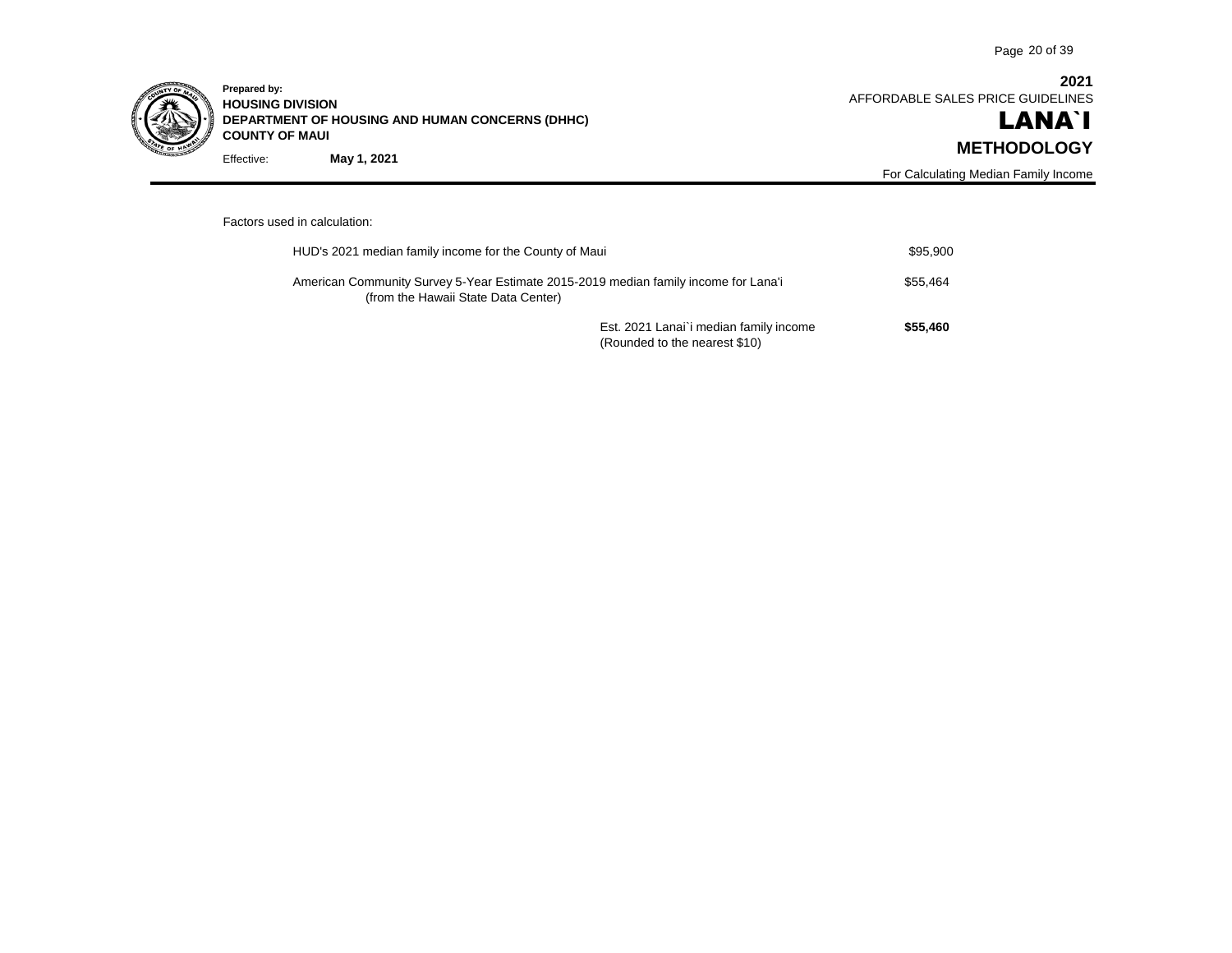

### **Prepared by:**

Effective: **HOUSING DIVISION DEPARTMENT OF HOUSING AND HUMAN CONCERNS (DHHC) COUNTY OF MAUI May 1, 2021 SINGLE FAMILY**

AFFORDABLE SALES PRICE GUIDELINES LANA`I

|            |                |                        |                        |                        |                        |                        | <b>Percent of Median Income</b> |                        |                        |                        |                        |                        |                        |
|------------|----------------|------------------------|------------------------|------------------------|------------------------|------------------------|---------------------------------|------------------------|------------------------|------------------------|------------------------|------------------------|------------------------|
|            |                | <b>Very Low</b>        |                        | <b>Low Income</b>      |                        | <b>Below Moderate</b>  |                                 | <b>Moderate</b>        |                        |                        | <b>Above Moderate</b>  | <b>Gap Income</b>      |                        |
|            |                | 50% & Below            |                        | (51% to 80%)           |                        | (81% to 100%)          |                                 | (101% to 120%)         |                        |                        | (121% to 140%)         | (141% to 160%)         |                        |
| Prevailing | No. of         | 50%                    | 60%                    | 70%                    | 80%                    | 90%                    | 100%                            | 110%                   | 120%                   | 130%                   | 140%                   | 150%                   | 160%                   |
| Int. Rate  | Bedroom        | \$27,730               | \$33,276               | \$38,822               | \$44,368               | \$49,914               | \$55,460                        | \$61,006               | \$66,552               | \$72,098               | \$77,644               | \$83,190               | \$88,736               |
|            | -1             | \$107,030              | \$128,380              | \$149,800              | \$171,220              | \$192,570              | \$213,990                       | \$235,410              | \$256,760              | \$278,180              | \$299,600              |                        | \$342,370              |
|            | $\overline{2}$ | \$129,965              | \$155,890              | \$181,900              | \$207,910              | \$233,835              | \$259,845                       | \$285,855              | \$311,780              | \$337,790              | \$363,800              | \$389,810              | \$415,735              |
| 4.000%     | 3              | \$152,900              | \$183,400              | \$214,000              | \$244,600              | \$275,100              | \$305,700                       | \$336,300              | \$366,800              | \$397,400              | \$428,000              | \$458,600              | \$489,100              |
|            | $\overline{4}$ | \$175,835              | \$210.910              | \$246.100              | \$281.290              | \$316,365              | \$351,555                       | \$386.745              | \$421.820              | \$457,010              | \$492,200              | \$527.390              | \$562.465              |
|            | $\overline{1}$ | \$105,420              | \$126,490              | \$147,560              | \$168,630              | \$189,700              | \$210,770                       | \$231,910              | \$252,980              | \$274,050              | \$295,120              | \$316,190              | \$337,260              |
|            | $\overline{2}$ | \$128,010              | \$153,595              | \$179,180              | \$204,765              | \$230,350              | \$255,935                       | \$281,605              | \$307,190              | \$332,775              | \$358,360              | \$383,945              | \$409,530              |
| 4.125%     | 3              | \$150,600              | \$180,700              | \$210,800              | \$240,900              | \$271,000              | \$301,100                       | \$331,300              | \$361,400              | \$391,500              | \$421,600              | \$451,700              | \$481,800              |
|            | $\overline{4}$ | \$173,190              | \$207.805              | \$242.420              | \$277.035              | \$311,650              | \$346,265                       | \$380.995              | \$415.610              | \$450,225              | \$484,840              | \$519,455              | \$554,070              |
|            | $\overline{1}$ | \$103,810              | \$124,600              | \$145,390              | \$166,110              | \$186,900              | \$207,690                       | \$228,410              | \$249.200              | \$269,990              | \$290,710              | \$311.500              | \$332,290              |
|            | $\overline{2}$ | \$126,055              | \$151,300              | \$176,545              | \$201,705              | \$226,950              | \$252,195                       | \$277,355              | \$302,600              | \$327,845              | \$353,005              | \$378,250              | \$403,495              |
| 4.250%     | 3              | \$148,300              | \$178,000              | \$207,700              | \$237,300              | \$267,000              | \$296,700                       | \$326,300              | \$356,000              | \$385,700              | \$415,300              | \$445.000              | \$474,700              |
|            | $\overline{4}$ | \$170,545              | \$204,700              | \$238,855              | \$272,895              | \$307,050              | \$341,205                       | \$375,245              | \$409,400              | \$443,555              | \$477,595              | \$511,750              | \$545,905              |
|            | $\mathbf{1}$   | \$102,340              | \$122,780              | \$143,220              | \$163,730              | \$184,170              | \$204,610                       | \$225,050              | \$245,560              | \$266,000              | \$286,440              | \$306,950              | \$327,390              |
|            | $\overline{2}$ | \$124,270              | \$149,090              | \$173,910              | \$198,815              | \$223,635              | \$248,455                       | \$273,275              | \$298,180              | \$323,000              | \$347,820              | \$372,725              | \$397,545              |
| 4.375%     | 3              | \$146,200              | \$175,400              | \$204,600              | \$233,900              | \$263,100              | \$292,300                       | \$321,500              | \$350,800              | \$380,000              | \$409,200              | \$438,500              | \$467,700              |
|            | $\overline{4}$ | $\overline{$}168,130$  | \$201,710              | \$235,290              | \$268,985              | \$302,565              | \$336,145                       | \$369,725              | \$403,420              | \$437,000              | \$470,580              | \$504,275              | \$537,855              |
|            | $\overline{1}$ | \$100,800              | \$120,960              | \$141,120              | \$161,280              | \$181,440              | \$201,600                       | \$221,760              | \$241,990              | \$262,150              | \$282,310              | \$302,470              | \$322,630              |
|            | $\overline{2}$ | \$122,400              | \$146,880              | \$171,360              | \$195,840              | \$220,320              | \$244,800                       | \$269,280              | \$293,845              | \$318,325              | \$342,805              | \$367,285              | \$391,765              |
| 4.500%     | 3              | \$144,000              | \$172,800              | \$201,600              | \$230,400              | \$259,200              | \$288,000                       | \$316,800              | \$345,700              | \$374,500              | \$403,300              | \$432,100              | \$460,900              |
|            | $\overline{4}$ | \$165,600              | \$198,720              | \$231,840              | \$264,960              | \$298,080              | \$331,200                       | \$364,320              | \$397,555              | \$430,675              | \$463,795              | \$496,915              | \$530,035              |
|            | $\overline{1}$ | \$99,330               | \$119,210              | \$139,090              | \$158,970              | \$178,850              | \$198,730                       | \$218,610              | \$238,420              | \$258,300              | \$278,180              | \$298,060              | \$317,940              |
|            | $\overline{2}$ | \$120,615              | \$144,755              | \$168,895              | \$193,035              | \$217,175              | \$241,315                       | \$265,455              | \$289,510              | \$313,650              | \$337,790              | \$361,930              | \$386,070              |
| 4.625%     | 3              | \$141,900              | \$170,300              | \$198,700              | \$227,100              | \$255,500              | \$283,900                       | \$312,300              | \$340,600              | \$369,000              | \$397,400              | \$425.800              | \$454,200              |
|            | $\overline{4}$ | \$163,185              | \$195.845              | \$228.505              | \$261.165              | \$293,825              | \$326,485                       | \$359.145              | \$391.690              | \$424,350              | \$457,010              | \$489.670              | \$522.330              |
|            | $\mathbf 1$    | \$97,930               | \$117,530              | \$137,060              | \$156,660              | \$176,260              | \$195,860                       | \$215,460              | \$234,990              | \$254,590              | \$274,190              | \$293,790              | \$313,390              |
|            | $\overline{2}$ | \$118,915              | \$142,715              | \$166,430              | \$190,230              | \$214,030              | \$237,830                       | \$261,630              | \$285,345              | \$309,145              | \$332,945              | \$356,745              | \$380,545              |
| 4.750%     | 3              | \$139,900              | \$167,900              | \$195,800              | \$223,800              | \$251,800              | \$279,800                       | \$307,800              | \$335,700              | \$363,700              | \$391,700              | \$419,700              | \$447,700              |
|            | $\overline{4}$ | \$160,885              | \$193,085              | \$225,170              | \$257,370              | \$289,570              | \$321,770                       | \$353.970              | \$386,055              | \$418,255              | \$450,455              | \$482.655              | \$514,855              |
|            | $\mathbf 1$    | \$96,530               | \$115,850              | \$135,100              | \$154,420              | \$173,740              | \$193,060                       | \$212,380              | \$231,630              | \$250,950              | \$270,270              | \$289,590              | \$308,910              |
|            | $\overline{2}$ | \$117,215              | \$140,675              | \$164,050              | \$187,510              | \$210,970              | \$234,430                       | \$257,890              | \$281,265              | \$304,725              | \$328,185              | \$351,645              | \$375,105              |
| 4.875%     | 3              | \$137,900              | \$165,500              | \$193,000              | \$220,600              | \$248,200              | \$275,800                       | \$303,400              | \$330,900              | \$358,500              | \$386,100              | \$413,700              | \$441,300              |
|            | $\overline{4}$ | \$158,585              | \$190,325              | \$221.950              | \$253,690              | \$285,430              | \$317,170                       | \$348,910              | \$380,535              | \$412,275              | \$444,015              | \$475,755              | \$507,495              |
|            | $\overline{1}$ | \$95,130               | \$114,170              | \$133,210              | \$152,250              | \$171,290              | \$190,330                       | \$209,370              | \$228,340              | \$247,380              | \$266,420              | \$285,460              | \$304,500              |
|            | $\overline{2}$ | \$115,515              | \$138,635              | \$161,755              | \$184,875              | \$207,995              | \$231,115                       | \$254,235              | \$277,270              | \$300,390              | \$323,510              | \$346,630              | \$369,750              |
| 5.000%     | 3              | \$135,900              | \$163,100              | \$190,300              | \$217,500              | \$244,700              | \$271,900                       | \$299,100              | \$326,200              | \$353,400              | \$380,600              | \$407,800              | \$435,000              |
|            | $\overline{4}$ | \$156,285              | \$187,565              | \$218.845              | \$250.125              | \$281,405              | \$312,685                       | \$343.965              | \$375,130              | \$406,410              | \$437,690              | \$468.970              | \$500.250              |
|            | $\overline{1}$ | \$93,800               | \$112,560              | \$131,320              | \$150,080              | \$168,840              | \$187,600                       | \$206,430              | \$225,190              | \$243,950              | \$262,710              | \$281,470              | \$300,230              |
|            | $\overline{2}$ | \$113,900              | \$136,680              | \$159,460              | \$182,240              | \$205,020              | \$227,800                       | \$250,665              | \$273,445              | 3296,225               | \$319,005              | \$341,785              | \$364,565              |
| 5.125%     | 3              | \$134,000              | \$160,800              | \$187,600              | \$214,400              | \$241,200              | \$268,000                       | \$294,900              | \$321,700              | \$348,500              | \$375,300              | \$402,100              | \$428,900              |
|            | $\overline{4}$ | \$154,100              | \$184.920              | \$215.740              | \$246,560              | \$277,380              | \$308,200                       | \$339.135              | \$369.955              | \$400,775              | \$431,595              | \$462,415              | \$493.235              |
|            | $\mathbf{1}$   | \$92,470               | \$111,020              | \$129,500              | \$147,980              | \$166,530              | \$185,010                       | \$203,490              | \$222,040              | \$240,520              | \$259,000              | \$277,480              | \$296,030              |
|            | $\overline{2}$ | \$112,285              | \$134,810              | \$157,250              | \$179,690              | \$202,215              | \$224,655                       | \$247,095              | \$269,620              | \$292,060              | \$314,500              | \$336,940              | \$359,465              |
| 5.250%     |                |                        |                        |                        |                        |                        |                                 |                        |                        |                        |                        |                        |                        |
|            | $\overline{4}$ |                        |                        |                        |                        |                        |                                 |                        |                        |                        |                        |                        |                        |
|            | 3              | \$132,100<br>\$151,915 | \$158,600<br>\$182.390 | \$185,000<br>\$212.750 | \$211,400<br>\$243.110 | \$237,900<br>\$273,585 | \$264,300<br>\$303.945          | \$290.700<br>\$334.305 | \$317,200<br>\$364,780 | \$343,600<br>\$395,140 | \$370,000<br>\$425,500 | \$396,400<br>\$455,860 | \$422,900<br>\$486.335 |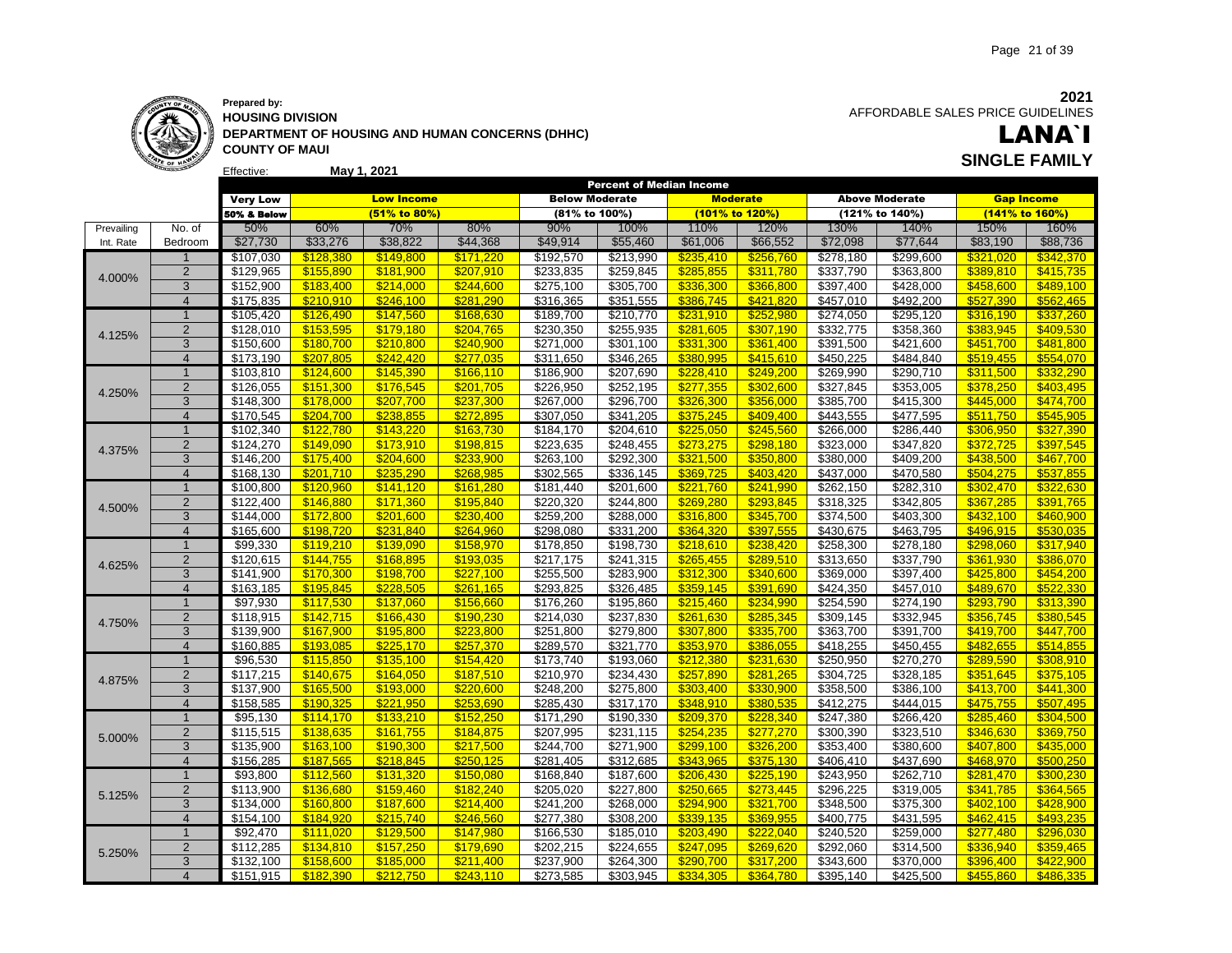

**May 1, 2021 Prepared by: HOUSING DIVISION DEPARTMENT OF HOUSING AND HUMAN CONCERNS (DHHC) COUNTY OF MAUI**

**2021** AFFORDABLE SALES PRICE GUIDELINES

### LANA`I **SINGLE FAMILY**

|            |                |                       |           |                   |           |                       | <b>Percent of Median Income</b> |                        |                        |                       |                       |                        |                   |
|------------|----------------|-----------------------|-----------|-------------------|-----------|-----------------------|---------------------------------|------------------------|------------------------|-----------------------|-----------------------|------------------------|-------------------|
|            |                | <b>Very Low</b>       |           | <b>Low Income</b> |           | <b>Below Moderate</b> |                                 | <b>Moderate</b>        |                        |                       | <b>Above Moderate</b> |                        | <b>Gap Income</b> |
|            |                | 50% & Below           |           | (51% to 80%)      |           | (81% to 100%)         |                                 | (101% to 120%)         |                        |                       | (121% to 140%)        |                        | (141% to 160%)    |
| Prevailing | No. of         | 50%                   | 60%       | 70%               | 80%       | 90%                   | 100%                            | 110%                   | 120%                   | 130%                  | 140%                  | 150%                   | 160%              |
| Int. Rate  | Bedroom        | \$27,730              | \$33,276  | \$38,822          | \$44,368  | \$49,914              | \$55,460                        | \$61,006               | \$66,552               | \$72,098              | \$77,644              | \$83,190               | \$88,736          |
|            | $\mathbf 1$    | \$91,210              | \$109,480 | \$127,680         | \$145,950 | \$164,220             | \$182,420                       |                        |                        | \$237,160             | \$255,430             |                        | \$291,900         |
|            | $\overline{2}$ |                       | \$132,940 | \$155,040         | \$177,225 | \$199,410             | \$221,510                       | \$200,690<br>\$243,695 | \$218,960<br>\$265,880 | \$287,980             | \$310,165             | \$273,700<br>\$332,350 | \$354,450         |
| 5.375%     |                | \$110,755             |           |                   |           |                       |                                 |                        |                        |                       |                       |                        |                   |
|            | 3              | \$130,300             | \$156,400 | \$182,400         | \$208,500 | \$234,600             | \$260,600                       | \$286,700              | \$312,800              | \$338,800             | \$364,900             | \$391,000              | \$417,000         |
|            | $\overline{4}$ | \$149,845             | \$179,860 | \$209.760         | \$239.775 | \$269,790             | \$299,690                       | \$329,705              | \$359,720              | \$389,620             | \$419,635             | \$449.650              | \$479,550         |
|            | $\overline{1}$ | \$89,950              | \$107,940 | \$125,930         | \$143,920 | \$161,910             | \$179,900                       | \$197,890              | \$215,950              | \$233,940             | \$251,930             | \$269,920              | \$287,910         |
| 5.500%     | $\overline{2}$ | \$109,225             | \$131,070 | \$152,915         | \$174,760 | \$196,605             | \$218,450                       | \$240,295              | \$262,225              | \$284,070             | \$305,915             | \$327,760              | \$349,605         |
|            | 3              | \$128,500             | \$154,200 | \$179,900         | \$205,600 | \$231,300             | \$257,000                       | \$282,700              | \$308,500              | \$334,200             | \$359,900             | \$385,600              | \$411,300         |
|            | $\overline{4}$ | \$147,775             | \$177,330 | \$206.885         | \$236.440 | \$265,995             | \$295,550                       | \$325,105              | \$354,775              | \$384,330             | \$413,885             | \$443.440              | \$472,995         |
|            | $\mathbf{1}$   | \$88,760              | \$106,470 | \$124,250         | \$141,960 | \$159,740             | \$177,450                       | \$195,230              | \$212,940              | \$230,720             | \$248,430             | \$266,210              | \$283,990         |
| 5.625%     | $\overline{2}$ | \$107,780             | \$129,285 | \$150,875         | \$172.380 | \$193,970             | \$215,475                       | \$237,065              | \$258,570              | \$280,160             | \$301,665             | \$323,255              | \$344,845         |
|            | 3              | \$126,800             | \$152,100 | \$177,500         | \$202,800 | \$228,200             | \$253,500                       | \$278,900              | \$304,200              | \$329,600             | \$354,900             | \$380,300              | \$405,700         |
|            | $\overline{4}$ | \$145,820             | \$174.915 | \$204,125         | \$233.220 | \$262,430             | \$291,525                       | \$320.735              | \$349.830              | \$379,040             | \$408,135             | \$437.345              | \$466.555         |
|            | $\mathbf{1}$   | \$87,500              | \$105,070 | \$122,570         | \$140,070 | \$157,570             | \$175,070                       | \$192,570              | \$210,070              | \$227,570             | \$245,070             | \$262,570              | \$280,070         |
|            | $\overline{2}$ | \$106,250             | \$127,585 | \$148,835         | \$170,085 | \$191,335             | \$212,585                       | \$233,835              | \$255,085              | \$276,335             | \$297,585             | \$318,835              | \$340,085         |
| 5.750%     | 3              | \$125,000             | \$150,100 | \$175,100         | \$200,100 | \$225,100             | \$250,100                       | \$275,100              | \$300,100              | $\overline{$}325,100$ | \$350,100             | \$375,100              | \$400,100         |
|            | $\overline{4}$ | $\overline{$143,750}$ | \$172,615 | \$201,365         | \$230,115 | \$258,865             | \$287,615                       | \$316,365              | \$345,115              | \$373,865             | \$402,615             | \$431,365              | \$460,115         |
|            | $\mathbf{1}$   | \$86,380              | \$103,600 | \$120,890         | \$138,180 | \$155,470             | \$172,690                       | \$189,980              | \$207,270              | \$224,490             | \$241,780             | \$259,070              | \$276,360         |
|            | $\overline{2}$ | \$104,890             | \$125,800 | \$146,795         | \$167,790 | \$188,785             | \$209,695                       | \$230,690              | \$251,685              | \$272,595             | \$293,590             | \$314,585              | \$335,580         |
| 5.875%     | 3              | \$123,400             | \$148,000 | \$172,700         | \$197,400 | \$222,100             | \$246,700                       | \$271,400              | \$296,100              | \$320,700             | \$345,400             | \$370,100              | \$394,800         |
|            | $\overline{4}$ | \$141,910             | \$170,200 | \$198,605         | \$227,010 | \$255,415             | \$283,705                       | \$312,110              | \$340,515              | \$368,805             | \$397,210             | \$425,615              | \$454,020         |
|            | $\overline{1}$ | \$85,190              | \$102,270 | \$119,280         | \$136,290 | \$153,370             | \$170,380                       | \$187,460              | \$204,470              | \$221,550             | \$238,560             | \$255,570              | \$272,650         |
| 6.000%     | $\overline{2}$ | \$103,445             | \$124,185 |                   | \$165,495 | \$186,235             | \$206,890                       | \$227,630              |                        | \$269,025             | \$289,680             | \$310,335              | \$331,075         |
|            |                |                       |           | \$144,840         |           |                       |                                 |                        | \$248,285              |                       |                       |                        |                   |
|            | 3              | \$121,700             | \$146,100 | \$170,400         | \$194,700 | \$219,100             | \$243,400                       | \$267,800              | \$292,100              | \$316,500             | \$340,800             | \$365,100              | \$389,500         |
|            | $\overline{4}$ | \$139,955             | \$168.015 | \$195,960         | \$223,905 | \$251.965             | \$279.910                       | \$307.970              | \$335.915              | \$363,975             | \$391.920             | \$419,865              | \$447.925         |
|            | $\overline{1}$ | \$84,070              | \$100,870 | \$117,670         | \$134,540 | \$151,340             | \$168,140                       | \$184,940              | \$201,740              | \$218,610             | \$235,410             | \$252,210              | \$269,010         |
| 6.125%     | $\overline{2}$ | \$102,085             | \$122,485 | \$142.885         | \$163,370 | \$183,770             | \$204,170                       | \$224,570              | \$244,970              | \$265,455             | \$285,855             | \$306,255              | \$326,655         |
|            | 3              | \$120,100             | \$144.100 | \$168,100         | \$192,200 | \$216,200             | \$240,200                       | \$264,200              | \$288,200              | \$312,300             | \$336,300             | \$360,300              | \$384,300         |
|            | $\overline{4}$ | \$138,115             | \$165,715 | \$193,315         | \$221,030 | \$248,630             | \$276,230                       | \$303.830              | \$331,430              | \$359,145             | \$386,745             | \$414,345              | \$441,945         |
|            | $\mathbf{1}$   | \$82,950              | \$99,540  | \$116,130         | \$132,720 | \$149,310             | \$165,900                       | \$182,490              | \$199,080              | \$215,670             | \$232,330             | \$248,920              | \$265,510         |
| 6.250%     | $\overline{2}$ | $\overline{$}100,725$ | \$120,870 | \$141,015         | \$161,160 | \$181,305             | \$201,450                       | \$221,595              | \$241,740              | $\overline{$}261,885$ | \$282,115             | \$302,260              | \$322,405         |
|            | 3              | \$118,500             | \$142,200 | \$165,900         | \$189,600 | \$213,300             | \$237,000                       | \$260,700              | \$284,400              | \$308,100             | \$331,900             | \$355,600              | \$379,300         |
|            | $\overline{4}$ | \$136,275             | \$163,530 | \$190,785         | \$218.040 | \$245,295             | \$272,550                       | \$299,805              | \$327,060              | \$354,315             | \$381,685             | \$408.940              | \$436,195         |
|            | $\overline{1}$ | \$81,900              | \$98,280  | \$114,660         | \$131,040 | \$147,350             | \$163,730                       | \$180,110              | \$196,490              | \$212,870             | \$229,250             | \$245,630              | \$262,010         |
|            | $\overline{2}$ | \$99,450              | \$119,340 | \$139,230         | \$159,120 | \$178,925             | \$198,815                       | \$218,705              | \$238,595              | \$258,485             | \$278,375             | \$298,265              | \$318,155         |
| 6.375%     | 3              | \$117,000             | \$140,400 | \$163,800         | \$187,200 | \$210,500             | \$233,900                       | \$257,300              | \$280,700              | \$304,100             | \$327,500             | \$350,900              | \$374,300         |
|            | $\overline{4}$ | \$134,550             | \$161,460 | \$188,370         | \$215,280 | \$242,075             | \$268,985                       | \$295.895              | \$322.805              | \$349,715             | \$376,625             | \$403,535              | \$430,445         |
|            | $\mathbf{1}$   | \$80,850              | \$96,950  | \$113,120         | \$129,290 | \$145,460             | \$161,630                       | \$177,800              | \$193,970              | \$210,140             | \$226,310             | \$242,480              | \$258,580         |
|            | $\overline{2}$ | \$98,175              | \$117,725 | \$137,360         | \$156,995 | \$176,630             | \$196,265                       | \$215,900              | \$235,535              | \$255,170             | \$274,805             | \$294,440              | \$313,990         |
| 6.500%     | 3              | \$115,500             | \$138,500 | \$161,600         | \$184,700 | \$207,800             | \$230,900                       | \$254,000              | \$277,100              | 300,200               | \$323,300             | \$346,400              | \$369,400         |
|            | $\overline{4}$ | \$132,825             | \$159.275 | \$185.840         | \$212.405 | \$238,970             | \$265,535                       | \$292.100              | \$318,665              | \$345,230             | \$371,795             | \$398.360              | \$424.810         |
|            | $\overline{1}$ | \$79,800              | \$95,760  | \$111,720         | \$127,610 | \$143,570             | \$159,530                       | \$175,490              | \$191,450              | \$207,410             | \$223,370             | \$239,330              | \$255,290         |
|            | $\overline{2}$ | \$96,900              | \$116,280 | \$135,660         | \$154,955 | \$174,335             | \$193,715                       | \$213,095              | \$232,475              | \$251,855             | \$271,235             | \$290,615              | \$309,995         |
| 6.625%     | 3              |                       |           |                   | \$182.300 |                       |                                 | \$250.700              | \$273.500              |                       |                       |                        |                   |
|            | $\overline{4}$ | \$114,000             | \$136,800 | \$159.600         |           | \$205,100             | \$227,900                       | \$288.305              |                        | \$296,300             | \$319,100             | \$341.900              | \$364.700         |
|            |                | \$131,100             | \$157,320 | \$183.540         | \$209645  | \$235.865             | \$262.085                       |                        | \$314,525              | \$340.745             | \$366.965             | \$393.185              | \$419,405         |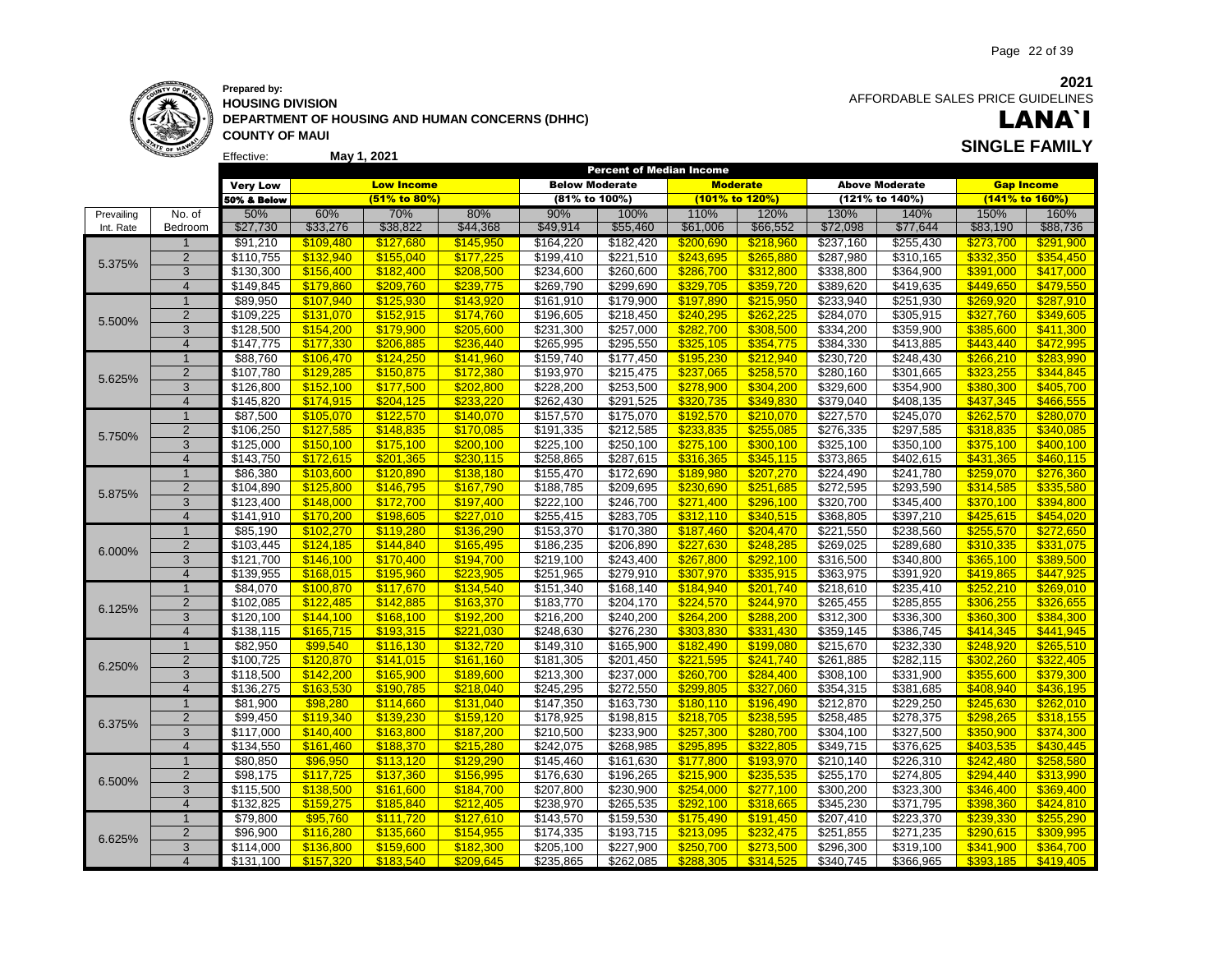

#### Effective: **Prepared by: HOUSING DIVISION DEPARTMENT OF HOUSING AND HUMAN CONCERNS (DHHC) COUNTY OF MAUI May 1, 2021 SINGLE FAMILY**

 AFFORDABLE SALES PRICE GUIDELINES

# LANA`I

|            |                     |                       |           |                   |           |                       | <b>Percent of Median Income</b> |           |                 |                        |                       |           |                   |
|------------|---------------------|-----------------------|-----------|-------------------|-----------|-----------------------|---------------------------------|-----------|-----------------|------------------------|-----------------------|-----------|-------------------|
|            |                     | <b>Very Low</b>       |           | <b>Low Income</b> |           | <b>Below Moderate</b> |                                 |           | <b>Moderate</b> |                        | <b>Above Moderate</b> |           | <b>Gap Income</b> |
|            |                     | 50% & Below           |           | $(51\%$ to 80%)   |           | (81% to 100%)         |                                 |           | (101% to 120%)  |                        | (121% to 140%)        |           | (141% to 160%)    |
| Prevailing | No. of              | 50%                   | 60%       | 70%               | 80%       | 90%                   | 100%                            | 110%      | 120%            | 130%                   | 140%                  | 150%      | 160%              |
| Int. Rate  | Bedroom             | \$27,730              | \$33,276  | \$38,822          | \$44,368  | \$49,914              | \$55,460                        | \$61,006  | \$66,552        | \$72,098               | \$77,644              | \$83,190  | \$88,736          |
|            | -1                  | \$78,750              | \$94,500  | \$110,250         | \$126,000 | \$141,750             | \$157,500                       | \$173,250 | \$189,000       | \$204,750              | \$220,500             | \$236,250 | \$252,000         |
|            | $\overline{2}$      | \$95,625              | \$114,750 | \$133,875         | \$153,000 | \$172,125             | \$191,250                       | \$210,375 | \$229,500       | \$248,625              | \$267,750             | \$286,875 | \$306,000         |
| 6.750%     | 3                   | \$112,500             | \$135,000 | \$157,500         | \$180,000 | \$202,500             | \$225,000                       | \$247,500 | \$270,000       | \$292,500              | \$315,000             | \$337,500 | \$360,000         |
|            | $\overline{4}$      | \$129,375             | \$155.250 | \$181.125         | \$207.000 | \$232,875             | \$258,750                       | \$284.625 | \$310.500       | \$336,375              | \$362,250             | \$388.125 | \$414.000         |
|            | $\overline{1}$      | \$77,770              | \$93,310  | \$108,850         | \$124,390 | \$139,930             | \$155,540                       | \$171,080 | \$186,620       | \$202,160              | \$217,700             | \$233,240 | \$248,850         |
|            | $\overline{2}$      | \$94,435              | \$113,305 | \$132,175         | \$151,045 | \$169,915             | \$188,870                       | \$207,740 | \$226,610       | \$245,480              | \$264,350             | \$283,220 | \$302,175         |
| 6.875%     | 3                   | \$111,100             | \$133,300 | \$155,500         | \$177,700 | \$199,900             | \$222,200                       | \$244,400 | \$266,600       | \$288,800              | \$311,000             | \$333,200 | \$355,500         |
|            | $\overline{4}$      | \$127,765             | \$153,295 | \$178.825         | \$204,355 | \$229,885             | \$255,530                       | \$281.060 | \$306,590       | \$332,120              | \$357,650             | \$383.180 | \$408,825         |
|            | $\mathbf{1}$        | \$76,790              | \$92,120  | \$107,520         | \$122,850 | \$138,180             | \$153,580                       | \$168,910 | \$184,240       | \$199,640              | \$214,970             | \$230,370 | \$245,700         |
|            | $\overline{2}$      | \$93,245              | \$111,860 | \$130,560         | \$149,175 | \$167,790             | \$186,490                       | \$205,105 | \$223.720       | \$242,420              | \$261,035             | \$279.735 | \$298,350         |
| 7.000%     | 3                   | \$109,700             | \$131,600 | \$153,600         | \$175,500 | \$197,400             | \$219,400                       | \$241,300 | \$263,200       | \$285,200              | \$307,100             | \$329,100 | \$351,000         |
|            | $\overline{4}$      | \$126,155             | \$151,340 | \$176,640         | \$201,825 | \$227,010             | \$252,310                       | \$277.495 | \$302.680       | \$327,980              | \$353,165             | \$378.465 | \$403,650         |
|            | $\overline{1}$      | \$75,810              | \$91,000  | \$106,120         | \$121,310 | \$136,500             | \$151,620                       | \$166,810 | \$182,000       | \$197,120              | \$212,310             | \$227,430 | \$242,620         |
|            |                     | \$92,055              |           |                   |           | \$165,750             |                                 |           | \$221,000       | \$239,360              | \$257,805             |           | \$294,610         |
| 7.125%     | $\overline{2}$      |                       | \$110,500 | \$128,860         | \$147,305 |                       | \$184,110                       | \$202,555 |                 |                        |                       | \$276,165 |                   |
|            | 3<br>$\overline{4}$ | \$108,300             | \$130,000 | \$151,600         | \$173,300 | \$195,000             | \$216,600                       | \$238,300 | \$260,000       | \$281,600<br>\$323,840 | \$303,300             | \$324,900 | \$346,600         |
|            |                     | $\overline{$}124,545$ | \$149,500 | \$174,340         | \$199,295 | \$224,250             | \$249,090                       | \$274,045 | \$299,000       |                        | 348,795               | \$373,635 | \$398,590         |
|            | $\overline{1}$      | \$74,900              | \$89,880  | \$104,860         | \$119,840 | \$134,750             | \$149,730                       | \$164,710 | \$179,690       | \$194,670              | \$209,650             | \$224,630 | \$239,610         |
| 7.250%     | $\overline{2}$      | \$90,950              | \$109,140 | \$127,330         | \$145,520 | \$163,625             | \$181,815                       | \$200,005 | \$218,195       | \$236,385              | \$254,575             | \$272,765 | \$290,955         |
|            | 3                   | \$107,000             | \$128,400 | \$149,800         | \$171,200 | \$192,500             | \$213,900                       | \$235,300 | \$256,700       | 3278,100               | \$299,500             | \$320,900 | \$342,300         |
|            | $\overline{4}$      | \$123,050             | \$147,660 | \$172,270         | \$196,880 | \$221,375             | \$245,985                       | \$270,595 | \$295,205       | \$319,815              | \$344,425             | \$369,035 | \$393,645         |
|            | $\overline{1}$      | \$73,990              | \$88,760  | \$103,530         | \$118,300 | \$133,140             | \$147,910                       | \$162,680 | \$177,520       | \$192,290              | \$207,060             | \$221,900 | \$236,670         |
| 7.375%     | $\overline{2}$      | \$89,845              | \$107,780 | \$125,715         | \$143,650 | \$161,670             | \$179,605                       | \$197,540 | \$215,560       | \$233,495              | \$251,430             | \$269,450 | \$287,385         |
|            | 3                   | \$105,700             | \$126,800 | \$147,900         | \$169,000 | \$190,200             | \$211,300                       | \$232,400 | \$253,600       | \$274,700              | \$295,800             | \$317,000 | \$338,100         |
|            | $\overline{4}$      | \$121,555             | \$145,820 | \$170.085         | \$194,350 | \$218,730             | \$242.995                       | \$267.260 | \$291.640       | \$315,905              | \$340.170             | \$364,550 | \$388.815         |
|            | $\overline{1}$      | \$73,080              | \$87,640  | \$102,270         | \$116,900 | \$131,530             | \$146,090                       | \$160,720 | \$175,350       | \$189,910              | \$204,540             | \$219,170 | \$233,800         |
| 7.500%     | $\overline{2}$      | \$88,740              | \$106,420 | \$124.185         | \$141,950 | \$159,715             | \$177,395                       | \$195,160 | \$212.925       | \$230,605              | \$248,370             | \$266,135 | \$283,900         |
|            | 3                   | \$104,400             | \$125,200 | \$146,100         | \$167,000 | \$187,900             | \$208,700                       | \$229,600 | \$250,500       | \$271,300              | \$292,200             | \$313,100 | \$334,000         |
|            | $\overline{4}$      | \$120,060             | \$143,980 | \$168,015         | \$192,050 | \$216,085             | \$240,005                       | \$264.040 | \$288,075       | \$311,995              | \$336,030             | \$360.065 | \$384,100         |
|            | $\mathbf{1}$        | \$72,170              | \$86,590  | \$101,010         | \$115,500 | \$129,920             | \$144,340                       | \$158,760 | \$173,180       | \$187,670              | \$202,090             | \$216,510 | \$230,930         |
| 7.625%     | $\overline{2}$      | \$87,635              | \$105,145 | \$122,655         | \$140,250 | \$157,760             | \$175,270                       | \$192,780 | \$210,290       | \$227,885              | \$245,395             | \$262,905 | \$280,415         |
|            | 3                   | \$103,100             | \$123,700 | \$144,300         | \$165,000 | \$185,600             | \$206,200                       | \$226,800 | \$247,400       | \$268,100              | \$288,700             | \$309,300 | \$329,900         |
|            | $\overline{4}$      | \$118,565             | \$142,255 | \$165.945         | \$189.750 | \$213,440             | \$237,130                       | \$260.820 | \$284,510       | \$308,315              | \$332,005             | \$355.695 | \$379.385         |
|            | $\overline{1}$      | \$71,330              | \$85,540  | \$99,820          | \$114,100 | \$128,310             | \$142,590                       | \$156,870 | \$171,150       | \$185,360              | \$199,640             | \$213,920 | \$228,200         |
| 7.750%     | $\overline{2}$      | \$86,615              | \$103,870 | \$121,210         | \$138,550 | \$155,805             | \$173,145                       | \$190,485 | \$207,825       | \$225,080              | \$242,420             | \$259,760 | \$277,100         |
|            | 3                   | \$101,900             | \$122,200 | \$142,600         | \$163,000 | \$183,300             | \$203,700                       | \$224,100 | \$244,500       | \$264,800              | \$285,200             | \$305,600 | \$326,000         |
|            | $\overline{4}$      | \$117,185             | \$140,530 | \$163.990         | \$187,450 | \$210,795             | \$234,255                       | \$257.715 | \$281,175       | \$304,520              | \$327,980             | \$351.440 | \$374,900         |
|            | $\mathbf{1}$        | \$70,420              | \$84,560  | \$98,630          | \$112,700 | \$126,840             | \$140,910                       | \$154,980 | \$169,050       | \$183,190              | \$197,260             | \$211,330 | \$225,470         |
| 7.875%     | $\overline{2}$      | \$85,510              | \$102,680 | \$119,765         | \$136,850 | \$154,020             | \$171,105                       | \$188,190 | \$205,275       | \$222,445              | \$239,530             | \$256,615 | \$273,785         |
|            | 3                   | \$100,600             | \$120,800 | \$140,900         | \$161,000 | \$181,200             | \$201,300                       | \$221,400 | \$241,500       | \$261,700              | \$281,800             | \$301,900 | \$322,100         |
|            | $\overline{4}$      | \$115,690             | \$138,920 | \$162.035         | \$185.150 | \$208,380             | \$231,495                       | \$254.610 | \$277.725       | \$300,955              | \$324,070             | \$347,185 | \$370,415         |
|            | $\overline{1}$      | \$69,650              | \$83,510  | \$97,440          | \$111,370 | \$125,300             | \$139,230                       | \$153,160 | \$167,090       | \$181,020              | \$194,950             | \$208,880 | \$222,740         |
| 8.000%     | $\overline{2}$      | \$84,575              | \$101,405 | \$118,320         | \$135,235 | \$152,150             | \$169,065                       | \$185,980 | \$202,895       | \$219,810              | \$236,725             | \$253,640 | \$270,470         |
|            | 3                   | \$99,500              | \$119,300 | \$139.200         | \$159.100 | \$179,000             | \$198,900                       | \$218.800 | \$238.700       | \$258,600              | \$278,500             | \$298.400 | \$318.200         |
|            | $\overline{4}$      | \$114.425             | \$137.195 | \$160,080         | \$182,965 | \$205.850             | \$228.735                       | \$251.620 | \$274.505       | \$297.390              | \$320.275             | \$343.160 | \$365.930         |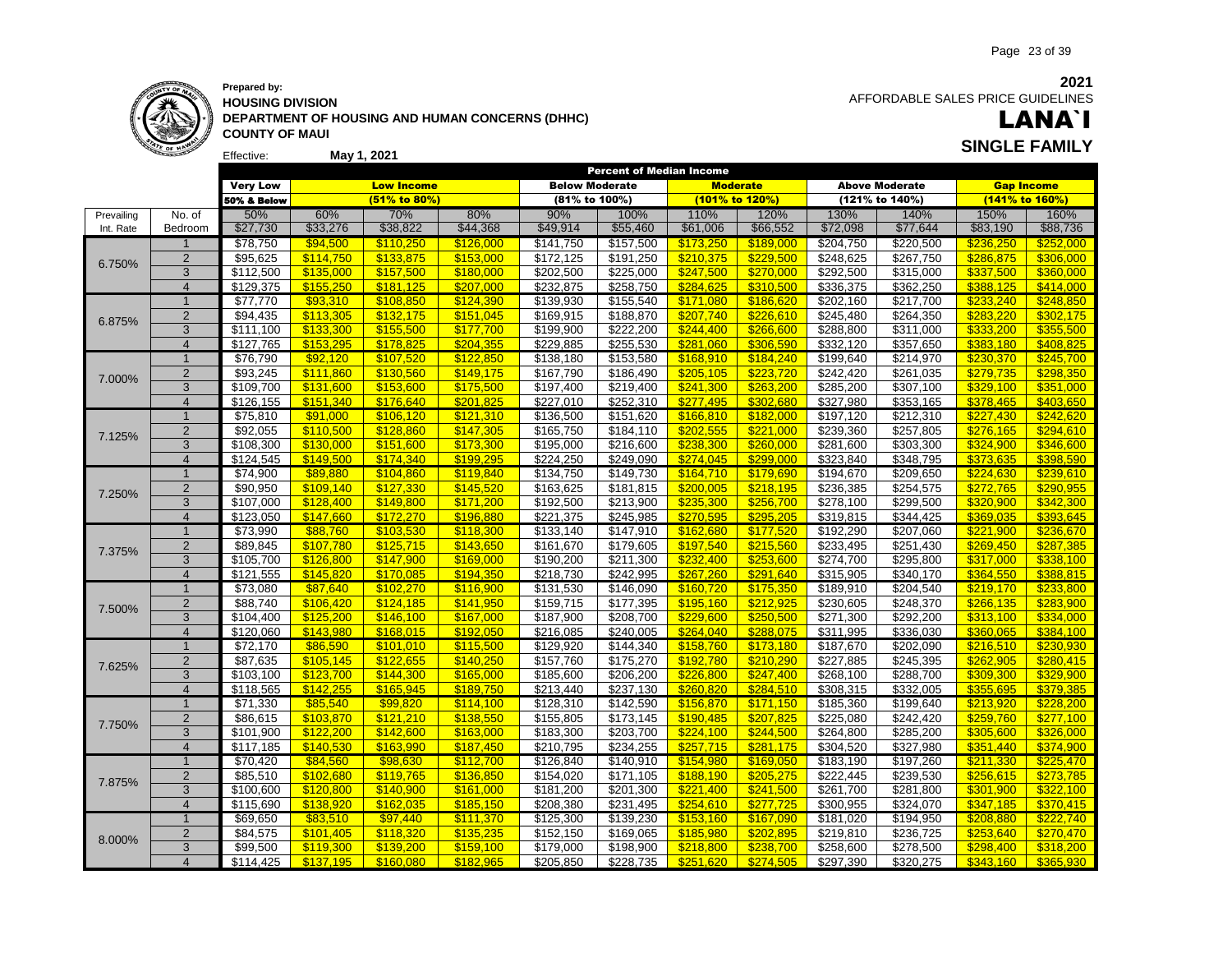

Effective:

**HOUSING DIVISION DEPARTMENT OF HOUSING AND HUMAN CONCERNS (DHHC) COUNTY OF MAUI May 1, 2021 SINGLE FAMILY**

**2021** AFFORDABLE SALES PRICE GUIDELINES

# LANA`I

|            |                       |                        |           |                   |           |                       | <b>Percent of Median Income</b> |           |                 |           |                       |                   |                |
|------------|-----------------------|------------------------|-----------|-------------------|-----------|-----------------------|---------------------------------|-----------|-----------------|-----------|-----------------------|-------------------|----------------|
|            |                       | <b>Very Low</b>        |           | <b>Low Income</b> |           | <b>Below Moderate</b> |                                 |           | <b>Moderate</b> |           | <b>Above Moderate</b> | <b>Gap Income</b> |                |
|            |                       | <b>50% &amp; Below</b> |           | (51% to 80%)      |           | (81% to 100%)         |                                 |           | (101% to 120%)  |           | (121% to 140%)        |                   | (141% to 160%) |
| Prevailing | No. of                | 50%                    | 60%       | 70%               | 80%       | 90%                   | 100%                            | 110%      | 120%            | 130%      | 140%                  | 150%              | 160%           |
| Int. Rate  | Bedroom               | \$27,730               | \$33,276  | \$38,822          | \$44,368  | \$49,914              | \$55,460                        | \$61,006  | \$66,552        | \$72,098  | \$77,644              | \$83,190          | \$88,736       |
|            |                       | \$68,810               | \$82,530  | \$96.320          | \$110.110 | \$123,830             | \$137,620                       | \$151.340 | \$165.130       | \$178.850 | \$192,640             | \$206.360         | \$220.150      |
| 8.125%     | 2                     | \$83,555               | \$100.215 | \$116.960         | \$133,705 | \$150,365             | \$167,110                       | \$183.770 | \$200,515       | \$217.175 | \$233,920             | \$250,580         | \$267,325      |
|            | 3                     | \$98,300               | \$117,900 | \$137,600         | \$157,300 | \$176,900             | \$196,600                       | \$216,200 | \$235,900       | \$255,500 | \$275,200             | \$294,800         | \$314,500      |
|            | $\overline{4}$        | \$113,045              | \$135.585 | \$158.240         | \$180.895 | \$203,435             | \$226,090                       | \$248.630 | \$271.285       | \$293,825 | \$316,480             | \$339,020         | \$361,675      |
|            |                       | \$67,970               | \$81.620  | \$95,200          | \$108.780 | \$122,360             | \$136,010                       | \$149,590 | \$163.170       | \$176,750 | \$190.400             | \$203,980         | \$217,560      |
| 8.250%     | 2                     | \$82,535               | \$99.110  | \$115,600         | \$132,090 | \$148,580             | \$165,155                       | \$181.645 | \$198.135       | \$214,625 | \$231,200             | \$247,690         | \$264,180      |
|            | 3                     | \$97,100               | \$116.600 | \$136,000         | \$155.400 | \$174,800             | \$194,300                       | \$213,700 | \$233,100       | \$252,500 | \$272,000             | \$291.400         | \$310,800      |
|            | $\overline{4}$        | \$111,665              | \$134.090 | \$156.400         | \$178.710 | \$201,020             | \$223,445                       | \$245.755 | \$268.065       | \$290,375 | \$312,800             | \$335.110         | \$357,420      |
|            |                       | \$67,200               | \$80,640  | \$94,080          | \$107,520 | \$120,960             | \$134,400                       | \$147,840 | \$161,280       | \$174,720 | \$188,160             | \$201,600         | \$215,040      |
| 8.375%     | $\overline{2}$        | \$81,600               | \$97.920  | \$114,240         | \$130,560 | \$146,880             | \$163,200                       | \$179.520 | \$195,840       | \$212,160 | \$228,480             | \$244,800         | \$261,120      |
|            | 3                     | \$96,000               | \$115,200 | \$134.400         | \$153,600 | \$172,800             | \$192,000                       | \$211,200 | \$230.400       | \$249,600 | \$268,800             | \$288,000         | \$307,200      |
|            | $\overline{4}$        | \$110,400              | \$132.480 | \$154.560         | \$176.640 | \$198,720             | \$220,800                       | \$242.880 | \$264,960       | \$287,040 | \$309,120             | \$331.200         | \$353,280      |
|            |                       | \$66,430               | \$79,730  | \$93,030          | \$106,260 | \$119,560             | \$132,860                       | \$146.160 | \$159,460       | \$172,760 | \$185,990             | \$199,290         | \$212,590      |
| 8.500%     | 2                     | \$80,665               | \$96,815  | \$112,965         | \$129,030 | \$145,180             | \$161,330                       | \$177.480 | \$193.630       | \$209,780 | \$225,845             | \$241.995         | \$258,145      |
|            | 3                     | \$94,900               | \$113.900 | \$132,900         | \$151,800 | \$170,800             | \$189,800                       | \$208,800 | \$227,800       | \$246.800 | \$265.700             | \$284,700         | \$303.700      |
|            | $\boldsymbol{\Delta}$ | \$109,135              | \$130.985 | \$152.835         | \$174,570 | \$196,420             | \$218,270                       | \$240.120 | \$261.970       | \$283,820 | \$305,555             | \$327,405         | \$349,255      |
|            |                       | \$65,660               | \$78.820  | \$91.980          | \$105.070 | \$118,230             | \$131,320                       | \$144,480 | \$157.640       | \$170.730 | \$183,890             | \$197,050         | \$210.140      |
| 8.625%     | $\overline{2}$        | \$79,730               | \$95,710  | \$111,690         | \$127,585 | \$143,565             | \$159,460                       | \$175,440 | \$191,420       | \$207,315 | \$223,295             | \$239,275         | \$255,170      |
|            | 3                     | \$93,800               | \$112,600 | \$131.400         | \$150,100 | \$168,900             | \$187,600                       | \$206,400 | \$225,200       | \$243,900 | \$262,700             | \$281,500         | \$300,200      |
|            | $\overline{4}$        | \$107,870              | \$129.490 | \$151.110         | \$172.615 | \$194,235             | \$215,740                       | \$237.360 | \$258.980       | \$280,485 | \$302,105             | \$323.725         | \$345,230      |
|            |                       | \$64,960               | \$77,910  | \$90,930          | \$103,880 | \$116,900             | \$129,850                       | \$142,870 | \$155,820       | \$168,840 | \$181,790             | \$194,810         | \$207,760      |
|            | $\overline{2}$        | \$78,880               | \$94,605  | \$110.415         | \$126,140 | \$141,950             | \$157,675                       | \$173,485 | \$189,210       | \$205,020 | \$220,745             | \$236,555         | \$252,280      |
| 8.750%     | 3                     | \$92,800               | \$111.300 | \$129.900         | \$148.400 | \$167,000             | \$185,500                       | \$204.100 | \$222,600       | \$241.200 | \$259.700             | \$278,300         | \$296,800      |
|            |                       | \$106,720              | \$127,995 | \$149.385         | \$170,660 | \$192,050             | \$213,325                       | \$234,715 | \$255.990       | \$277,380 | \$298,655             | \$320.045         | \$341,320      |

Maximum affordable sales price is based on the following factors:

**\$55,460** Median family income as established by the Department of Housing and Human Concerns (DHHC)

**30** Number of years for a fixed-rate mortgage loan with no discount points

**30%** Percentage of gross monthly income for housing expenses (principle and interest payment only)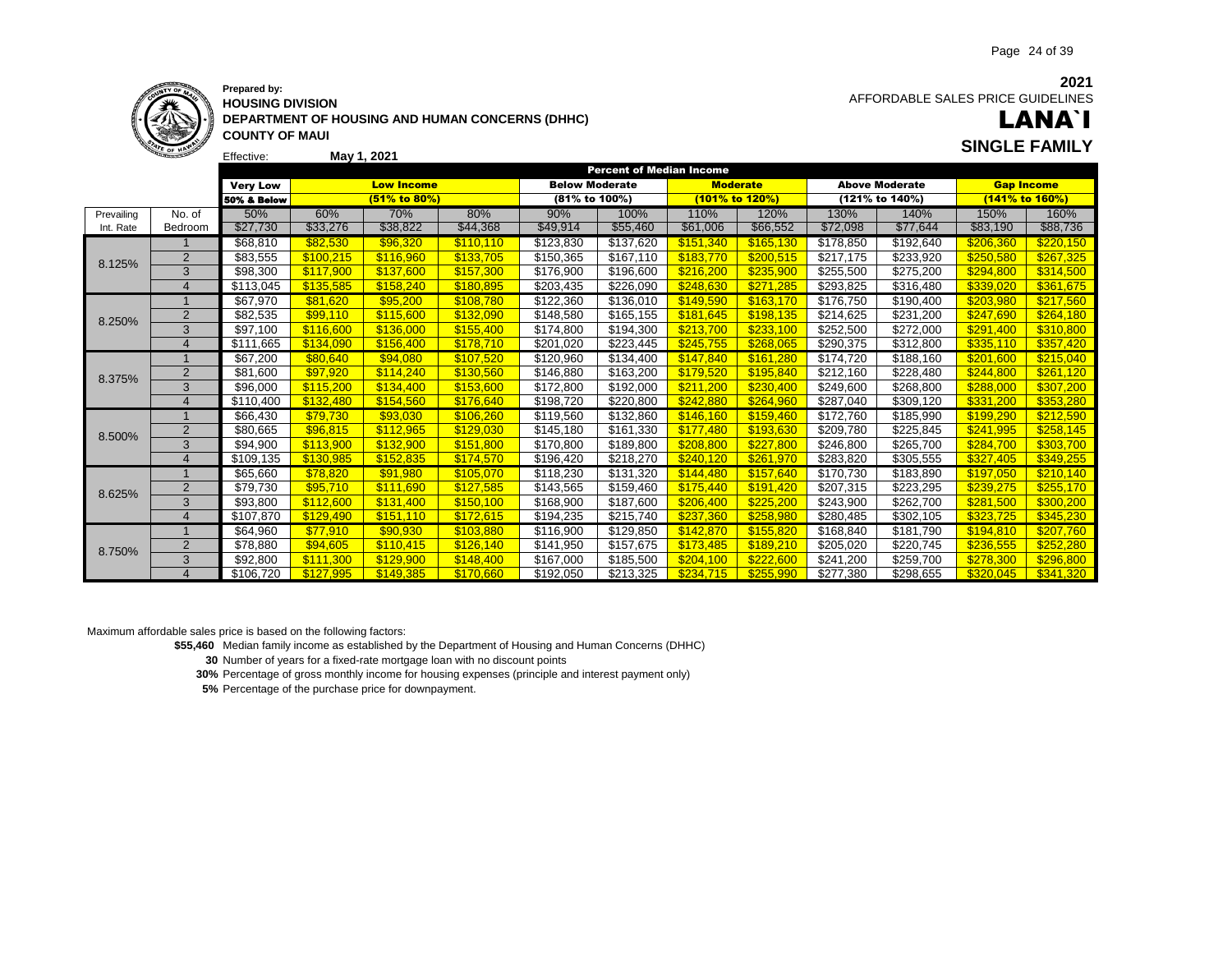

#### **Prepared by: HOUSING DIVISION DEPARTMENT OF HOUSING AND HUMAN CONCERNS (DHHC) COUNTY OF MAUI**

LANA`I **May 1, 2021 MULTI-FAMILY**

|            |                |                       |           |                   |           |                       | <b>Percent of Median Income</b> |                |                 |           |                       |           |                   |
|------------|----------------|-----------------------|-----------|-------------------|-----------|-----------------------|---------------------------------|----------------|-----------------|-----------|-----------------------|-----------|-------------------|
|            |                | <b>Very Low</b>       |           | <b>Low Income</b> |           | <b>Below Moderate</b> |                                 |                | <b>Moderate</b> |           | <b>Above Moderate</b> |           | <b>Gap Income</b> |
|            |                | 50% & Below           |           | (51% to 80%)      |           | (81% to 100%)         |                                 | (101% to 120%) |                 |           | (121% to 140%)        |           | (141% to 160%)    |
| Prevailing | No. of         | 50%                   | 60%       | 70%               | 80%       | 90%                   | 100%                            | 110%           | 120%            | 130%      | 140%                  | 150%      | 160%              |
| Int. Rate  | Bedroom        | \$27,730              | \$33,276  | \$38,822          | \$44,368  | \$49,914              | \$55,460                        | \$61,006       | \$66,552        | \$72,098  | \$77,644              | \$83,190  | \$88,736          |
|            | $\mathbf 1$    | \$96,320              | \$115,570 | \$134,820         | \$154,070 | \$173,320             | \$192,570                       | \$211,890      | \$231,070       | \$250,390 | \$269,640             | \$288,890 | \$308,140         |
|            | $\overline{2}$ | \$116,960             | \$140,335 | \$163,710         | \$187,085 | \$210,460             | \$233,835                       | \$257,295      | \$280,585       | \$304,045 | \$327,420             | \$350,795 | \$374,170         |
| 4.000%     | 3              | \$137,600             | \$165,100 | \$192,600         | \$220.100 | \$247,600             | \$275,100                       | \$302,700      | \$330,100       | \$357,700 | \$385,200             | \$412.700 | \$440,200         |
|            | $\overline{4}$ | \$158,240             | \$189.865 | \$221.490         | \$253.115 | \$284,740             | \$316,365                       | \$348.105      | \$379,615       | \$411,355 | \$442,980             | \$474.605 | \$506,230         |
|            | $\overline{1}$ | \$94,850              | \$113,820 | \$132,790         | \$151,760 | \$170,730             | \$189,700                       | \$208,740      | \$227,710       | \$246,680 | \$265,580             | \$284,550 | \$303,520         |
|            | $\overline{2}$ | \$115,175             | \$138,210 | \$161,245         | \$184,280 | \$207,315             | \$230,350                       | \$253,470      | \$276,505       | \$299,540 | \$322,490             | \$345,525 | \$368,560         |
| 4.125%     | 3              | \$135,500             | \$162,600 | \$189,700         | \$216,800 | \$243,900             | \$271,000                       | \$298,200      | \$325,300       | \$352,400 | \$379,400             | \$406,500 | \$433,600         |
|            | $\overline{4}$ | \$155,825             | \$186.990 | \$218.155         | \$249.320 | \$280,485             | \$311,650                       | \$342,930      | \$374,095       | \$405,260 | \$436,310             | \$467,475 | \$498.640         |
|            |                |                       |           |                   |           |                       |                                 |                |                 |           |                       |           |                   |
|            | $\overline{1}$ | \$93,450              | \$112,140 | \$130,830         | \$149,520 | \$168,210             | \$186,900                       | \$205,590      | \$224,280       | \$242,970 | \$261,660             | \$280,350 | \$299,040         |
| 4.250%     | $\overline{2}$ | \$113,475             | \$136,170 | \$158,865         | \$181,560 | \$204,255             | \$226,950                       | \$249,645      | \$272,340       | \$295,035 | \$317,730             | \$340,425 | \$363,120         |
|            | 3              | \$133,500             | \$160,200 | \$186,900         | \$213,600 | \$240,300             | \$267,000                       | \$293,700      | \$320,400       | \$347,100 | \$373,800             | \$400,500 | \$427,200         |
|            | $\overline{4}$ | \$153.525             | \$184.230 | \$214.935         | \$245.640 | \$276,345             | \$307.050                       | \$337,755      | \$368.460       | \$399.165 | \$429,870             | \$460.575 | \$491.280         |
|            | $\overline{1}$ | \$92,120              | \$110,530 | \$128,870         | \$147,350 | \$165,760             | \$184,170                       | \$202,580      | \$220,990       | \$239,400 | \$257,810             | \$276,290 | \$294,630         |
| 4.375%     | $\overline{2}$ | \$111,860             | \$134,215 | \$156,485         | \$178,925 | \$201,280             | \$223,635                       | \$245,990      | \$268,345       | \$290,700 | \$313,055             | \$335,495 | \$357,765         |
|            | 3              | \$131,600             | \$157,900 | \$184,100         | \$210,500 | \$236,800             | \$263,100                       | \$289,400      | \$315,700       | \$342,000 | \$368,300             | \$394,700 | \$420,900         |
|            | $\overline{4}$ | \$151,340             | \$181,585 | \$211,715         | \$242,075 | \$272,320             | \$302,565                       | \$332,810      | \$363,055       | \$393,300 | \$423,545             | \$453,905 | \$484.035         |
|            | $\mathbf{1}$   | \$90,720              | \$108,850 | \$126,980         | \$145,180 | \$163,310             | \$181,440                       | \$199,570      | \$217,770       | \$235,970 | \$254,100             | \$272,230 | \$290,360         |
| 4.500%     | $\overline{2}$ | \$110,160             | \$132,175 | \$154,190         | \$176,290 | \$198,305             | \$220,320                       | \$242,335      | \$264,435       | 3286,535  | \$308,550             | \$330,565 | \$352,580         |
|            | 3              | \$129,600             | \$155,500 | \$181,400         | \$207,400 | \$233,300             | \$259,200                       | \$285,100      | \$311,100       | \$337,100 | \$363,000             | \$388,900 | \$414,800         |
|            | $\overline{4}$ | \$149,040             | \$178.825 | \$208.610         | \$238.510 | \$268,295             | \$298,080                       | \$327.865      | \$357,765       | \$387,665 | \$417,450             | \$447,235 | \$477.020         |
|            | $\mathbf{1}$   | \$92,263              | \$110,759 | \$129,183         | \$147,679 | \$166,175             | \$184,599                       | \$203,095      | \$221,446       | \$239,942 | \$258,438             | \$276,862 | \$295,358         |
|            | $\overline{2}$ | \$108,545             | \$130,305 | \$151,980         | \$173,740 | \$195,500             | \$217,175                       | \$238,935      | \$260,525       | \$282,285 | \$304,045             | \$325,720 | \$347,480         |
| 4.625%     | 3              | \$127,700             | \$153,300 | \$178,800         | \$204,400 | \$230,000             | \$255,500                       | \$281,100      | \$306,500       | \$332,100 | \$357,700             | \$383,200 | \$408,800         |
|            | $\overline{4}$ | \$146,855             | \$176.295 | \$205.620         | \$235.060 | \$264,500             | \$293,825                       | \$323.265      | \$352.475       | \$381,915 | \$411,355             | \$440.680 | \$470.120         |
|            | $\mathbf 1$    | \$88,130              | \$105,770 | \$123,340         | \$140,980 | \$158,620             | \$176,260                       | \$193,900      | \$211,470       | \$229,110 | \$246,750             | \$264,390 | \$282,030         |
|            | $\overline{2}$ | \$107,015             | \$128,435 | \$149,770         | \$171,190 | \$192,610             | \$214,030                       | \$235,450      | \$256,785       | \$278,205 | \$299,625             | \$321,045 | \$342,465         |
| 4.750%     | 3              | \$125,900             | \$151,100 | \$176,200         | \$201,400 | \$226,600             | \$251,800                       | \$277,000      | \$302,100       | \$327,300 | \$352,500             | \$377,700 | \$402,900         |
|            | $\overline{4}$ | \$144,785             | \$173,765 | \$202.630         | \$231,610 | \$260,590             | \$289,570                       | \$318,550      | \$347,415       | \$376,395 | \$405,375             | \$434.355 | \$463,335         |
|            | $\overline{1}$ | \$86,870              | \$104,300 | \$121,590         | \$138,950 | \$156,380             | \$173,740                       | \$191,170      | \$208,460       | \$225,890 | \$243,250             | \$260,610 | \$278,040         |
|            | $\overline{2}$ | \$105,485             | \$126,650 | \$147,645         | \$168,725 | \$189,890             | \$210,970                       | \$232,135      | \$253,130       | \$274,295 | \$295,375             | \$316,455 | \$337,620         |
| 4.875%     | 3              | \$124,100             | \$149,000 | \$173,700         | \$198,500 | \$223,400             | \$248,200                       | \$273,100      | \$297,800       | \$322,700 | \$347,500             | \$372,300 | \$397,200         |
|            | $\overline{4}$ | $\overline{$}142,715$ | \$171.350 | \$199.755         | \$228.275 | \$256,910             | \$285.430                       | \$314.065      | \$342,470       | \$371.105 | \$399.625             | \$428.145 | \$456.780         |
|            |                |                       |           |                   |           |                       |                                 |                |                 |           |                       |           |                   |
|            | $\mathbf{1}$   | \$85,610              | \$102,760 | \$119,910         | \$137,060 | \$154,140             | \$171,290                       | \$188,440      | \$205,520       | \$222,670 | \$239,750             | \$256,900 | \$274,050         |
| 5.000%     | $\overline{2}$ | \$103,955             | \$124,780 | \$145,605         | \$166,430 | \$187,170             | \$207,995                       | \$228,820      | \$249,560       | \$270,385 | \$291,125             | \$311,950 | \$332,775         |
|            | 3              | $\overline{$}122,300$ | \$146,800 | \$171,300         | \$195,800 | \$220,200             | \$244,700                       | \$269,200      | \$293,600       | \$318,100 | \$342,500             | \$367,000 | \$391,500         |
|            | $\overline{4}$ | \$140,645             | \$168.820 | \$196.995         | \$225,170 | \$253,230             | \$281,405                       | \$309.580      | \$337,640       | \$365,815 | \$393,875             | \$422.050 | \$450,225         |
|            | $\overline{1}$ | \$84,420              | \$101,290 | \$118,160         | \$135,100 | \$151,970             | \$168,840                       | \$185,780      | \$202,650       | \$219,590 | \$236,460             | \$253,330 | \$270,200         |
| 5.125%     | $\overline{2}$ | \$102,510             | \$122,995 | \$143,480         | \$164,050 | \$184,535             | \$205,020                       | \$225,590      | \$246,075       | \$266,645 | \$287,130             | \$307,615 | \$328,100         |
|            | 3              | \$120,600             | \$144,700 | \$168,800         | \$193,000 | \$217,100             | \$241,200                       | \$265,400      | \$289,500       | \$313,700 | \$337,800             | \$361,900 | \$386,000         |
|            | $\overline{4}$ | \$138,690             | \$166.405 | \$194.120         | \$221.950 | \$249,665             | \$277,380                       | \$305.210      | \$332.925       | \$360,755 | \$388,470             | \$416.185 | \$443.900         |
|            | $\mathbf{1}$   | \$83,230              | \$99.890  | \$116,550         | \$133,210 | \$149,870             | \$166,530                       | \$183,120      | \$199,850       | \$216,440 | \$233,100             | \$249,760 | \$266,420         |
| 5.250%     | $\overline{2}$ | \$101,065             | \$121,295 | \$141,525         | \$161,755 | \$181,985             | \$202,215                       | \$222,360      | \$242,675       | \$262,820 | \$283,050             | \$303,280 | \$323,510         |
|            | 3              | \$118.900             | \$142,700 | \$166.500         | \$190.300 | \$214,100             | \$237,900                       | \$261,600      | \$285,500       | \$309.200 | \$333,000             | \$356,800 | \$380,600         |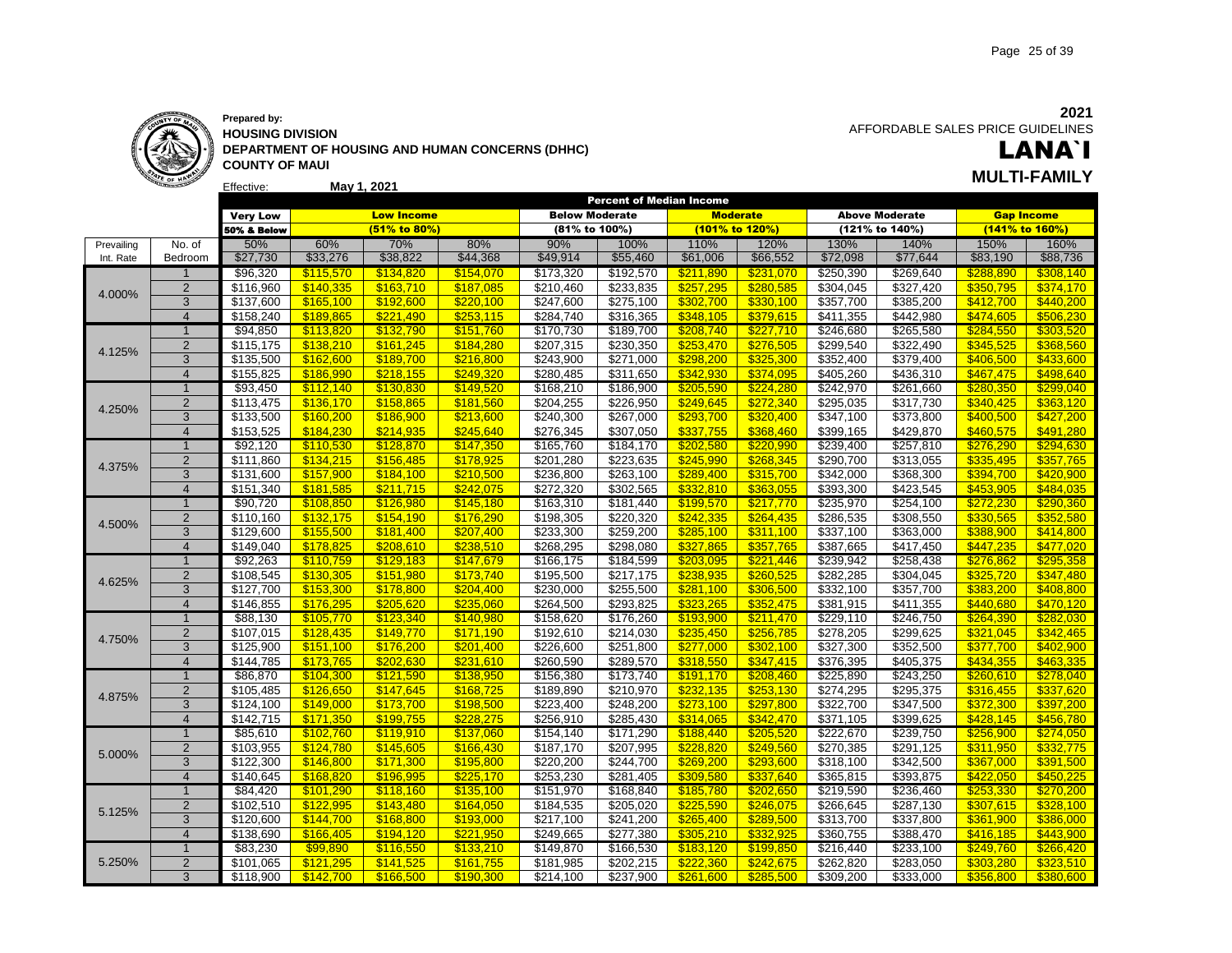

Effective:

**HOUSING DIVISION DEPARTMENT OF HOUSING AND HUMAN CONCERNS (DHHC) COUNTY OF MAUI**

**May 1, 2021**

 AFFORDABLE SALES PRICE GUIDELINES

### LANA`I **MULTI-FAMILY**

|            |                         | <b>Very Low</b>       |           | <b>Low Income</b> |           | <b>Below Moderate</b> |           | sent of mealan income<br><b>Moderate</b> |           |                       | <b>Above Moderate</b> | <b>Gap Income</b> |           |
|------------|-------------------------|-----------------------|-----------|-------------------|-----------|-----------------------|-----------|------------------------------------------|-----------|-----------------------|-----------------------|-------------------|-----------|
|            |                         | 50% & Below           |           | (51% to 80%)      |           | (81% to 100%)         |           | (101% to 120%)                           |           |                       | (121% to 140%)        | (141% to 160%)    |           |
| Prevailing | No. of                  | 50%                   | 60%       | 70%               | 80%       | 90%                   | 100%      | 110%                                     | 120%      | 130%                  | 140%                  | 150%              | 160%      |
| Int. Rate  | Bedroom                 | \$27,730              | \$33,276  | \$38,822          | \$44,368  | \$49,914              | \$55,460  | \$61,006                                 | \$66,552  | \$72,098              | \$77,644              | \$83,190          | \$88,736  |
|            | $\mathbf{1}$            | \$82,110              | \$98,560  | \$114,940         | \$131,390 | \$147,770             | \$164,150 | \$180,600                                | \$197,050 | \$213,430             | \$229,880             | \$246,330         | \$262,710 |
|            | $\overline{2}$          | \$99,705              | \$119,680 | \$139,570         | \$159,545 | \$179,435             | \$199,325 | \$219,300                                | \$239,275 | \$259,165             | \$279,140             | \$299,115         | \$319,005 |
| 5.375%     | 3                       | \$117,300             | \$140,800 | \$164,200         | \$187,700 | $\sqrt{$211,100}$     | \$234,500 | \$258,000                                | \$281,500 | \$304,900             | \$328,400             | \$351,900         | \$375,300 |
|            | $\overline{4}$          | \$134,895             | \$161,920 | \$188,830         | \$215,855 | $\overline{$242,765}$ | \$269,675 | \$296,700                                | \$323,725 | 350,635               | \$377,660             | \$404.685         | \$431,595 |
|            | $\mathbf{1}$            | \$80,990              | \$97,160  | \$113,330         | \$129,500 | \$145,740             | \$161,910 | \$178,080                                | \$194,390 | $\sqrt{210,560}$      | \$226,730             | \$242,900         | \$259,140 |
| 5.500%     | $\overline{2}$          | \$98,345              | \$117,980 | \$137,615         | \$157,250 | \$176,970             | \$196,605 | \$216,240                                | \$236,045 | \$255,680             | \$275,315             | \$294,950         | \$314,670 |
|            | 3                       | \$115,700             | \$138,800 | \$161,900         | \$185,000 | \$208,200             | \$231,300 | \$254,400                                | \$277,700 | \$300,800             | \$323,900             | \$347,000         | \$370,200 |
|            | $\overline{4}$          | \$133,055             | \$159,620 | \$186,185         | \$212,750 | \$239,430             | \$265,995 | \$292,560                                | \$319,355 | \$345,920             | \$372,485             | \$399,050         | \$425,730 |
|            | $\overline{1}$          | \$79,870              | \$95,830  | \$111,860         | \$127,750 | \$143,780             | \$159,740 | \$175,700                                | \$191,660 | \$207,620             | \$223,580             | \$239,610         | \$255,570 |
| 5.625%     | $\overline{2}$          | \$96,985              | \$116,365 | \$135,830         | \$155,125 | \$174,590             | \$193,970 | \$213,350                                | \$232,730 | \$252,110             | \$271,490             | \$290,955         | \$310,335 |
|            | 3                       | \$114,100             | \$136,900 | \$159,800         | \$182,500 | \$205,400             | \$228,200 | \$251,000                                | \$273,800 | \$296,600             | \$319,400             | \$342,300         | \$365,100 |
|            | $\overline{4}$          | \$131,215             | \$157,435 | \$183,770         | \$209.875 | \$236,210             | \$262,430 | \$288.650                                | \$314,870 | \$341,090             | \$367,310             | \$393.645         | \$419,865 |
|            | $\mathbf{1}$            | \$78,750              | \$94,570  | \$110,320         | \$126,070 | \$141,820             | \$157,570 | \$173,320                                | \$189,070 | \$204,820             | \$220,570             | \$236,320         | \$252,070 |
| 5.750%     | $\overline{2}$          | \$95,625              | \$114,835 | \$133,960         | \$153,085 | \$172,210             | \$191,335 | \$210,460                                | \$229,585 | \$248,710             | \$267,835             | \$286,960         | \$306,085 |
|            | 3                       | \$112,500             | \$135,100 | \$157,600         | \$180,100 | \$202,600             | \$225,100 | \$247,600                                | \$270,100 | \$292,600             | \$315,100             | \$337,600         | \$360,100 |
|            | $\overline{4}$          | \$129,375             | \$155,365 | \$181,240         | \$207,115 | \$232,990             | \$258,865 | \$284,740                                | \$310,615 | \$336,490             | \$362,365             | \$388,240         | \$414,115 |
|            | $\overline{1}$          | \$77,770              | \$93,240  | \$108,780         | \$124,390 | \$139,930             | \$155,400 | \$171,010                                | \$186,550 | \$202,020             | \$217,630             | \$233,170         | \$248,710 |
| 5.875%     | $\overline{2}$          | \$94,435              | \$113,220 | \$132,090         | \$151,045 | \$169,915             | \$188,700 | \$207,655                                | \$226,525 | \$245,310             | \$264,265             | \$283,135         | \$302,005 |
|            | 3                       | \$111,100             | \$133,200 | \$155,400         | \$177,700 | \$199,900             | \$222,000 | \$244,300                                | \$266,500 | \$288,600             | \$310,900             | \$333,100         | \$355,300 |
|            | $\overline{4}$          | \$127,765             | \$153,180 | \$178,710         | \$204,355 | \$229,885             | \$255,300 | \$280,945                                | \$306,475 | \$331,890             | \$357,535             | \$383,065         | \$408,595 |
|            | $\mathbf{1}$            | \$76,650              | \$92,050  | \$107,380         | \$122,640 | \$138,040             | \$153,370 | \$168,700                                | \$184,030 | \$199,430             | \$214,690             | \$230,020         | \$245,420 |
| 6.000%     | $\overline{2}$          | \$93,075              | \$111,775 | \$130,390         | \$148,920 | \$167,620             | \$186,235 | \$204,850                                | \$223,465 | \$242,165             | \$260,695             | \$279,310         | \$298,010 |
|            | 3                       | \$109,500             | \$131,500 | \$153,400         | \$175,200 | \$197,200             | \$219,100 | \$241,000                                | \$262,900 | \$284,900             | \$306,700             | \$328,600         | \$350,600 |
|            | $\overline{\mathbf{A}}$ | \$125,925             | \$151,225 | \$176,410         | \$201,480 | \$226,780             | \$251,965 | \$277,150                                | \$302,335 | \$327,635             | \$352,705             | \$377.890         | \$403,190 |
|            | $\overline{1}$          | \$75,670              | \$90,790  | \$105,910         | \$121,100 | \$136,220             | \$151,340 | \$166,460                                | \$181,580 | \$196,770             | \$211,890             | \$227,010         | \$242,130 |
| 6.125%     | $\overline{2}$          | \$91,885              | \$110,245 | \$128,605         | \$147,050 | \$165,410             | \$183,770 | \$202,130                                | \$220,490 | \$238,935             | \$257,295             | \$275,655         | \$294,015 |
|            | 3                       | \$108,100             | \$129,700 | \$151,300         | \$173,000 | \$194,600             | \$216,200 | \$237,800                                | \$259,400 | \$281,100             | \$302,700             | \$324,300         | \$345,900 |
|            | $\overline{4}$          | $\overline{$}124,315$ | \$149,155 | \$173,995         | \$198,950 | \$223,790             | \$248,630 | \$273,470                                | \$298,310 | \$323,265             | \$348,105             | \$372,945         | \$397,785 |
|            | $\mathbf{1}$            | \$74,690              | \$89,600  | \$104,510         | \$119,420 | \$134,400             | \$149,310 | \$164,220                                | \$179,200 | \$194,110             | \$209,090             | \$224,000         | \$238,980 |
| 6.250%     | $\overline{c}$          | \$90,695              | \$108,800 | \$126,905         | \$145,010 | \$163,200             | \$181,305 | \$199,410                                | \$217,600 | \$235,705             | \$253,895             | \$272,000         | \$290,190 |
|            | 3                       | \$106,700             | \$128,000 | \$149,300         | \$170,600 | \$192,000             | \$213,300 | \$234,600                                | \$256,000 | \$277,300             | \$298,700             | \$320,000         | \$341,400 |
|            | $\overline{4}$          | \$122,705             | \$147,200 | \$171,695         | \$196,190 | \$220,800             | \$245,295 | \$269,790                                | \$294,400 | \$318,895             | \$343,505             | \$368,000         | \$392,610 |
|            | $\mathbf{1}$            | \$73,710              | \$88,480  | \$103,180         | \$117,950 | \$132,650             | \$147,350 | \$162,120                                | \$176,820 | \$191,590             | \$206,360             | \$221,060         | \$235,830 |
| 6.375%     | $\overline{2}$          | \$89,505              | \$107.440 | \$125.290         | \$143,225 | \$161,075             | \$178,925 | \$196.860                                | \$214,710 | \$232,645             | \$250,580             | \$268,430         | \$286,365 |
|            | 3                       | $\overline{$}105,300$ | \$126,400 | \$147,400         | \$168,500 | \$189,500             | \$210,500 | \$231,600                                | \$252,600 | \$273,700             | \$294,800             | \$315,800         | \$336,900 |
|            | $\overline{4}$          | \$121,095             | \$145,360 | \$169.510         | \$193.775 | \$217,925             | \$242,075 | \$266.340                                | \$290.490 | \$314,755             | \$339,020             | \$363.170         | \$387.435 |
|            | $\mathbf{1}$            | \$72,800              | \$87,290  | \$101,780         | \$116,340 | \$130,900             | \$145,460 | \$160,020                                | \$174,580 | \$189,140             | \$203,700             | \$218,260         | \$232,750 |
| 6.500%     | $\overline{2}$          | \$88,400              | \$105,995 | \$123,590         | \$141,270 | \$158,950             | \$176,630 | \$194,310                                | \$211,990 | \$229,670             | \$247,350             | \$265,030         | \$282,625 |
|            | 3                       | \$104,000             | \$124,700 | \$145,400         | \$166,200 | \$187,000             | \$207,800 | \$228,600                                | \$249,400 | $\overline{$}270,200$ | \$291,000             | \$311,800         | \$332,500 |
|            | $\overline{4}$          | \$119,600             | \$143.405 | \$167.210         | \$191.130 | \$215,050             | \$238,970 | \$262.890                                | \$286.810 | \$310,730             | \$334,650             | \$358.570         | \$382.375 |
|            | $\mathbf{1}$            | \$71,820              | \$86,170  | \$100,520         | \$114,870 | \$129,220             | \$143,570 | \$157,920                                | \$172,340 | \$186,690             | \$201,040             | \$215,390         | \$229,740 |
| 6.625%     | $\overline{2}$          | \$87,210              | \$104,635 | \$122.060         | \$139,485 | \$156,910             | \$174,335 | \$191,760                                | \$209,270 | \$226,695             | \$244,120             | \$261,545         | \$278,970 |
|            | 3                       | \$102,600             | \$123,100 | \$143,600         | \$164,100 | \$184,600             | \$205,100 | \$225,600                                | \$246,200 | \$266,700             | \$287,200             | \$307,700         | \$328,200 |
|            | $\overline{4}$          | \$117,990             | \$141,565 | \$165.140         | \$188.715 | \$212,290             | \$235,865 | \$259.440                                | \$283,130 | \$306,705             | \$330,280             | \$353,855         | \$377.430 |

Percent of Median Income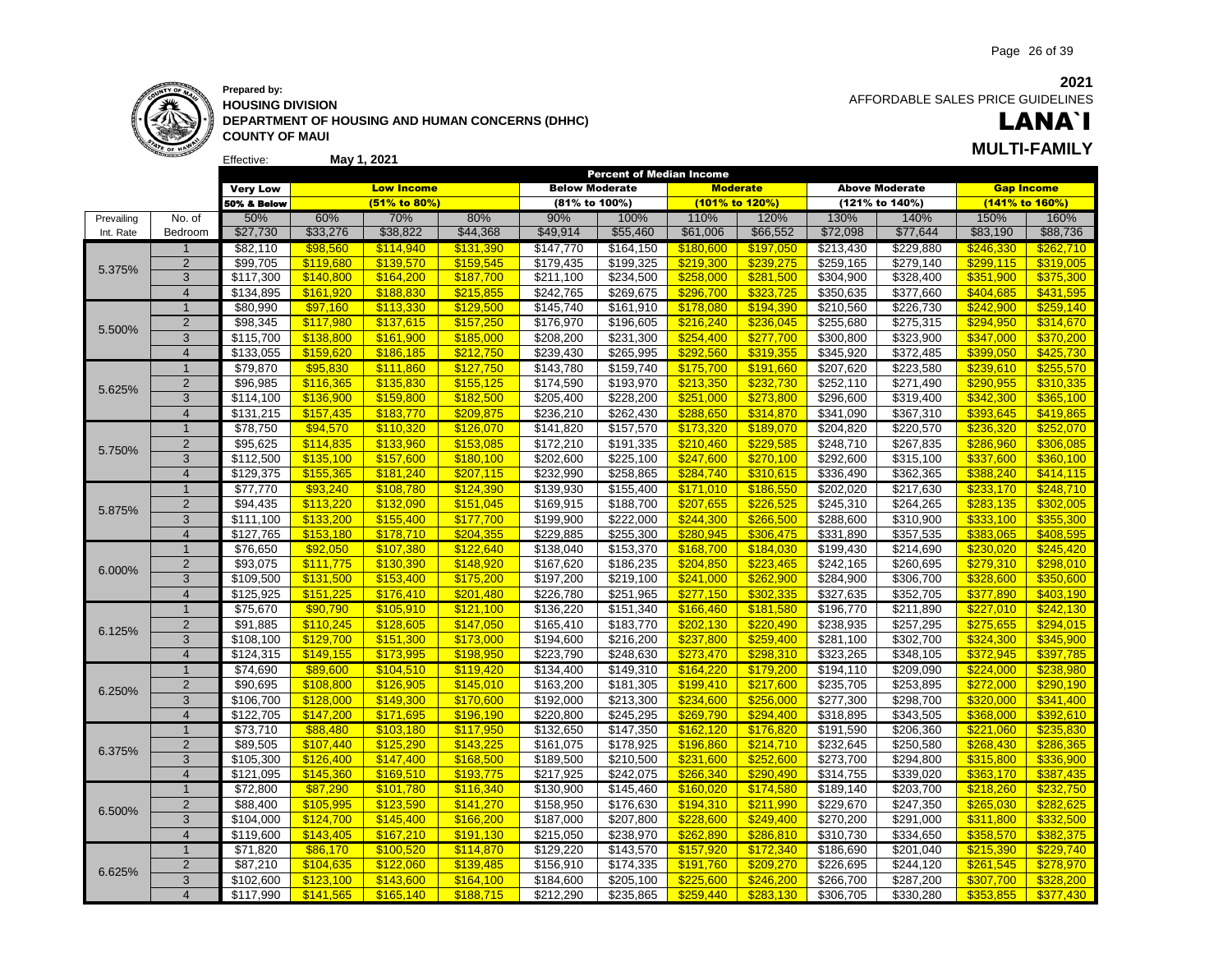

**Prepared by: HOUSING DIVISION DEPARTMENT OF HOUSING AND HUMAN CONCERNS (DHHC) COUNTY OF MAUI May 1, 2021 MULTI-FAMILY**

**2021** AFFORDABLE SALES PRICE GUIDELINES

# LANA`I

|            |                |                 |           |                   |           |                       | <b>Percent of Median Income</b> |           |                 |           |                       |           |                   |
|------------|----------------|-----------------|-----------|-------------------|-----------|-----------------------|---------------------------------|-----------|-----------------|-----------|-----------------------|-----------|-------------------|
|            |                | <b>Very Low</b> |           | <b>Low Income</b> |           | <b>Below Moderate</b> |                                 |           | <b>Moderate</b> |           | <b>Above Moderate</b> |           | <b>Gap Income</b> |
|            |                | 50% & Below     |           | (51% to 80%)      |           | (81% to 100%)         |                                 |           | (101% to 120%)  |           | (121% to 140%)        |           | (141% to 160%)    |
| Prevailing | No. of         | 50%             | 60%       | 70%               | 80%       | 90%                   | 100%                            | 110%      | 120%            | 130%      | 140%                  | 150%      | 160%              |
| Int. Rate  | Bedroom        | \$27,730        | \$33,276  | \$38,822          | \$44,368  | \$49,914              | \$55,460                        | \$61,006  | \$66,552        | \$72,098  | \$77,644              | \$83,190  | \$88,736          |
|            | $\overline{1}$ | \$70,910        | \$85,050  | \$99,260          | \$113,400 | \$127,610             | \$141,750                       | \$155,960 | \$170,100       | \$184,310 | \$198,450             | \$212,660 | \$226,800         |
|            | $\overline{2}$ | \$86,105        | \$103,275 | \$120,530         | \$137,700 | \$154,955             | \$172,125                       | \$189,380 | \$206,550       | \$223,805 | \$240,975             | \$258,230 | \$275,400         |
| 6.750%     | 3              | \$101,300       | \$121,500 | \$141.800         | \$162,000 | \$182,300             | \$202,500                       | \$222.800 | \$243,000       | \$263,300 | \$283,500             | \$303,800 | \$324,000         |
|            | $\overline{4}$ | \$116,495       | \$139,725 | \$163,070         | \$186,300 | \$209,645             | \$232,875                       | \$256,220 | \$279,450       | \$302,795 | \$326,025             | \$349,370 | \$372,600         |
|            | $\overline{1}$ | \$70,000        | \$84,000  | \$98,000          | \$111,930 | \$125,930             | \$140,000                       | \$154,000 | \$167,930       | \$181,930 | \$195,930             | \$209,930 | \$224,000         |
|            | $\overline{2}$ | \$85,000        | \$102,000 | \$119,000         | \$135,915 | \$152,915             | \$170,000                       | \$187,000 | \$203,915       | \$220,915 | \$237,915             | \$254,915 | \$272,000         |
| 6.875%     | $\overline{3}$ | \$100,000       | \$120,000 | \$140,000         | \$159,900 | \$179,900             | \$200,000                       | \$220,000 | \$239,900       | \$259,900 | \$279,900             | \$299,900 | \$320,000         |
|            | $\overline{4}$ | \$115,000       | \$138.000 | \$161.000         | \$183.885 | \$206,885             | \$230,000                       | \$253.000 | \$275.885       | 3298,885  | \$321,885             | \$344.885 | \$368.000         |
|            | $\overline{1}$ | \$69,090        | \$82,880  | \$96,740          | \$110,600 | \$124,390             | \$138,250                       | \$152,040 | \$165,830       | \$179,690 | \$193,480             | \$207,340 | \$221,130         |
|            | $\overline{2}$ | \$83,895        | \$100,640 | \$117,470         | \$134,300 | \$151,045             | \$167,875                       | \$184,620 | \$201,365       | \$218,195 | \$234,940             | \$251,770 | \$268,515         |
| 7.000%     | 3              | \$98,700        | \$118.400 | \$138.200         | \$158,000 | \$177,700             | \$197,500                       | \$217.200 | \$236,900       | \$256,700 | \$276,400             | \$296,200 | \$315,900         |
|            | $\overline{4}$ | \$113,505       | \$136,160 | \$158,930         | \$181,700 | \$204,355             | \$227,125                       | \$249,780 | \$272,435       | \$295,205 | \$317,860             | \$340,630 | \$363,285         |
|            | $\mathbf{1}$   | \$68,250        | \$81,900  | \$95,480          | \$109,200 | \$122,850             | \$136,430                       | \$150,150 | \$163,800       | \$177,380 | \$191,100             | \$204,680 | \$218,330         |
|            | $\overline{2}$ | \$82,875        | \$99,450  | \$115,940         | \$132,600 | \$149,175             | \$165,665                       | \$182,325 | \$198,900       | \$215,390 | \$232,050             | \$248,540 | \$265,115         |
| 7.125%     | $\overline{3}$ | \$97,500        | \$117,000 | \$136,400         | \$156,000 | \$175,500             | \$194,900                       | \$214,500 | \$234,000       | \$253,400 | \$273,000             | \$292,400 | \$311,900         |
|            | $\overline{4}$ | \$112,125       | \$134,550 | \$156,860         | \$179,400 | \$201,825             | \$224,135                       | \$246.675 | \$269,100       | \$291,410 | \$313,950             | \$336,260 | \$358,685         |
|            | $\overline{1}$ | \$67,410        | \$80,920  | \$94,360          | \$107.870 | \$121,310             | \$134,750                       | \$148,260 | \$161.700       | \$175,210 | \$188,720             | \$202.160 | \$215,670         |
|            | $\overline{2}$ | \$81,855        | \$98,260  | \$114,580         | \$130,985 | \$147,305             | \$163,625                       | \$180,030 | \$196,350       | \$212,755 | \$229,160             | \$245,480 | \$261,885         |
| 7.250%     | 3              | \$96,300        | \$115,600 | \$134,800         | \$154,100 | \$173,300             | \$192,500                       | \$211,800 | \$231,000       | \$250,300 | \$269,600             | \$288,800 | \$308,100         |
|            | $\overline{4}$ | \$110,745       | \$132,940 | \$155,020         | \$177,215 | \$199,295             | \$221,375                       | \$243.570 | \$265,650       | \$287,845 | \$310,040             | \$332.120 | \$354,315         |
|            | $\mathbf 1$    | \$66,570        | \$79,870  | \$93,170          | \$106,470 | \$119,840             | \$133,140                       | \$146,440 | \$159,740       | \$173,040 | \$186,340             | \$199,710 | \$213,010         |
|            | $\overline{2}$ | \$80,835        | \$96,985  | \$113,135         | \$129,285 | \$145,520             | \$161,670                       | \$177,820 | \$193,970       | \$210,120 | \$226,270             | \$242,505 | \$258,655         |
| 7.375%     | 3              | \$95,100        | \$114,100 | \$133,100         | \$152,100 | \$171,200             | \$190,200                       | \$209,200 | \$228,200       | \$247,200 | \$266,200             | \$285,300 | \$304,300         |
|            | $\overline{4}$ | \$109,365       | \$131,215 | \$153.065         | \$174,915 | \$196,880             | \$218,730                       | \$240.580 | \$262.430       | \$284,280 | \$306,130             | \$328.095 | \$349.945         |
|            | $\overline{1}$ | \$65,800        | \$78,890  | \$92,050          | \$105,210 | \$118,370             | \$131,460                       | \$144,620 | \$157,850       | \$170,940 | \$184,100             | \$197,260 | \$210,420         |
|            | $\overline{2}$ | \$79,900        | \$95,795  | \$111,775         | \$127,755 | \$143,735             | \$159,630                       | \$175,610 | \$191,675       | \$207,570 | \$223,550             | \$239,530 | \$255,510         |
| 7.500%     | 3              | \$94,000        | \$112,700 | \$131,500         | \$150,300 | \$169,100             | \$187,800                       | \$206,600 | \$225,500       | \$244,200 | \$263,000             | \$281,800 | \$300,600         |
|            | $\overline{4}$ | \$108,100       | \$129.605 | \$151.225         | \$172.845 | \$194,465             | \$215,970                       | \$237.590 | \$259.325       | \$280,830 | \$302,450             | \$324,070 | \$345.690         |
|            | $\mathbf{1}$   | \$64,960        | \$77,910  | \$90,930          | \$103,950 | \$116,900             | \$129,920                       | \$142,870 | \$155,890       | \$168,910 | \$181,860             | \$194,880 | \$207,830         |
|            | $\overline{2}$ | \$78,880        | \$94,605  | \$110,415         | \$126,225 | \$141,950             | \$157,760                       | \$173,485 | \$189,295       | \$205,105 | \$220,830             | \$236,640 | \$252,365         |
| 7.625%     | 3              | \$92,800        | \$111,300 | \$129,900         | \$148,500 | \$167,000             | \$185,600                       | \$204,100 | \$222,700       | \$241,300 | \$259,800             | \$278,400 | \$296,900         |
|            | $\overline{4}$ | \$106,720       | \$127.995 | \$149,385         | \$170.775 | \$192,050             | \$213,440                       | \$234.715 | \$256,105       | \$277,495 | \$298,770             | \$320.160 | \$341.435         |
|            | $\overline{1}$ | \$64,190        | \$77,000  | \$89,810          | \$102,690 | \$115,500             | \$128,310                       | \$141,190 | \$154,070       | \$166,810 | \$179,690             | \$192,500 | \$205,380         |
|            | $\overline{2}$ | \$77,945        | \$93,500  | \$109,055         | \$124,695 | \$140,250             | \$155,805                       | \$171.445 | \$187.085       | \$202,555 | \$218,195             | \$233,750 | \$249,390         |
| 7.750%     | 3              | \$91,700        | \$110,000 | \$128,300         | \$146,700 | \$165,000             | \$183,300                       | \$201,700 | \$220,100       | \$238,300 | \$256,700             | \$275,000 | \$293,400         |
|            | $\overline{4}$ | \$105,455       | \$126,500 | \$147,545         | \$168,705 | \$189,750             | \$210,795                       | \$231,955 | \$253,115       | \$274,045 | \$295,205             | \$316,250 | \$337,410         |
|            | $\mathbf{1}$   | \$63,350        | \$76,090  | \$88,760          | \$101,430 | \$114, 170            | \$126,840                       | \$139,510 | \$152,180       | \$164,850 | \$177,520             | \$190,190 | \$202,930         |
|            | $\overline{2}$ | \$76,925        | \$92,395  | \$107,780         | \$123,165 | \$138,635             | \$154,020                       | \$169,405 | \$184,790       | \$200,175 | \$215,560             | \$230,945 | \$246,415         |
| 7.875%     | 3              | \$90,500        | \$108,700 | \$126,800         | \$144,900 | \$163,100             | \$181,200                       | \$199,300 | \$217,400       | \$235,500 | \$253,600             | \$271,700 | \$289,900         |
|            | $\overline{4}$ | \$104,075       | \$125.005 | \$145.820         | \$166.635 | \$187,565             | \$208,380                       | \$229.195 | \$250.010       | \$270,825 | \$291,640             | \$312,455 | \$333.385         |
|            | $\mathbf{1}$   | \$62,720        | \$75,180  | \$87,710          | \$100,240 | \$112,770             | \$125,300                       | \$137,830 | \$150,360       | \$162,890 | \$175,490             | \$188,020 | \$200,480         |
|            | $\overline{2}$ | \$76,160        | \$91,290  | \$106,505         | \$121,720 | \$136,935             | \$152,150                       | \$167,365 | \$182,580       | \$197,795 | \$213,095             | \$228,310 | \$243,440         |
| 8.000%     | 3              | \$89,600        | \$107,400 | \$125,300         | \$143,200 | \$161,100             | \$179,000                       | \$196,900 | \$214,800       | \$232,700 | \$250,700             | \$268,600 | \$286,400         |
|            | $\overline{4}$ | \$103.040       | \$123.510 | \$144.095         | \$164,680 | \$185,265             | \$205.850                       | \$226.435 | \$247.020       | \$267,605 | \$288,305             | \$308,890 | \$329.360         |
|            |                |                 |           |                   |           |                       |                                 |           |                 |           |                       |           |                   |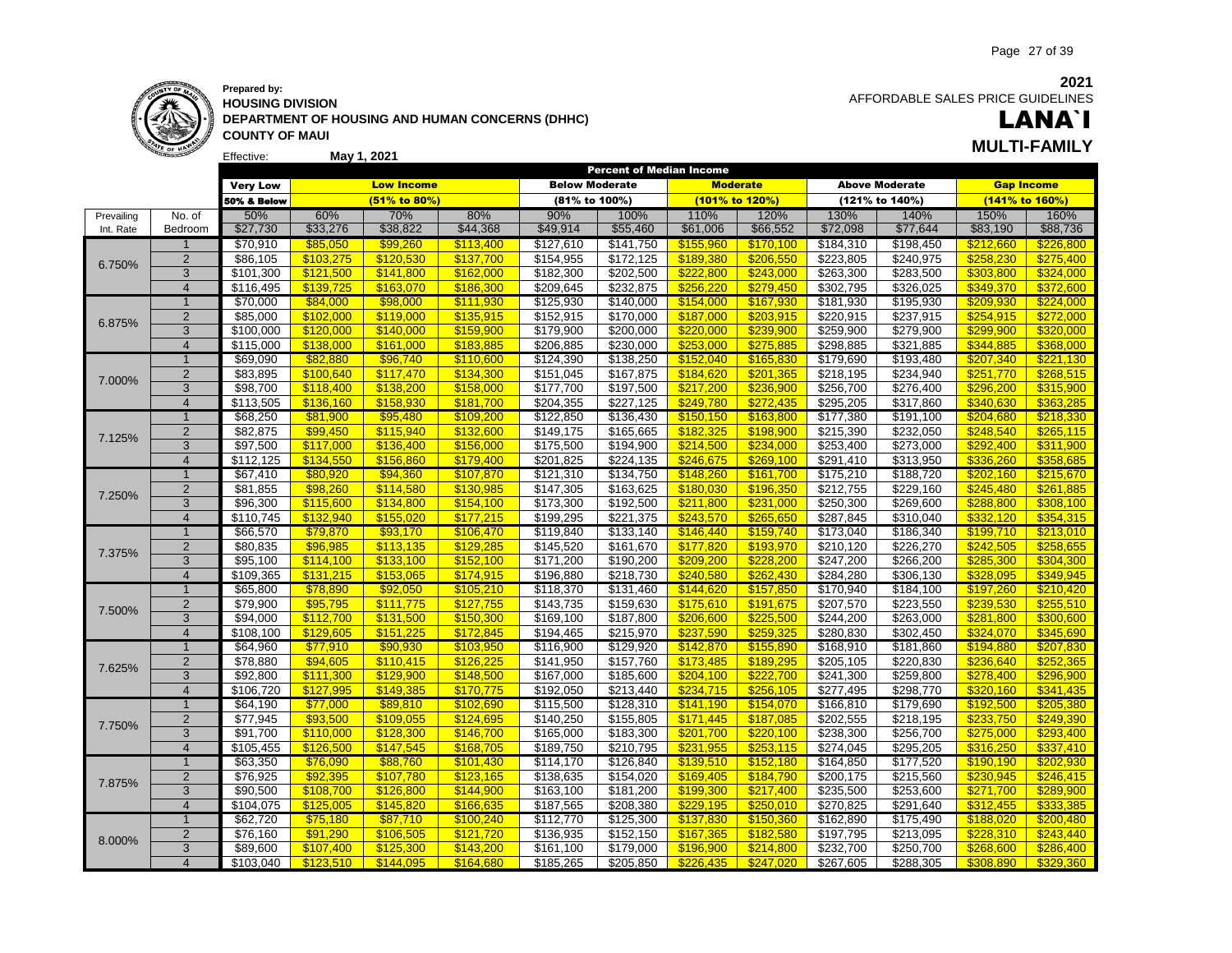

Effective:

**HOUSING DIVISION DEPARTMENT OF HOUSING AND HUMAN CONCERNS (DHHC) COUNTY OF MAUI May 1, 2021 MULTI-FAMILY**

LANA`I

|            |                       |                        |           |                   |           |                       | <b>Percent of Median Income</b> |                 |           |                       |                       |                   |           |
|------------|-----------------------|------------------------|-----------|-------------------|-----------|-----------------------|---------------------------------|-----------------|-----------|-----------------------|-----------------------|-------------------|-----------|
|            |                       | <b>Very Low</b>        |           | <b>Low Income</b> |           | <b>Below Moderate</b> |                                 | <b>Moderate</b> |           |                       | <b>Above Moderate</b> | <b>Gap Income</b> |           |
|            |                       | <b>50% &amp; Below</b> |           | $(51\%$ to 80%)   |           | (81% to 100%)         |                                 | (101% to 120%)  |           |                       | (121% to 140%)        | (141% to 160%)    |           |
| Prevailing | No. of                | 50%                    | 60%       | 70%               | 80%       | 90%                   | 100%                            | 110%            | 120%      | 130%                  | 140%                  | 150%              | 160%      |
| Int. Rate  | Bedroom               | \$27,730               | \$33,276  | \$38,822          | \$44,368  | \$49,914              | \$55,460                        | \$61,006        | \$66,552  | \$72,098              | \$77,644              | \$83,190          | \$88,736  |
|            |                       | \$61,950               | \$74,270  | \$86.660          | \$99.120  | \$111,440             | \$123,830                       | \$136.220       | \$148.610 | \$161,000             | \$173,390             | \$185.710         | \$198,170 |
| 8.125%     | 2                     | \$75,225               | \$90.185  | \$105.230         | \$120,360 | \$135,320             | \$150,365                       | \$165,410       | \$180,455 | \$195,500             | \$210,545             | \$225,505         | \$240,635 |
|            | 3                     | \$88,500               | \$106,100 | \$123,800         | \$141.600 | \$159,200             | \$176,900                       | \$194.600       | \$212,300 | \$230,000             | \$247,700             | \$265,300         | \$283,100 |
|            | $\overline{4}$        | \$101,775              | \$122.015 | \$142,370         | \$162.840 | \$183,080             | \$203,435                       | \$223.790       | \$244.145 | \$264,500             | \$284,855             | \$305.095         | \$325.565 |
|            |                       | \$61,180               | \$73,430  | \$85,680          | \$97,930  | \$110,110             | \$122,430                       | \$134,610       | \$146,860 | \$159,110             | $\overline{$}171,360$ | \$183,610         | \$195,790 |
| 8.250%     | 2                     | \$74,290               | \$89.165  | \$104,040         | \$118,915 | \$133,705             | \$148,665                       | \$163,455       | \$178,330 | \$193,205             | \$208,080             | \$222,955         | \$237,745 |
|            | 3                     | \$87,400               | \$104,900 | \$122,400         | \$139,900 | \$157,300             | \$174,900                       | \$192,300       | \$209,800 | \$227,300             | \$244,800             | \$262,300         | \$279,700 |
|            | $\overline{4}$        | \$100,510              | \$120.635 | \$140.760         | \$160.885 | \$180,895             | \$201,135                       | \$221,145       | \$241,270 | \$261,395             | \$281,520             | \$301,645         | \$321,655 |
|            |                       | \$60,480               | \$72.590  | \$84.700          | \$96.740  | \$108,850             | \$120,960                       | \$133,070       | \$145.180 | $\overline{$}157,220$ | \$169,330             | \$181.440         | \$193,550 |
| 8.375%     | 2                     | \$73,440               | \$88.145  | \$102,850         | \$117,470 | \$132,175             | \$146,880                       | \$161,585       | \$176,290 | \$190,910             | \$205,615             | \$220,320         | \$235,025 |
|            | 3                     | \$86,400               | \$103.700 | \$121,000         | \$138.200 | \$155,500             | \$172,800                       | \$190.100       | \$207,400 | \$224.600             | \$241.900             | \$259,200         | \$276,500 |
|            | $\overline{4}$        | \$99,360               | \$119,255 | \$139.150         | \$158,930 | \$178,825             | \$198,720                       | \$218.615       | \$238,510 | \$258,290             | \$278,185             | \$298,080         | \$317,975 |
|            |                       | \$59,780               | \$71,750  | \$83,720          | \$95,620  | \$107,590             | \$119,560                       | \$131,530       | \$143,500 | \$155,470             | \$167,370             | \$179,340         | \$191,310 |
| 8.500%     | $\overline{2}$        | \$72,590               | \$87,125  | \$101,660         | \$116,110 | \$130,645             | \$145,180                       | \$159.715       | \$174,250 | \$188,785             | \$203,235             | \$217.770         | \$232,305 |
|            | 3                     | \$85,400               | \$102,500 | \$119,600         | \$136,600 | \$153,700             | \$170,800                       | \$187.900       | \$205,000 | \$222,100             | \$239,100             | \$256,200         | \$273,300 |
|            | $\overline{4}$        | \$98,210               | \$117.875 | \$137,540         | \$157,090 | \$176,755             | \$196,420                       | \$216.085       | \$235,750 | \$255,415             | \$274,965             | \$294.630         | \$314,295 |
|            |                       | \$59,080               | \$70.910  | \$82.810          | \$94,570  | \$106,400             | \$118,160                       | \$130,060       | \$141,890 | \$153,650             | \$165,480             | \$177,380         | \$189,140 |
| 8.625%     | $\overline{2}$        | \$71,740               | \$86.105  | \$100,555         | \$114.835 | \$129.200             | \$143,480                       | \$157,930       | \$172,295 | \$186.575             | \$200.940             | \$215.390         | \$229,670 |
|            | 3                     | \$84,400               | \$101,300 | \$118,300         | \$135,100 | \$152,000             | \$168,800                       | \$185,800       | \$202,700 | \$219,500             | \$236,400             | \$253,400         | \$270,200 |
|            | $\overline{4}$        | \$97,060               | \$116.495 | \$136.045         | \$155,365 | \$174,800             | \$194,120                       | \$213,670       | \$233,105 | \$252,425             | \$271,860             | \$291,410         | \$310,730 |
|            |                       | \$58,450               | \$70.140  | \$81.830          | \$93,520  | \$105,210             | \$116.900                       | \$128.590       | \$140.210 | $\overline{$}151,970$ | \$163,590             | \$175,350         | \$186,970 |
| 8.750%     | 2                     | \$70,975               | \$85,170  | \$99.365          | \$113,560 | \$127,755             | \$141,950                       | \$156.145       | \$170,255 | \$184,535             | \$198,645             | \$212,925         | \$227,035 |
|            | 3                     | \$83,500               | \$100.200 | \$116,900         | \$133,600 | \$150,300             | \$167,000                       | \$183.700       | \$200,300 | \$217.100             | \$233,700             | \$250,500         | \$267,100 |
|            | $\boldsymbol{\Delta}$ | \$96.025               | \$115.230 | \$134,435         | \$153.640 | \$172.845             | \$192.050                       | \$211,255       | \$230.345 | \$249.665             | \$268,755             | \$288.075         | \$307.165 |

Maximum affordable sales price is based on the following factors:

**\$55,460** Median family income as established by the Department of Housing and Human Concerns (DHHC)

**30** Number of years for a fixed-rate mortgage loan with no discount points

**30%** Percentage of gross monthly income for housing expenses (principle and interest payment only)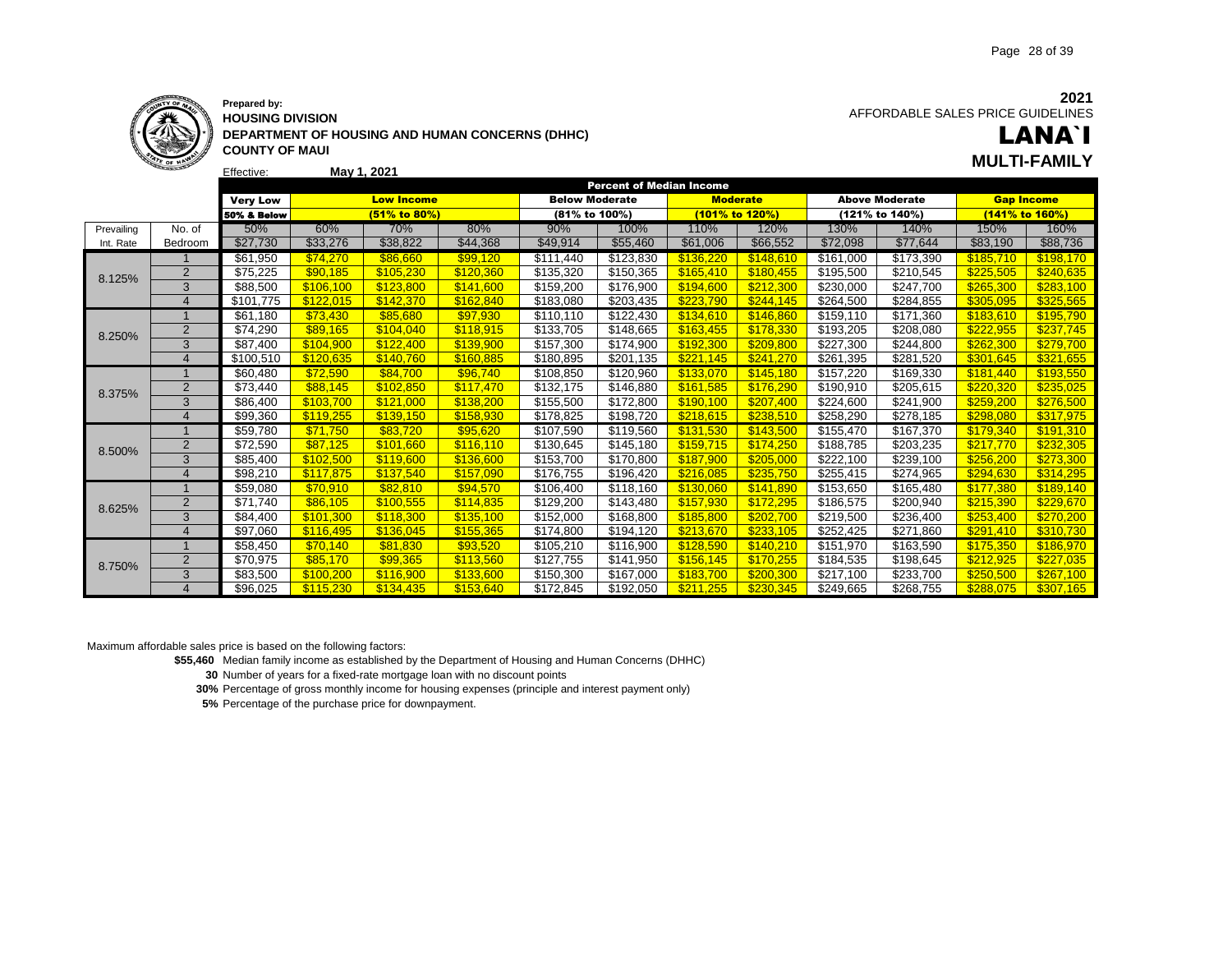

Effective: **Prepared by: HOUSING DIVISION DEPARTMENT OF HOUSING AND HUMAN CONCERNS (DHHC) COUNTY OF MAUI May 1, 2021**

**2021** INCOME LIMITS & AFFORDABLE RENT GUIDELINES LANA`I

### **INCOME LIMITS FOR RENTAL UNITS (BY FAMILY SIZE & PERCENTAGE OF MEDIAN FAMILY INCOME)**

| $%$ of     | 1 PERSON | 2 PERSON | 3 PERSON | 4 PERSON | 5 PERSON | 6 PERSON | 7 PERSON | 8 PERSON  |
|------------|----------|----------|----------|----------|----------|----------|----------|-----------|
| Median     | 0.7      | 0.8      | 0.9      | 1.0      | 1.08     | 1.16     | 1.24     | 1.32      |
| 10%        | \$3.880  | \$4.440  | \$4,990  | \$5,550  | \$5,990  | \$6.430  | \$6,880  | \$7.320   |
| <b>20%</b> | \$7,760  | \$8,870  | \$9,980  | \$11,090 | \$11,980 | \$12,870 | \$13,750 | \$14,640  |
| 30%        | \$11,650 | \$13,310 | \$14,970 | \$16,640 | \$17,970 | \$19,300 | \$20,630 | \$21,960  |
| 40%        | \$15,530 | \$17.750 | \$19,970 | \$22.180 | \$23,960 | \$25.730 | \$27,510 | \$29.280  |
| 50%        | \$19.410 | \$22.180 | \$24.960 | \$27,730 | \$29,950 | \$32.170 | \$34.390 | \$36,600  |
| 60%        | \$23,290 | \$26,620 | \$29,950 | \$33,280 | \$35,940 | \$38,600 | \$41.260 | \$43.920  |
| 70%        | \$27.180 | \$31,060 | \$34.940 | \$38,820 | \$41,930 | \$45.030 | \$48.140 | \$51.250  |
| 80%        | \$31,060 | \$35.490 | \$39,930 | \$44.370 | \$47,920 | \$51,470 | \$55,020 | \$58,570  |
| 90%        | \$34.940 | \$39,930 | \$44.920 | \$49.910 | \$53,910 | \$57,900 | \$61,890 | \$65,890  |
| 100%       | \$38,820 | \$44.370 | \$49.910 | \$55,460 | \$59,900 | \$64.330 | \$68,770 | \$73.210  |
| 110%       | \$42.700 | \$48,800 | \$54,910 | \$61,010 | \$65,890 | \$70,770 | \$75,650 | \$80,530  |
| 120%       | \$46.590 | \$53.240 | \$59,900 | \$66,550 | \$71,880 | \$77.200 | \$82.520 | \$87.850  |
| 130%       | \$50,470 | \$57.680 | \$64.890 | \$72,100 | \$77.870 | \$83,630 | \$89.400 | \$95.170  |
| 140%       | \$54.350 | \$62.120 | \$69,880 | \$77,640 | \$83.860 | \$90.070 | \$96.280 | \$102.490 |

### **AFFORDABLE RENT GUIDELINES (BY UNIT SIZE & PERCENTAGE OF MEDIAN FAMILY INCOME)**

| $%$ of | UNIT SIZE (NO. OF BEDROOMS) |         |         |         |                |         |  |  |  |  |  |  |  |
|--------|-----------------------------|---------|---------|---------|----------------|---------|--|--|--|--|--|--|--|
| Median | $\Omega$                    |         | 2       | 3       | $\overline{4}$ | 5       |  |  |  |  |  |  |  |
| 10%    | \$97                        | \$104   | \$125   | \$144   | \$161          | \$178   |  |  |  |  |  |  |  |
| 20%    | \$194                       | \$208   | \$250   | \$288   | \$322          | \$355   |  |  |  |  |  |  |  |
| 30%    | \$291                       | \$312   | \$374   | \$433   | \$483          | \$532   |  |  |  |  |  |  |  |
| 40%    | \$388                       | \$416   | \$499   | \$577   | \$643          | \$710   |  |  |  |  |  |  |  |
| 50%    | \$485                       | \$520   | \$624   | \$721   | \$804          | \$887   |  |  |  |  |  |  |  |
| 60%    | \$582                       | \$624   | \$749   | \$865   | \$965          | \$1,065 |  |  |  |  |  |  |  |
| 70%    | \$680                       | \$728   | \$874   | \$1,009 | \$1,126        | \$1.242 |  |  |  |  |  |  |  |
| 80%    | \$777                       | \$832   | \$998   | \$1,154 | \$1,287        | \$1,420 |  |  |  |  |  |  |  |
| 90%    | \$874                       | \$936   | \$1,123 | \$1,298 | \$1,448        | \$1,597 |  |  |  |  |  |  |  |
| 100%   | \$971                       | \$1.040 | \$1.248 | \$1.442 | \$1.608        | \$1.775 |  |  |  |  |  |  |  |
| 110%   | \$1,068                     | \$1,144 | \$1,373 | \$1,586 | \$1,769        | \$1,952 |  |  |  |  |  |  |  |
| 120%   | \$1,165                     | \$1,248 | \$1,498 | \$1,730 | \$1,930        | \$2,130 |  |  |  |  |  |  |  |
| 130%   | \$1,262                     | \$1,352 | \$1,622 | \$1,875 | \$2,091        | \$2,307 |  |  |  |  |  |  |  |
| 140%   | \$1,359                     | \$1,456 | \$1,747 | \$2,019 | \$2,252        | \$2,485 |  |  |  |  |  |  |  |

**Note: Affordable rents are based on 30% of gross monthly income. Affordable rents include utilities.**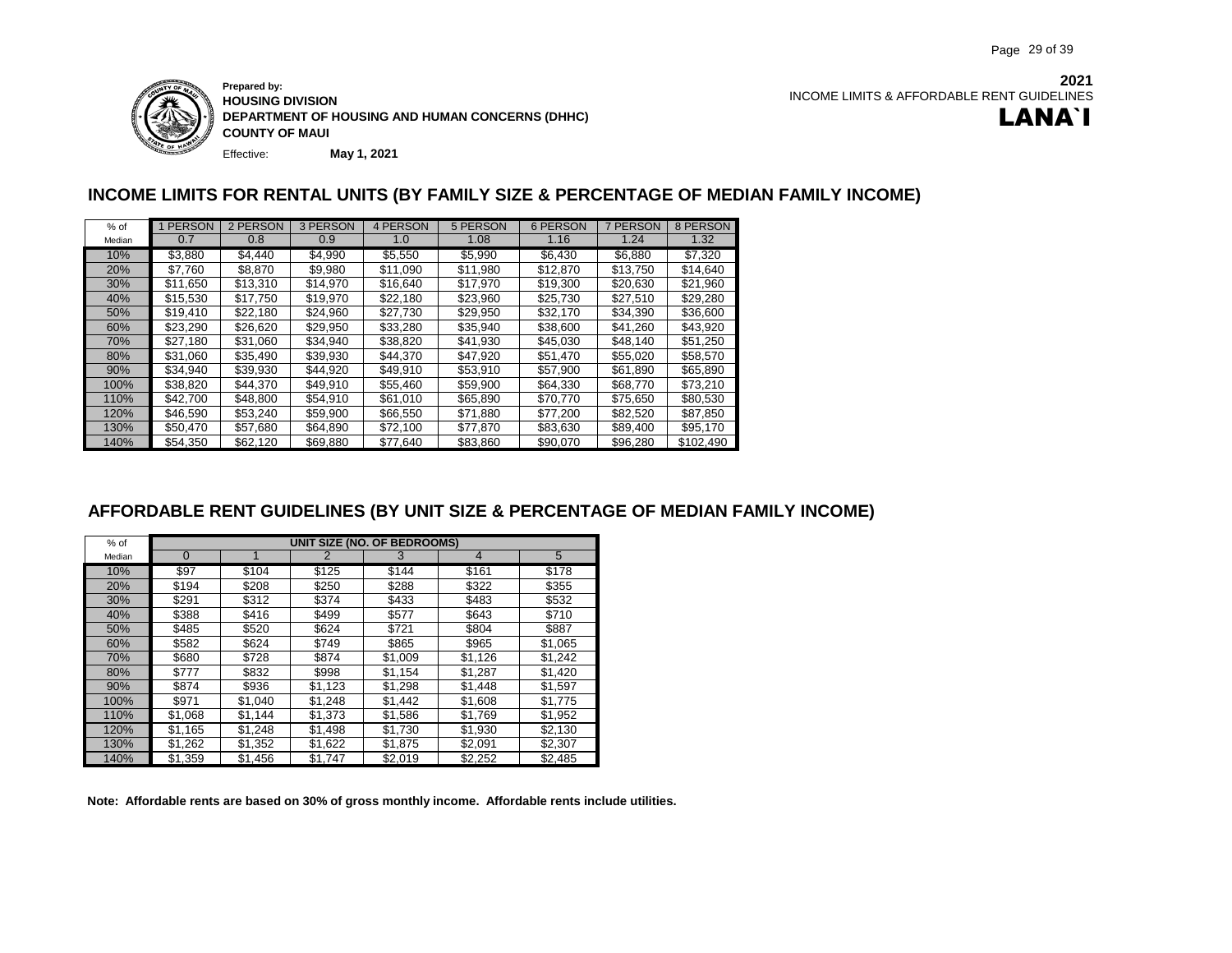

Effective: **Prepared by: HOUSING DIVISION DEPARTMENT OF HOUSING AND HUMAN CONCERNS (DHHC) COUNTY OF MAUI METHODOLOGY May 1, 2021**

**2021** AFFORDABLE SALES PRICE GUIDELINES

For Calculating Median Family Income

# MOLOKA`I

| Factors used in calculation: |
|------------------------------|
|------------------------------|

| American Community Survey 5-Year Estimate 2014-2018 population for Molokai                | 6.823    | 100% |
|-------------------------------------------------------------------------------------------|----------|------|
| American Community Survey 5-Year Estimate 2014-2018 population for West Molokai           | 2.368    | 35%  |
| American Community Survey 5-Year Estimate 2014-2018 population for East Molokai           | 4.380    | 65%  |
| American Community Survey 5-Year Estimate 2015-2019 median family income for West Molokai | \$36,696 |      |
| American Community Survey 5-Year Estimate 2015-2019 median family income for East Molokai | \$41.705 |      |
| HUD's 2021 median family income for the County of Maui                                    | \$95,900 |      |

Estimated 2021 median family income for Molokai:

\$36,696 x 35% + \$41,705 x 65% = \$39,952 **\$39,950** Est. 2021 Molokai median family income (Rounded to nearest \$10)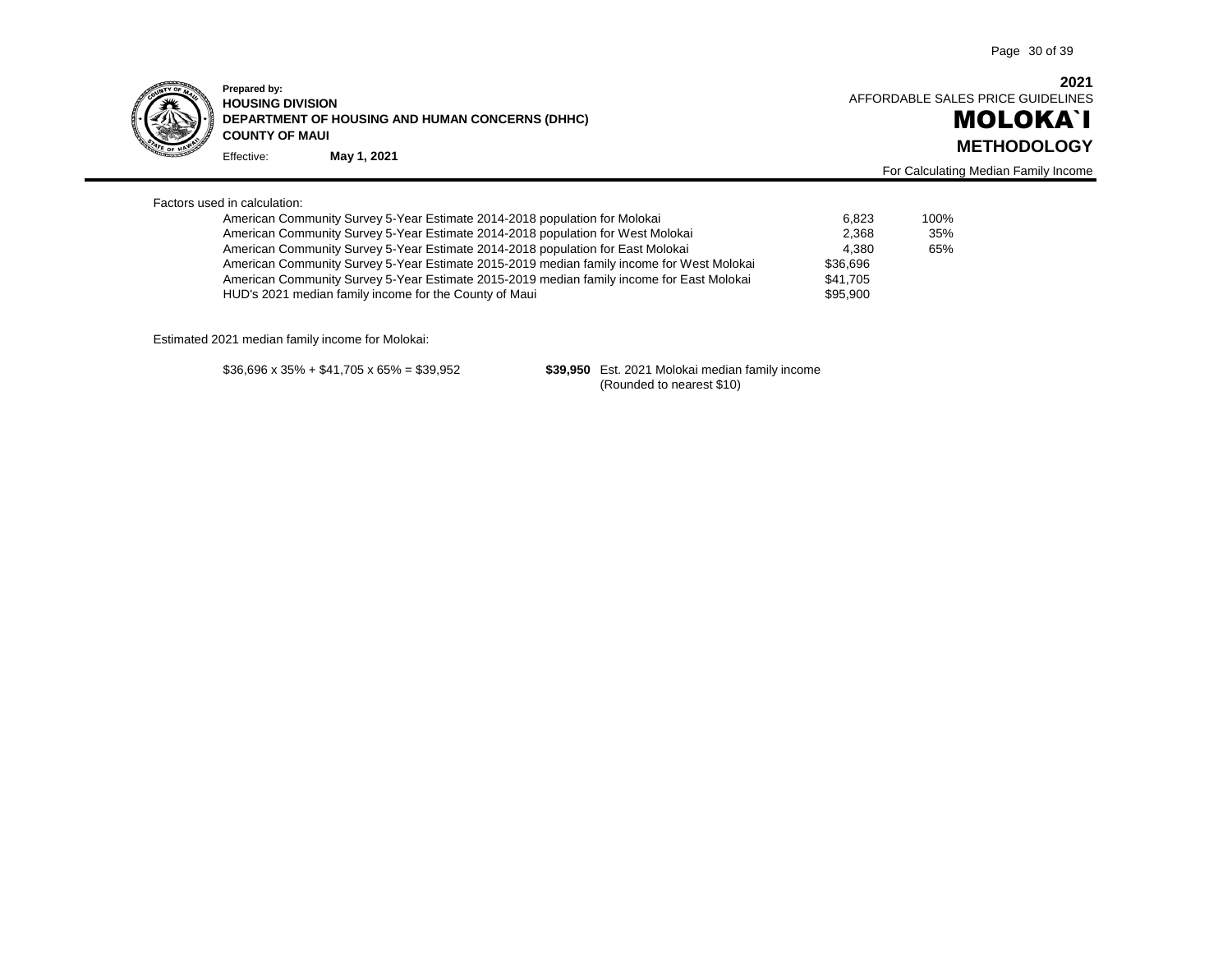### **Prepared by: HOUSING DIVISION DEPARTMENT OF HOUSING AND HUMAN CONCERNS (DHHC) COUNTY OF MAUI May 1, 2021 SINGLE FAMILY**

 AFFORDABLE SALES PRICE GUIDELINES

# MOLOKA`I

|            |                |                       |           |                   |           |                       | Percent of Median Income |                 |           |           |                       |                   |                |
|------------|----------------|-----------------------|-----------|-------------------|-----------|-----------------------|--------------------------|-----------------|-----------|-----------|-----------------------|-------------------|----------------|
|            |                | <b>Very Low</b>       |           | <b>Low Income</b> |           | <b>Below Moderate</b> |                          | <b>Moderate</b> |           |           | <b>Above Moderate</b> | <b>Gap Income</b> |                |
|            |                | 50% & Below           |           | (51% to 80%)      |           | (81% to 100%)         |                          | (101% to 120%)  |           |           | (121% to 140%)        |                   | (141% to 160%) |
| Prevailing | No. of         | 50%                   | 60%       | 70%               | 80%       | 90%                   | 100%                     | 110%            | 120%      | 130%      | 140%                  | 150%              | 160%           |
| Int. Rate  | Bedroom        | \$19,975              | \$23,970  | \$27,965          | \$31,960  | \$35,955              | \$39,950                 | \$43,945        | \$47,940  | \$51,935  | \$55,930              | \$59,925          | \$63,920       |
|            | $\mathbf 1$    | \$77,070              | \$92,470  | \$107,870         | \$123,340 | \$138,740             | \$154,140                | \$169,540       | \$185,010 | \$200,410 | \$215,810             | \$231,210         | \$246,610      |
|            | $\overline{2}$ | \$93,585              | \$112,285 | \$130,985         | \$149,770 | \$168,470             | \$187,170                | \$205,870       | \$224,655 | \$243,355 | \$262,055             | \$280,755         | \$299,455      |
| 4.000%     | 3              | $\overline{$}110,100$ | \$132,100 | \$154,100         | \$176,200 | \$198,200             | \$220,200                | \$242,200       | \$264,300 | \$286,300 | \$308,300             | \$330,300         | \$352,300      |
|            | $\overline{4}$ | \$126,615             | \$151.915 | \$177,215         | \$202,630 | $\overline{$227,930}$ | \$253,230                | \$278.530       | \$303,945 | \$329.245 | \$354,545             | \$379.845         | \$405,145      |
|            | $\overline{1}$ | \$75,950              | \$91,140  | \$106,260         | \$121,450 | \$136,640             | \$151,830                | \$167,020       | \$182,210 | \$197,400 | \$212,590             | \$227,780         | \$242,970      |
|            | $\overline{2}$ | \$92,225              | \$110,670 | \$129,030         | \$147,475 | \$165,920             | \$184,365                | \$202,810       | \$221,255 | \$239,700 | \$258,145             | \$276,590         | \$295,035      |
| 4.125%     | 3              | \$108,500             | \$130,200 | \$151,800         | \$173,500 | \$195,200             | \$216,900                | \$238,600       | \$260,300 | \$282,000 | \$303,700             | \$325,400         | \$347,100      |
|            | $\overline{4}$ | \$124,775             | \$149,730 | \$174,570         | \$199,525 | \$224,480             | \$249,435                | \$274,390       | \$299,345 | \$324,300 | \$349,255             | \$374,210         | \$399,165      |
|            | $\overline{1}$ | \$74,830              | \$89,740  | \$104,720         | \$119,700 | \$134,610             | \$149,590                | \$164,570       | \$179,480 | \$194,460 | \$209,440             | \$224,420         | \$239,330      |
|            | $\overline{2}$ | \$90,865              | \$108,970 | \$127,160         | \$145,350 | \$163,455             | \$181,645                | \$199,835       | \$217,940 | \$236,130 | \$254,320             | \$272,510         | \$290,615      |
| 4.250%     | 3              | \$106,900             | \$128,200 | \$149,600         | \$171,000 | \$192,300             | \$213,700                | \$235,100       | \$256,400 | \$277,800 | \$299,200             | \$320,600         | \$341,900      |
|            | $\overline{4}$ | \$122.935             | \$147.430 | \$172.040         | \$196.650 | \$221,145             | \$245,755                | \$270.365       | \$294.860 | \$319.470 | 3344,080              | \$368,690         | \$393.185      |
|            | $\mathbf{1}$   | \$73,710              | \$88,410  | \$103,180         | \$117,950 | \$132,650             | \$147,420                | \$162,120       | \$176,890 | \$191,590 | \$206,360             | \$221,060         | \$235,830      |
|            | $\overline{2}$ | \$89,505              | \$107,355 | \$125,290         | \$143,225 | \$161,075             | \$179,010                | \$196,860       | \$214,795 | \$232,645 | \$250,580             | \$268,430         | \$286,365      |
| 4.375%     | 3              | \$105,300             | \$126,300 | \$147,400         | \$168,500 | \$189,500             | \$210,600                | \$231,600       | \$252,700 | \$273,700 | \$294,800             | \$315,800         | \$336,900      |
|            | $\overline{4}$ | \$121,095             | \$145,245 | \$169,510         | \$193,775 | \$217,925             | \$242,190                | \$266,340       | \$290,605 | \$314,755 | \$339,020             | \$363,170         | \$387,435      |
|            | $\overline{1}$ | \$72,590              | \$87,150  | \$101,640         | \$116,200 | \$130,690             | \$145,250                | \$159,740       | \$174,300 | \$188,790 | \$203,350             | \$217,840         | \$232,400      |
|            | $\overline{2}$ | \$88,145              | \$105,825 | \$123,420         | \$141,100 | \$158,695             | \$176,375                | \$193,970       | \$211,650 | \$229,245 | \$246,925             | \$264,520         | \$282,200      |
| 4.500%     | 3              | \$103,700             | \$124,500 | \$145,200         | \$166,000 | \$186,700             | \$207,500                | \$228,200       | \$249,000 | \$269,700 | \$290,500             | \$311,200         | \$332,000      |
|            | $\overline{4}$ | \$119,255             | \$143,175 | \$166,980         | \$190,900 | \$214,705             | \$238,625                | \$262,430       | \$286,350 | \$310,155 | \$334,075             | \$357,880         | \$381,800      |
|            | $\overline{1}$ | \$71,540              | \$85,890  | \$100,170         | \$114,520 | \$128,800             | \$143,150                | \$157,430       | \$171,780 | \$186,060 | \$200,410             | \$214,690         | \$229,040      |
|            | $\overline{2}$ | \$86,870              | \$104,295 | \$121,635         | \$139,060 | \$156,400             | \$173,825                | \$191,165       | \$208,590 | \$225,930 | \$243,355             | \$260,695         | \$278,120      |
| 4.625%     | 3              | \$102,200             | \$122.700 | \$143,100         | \$163,600 | \$184,000             | \$204,500                | \$224,900       | \$245,400 | \$265,800 | \$286,300             | \$306,700         | \$327,200      |
|            | $\overline{4}$ | \$117,530             | \$141.105 | \$164,565         | \$188.140 | \$211,600             | \$235,175                | \$258,635       | \$282,210 | \$305,670 | \$329,245             | \$352,705         | \$376,280      |
|            | $\mathbf{1}$   | \$70,560              | \$84,630  | \$98,770          | \$112,840 | \$126,980             | \$141,050                | \$155,190       | \$169,260 | \$183,400 | \$197,540             | \$211,610         | \$225,750      |
|            | $\sqrt{2}$     | \$85,680              | \$102,765 | \$119,935         | \$137,020 | \$154,190             | \$171,275                | \$188,445       | \$205,530 | \$222,700 | \$239,870             | \$256,955         | \$274,125      |
| 4.750%     | 3              | \$100,800             | \$120,900 | \$141,100         | \$161,200 | \$181,400             | \$201,500                | \$221,700       | \$241,800 | \$262,000 | \$282,200             | \$302,300         | \$322,500      |
|            | $\overline{4}$ | \$115,920             | \$139.035 | \$162.265         | \$185,380 | \$208,610             | \$231,725                | \$254.955       | \$278,070 | \$301,300 | \$324,530             | \$347.645         | \$370,875      |
|            | $\mathbf{1}$   | \$69,510              | \$83,440  | \$97,370          | \$111,230 | \$125,160             | \$139,090                | \$152,950       | \$166,880 | \$180,810 | \$194,670             | \$208,600         | \$222,530      |
|            | $\overline{2}$ | \$84,405              | \$101,320 | \$118,235         | \$135,065 | \$151,980             | \$168,895                | \$185,725       | \$202,640 | \$219,555 | \$236,385             | \$253,300         | \$270,215      |
| 4.875%     | 3              | \$99,300              | \$119,200 | \$139,100         | \$158,900 | \$178,800             | \$198,700                | \$218,500       | \$238,400 | \$258,300 | \$278,100             | \$298,000         | \$317,900      |
|            | $\overline{4}$ | $\overline{$114,195}$ | \$137.080 | \$159.965         | \$182,735 | \$205,620             | \$228,505                | \$251.275       | \$274.160 | \$297,045 | \$319,815             | \$342.700         | \$365.585      |
|            | $\mathbf{1}$   | \$68,530              | \$82,250  | \$95,970          | \$109,690 | \$123,410             | \$137,060                | \$150,780       | \$164,500 | \$178,220 | \$191,940             | \$205,660         | \$219,310      |
|            | $\overline{2}$ | \$83,215              | \$99,875  | \$116,535         | \$133,195 | \$149,855             | \$166,430                | \$183,090       | \$199,750 | \$216,410 | \$233,070             | \$249.730         | \$266,305      |
| 5.000%     | $\overline{3}$ | \$97,900              | \$117,500 | \$137,100         | \$156,700 | \$176,300             | \$195,800                | \$215,400       | \$235,000 | \$254,600 | \$274,200             | \$293,800         | \$313,300      |
|            | $\overline{4}$ | \$112,585             | \$135,125 | \$157,665         | \$180,205 | \$202,745             | \$225,170                | \$247,710       | \$270,250 | \$292,790 | \$315,330             | \$337,870         | \$360,295      |
|            | $\overline{1}$ | \$67,550              | \$81,130  | \$94,640          | \$108,150 | \$121,660             | \$135,170                | \$148,680       | \$162,190 | \$175,700 | \$189,210             | \$202,720         | \$216,230      |
|            | $\overline{2}$ | \$82,025              | \$98,515  | \$114,920         | \$131,325 | \$147,730             | \$164,135                | \$180,540       | \$196,945 | \$213,350 | \$229,755             | \$246,160         | \$262,565      |
| 5.125%     | 3              | \$96,500              | \$115,900 | \$135,200         | \$154,500 | \$173,800             | \$193,100                | \$212,400       | \$231,700 | \$251,000 | \$270,300             | \$289,600         | \$308,900      |
|            | $\overline{4}$ | \$110,975             | \$133.285 | \$155.480         | \$177.675 | \$199,870             | \$222,065                | \$244.260       | \$266.455 | \$288,650 | \$310,845             | \$333.040         | \$355.235      |
|            | $\mathbf{1}$   | \$66,640              | \$79,940  | \$93,310          | \$106,610 | \$119,910             | \$133,280                | \$146,580       | \$159,950 | \$173,250 | \$186,550             | \$199,920         | \$213,220      |
|            | $\overline{c}$ | \$80,920              | \$97,070  | \$113,305         | \$129,455 | \$145,605             | \$161,840                | \$177,990       | \$194,225 | \$210,375 | \$226,525             | \$242,760         | \$258,910      |
| 5.250%     | 3              | \$95,200              | \$114,200 | \$133,300         | \$152,300 | \$171,300             | \$190,400                | \$209,400       | \$228,500 | \$247,500 | \$266,500             | \$285,600         | \$304,600      |
|            | $\overline{4}$ | \$109,480             | \$131.330 | \$153.295         | \$175.145 | \$196,995             | \$218,960                | \$240.810       | \$262,775 | \$284,625 | \$306,475             | \$328,440         | \$350.290      |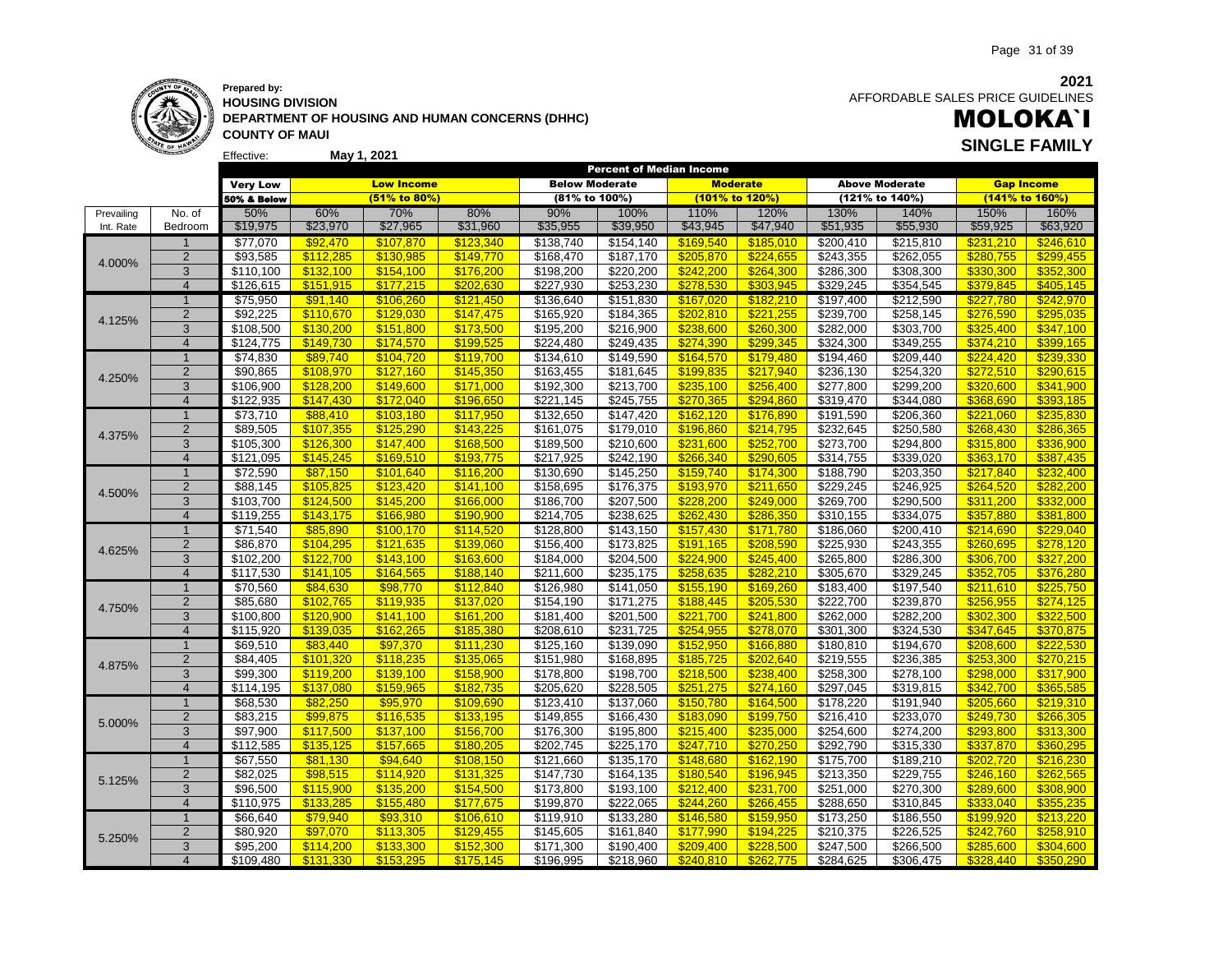### **Prepared by: HOUSING DIVISION DEPARTMENT OF HOUSING AND HUMAN CONCERNS (DHHC) COUNTY OF MAUI May 1, 2021 SINGLE FAMILY**

AFFORDABLE SALES PRICE GUIDELINES

# MOLOKA`I

Page 32 of 39

|            |                |                      |                       |                        |                       |                        | <b>Percent of Median Income</b> |                        |                        |                        |                        |                        |                        |
|------------|----------------|----------------------|-----------------------|------------------------|-----------------------|------------------------|---------------------------------|------------------------|------------------------|------------------------|------------------------|------------------------|------------------------|
|            |                | <b>Very Low</b>      |                       | <b>Low Income</b>      |                       | <b>Below Moderate</b>  |                                 | <b>Moderate</b>        |                        |                        | <b>Above Moderate</b>  | <b>Gap Income</b>      |                        |
|            |                | 50% & Below          |                       | (51% to 80%)           |                       | (81% to 100%)          |                                 | (101% to 120%)         |                        |                        | (121% to 140%)         | (141% to 160%)         |                        |
| Prevailing | No. of         | 50%                  | 60%                   | 70%                    | 80%                   | 90%                    | 100%                            | 110%                   | 120%                   | 130%                   | 140%                   | 150%                   | 160%                   |
| Int. Rate  | Bedroom        | \$19,975             | \$23,970              | \$27,965               | \$31,960              | \$35,955               | \$39,950                        | \$43,945               | \$47,940               | \$51,935               | \$55,930               | \$59,925               | \$63,920               |
|            | $\mathbf 1$    | \$65,730             | \$78,820              | \$91,980               | \$105,140             | \$118,300              | \$131,390                       | \$144,550              | \$157,710              | \$170,870              | \$183,960              | \$197,120              | \$210,280              |
|            | $\overline{2}$ | \$79,815             | \$95,710              | \$111,690              | \$127,670             | \$143,650              | \$159,545                       | \$175,525              | \$191,505              | 3207,485               | \$223,380              | \$239,360              | \$255,340              |
| 5.375%     | 3              | \$93,900             | \$112,600             | \$131,400              | \$150,200             | \$169,000              | \$187,700                       | \$206,500              | \$225,300              | \$244,100              | \$262,800              | \$281,600              | \$300,400              |
|            | $\overline{4}$ | \$107,985            | \$129.490             | \$151.110              | \$172,730             | \$194,350              | \$215,855                       | \$237,475              | \$259.095              | \$280,715              | \$302,220              | \$323.840              | \$345.460              |
|            | $\mathbf{1}$   | \$64,820             | \$77,770              | \$90,720               | \$103,670             | \$116,620              | \$129,640                       | \$142,590              | \$155,540              | \$168,490              | $\overline{$}181,440$  | \$194,390              | \$207,410              |
| 5.500%     | $\overline{2}$ | \$78,710             | \$94,435              | \$110,160              | \$125,885             | \$141,610              | \$157,420                       | \$173,145              | \$188,870              | \$204,595              | \$220,320              | \$236,045              | \$251,855              |
|            | 3              | \$92,600             | \$111,100             | \$129,600              | \$148,100             | \$166,600              | \$185,200                       | \$203,700              | \$222,200              | \$240,700              | \$259,200              | \$277,700              | \$296,300              |
|            | $\overline{4}$ | \$106,490            | \$127,765             | \$149.040              | \$170.315             | \$191,590              | \$212,980                       | \$234,255              | \$255.530              | \$276,805              | \$298,080              | \$319.355              | \$340.745              |
|            | $\overline{1}$ | \$63,910             | \$76,720              | \$89,460               | \$102,270             | \$115,080              | \$127,820                       | \$140,630              | \$153,440              | \$166,180              | \$178,990              | \$191,730              | \$204,540              |
| 5.625%     | $\overline{2}$ | \$77,605             | \$93,160              | \$108,630              | \$124,185             | \$139,740              | \$155,210                       | \$170,765              | \$186,320              | \$201,790              | \$217,345              | \$232,815              | \$248,370              |
|            | 3              | \$91,300             | \$109,600             | \$127.800              | \$146,100             | \$164,400              | \$182,600                       | \$200,900              | \$219,200              | \$237,400              | \$255,700              | \$273,900              | \$292,200              |
|            | $\overline{4}$ | \$104,995            | \$126,040             | \$146,970              | \$168,015             | \$189,060              | \$209,990                       | \$231,035              | \$252,080              | \$273,010              | \$294,055              | \$314,985              | \$336,030              |
|            | $\overline{1}$ | \$63,070             | \$75,670              | \$88,270               | \$100,870             | \$113,470              | \$126,140                       | \$138,740              | \$151,340              | \$163,940              | \$176,540              | \$189,140              | \$201,740              |
| 5.750%     | $\overline{2}$ | \$76,585             | \$91,885              | \$107,185              | \$122,485             | \$137,785              | \$153,170                       | \$168,470              | \$183,770              | \$199,070              | \$214,370              | \$229,670              | \$244,970              |
|            | 3              | \$90,100             | \$108,100             | \$126,100              | \$144,100             | \$162,100              | \$180,200                       | \$198,200              | \$216,200              | \$234,200              | \$252,200              | \$270,200              | \$288,200              |
|            | $\overline{4}$ | \$103,615            | \$124,315             | \$145,015              | \$165,715             | \$186,415              | \$207,230                       | \$227.930              | \$248.630              | \$269,330              | \$290,030              | \$310,730              | \$331,430              |
|            | $\mathbf{1}$   | \$62,230             | \$74,620              | \$87,080               | \$99,540              | \$112,000              | \$124,390                       | \$136,850              | \$149,310              | \$161,700              | \$174,160              | \$186,620              | \$199,080              |
| 5.875%     | $\overline{2}$ | \$75,565             | \$90,610              | \$105,740              | \$120,870             | \$136,000              | \$151,045                       | \$166,175              | \$181,305              | \$196,350              | \$211,480              | \$226,610              | \$241,740              |
|            | 3              | \$88,900             | \$106,600             | \$124.400              | \$142.200             | \$160,000              | \$177,700                       | \$195,500              | \$213,300              | \$231,000              | \$248.800              | \$266,600              | \$284,400              |
|            | $\overline{4}$ | \$102,235            | \$122.590             | \$143,060              | \$163,530             | \$184,000              | \$204,355                       | \$224.825              | \$245,295              | \$265,650              | \$286,120              | \$306,590              | \$327,060              |
|            | $\overline{1}$ | \$61,390             | \$73,640              | \$85,890               | \$98,210              | \$110,460              | \$122,780                       | \$135,030              | \$147,280              | \$159,600              | \$171,850              | \$184,100              | \$196,420              |
| 6.000%     | $\overline{2}$ | \$74,545             | \$89,420              | \$104,295              | \$119,255             | $\overline{$}134,130$  | \$149,090                       | \$163,965              | \$178,840              | \$193,800              | \$208,675              | \$223,550              | \$238,510              |
|            | 3              | \$87,700             | \$105,200             | \$122,700              | \$140,300             | \$157,800              | \$175,400                       | \$192,900              | \$210,400              | \$228,000              | \$245,500              | \$263,000              | \$280,600              |
|            | $\overline{4}$ | \$100,855            | \$120,980             | \$141.105              | \$161,345             | \$181,470              | \$201,710                       | \$221,835              | \$241,960              | \$262,200              | \$282,325              | \$302,450              | \$322,690              |
|            | $\overline{1}$ | \$60,550             | \$72,660              | \$84,770               | \$96,880              | \$108,990              | \$121,100                       | \$133,210              | \$145,320              | \$157,430              | \$169,540              | \$181,650              | \$193,760              |
| 6.125%     | $\overline{2}$ | \$73,525             | \$88,230              | \$102,935              | \$117,640             | \$132,345              | \$147,050                       | \$161,755              | \$176,460              | \$191,165              | \$205,870              | \$220,575              | \$235,280              |
|            | 3              | \$86,500             | \$103,800             | \$121,100              | \$138,400             | \$155,700              | \$173,000                       | \$190,300              | \$207,600              | \$224,900              | \$242,200              | \$259,500              | \$276,800              |
|            | $\overline{4}$ | \$99,475             | \$119,370             | \$139.265              | \$159.160             | \$179,055              | \$198,950                       | \$218.845              | \$238.740              | \$258,635              | \$278,530              | \$298.425              | \$318.320              |
|            | $\mathbf{1}$   | \$59,780             | \$71,680              | \$83,650               | \$95,620              | \$107,590              | \$119,490                       | \$131,460              | \$143,430              | \$155,400              | \$167,300              | \$179,270              | \$191,240              |
| 6.250%     | 2<br>3         | \$72,590             | \$87,040              | \$101,575              | \$116,110             | \$130,645              | \$145,095                       | \$159,630              | \$174,165              | \$188,700              | \$203,150              | \$217,685              | \$232,220              |
|            | $\overline{4}$ | \$85,400<br>\$98,210 | \$102,400             | \$119,500<br>\$137,425 | \$136,600             | \$153,700              | \$170,700                       | \$187,800<br>\$215,970 | \$204,900              | \$222,000<br>\$255,300 | \$239,000<br>\$274,850 | \$256,100              | \$273,200<br>\$314,180 |
|            | $\overline{1}$ | \$59,010             | \$117,760<br>\$70,770 | \$82,600               | \$157,090<br>\$94,360 | \$176,755<br>\$106,190 | \$196,305<br>\$117,950          |                        | \$235,635<br>\$141,540 | \$153,370              | \$165,130              | \$294,515<br>\$176,960 | \$188,720              |
|            | 2              | $\overline{$}71,655$ | \$85,935              | \$100,300              | \$114,580             | \$128,945              | \$143,225                       | \$129,780<br>\$157,590 | \$171,870              | \$186,235              | \$200,515              | \$214,880              | \$229,160              |
| 6.375%     | 3              | \$84,300             | \$101,100             | \$118,000              | \$134,800             | \$151,700              | \$168,500                       | \$185,400              | \$202,200              | \$219,100              | \$235,900              | \$252,800              | \$269,600              |
|            | $\overline{4}$ | \$96,945             | \$116,265             | \$135,700              | \$155,020             | \$174,455              | \$193,775                       | \$213,210              | \$232,530              | \$251,965              | \$271,285              | \$290.720              | \$310,040              |
|            | $\overline{1}$ | \$58,240             | \$69,860              | \$81,480               | \$93,170              | \$104,790              | \$116,410                       | \$128.100              | \$139,720              | \$151,340              | \$163,030              | \$174,650              | \$186,270              |
|            | $\overline{2}$ | \$70,720             | \$84,830              | \$98,940               | \$113,135             | \$127,245              | \$141,355                       | \$155,550              | \$169,660              | \$183,770              | \$197,965              | \$212,075              | \$226,185              |
| 6.500%     | 3              | \$83,200             | \$99,800              | \$116,400              | \$133,100             | \$149,700              | \$166,300                       | \$183,000              | \$199,600              | \$216,200              | \$232,900              | \$249,500              | \$266,100              |
|            | $\overline{4}$ | \$95,680             | \$114.770             | \$133.860              | \$153.065             | \$172,155              | \$191,245                       | \$210.450              | \$229.540              | \$248,630              | \$267,835              | \$286.925              | \$306.015              |
|            | $\mathbf{1}$   | \$57,470             | \$68,950              | \$80,430               | \$91,980              | \$103,460              | \$114,940                       | \$126,420              | \$137,900              | \$149,380              | \$160,930              | \$172,410              | \$183,890              |
|            | $\mathbf 2$    | \$69,785             | \$83,725              | \$97,665               | \$111,690             | \$125,630              | \$139,570                       | \$153,510              | \$167,450              | \$181,390              | \$195,415              | \$209,355              | \$223,295              |
| 6.625%     | 3              | \$82,100             | \$98,500              | \$114,900              | \$131,400             | \$147,800              | \$164,200                       | \$180,600              | \$197,000              | \$213,400              | \$229,900              | \$246,300              | \$262,700              |
|            | $\overline{4}$ | \$94,415             | \$113.275             | \$132.135              | \$151.110             | \$169,970              | \$188,830                       | \$207.690              | \$226,550              | \$245,410              | \$264,385              | \$283.245              | \$302.105              |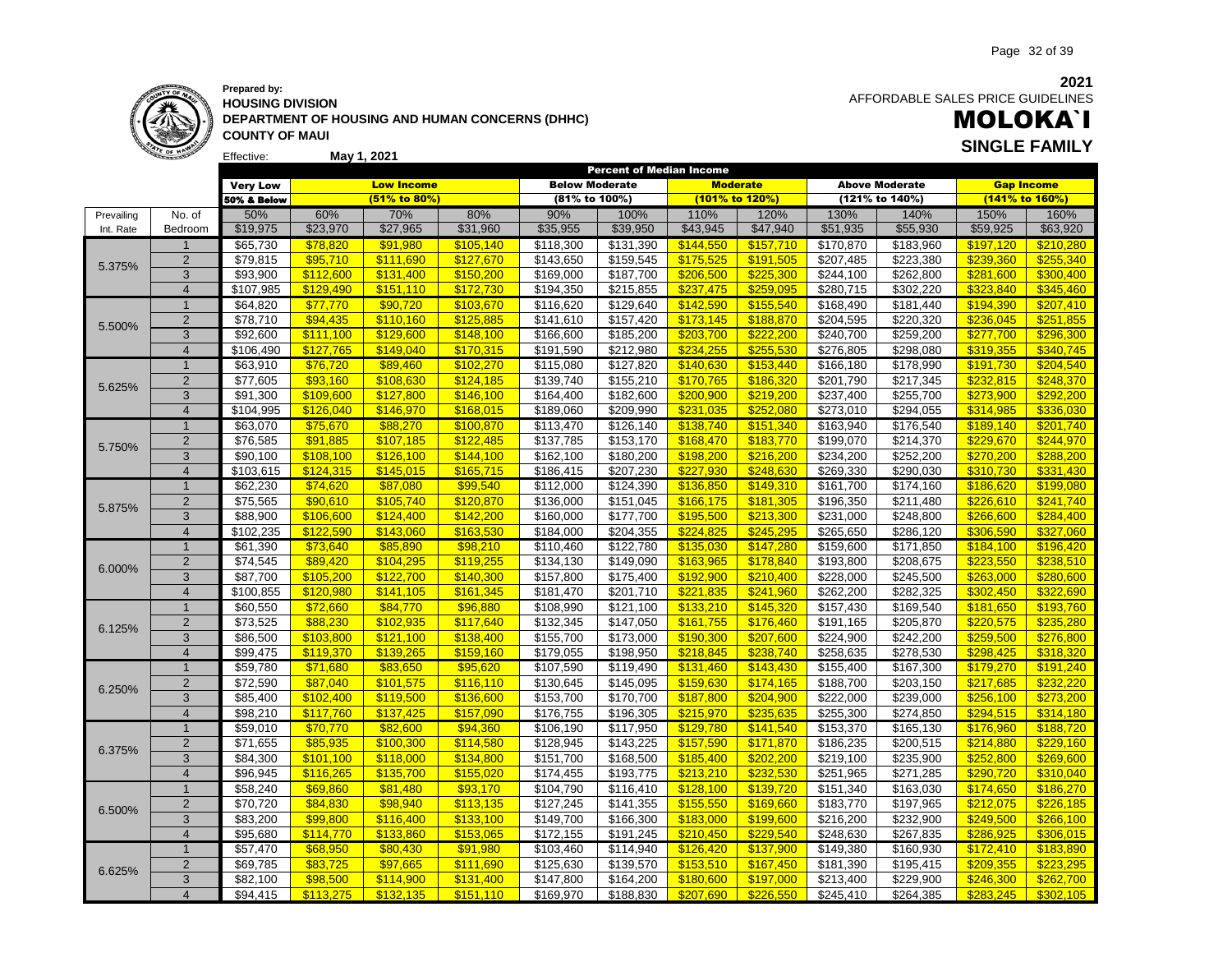**Prepared by: HOUSING DIVISION DEPARTMENT OF HOUSING AND HUMAN CONCERNS (DHHC) COUNTY OF MAUI May 1, 2021 SINGLE FAMILY**

 AFFORDABLE SALES PRICE GUIDELINES

# MOLOKA`I

|            |                |                                  |           |                        |                        | Percent of Median Income           |                       |                |                        |                                |                        |           |                        |
|------------|----------------|----------------------------------|-----------|------------------------|------------------------|------------------------------------|-----------------------|----------------|------------------------|--------------------------------|------------------------|-----------|------------------------|
|            |                | <b>Very Low</b>                  |           | <b>Low Income</b>      |                        | <b>Below Moderate</b>              |                       |                | <b>Moderate</b>        |                                | <b>Above Moderate</b>  |           | <b>Gap Income</b>      |
|            |                | 50% & Below                      |           | $(51\%$ to 80%)        |                        | (81% to 100%)                      |                       | (101% to 120%) |                        |                                | (121% to 140%)         |           | (141% to 160%)         |
| Prevailing | No. of         | 50%                              | 60%       | 70%                    | 80%                    | 90%                                | 100%                  | 110%           | 120%                   | 130%                           | 140%                   | 150%      | 160%                   |
| Int. Rate  | Bedroom        | \$19,975                         | \$23,970  | \$27,965               | \$31,960               | \$35,955                           | \$39,950              | \$43,945       | \$47,940               | \$51,935                       | \$55,930               | \$59,925  | \$63,920               |
|            | $\mathbf{1}$   | \$56,700                         | \$68,110  | \$79,450               | \$90,790               | \$102,130                          | \$113,470             | \$124,810      | \$136,150              | \$147,490                      | \$158,830              | \$170,170 | \$181,510              |
|            | 2              | \$68,850                         | \$82,705  | \$96,475               | \$110,245              | \$124,015                          | \$137,785             | \$151,555      | \$165,325              | \$179,095                      | \$192,865              | \$206,635 | \$220,405              |
| 6.750%     | 3              | $\sqrt{$81,000}$                 | \$97,300  | \$113,500              | \$129,700              | \$145,900                          | \$162,100             | \$178,300      | \$194,500              | \$210,700                      | \$226,900              | \$243,100 | \$259,300              |
|            | $\overline{4}$ | \$93,150                         | \$111,895 | \$130.525              | \$149,155              | \$167,785                          | \$186,415             | \$205.045      | \$223.675              | \$242,305                      | \$260,935              | \$279.565 | \$298.195              |
|            | $\overline{1}$ | \$56,000                         | \$67,200  | \$78,400               | \$89,600               | \$100,800                          | \$112,000             | \$123,200      | \$134,400              | \$145,600                      | \$156,800              | \$168,070 | \$179,270              |
|            | $\overline{2}$ | \$68,000                         | \$81,600  | \$95,200               | \$108,800              | \$122,400                          | \$136,000             | \$149,600      | \$163,200              | \$176,800                      | \$190,400              | \$204,085 | \$217,685              |
| 6.875%     | 3              | \$80,000                         | \$96,000  | \$112,000              | \$128,000              | \$144,000                          | \$160,000             | \$176,000      | \$192,000              | \$208,000                      | \$224,000              | \$240,100 | \$256,100              |
|            | $\overline{4}$ | \$92,000                         | \$110.400 | \$128,800              | \$147,200              | \$165,600                          | \$184,000             | \$202.400      | \$220,800              | \$239,200                      | \$257,600              | \$276.115 | \$294.515              |
|            | $\mathbf{1}$   | \$55,300                         | \$66,360  | \$77,420               | \$88,480               | \$99,540                           | \$110,600             | \$121,660      | \$132,720              | \$143,780                      | \$154,840              | \$165,900 | \$176,960              |
|            | $\overline{2}$ | \$67,150                         | \$80,580  | \$94.010               | \$107,440              | \$120,870                          | \$134,300             | \$147,730      | \$161.160              | \$174,590                      | \$188,020              | \$201,450 | \$214.880              |
| 7.000%     | 3              | \$79,000                         | \$94,800  | \$110,600              | \$126,400              | \$142,200                          | \$158,000             | \$173,800      | \$189,600              | \$205,400                      | \$221,200              | \$237,000 | \$252,800              |
|            | $\overline{4}$ | \$90,850                         | \$109.020 | \$127.190              | \$145,360              | \$163,530                          | \$181,700             | \$199.870      | \$218.040              | \$236,210                      | \$254,380              | \$272.550 | \$290,720              |
|            | $\overline{1}$ | \$54,600                         | \$65,520  | \$76,440               | \$87,360               | \$98,280                           | \$109,200             | \$120,190      | \$131,110              | \$142,030                      | \$152,950              | \$163,870 | \$174,790              |
|            | $\overline{2}$ | \$66,300                         |           | \$92,820               |                        | \$119,340                          | \$132,600             | \$145,945      | \$159,205              | \$172,465                      | \$185,725              | \$198,985 | \$212,245              |
| 7.125%     | 3              |                                  | \$79,560  |                        | \$106,080              |                                    |                       |                |                        |                                |                        |           |                        |
|            | $\overline{4}$ | $\overline{$}78,000$<br>\$89,700 | \$93,600  | \$109,200<br>\$125,580 | \$124,800<br>\$143,520 | $\overline{$}140,400$<br>\$161,460 | \$156,000             | \$171,700      | \$187,300<br>\$215,395 | $\sqrt{$202,900}$<br>\$233,335 | \$218,500<br>\$251,275 | \$234,100 | \$249,700<br>\$287,155 |
|            | $\overline{1}$ |                                  | \$107,640 |                        |                        |                                    | \$179,400             | \$197,455      |                        |                                |                        | \$269,215 |                        |
|            |                | \$53,970                         | \$64,750  | \$75,530               | \$86,310               | \$97,090                           | \$107,870             | \$118,650      | \$129,430              | \$140,210                      | \$151,060              | \$161,840 | \$172,620              |
| 7.250%     | $\overline{2}$ | \$65,535                         | \$78,625  | \$91,715               | \$104,805              | \$117,895                          | \$130,985             | \$144,075      | \$157,165              | \$170,255                      | \$183,430              | \$196,520 | \$209,610              |
|            | $\overline{3}$ | \$77,100                         | \$92,500  | \$107,900              | \$123,300              | \$138,700                          | \$154,100             | \$169,500      | \$184,900              | \$200,300                      | \$215,800              | \$231,200 | \$246,600              |
|            | $\overline{4}$ | \$88,665                         | \$106,375 | \$124.085              | \$141,795              | \$159,505                          | \$177,215             | \$194.925      | \$212,635              | \$230,345                      | \$248,170              | \$265,880 | \$283.590              |
|            | $\mathbf{1}$   | \$53,270                         | \$63,910  | \$74,620               | \$85,260               | \$95,900                           | \$106,540             | \$117,180      | \$127,890              | \$138,530                      | \$149,170              | \$159,810 | \$170,450              |
| 7.375%     | $\overline{2}$ | \$64,685                         | \$77,605  | \$90,610               | \$103,530              | \$116,450                          | \$129,370             | \$142,290      | \$155,295              | \$168,215                      | \$181,135              | \$194,055 | \$206,975              |
|            | 3              | \$76,100                         | \$91,300  | \$106,600              | \$121,800              | \$137,000                          | \$152,200             | \$167,400      | \$182,700              | \$197,900                      | \$213,100              | \$228,300 | \$243,500              |
|            | $\overline{4}$ | \$87.515                         | \$104.995 | \$122,590              | \$140.070              | \$157,550                          | \$175,030             | \$192.510      | \$210.105              | \$227,585                      | \$245.065              | \$262.545 | \$280.025              |
|            | $\mathbf{1}$   | \$52,640                         | \$63,140  | \$73,640               | \$84,210               | \$94,710                           | \$105,280             | \$115,780      | \$126,280              | \$136,850                      | \$147,350              | \$157,850 | \$168,420              |
| 7.500%     | $\overline{2}$ | \$63,920                         | \$76,670  | \$89,420               | \$102,255              | \$115,005                          | \$127,840             | \$140,590      | \$153,340              | \$166,175                      | \$178,925              | \$191,675 | \$204,510              |
|            | 3              | \$75,200                         | \$90,200  | \$105,200              | \$120,300              | \$135,300                          | \$150,400             | \$165,400      | \$180,400              | \$195,500                      | \$210,500              | \$225,500 | \$240,600              |
|            | $\overline{4}$ | \$86,480                         | \$103,730 | \$120,980              | \$138,345              | \$155,595                          | \$172,960             | \$190,210      | \$207,460              | \$224,825                      | \$242,075              | \$259.325 | \$276,690              |
|            | $\mathbf{1}$   | \$52,010                         | \$62,370  | \$72,800               | \$83,160               | \$93,590                           | \$103,950             | \$114,380      | \$124,740              | \$135,170                      | \$145,530              | \$155,960 | \$166,390              |
| 7.625%     | $\overline{2}$ | \$63,155                         | \$75,735  | \$88,400               | \$100,980              | \$113,645                          | \$126,225             | \$138,890      | \$151,470              | \$164,135                      | \$176,715              | \$189,380 | \$202,045              |
|            | 3              | \$74,300                         | \$89,100  | \$104,000              | \$118,800              | \$133,700                          | \$148,500             | \$163,400      | \$178,200              | \$193,100                      | \$207,900              | \$222,800 | \$237,700              |
|            | $\overline{4}$ | \$85,445                         | \$102,465 | \$119.600              | \$136,620              | \$153,755                          | \$170,775             | \$187,910      | \$204.930              | \$222,065                      | \$239,085              | \$256.220 | \$273.355              |
|            | $\mathbf{1}$   | \$51,380                         | \$61,600  | \$71,890               | \$82,180               | \$92,470                           | \$102,690             | \$112,980      | \$123,270              | \$133,560                      | \$143,780              | \$154,070 | \$164,360              |
| 7.750%     | $\overline{2}$ | \$62,390                         | \$74,800  | \$87,295               | \$99,790               | \$112,285                          | \$124,695             | \$137,190      | \$149,685              | \$162,180                      | \$174,590              | \$187,085 | \$199,580              |
|            | 3              | \$73,400                         | \$88,000  | \$102,700              | \$117,400              | \$132,100                          | \$146,700             | \$161,400      | \$176,100              | \$190,800                      | \$205,400              | \$220,100 | \$234,800              |
|            | $\overline{4}$ | \$84,410                         | \$101.200 | \$118,105              | \$135,010              | \$151,915                          | \$168,705             | \$185.610      | \$202,515              | \$219,420                      | \$236,210              | \$253,115 | \$270.020              |
|            | $\mathbf{1}$   | \$50,750                         | \$60,900  | \$71,050               | \$81,200               | \$91,350                           | \$101,500             | \$111,650      | \$121,800              | \$131,950                      | \$142,100              | \$152,250 | \$162,400              |
|            | $\overline{2}$ | \$61,625                         | \$73,950  | \$86,275               | \$98,600               | \$110,925                          | \$123,250             | \$135,575      | \$147,900              | \$160,225                      | \$172,550              | \$184,875 | \$197,200              |
| 7.875%     | 3              | \$72,500                         | \$87,000  | \$101,500              | \$116,000              | \$130,500                          | \$145,000             | \$159,500      | \$174,000              | \$188,500                      | \$203,000              | \$217,500 | \$232,000              |
|            | $\overline{4}$ | \$83,375                         | \$100,050 | \$116.725              | \$133.400              | \$150,075                          | \$166,750             | \$183.425      | \$200.100              | \$216,775                      | \$233,450              | \$250.125 | \$266.800              |
|            | $\overline{1}$ | \$50,120                         | \$60,200  | \$70,210               | \$80.220               | \$90,230                           | \$100,310             | \$110,320      | \$120,330              | \$130,410                      | \$140,420              | \$150,430 | \$160.440              |
| 8.000%     | $\overline{2}$ | \$60,860                         | \$73,100  | \$85,255               | \$97,410               | \$109,565                          | \$121,805             | \$133,960      | \$146,115              | \$158,355                      | \$170,510              | \$182,665 | \$194,820              |
|            | 3              | \$71,600                         | \$86,000  | \$100.300              | \$114.600              | \$128,900                          | $\overline{$}143,300$ | \$157.600      | \$171.900              | \$186,300                      | \$200,600              | \$214.900 | \$229.200              |
|            | $\overline{4}$ | \$82.340                         | \$98,900  | \$115.345              | \$131.790              | \$148,235                          | $\overline{$}164,795$ | \$181.240      | \$197.685              | \$214.245                      | \$230.690              | \$247.135 | \$263.580              |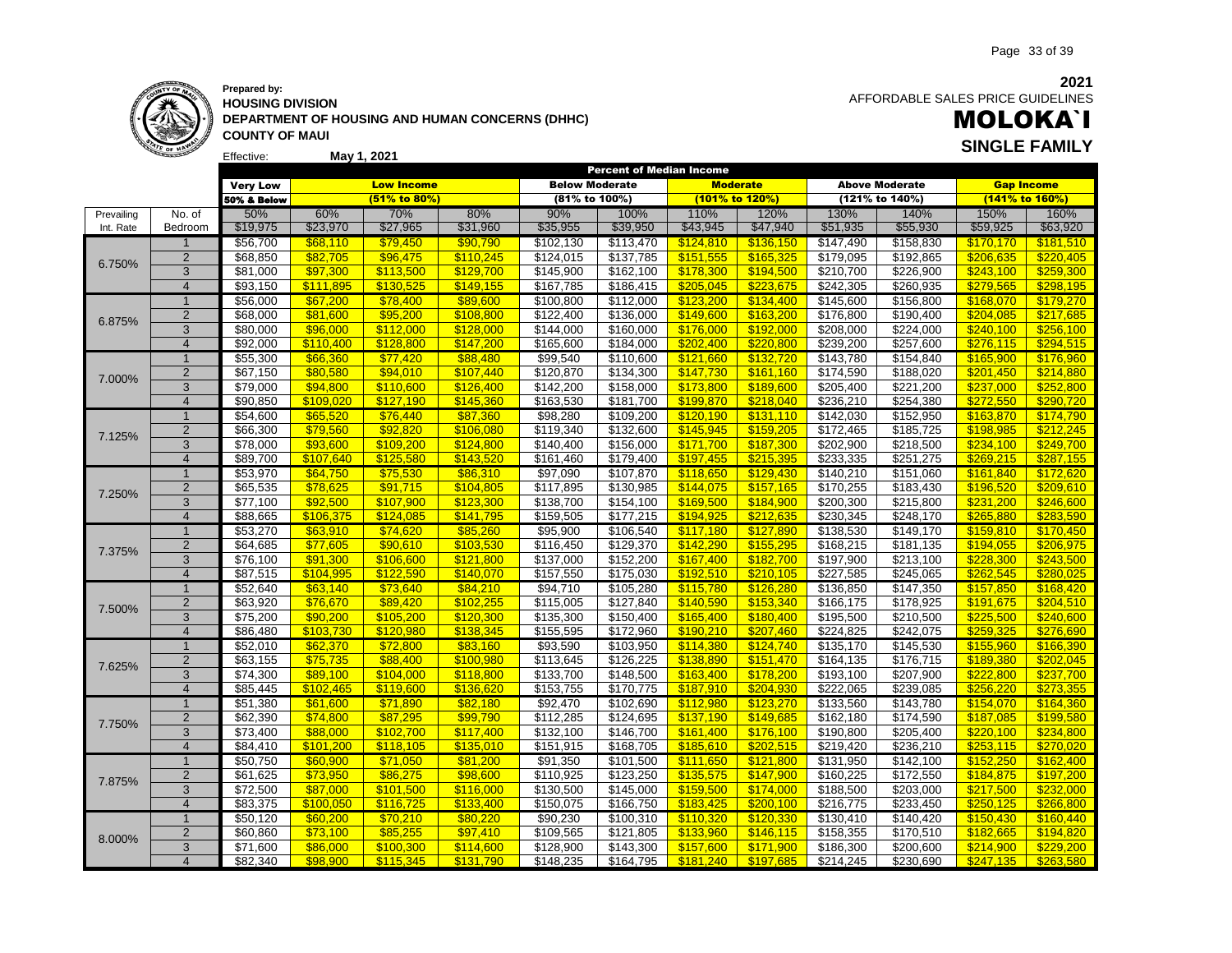

### **Prepared by: HOUSING DIVISION DEPARTMENT OF HOUSING AND HUMAN CONCERNS (DHHC) COUNTY OF MAUI**

**2021** AFFORDABLE SALES PRICE GUIDELINES

# MOLOKA`I **May 1, 2021 SINGLE FAMILY**

|            |                       |                        |          |                   |           |                       | <b>Percent of Median Income</b> |                 |                |           |                       |           |                   |
|------------|-----------------------|------------------------|----------|-------------------|-----------|-----------------------|---------------------------------|-----------------|----------------|-----------|-----------------------|-----------|-------------------|
|            |                       | <b>Very Low</b>        |          | <b>Low Income</b> |           | <b>Below Moderate</b> |                                 | <b>Moderate</b> |                |           | <b>Above Moderate</b> |           | <b>Gap Income</b> |
|            |                       | <b>50% &amp; Below</b> |          | (51% to 80%)      |           | (81% to 100%)         |                                 |                 | (101% to 120%) |           | (121% to 140%)        |           | (141% to 160%)    |
| Prevailing | No. of                | 50%                    | 60%      | 70%               | 80%       | 90%                   | 100%                            | 110%            | 120%           | 130%      | 140%                  | 150%      | 160%              |
| Int. Rate  | Bedroom               | \$19,975               | \$23,970 | \$27,965          | \$31,960  | \$35,955              | \$39,950                        | \$43,945        | \$47,940       | \$51,935  | \$55,930              | \$59,925  | \$63,920          |
| 8.125%     |                       | \$49,560               | \$59,500 | \$69,370          | \$79,310  | \$89,180              | \$99,120                        | \$109.060       | \$118,930      | \$128,870 | \$138,740             | \$148.680 | \$158,550         |
|            | $\overline{2}$        | \$60,180               | \$72,250 | \$84,235          | \$96,305  | \$108,290             | \$120,360                       | \$132,430       | \$144,415      | \$156,485 | \$168,470             | \$180,540 | \$192,525         |
|            | 3                     | \$70,800               | \$85,000 | \$99,100          | \$113,300 | \$127,400             | \$141,600                       | \$155,800       | \$169,900      | \$184,100 | \$198,200             | \$212,400 | \$226,500         |
|            | $\boldsymbol{\Delta}$ | \$81,420               | \$97,750 | \$113.965         | \$130,295 | \$146,510             | \$162,840                       | \$179.170       | \$195.385      | \$211,715 | \$227,930             | \$244.260 | \$260,475         |
|            |                       | \$49.000               | \$58,800 | \$68,600          | \$78,400  | \$88,130              | \$97,930                        | \$107.730       | \$117.530      | \$127,330 | \$137,130             | \$146.930 | \$156,730         |
| 8.250%     | $\overline{2}$        | \$59,500               | \$71,400 | \$83.300          | \$95,200  | \$107,015             | \$118,915                       | \$130.815       | \$142.715      | \$154,615 | \$166,515             | \$178.415 | \$190,315         |
|            | 3                     | \$70,000               | \$84,000 | \$98,000          | \$112,000 | \$125,900             | \$139,900                       | \$153,900       | \$167,900      | \$181,900 | \$195,900             | \$209,900 | \$223,900         |
|            | $\overline{4}$        | \$80,500               | \$96,600 | \$112,700         | \$128.800 | \$144,785             | \$160,885                       | \$176,985       | \$193.085      | \$209,185 | \$225,285             | \$241.385 | \$257.485         |
| 8.375%     |                       | \$48,440               | \$58,100 | \$67.760          | \$77,490  | \$87,150              | \$96,810                        | \$106.470       | \$116,200      | \$125,860 | \$135,520             | \$145,250 | \$154,910         |
|            | $\overline{2}$        | \$58,820               | \$70.550 | \$82,280          | \$94,095  | \$105,825             | \$117,555                       | \$129,285       | \$141.100      | \$152,830 | \$164,560             | \$176,375 | \$188,105         |
|            | 3                     | \$69,200               | \$83.000 | \$96,800          | \$110,700 | \$124,500             | \$138,300                       | \$152,100       | \$166,000      | \$179,800 | \$193,600             | \$207,500 | \$221,300         |
|            | $\overline{4}$        | \$79,580               | \$95.450 | \$111.320         | \$127,305 | \$143,175             | \$159,045                       | \$174,915       | \$190.900      | \$206,770 | \$222,640             | \$238.625 | \$254,495         |
|            |                       | \$47.880               | \$57,400 | \$66,990          | \$76,580  | \$86.170              | \$95,690                        | \$105.280       | \$114.870      | \$124.390 | \$133,980             | \$143,570 | \$153.160         |
| 8.500%     | $\overline{2}$        | \$58,140               | \$69,700 | \$81,345          | \$92,990  | \$104,635             | \$116,195                       | \$127,840       | \$139,485      | \$151,045 | \$162,690             | \$174,335 | \$185,980         |
|            | 3                     | \$68,400               | \$82,000 | \$95,700          | \$109,400 | \$123,100             | \$136,700                       | \$150,400       | \$164,100      | \$177,700 | \$191,400             | \$205,100 | \$218,800         |
|            | $\boldsymbol{\Delta}$ | \$78,660               | \$94.300 | \$110.055         | \$125.810 | \$141,565             | \$157,205                       | \$172.960       | \$188.715      | \$204,355 | \$220.110             | \$235.865 | \$251,620         |
|            |                       | \$47,320               | \$56,770 | \$66,220          | \$75,670  | \$85,190              | \$94,640                        | \$104,090       | \$113,540      | \$122,990 | \$132,440             | \$141,960 | \$151,410         |
| 8.625%     | $\overline{2}$        | \$57,460               | \$68,935 | \$80,410          | \$91,885  | \$103,445             | \$114,920                       | \$126,395       | \$137,870      | \$149,345 | \$160,820             | \$172,380 | \$183,855         |
|            | 3                     | \$67,600               | \$81.100 | \$94,600          | \$108.100 | \$121,700             | \$135,200                       | \$148.700       | \$162,200      | \$175,700 | \$189,200             | \$202,800 | \$216,300         |
|            | $\overline{4}$        | \$77,740               | \$93.265 | \$108.790         | \$124,315 | \$139,955             | \$155,480                       | \$171.005       | \$186,530      | \$202,055 | \$217,580             | \$233.220 | \$248,745         |
|            |                       | \$46.760               | \$56.140 | \$65,450          | \$74,830  | \$84,210              | \$93.520                        | \$102,900       | \$112,280      | \$121,590 | $\overline{$}130,970$ | \$140,350 | \$149,660         |
| 8.750%     | $\overline{2}$        | \$56,780               | \$68.170 | \$79.475          | \$90.865  | \$102,255             | \$113,560                       | \$124,950       | \$136,340      | \$147,645 | \$159,035             | \$170.425 | \$181,730         |
|            | 3                     | \$66,800               | \$80,200 | \$93,500          | \$106,900 | \$120,300             | \$133,600                       | \$147,000       | \$160,400      | \$173,700 | \$187,100             | \$200,500 | \$213,800         |
|            | $\boldsymbol{\Delta}$ | \$76,820               | \$92,230 | \$107,525         | \$122,935 | \$138,345             | \$153,640                       | \$169.050       | \$184.460      | \$199,755 | \$215,165             | \$230.575 | \$245,870         |

Maximum affordable sales price is based on the following factors:

**\$39,950** Median family income as established by the Department of Housing and Human Concerns (DHHC)

**30** Number of years for a fixed-rate mortgage loan with no discount points

**30%** Percentage of gross monthly income for housing expenses (principle and interest payment only)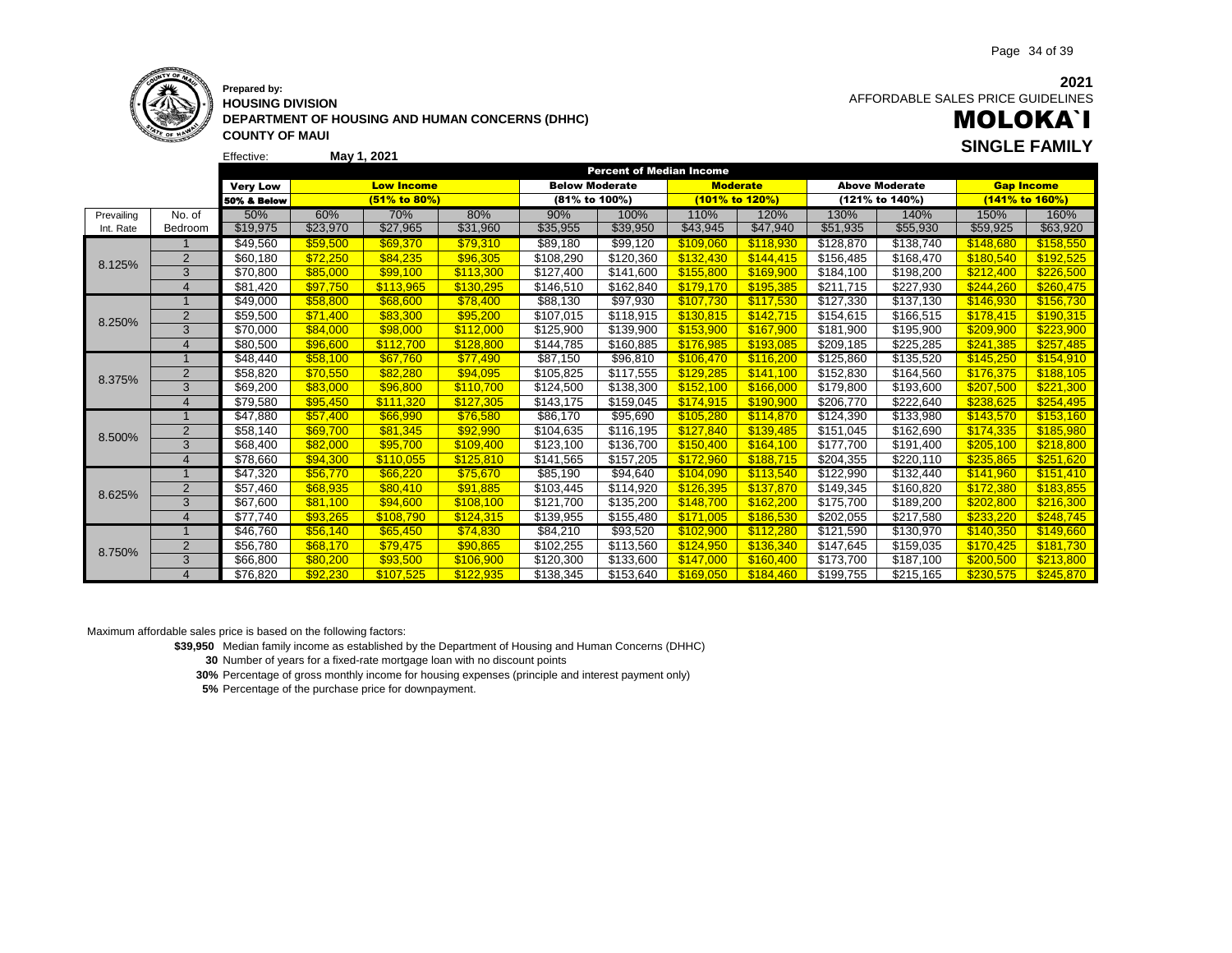

### **Prepared by: HOUSING DIVISION DEPARTMENT OF HOUSING AND HUMAN CONCERNS (DHHC) COUNTY OF MAUI May 1, 2021 MULTI-FAMILY**

**2021** AFFORDABLE SALES PRICE GUIDELINES

# MOLOKA`I

|            |                         |                 |           |                   |           |                       | <b>Percent of Median Income</b> |                |                 |           |                       |                   |           |
|------------|-------------------------|-----------------|-----------|-------------------|-----------|-----------------------|---------------------------------|----------------|-----------------|-----------|-----------------------|-------------------|-----------|
|            |                         | <b>Very Low</b> |           | <b>Low Income</b> |           | <b>Below Moderate</b> |                                 |                | <b>Moderate</b> |           | <b>Above Moderate</b> | <b>Gap Income</b> |           |
|            |                         | 50% & Below     |           | (51% to 80%)      |           | (81% to 100%)         |                                 | (101% to 120%) |                 |           | (121% to 140%)        | (141% to 160%)    |           |
| Prevailing | No. of                  | 50%             | 60%       | 70%               | 80%       | 90%                   | 100%                            | 110%           | 120%            | 130%      | 140%                  | 150%              | 160%      |
| Int. Rate  | Bedroom                 | \$19,975        | \$23,970  | \$27,965          | \$31,960  | \$35,955              | \$39,950                        | \$43,945       | \$47,940        | \$51,935  | \$55,930              | \$59,925          | \$63,920  |
|            |                         | \$69,370        | \$83,230  | \$97,090          | \$111,020 | \$124,880             | \$138,740                       | \$152,600      | \$166,530       | \$180,390 | \$194,250             | \$208,110         | \$221,970 |
|            | $\overline{2}$          | \$84,235        | \$101,065 | \$117,895         | \$134,810 | \$151,640             | \$168,470                       | \$185,300      | \$202,215       | \$219,045 | \$235,875             | \$252,705         | \$269,535 |
| 4.000%     | 3                       | \$99,100        | \$118,900 | \$138,700         | \$158,600 | \$178,400             | \$198,200                       | \$218,000      | \$237,900       | \$257,700 | \$277,500             | \$297,300         | \$317,100 |
|            | $\overline{4}$          | \$113,965       | \$136,735 | \$159.505         | \$182.390 | \$205,160             | \$227,930                       | \$250.700      | \$273.585       | \$296,355 | \$319,125             | \$341.895         | \$364.665 |
|            | $\mathbf{1}$            | \$68,390        | \$82,040  | \$95,620          | \$109,340 | \$122,990             | \$136,640                       | \$150,290      | \$164,010       | \$177,660 | \$191,310             | \$205,030         | \$218,680 |
| 4.125%     | $\overline{2}$          | \$83,045        | \$99,620  | \$116,110         | \$132,770 | \$149,345             | \$165,920                       | \$182,495      | \$199,155       | \$215,730 | \$232,305             | \$248,965         | \$265,540 |
|            | 3                       | \$97,700        | \$117,200 | \$136,600         | \$156,200 | \$175,700             | \$195,200                       | \$214,700      | \$234,300       | \$253,800 | \$273,300             | \$292,900         | \$312,400 |
|            | $\overline{4}$          | \$112,355       | \$134,780 | \$157,090         | \$179,630 | \$202,055             | \$224,480                       | \$246,905      | \$269,445       | \$291,870 | \$314,295             | \$336,835         | \$359,260 |
|            | $\overline{1}$          | \$67,340        | \$80,780  | \$94,220          | \$107,730 | \$121,170             | \$134,610                       | \$148,120      | \$161,560       | \$175,000 | \$188,510             | \$201,950         | \$215,390 |
| 4.250%     | $\overline{2}$          | \$81,770        | \$98,090  | \$114,410         | \$130,815 | \$147,135             | \$163,455                       | \$179,860      | \$196,180       | \$212,500 | \$228,905             | \$245,225         | \$261,545 |
|            | 3                       | \$96,200        | \$115,400 | \$134,600         | \$153,900 | \$173,100             | \$192,300                       | \$211,600      | \$230,800       | \$250,000 | \$269,300             | \$288,500         | \$307,700 |
|            | $\overline{4}$          | \$110,630       | \$132,710 | \$154,790         | \$176,985 | \$199,065             | \$221,145                       | \$243.340      | \$265.420       | \$287,500 | \$309,695             | \$331,775         | \$353,855 |
|            | $\overline{1}$          | \$66,360        | \$79,590  | \$92,890          | \$106,190 | \$119,420             | \$132,650                       | \$145,880      | \$159,180       | \$172,410 | \$185,710             | \$198,940         | \$212,240 |
| 4.375%     | $\overline{\mathbf{c}}$ | \$80,580        | \$96,645  | \$112,795         | \$128,945 | \$145,010             | \$161,075                       | \$177,140      | \$193,290       | \$209,355 | $\overline{$}225,505$ | \$241,570         | \$257,720 |
|            | 3                       | \$94,800        | \$113,700 | \$132,700         | \$151,700 | \$170,600             | \$189,500                       | \$208,400      | \$227,400       | \$246,300 | \$265,300             | \$284,200         | \$303,200 |
|            | $\overline{4}$          | \$109,020       | \$130,755 | \$152,605         | \$174,455 | \$196,190             | \$217,925                       | \$239,660      | \$261,510       | \$283,245 | \$305,095             | \$326,830         | \$348,680 |
|            | $\overline{1}$          | \$65,310        | \$78,470  | \$91,490          | \$104,580 | \$117,600             | \$130,760                       | \$143,780      | \$156,870       | \$169,890 | \$183,050             | \$196,070         | \$209,160 |
| 4.500%     | $\overline{2}$          | \$79,305        | \$95,285  | \$111,095         | \$126,990 | \$142,800             | \$158,780                       | \$174,590      | \$190,485       | \$206,295 | \$222,275             | \$238,085         | \$253,980 |
|            | 3                       | \$93,300        | \$112,100 | \$130.700         | \$149,400 | \$168,000             | \$186,800                       | \$205.400      | \$224.100       | \$242,700 | \$261,500             | \$280,100         | \$298,800 |
|            | $\overline{\mathbf{4}}$ | \$107,295       | \$128,915 | \$150,305         | \$171,810 | \$193,200             | \$214,820                       | \$236,210      | \$257,715       | \$279,105 | \$300,725             | \$322,115         | \$343,620 |
|            | $\mathbf 1$             | \$64,400        | \$77,280  | \$90,160          | \$103,040 | \$115,920             | \$128,870                       | \$141,680      | \$154,630       | \$167,440 | \$180,390             | \$193,200         | \$206,150 |
|            | $\overline{2}$          | \$78,200        | \$93,840  | \$109,480         | \$125,120 | \$140,760             | $\overline{$}156,485$           | \$172,040      | \$187,765       | \$203,320 | \$219,045             | \$234,600         | \$250,325 |
| 4.625%     | 3                       | \$92,000        | \$110,400 | \$128,800         | \$147,200 | \$165,600             | \$184,100                       | \$202,400      | \$220,900       | \$239,200 | \$257,700             | \$276,000         | \$294,500 |
|            | $\overline{4}$          | \$105.800       | \$126.960 | \$148.120         | \$169.280 | \$190,440             | \$211,715                       | \$232,760      | \$254.035       | \$275,080 | \$296,355             | \$317.400         | \$338,675 |
|            | $\overline{1}$          | \$63,490        | \$76,160  | \$88,900          | \$101,570 | \$114,310             | \$126,980                       | \$139,650      | \$152,320       | \$165,060 | \$177,800             | \$190,470         | \$203,210 |
| 4.750%     | $\mathbf 2$             | \$77,095        | \$92,480  | \$107,950         | \$123,335 | \$138,805             | \$154,190                       | \$169,575      | \$184,960       | \$200,430 | \$215,900             | \$231,285         | \$246,755 |
|            | 3                       | \$90,700        | \$108,800 | \$127,000         | \$145,100 | \$163,300             | \$181,400                       | \$199,500      | \$217,600       | \$235,800 | \$254,000             | \$272,100         | \$290,300 |
|            | $\overline{4}$          | \$104,305       | \$125,120 | \$146.050         | \$166,865 | \$187,795             | \$208,610                       | \$229.425      | \$250.240       | \$271,170 | \$292,100             | \$312.915         | \$333.845 |
|            | $\overline{1}$          | \$62,580        | \$75,110  | \$87,640          | \$100,100 | \$112,630             | \$125,160                       | \$137,690      | \$150,220       | \$162,750 | \$175,210             | \$187,740         | \$200,270 |
| 4.875%     | $\mathbf 2$             | \$75,990        | \$91,205  | \$106,420         | \$121,550 | \$136,765             | \$151,980                       | \$167,195      | \$182,410       | \$197,625 | \$212,755             | \$227,970         | \$243,185 |
|            | 3                       | \$89,400        | \$107,300 | \$125,200         | \$143,000 | \$160,900             | \$178,800                       | \$196,700      | \$214,600       | \$232,500 | \$250,300             | \$268,200         | \$286,100 |
|            | $\overline{4}$          | \$102,810       | \$123,395 | \$143,980         | \$164,450 | \$185,035             | \$205,620                       | \$226,205      | \$246,790       | \$267,375 | \$287,845             | \$308,430         | \$329,015 |
|            | $\overline{1}$          | \$63,652        | \$76,441  | \$89,157          | \$101,873 | \$114,661             | \$127,305                       | \$140,093      | \$152,809       | \$165,525 | \$178,313             | \$191,029         | \$203,745 |
| 5.000%     | $\overline{2}$          | \$74,885        | \$89,930  | \$104,890         | \$119,850 | \$134,895             | \$149,770                       | \$164,815      | \$179,775       | \$194,735 | \$209,780             | \$224,740         | \$239,700 |
|            | 3                       | \$88,100        | \$105,800 | \$123,400         | \$141,000 | \$158,700             | \$176,200                       | \$193,900      | \$211,500       | \$229,100 | \$246,800             | \$264,400         | \$282,000 |
|            | $\overline{4}$          | \$101,315       | \$121.670 | \$141.910         | \$162.150 | \$182,505             | \$202,630                       | \$222.985      | \$243.225       | \$263,465 | \$283,820             | \$304.060         | \$324.300 |
|            | $\mathbf{1}$            | \$60,830        | \$73,010  | \$85,190          | \$97,370  | \$109,480             | \$121,660                       | \$133,840      | \$145,950       | \$158,130 | \$170,310             | \$182,420         | \$194,600 |
| 5.125%     | $\overline{c}$          | \$73,865        | \$88,655  | \$103,445         | \$118,235 | \$132,940             | \$147,730                       | \$162,520      | \$177,225       | \$192,015 | \$206,805             | \$221,510         | \$236,300 |
|            | 3                       | \$86,900        | \$104,300 | \$121,700         | \$139,100 | \$156,400             | \$173,800                       | \$191,200      | \$208,500       | \$225,900 | $\overline{$243,300}$ | \$260,600         | \$278,000 |
|            | $\overline{4}$          | \$99,935        | \$119.945 | \$139.955         | \$159.965 | \$179,860             | \$199,870                       | \$219.880      | \$239.775       | \$259,785 | \$279,795             | \$299.690         | \$319,700 |
|            | $\mathbf{1}$            | \$59,990        | \$71,960  | \$84,000          | \$95,970  | \$107,940             | \$119,980                       | \$131,950      | \$143,990       | \$155,960 | \$167,930             | \$179,900         | \$191,870 |
| 5.250%     | $\overline{2}$          | \$72,845        | \$87,380  | \$102,000         | \$116,535 | \$131,070             | \$145,690                       | \$160,225      | \$174,845       | \$189,380 | \$203,915             | \$218,450         | \$232,985 |
|            | 3                       | \$85,700        | \$102,800 | \$120,000         | \$137,100 | \$154,200             | \$171,400                       | \$188,500      | \$205,700       | \$222,800 | \$239,900             | \$257,000         | \$274,100 |
|            | $\overline{4}$          | \$98,555        | \$118,220 | \$138,000         | \$157.665 | \$177,330             | $\overline{$197,110}$           | \$216,775      | \$236,555       | \$256.220 | \$275,885             | \$295.550         | \$315,215 |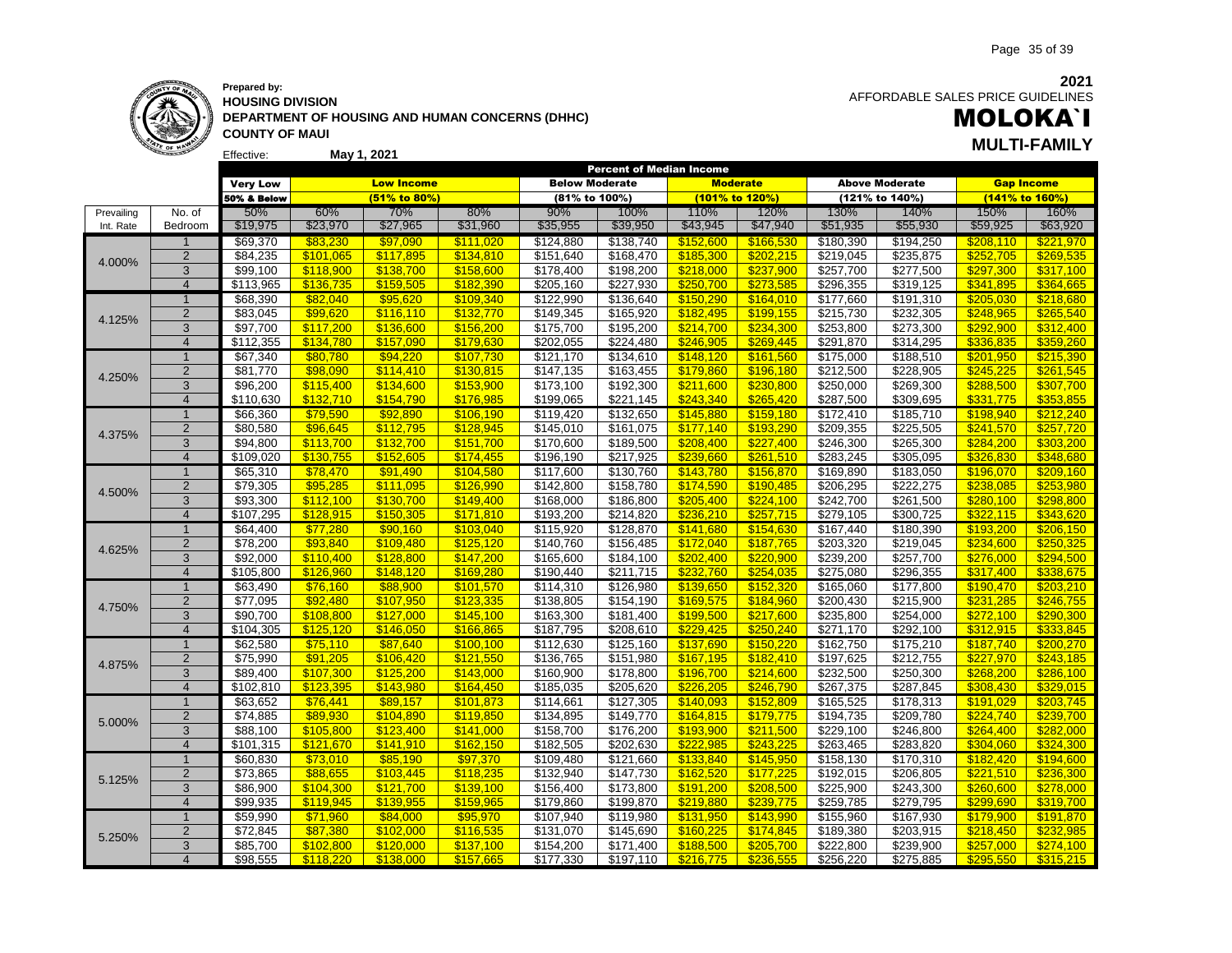

### **Prepared by: HOUSING DIVISION DEPARTMENT OF HOUSING AND HUMAN CONCERNS (DHHC) COUNTY OF MAUI May 1, 2021**

**2021** AFFORDABLE SALES PRICE GUIDELINES

### MOLOKA`I **MULTI-FAMILY**

|            |                |                 |           |                   |           | Percent of Median Income |           |                 |           |                   |                       |                   |           |
|------------|----------------|-----------------|-----------|-------------------|-----------|--------------------------|-----------|-----------------|-----------|-------------------|-----------------------|-------------------|-----------|
|            |                | <b>Very Low</b> |           | <b>Low Income</b> |           | <b>Below Moderate</b>    |           | <b>Moderate</b> |           |                   | <b>Above Moderate</b> | <b>Gap Income</b> |           |
|            |                | 50% & Below     |           | $(51\%$ to 80%)   |           | (81% to 100%)            |           | (101% to 120%)  |           |                   | (121% to 140%)        | (141% to 160%)    |           |
| Prevailing | No. of         | 50%             | 60%       | 70%               | 80%       | 90%                      | 100%      | 110%            | 120%      | 130%              | 140%                  | 150%              | 160%      |
| Int. Rate  | Bedroom        | \$19,975        | \$23,970  | \$27,965          | \$31,960  | \$35,955                 | \$39,950  | \$43,945        | \$47,940  | \$51,935          | \$55,930              | \$59,925          | \$63,920  |
|            | $\mathbf{1}$   | \$59,150        | \$70,910  | \$82,810          | \$94,640  | \$106,470                | \$118,230 | \$130,130       | \$141,960 | \$153,790         | \$165,550             | \$177,380         | \$189,280 |
| 5.375%     | 2              | \$71,825        | \$86,105  | \$100,555         | \$114,920 | \$129,285                | \$143,565 | \$158,015       | \$172,380 | \$186,745         | \$201,025             | \$215,390         | \$229,840 |
|            | 3              | \$84,500        | \$101,300 | \$118,300         | \$135,200 | \$152,100                | \$168,900 | \$185,900       | \$202,800 | \$219,700         | \$236,500             | \$253,400         | \$270,400 |
|            | $\overline{4}$ | \$97,175        | \$116,495 | \$136.045         | \$155,480 | \$174,915                | \$194,235 | \$213.785       | \$233,220 | \$252,655         | \$271,975             | \$291,410         | \$310,960 |
|            | $\overline{1}$ | \$60,184        | \$72,250  | \$84,244          | \$96,309  | \$108,303                | \$120,441 | \$132.434       | \$144,500 | \$156,494         | \$168,559             | \$180,553         | \$192,691 |
| 5.500%     | $\overline{2}$ | \$70,805        | \$85,000  | \$99,110          | \$113,305 | \$127,415                | \$141,695 | \$155,805       | \$170,000 | \$184,110         | \$198,305             | \$212,415         | \$226,695 |
|            | 3              | \$83,300        | \$100,000 | \$116,600         | \$133,300 | \$149,900                | \$166,700 | \$183,300       | \$200,000 | \$216,600         | \$233,300             | \$249,900         | \$266,700 |
|            | $\overline{4}$ | \$95,795        | \$115,000 | \$134,090         | \$153,295 | \$172,385                | \$191,705 | \$210,795       | \$230,000 | \$249,090         | \$268,295             | \$287,385         | \$306,705 |
|            | $\mathbf{1}$   | \$57,540        | \$69,020  | \$80,500          | \$92,050  | \$103,600                | \$115,010 | \$126,560       | \$138,110 | \$149,590         | \$161,070             | \$172,550         | \$184,100 |
| 5.625%     | $\overline{2}$ | \$69,870        | \$83,810  | \$97,750          | \$111,775 | \$125,800                | \$139,655 | \$153,680       | \$167,705 | \$181,645         | \$195,585             | \$209,525         | \$223,550 |
|            | 3              | \$82,200        | \$98,600  | \$115,000         | \$131,500 | \$148,000                | \$164,300 | \$180,800       | \$197,300 | \$213,700         | \$230,100             | \$246,500         | \$263,000 |
|            | $\overline{4}$ | \$94,530        | \$113.390 | \$132.250         | \$151,225 | \$170,200                | \$188,945 | \$207.920       | \$226.895 | \$245,755         | \$264,615             | \$283.475         | \$302,450 |
|            | $\overline{1}$ | \$56,770        | \$68,110  | \$79,450          | \$90,790  | \$102,130                | \$113,540 | \$124,880       | \$136,220 | \$147,560         | \$158,900             | \$170,240         | \$181,580 |
| 5.750%     | $\overline{2}$ | \$68,935        | \$82,705  | \$96,475          | \$110,245 | \$124,015                | \$137,870 | \$151,640       | \$165,410 | \$179,180         | \$192,950             | \$206,720         | \$220,490 |
|            | 3              | \$81,100        | \$97,300  | \$113,500         | \$129,700 | \$145,900                | \$162,200 | \$178,400       | \$194,600 | \$210,800         | \$227,000             | \$243,200         | \$259,400 |
|            | $\overline{4}$ | \$93,265        | \$111.895 | \$130.525         | \$149.155 | \$167,785                | \$186,530 | \$205.160       | \$223.790 | \$242,420         | \$261,050             | \$279.680         | \$298.310 |
|            | $\overline{1}$ | \$56,000        | \$67,130  | \$78,400          | \$89,600  | \$100,800                | \$111,930 | \$123,200       | \$134,400 | $\sqrt{3145,530}$ | \$156,730             | \$167,930         | \$179,200 |
| 5.875%     | $\overline{2}$ | \$68,000        | \$81,515  | \$95,200          | \$108,800 | \$122,400                | \$135,915 | \$149,600       | \$163,200 | \$176,715         | \$190,315             | \$203,915         | \$217,600 |
|            | $\overline{3}$ | \$80,000        | \$95,900  | \$112,000         | \$128,000 | \$144,000                | \$159,900 | \$176.000       | \$192,000 | \$207,900         | \$223,900             | \$239,900         | \$256,000 |
|            | $\overline{4}$ | \$92,000        | \$110,285 | \$128,800         | \$147,200 | \$165,600                | \$183,885 | \$202,400       | \$220,800 | \$239,085         | \$257,485             | \$275,885         | \$294,400 |
|            | $\overline{1}$ | \$55,230        | \$66,290  | \$77,280          | \$88,410  | \$99,400                 | \$110,530 | \$121,520       | \$132,580 | \$143,640         | \$154,700             | \$165,690         | \$176,750 |
| 6.000%     | $\overline{2}$ | \$67,065        | \$80,495  | \$93,840          | \$107,355 | \$120,700                | \$134,215 | \$147,560       | \$160,990 | \$174,420         | \$187,850             | \$201,195         | \$214,625 |
|            | 3              | \$78,900        | \$94,700  | \$110,400         | \$126,300 | \$142,000                | \$157,900 | \$173,600       | \$189,400 | \$205,200         | \$221,000             | \$236,700         | \$252,500 |
|            | $\overline{4}$ | \$90,735        | \$108.905 | \$126.960         | \$145,245 | \$163,300                | \$181,585 | \$199.640       | \$217,810 | \$235,980         | \$254,150             | \$272,205         | \$290,375 |
|            | $\overline{1}$ | \$54,530        | \$65,380  | \$76,300          | \$87,220  | \$98,070                 | \$108,990 | \$119,910       | \$130,760 | \$141,680         | \$152,600             | \$163,520         | \$174,370 |
| 6.125%     | $\overline{2}$ | \$66,215        | \$79,390  | \$92,650          | \$105,910 | \$119,085                | \$132,345 | \$145,605       | \$158,780 | \$172,040         | \$185,300             | \$198,560         | \$211,735 |
|            | 3              | \$77,900        | \$93,400  | \$109,000         | \$124,600 | \$140,100                | \$155,700 | \$171,300       | \$186,800 | \$202,400         | \$218,000             | \$233,600         | \$249,100 |
|            | $\overline{4}$ | \$89,585        | \$107.410 | \$125.350         | \$143.290 | \$161,115                | \$179,055 | \$196.995       | \$214.820 | \$232,760         | \$250.700             | \$268.640         | \$286.465 |
|            | $\mathbf{1}$   | \$53,830        | \$64,540  | \$75,320          | \$86,030  | \$96,810                 | \$107,520 | \$118,300       | \$129,080 | \$139,860         | \$150,570             | \$161,350         | \$172,130 |
| 6.250%     | $\overline{2}$ | \$65,365        | \$78,370  | \$91.460          | \$104,465 | \$117,555                | \$130,560 | \$143.650       | \$156,740 | \$169,830         | \$182,835             | \$195.925         | \$209.015 |
|            | $\overline{3}$ | \$76,900        | \$92,200  | \$107,600         | \$122,900 | \$138,300                | \$153,600 | \$169,000       | \$184,400 | \$199,800         | \$215,100             | \$230,500         | \$245,900 |
|            | $\overline{4}$ | \$88,435        | \$106,030 | \$123,740         | \$141,335 | \$159,045                | \$176,640 | \$194,350       | \$212,060 | \$229,770         | \$247,365             | \$265,075         | \$282,785 |
|            | $\overline{1}$ | \$53,130        | \$63,700  | \$74,340          | \$84,910  | \$95,550                 | \$106,190 | \$116,830       | \$127,400 | \$138,040         | \$148,610             | \$159,250         | \$169,820 |
| 6.375%     | $\overline{2}$ | \$64,515        | \$77,350  | \$90,270          | \$103,105 | \$116,025                | \$128,945 | \$141,865       | \$154,700 | \$167,620         | \$180,455             | \$193,375         | \$206,210 |
|            | 3              | \$75,900        | \$91,000  | \$106,200         | \$121,300 | \$136,500                | \$151,700 | \$166,900       | \$182,000 | \$197,200         | \$212,300             | \$227,500         | \$242,600 |
|            | $\overline{4}$ | \$87,285        | \$104.650 | \$122.130         | \$139,495 | \$156,975                | \$174,455 | \$191.935       | \$209,300 | \$226,780         | \$244,145             | \$261,625         | \$278,990 |
|            | $\overline{1}$ | \$52,430        | \$62,860  | \$73,360          | \$83,860  | \$94,290                 | \$104,790 | \$115,290       | \$125,720 | \$136,220         | \$146,720             | \$157,220         | \$167,650 |
|            | $\sqrt{2}$     | \$63,665        | \$76,330  | \$89,080          | \$101,830 | \$114,495                | \$127,245 | \$139,995       | \$152,660 | \$165,410         | \$178,160             | \$190,910         | \$203,575 |
| 6.500%     | 3              | \$74,900        | \$89,800  | \$104,800         | \$119,800 | \$134,700                | \$149,700 | \$164,700       | \$179,600 | \$194,600         | \$209,600             | \$224,600         | \$239,500 |
|            | $\overline{4}$ | \$86,135        | \$103.270 | \$120.520         | \$137,770 | \$154,905                | \$172,155 | \$189.405       | \$206.540 | \$223,790         | \$241,040             | \$258.290         | \$275.425 |
|            | $\mathbf{1}$   | \$51,730        | \$62,090  | \$72,380          | \$82,810  | \$93,100                 | \$103,460 | \$113,750       | \$124,110 | \$134,470         | \$144,830             | \$155,190         | \$165,480 |
| 6.625%     | $\overline{2}$ | \$62,815        | \$75,395  | \$87,890          | \$100,555 | \$113,050                | \$125,630 | \$138,125       | \$150,705 | \$163,285         | \$175,865             | \$188,445         | \$200,940 |
|            | 3              | \$73,900        | \$88,700  | \$103,400         | \$118,300 | \$133,000                | \$147,800 | \$162,500       | \$177,300 | \$192,100         | \$206,900             | \$221.700         | \$236,400 |
|            | $\overline{4}$ | \$84.985        | \$102.005 | \$118.910         | \$136.045 | \$152,950                | \$169,970 | \$186,875       | \$203.895 | \$220.915         | \$237,935             | \$254.955         | \$271.860 |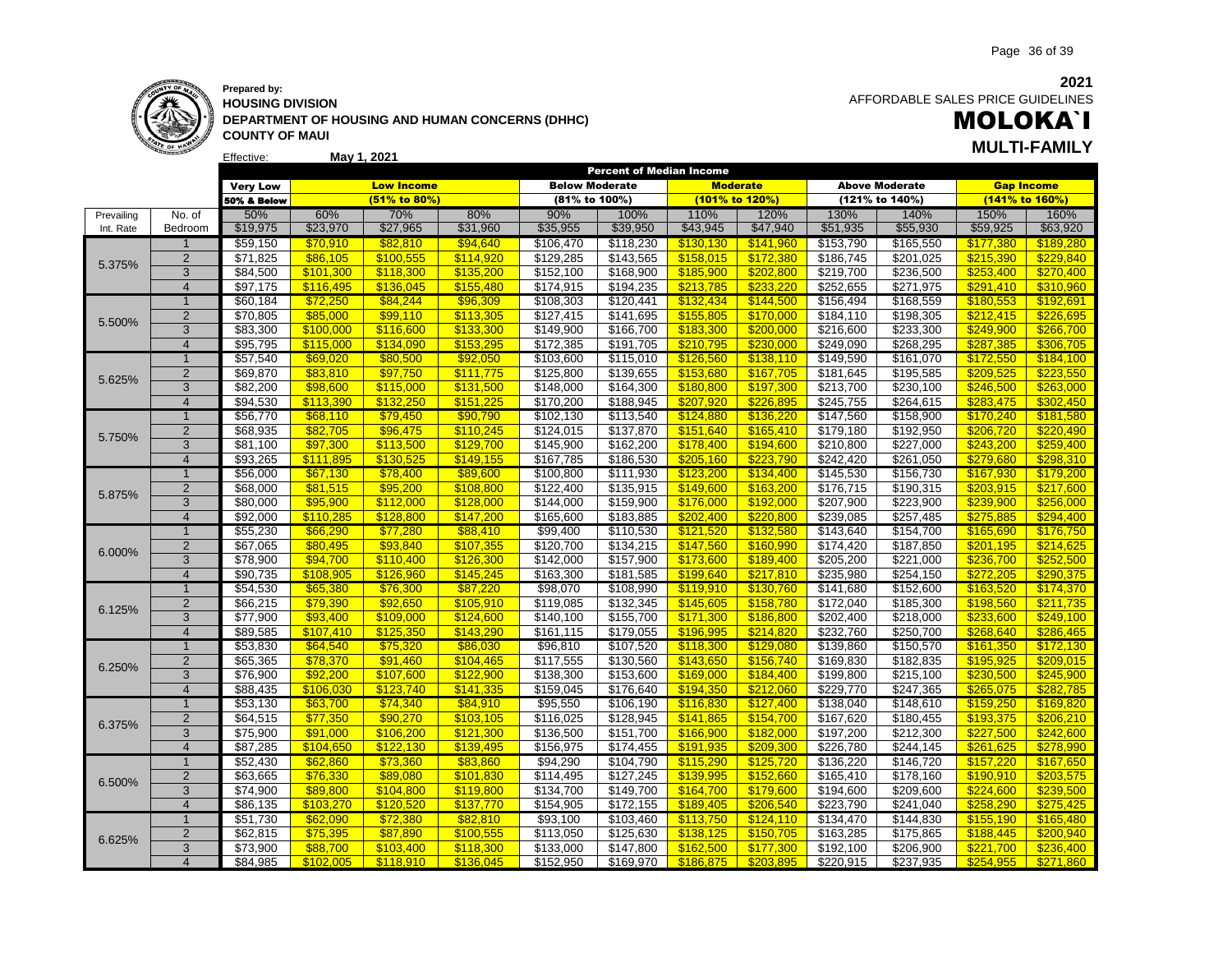### **Prepared by: HOUSING DIVISION DEPARTMENT OF HOUSING AND HUMAN CONCERNS (DHHC) COUNTY OF MAUI May 1, 2021 MULTI-FAMILY**

### **2021** AFFORDABLE SALES PRICE GUIDELINES

# MOLOKA`I

|            |                |                 |           |                   |           |                       |                       | Percent of Median Income |                 |                       |                       |                   |                |
|------------|----------------|-----------------|-----------|-------------------|-----------|-----------------------|-----------------------|--------------------------|-----------------|-----------------------|-----------------------|-------------------|----------------|
|            |                | <b>Very Low</b> |           | <b>Low Income</b> |           | <b>Below Moderate</b> |                       |                          | <b>Moderate</b> |                       | <b>Above Moderate</b> | <b>Gap Income</b> |                |
|            |                | 50% & Below     |           | (51% to 80%)      |           | (81% to 100%)         |                       |                          | (101% to 120%)  |                       | (121% to 140%)        |                   | (141% to 160%) |
| Prevailing | No. of         | 50%             | 60%       | 70%               | 80%       | 90%                   | 100%                  | 110%                     | 120%            | 130%                  | 140%                  | 150%              | 160%           |
| Int. Rate  | Bedroom        | \$19,975        | \$23,970  | \$27,965          | \$31,960  | \$35,955              | \$39,950              | \$43,945                 | \$47,940        | \$51,935              | \$55,930              | \$59,925          | \$63,920       |
|            | $\mathbf{1}$   | \$51,030        | \$61,320  | \$71,540          | \$81,690  | \$91,910              | \$102,130             | \$112,350                | \$122,570       | \$132,720             | \$142,940             | \$153,160         | \$163,380      |
|            | 2              | \$61,965        | \$74,460  | \$86,870          | \$99,195  | \$111,605             | \$124,015             | \$136,425                | \$148,835       | \$161,160             | \$173,570             | \$185,980         | \$198,390      |
| 6.750%     | 3              | \$72,900        | \$87,600  | \$102,200         | \$116,700 | \$131,300             | \$145,900             | \$160,500                | \$175,100       | \$189,600             | \$204,200             | \$218,800         | \$233,400      |
|            | $\overline{4}$ | \$83,835        | \$100.740 | \$117.530         | \$134.205 | \$150,995             | \$167,785             | \$184.575                | \$201,365       | \$218,040             | \$234,830             | \$251.620         | \$268,410      |
|            | $\overline{1}$ | \$50,400        | \$60,480  | \$70,560          | \$80,640  | \$90,720              | \$100,800             | \$110,880                | \$120,960       | \$131,040             | \$141,120             | \$151,270         | \$161,350      |
|            | $\overline{2}$ | \$61,200        | \$73,440  | \$85,680          | \$97,920  | \$110,160             | \$122,400             | \$134,640                | \$146,880       | \$159,120             | \$171,360             | \$183,685         | \$195,925      |
| 6.875%     | 3              | \$72,000        | \$86,400  | \$100.800         | \$115,200 | \$129,600             | \$144,000             | \$158,400                | \$172.800       | $\overline{$187,200}$ | \$201,600             | \$216,100         | \$230,500      |
|            | $\overline{4}$ | \$82,800        | \$99,360  | \$115.920         | \$132,480 | \$149,040             | \$165,600             | \$182.160                | \$198.720       | \$215,280             | \$231,840             | \$248.515         | \$265.075      |
|            | $\mathbf{1}$   | \$49,770        | \$59,710  | \$69,650          | \$79,660  | \$89,600              | \$99,540              | \$109,480                | \$119,420       | \$129,430             | \$139,370             | \$149,310         | \$159,250      |
|            | $\overline{2}$ | \$60,435        | \$72,505  | \$84,575          | \$96,730  | \$108,800             | \$120,870             | \$132.940                | \$145,010       | \$157,165             | \$169,235             | \$181,305         | \$193,375      |
| 7.000%     | $\overline{3}$ | \$71,100        | \$85,300  | \$99,500          | \$113,800 | \$128,000             | \$142,200             | \$156,400                | \$170,600       | \$184,900             | \$199,100             | \$213,300         | \$227,500      |
|            | $\overline{4}$ | \$81,765        | \$98.095  | \$114.425         | \$130,870 | \$147,200             | \$163,530             | \$179.860                | \$196.190       | \$212,635             | \$228,965             | \$245.295         | \$261,625      |
|            | $\mathbf{1}$   | \$49,140        | \$58,940  | \$68,810          | \$78,610  | \$88,480              | \$98,280              | \$108,150                | \$118,020       | \$127,820             | \$137,690             | \$147,490         | \$157,290      |
|            | $\overline{2}$ | \$59,670        | \$71,570  | \$83,555          | \$95,455  | \$107,440             | \$119,340             | \$131,325                | \$143,310       | \$155,210             | \$167,195             | \$179,095         | \$190,995      |
| 7.125%     | 3              | \$70,200        | \$84,200  | \$98,300          | \$112,300 | \$126,400             | $\overline{$}140,400$ | \$154,500                | \$168,600       | \$182,600             | \$196,700             | \$210,700         | \$224,700      |
|            | $\overline{4}$ | \$80,730        | \$96,830  | \$113,045         | \$129,145 | \$145,360             | \$161,460             | \$177,675                | \$193,890       | \$209,990             | \$226,205             | \$242,305         | \$258,405      |
|            | $\mathbf{1}$   | \$48,580        | \$58,310  | \$67,970          | \$77,700  | \$87,360              | \$97,090              | \$106,820                | \$116,480       | \$126,210             | \$135,940             | \$145,670         | \$155,330      |
| 7.250%     | $\overline{2}$ | \$58,990        | \$70,805  | \$82,535          | \$94,350  | \$106,080             | \$117,895             | \$129,710                | \$141,440       | \$153,255             | \$165,070             | \$176,885         | \$188,615      |
|            | 3              | \$69,400        | \$83,300  | \$97,100          | \$111,000 | \$124,800             | \$138,700             | \$152,600                | \$166,400       | \$180,300             | \$194,200             | \$208,100         | \$221,900      |
|            | $\overline{4}$ | \$79,810        | \$95,795  | \$111,665         | \$127,650 | \$143,520             | \$159,505             | \$175,490                | \$191,360       | \$207,345             | \$223,330             | \$239,315         | \$255,185      |
|            | $\overline{1}$ | \$47,950        | \$57,540  | \$67,130          | \$76,720  | \$86,310              | \$95,900              | \$105,490                | \$115,080       | \$124,670             | \$134,260             | \$143,850         | \$153,440      |
|            | $\overline{2}$ | \$58,225        | \$69,870  | \$81,515          | \$93,160  | \$104,805             | \$116,450             | \$128,095                | \$139,740       | \$151,385             | \$163,030             | \$174,675         | \$186,320      |
| 7.375%     | 3              | \$68,500        | \$82,200  | \$95,900          | \$109,600 | \$123,300             | \$137,000             | \$150,700                | \$164,400       | \$178,100             | \$191,800             | \$205,500         | \$219,200      |
|            | $\overline{4}$ | \$78.775        | \$94.530  | \$110.285         | \$126.040 | \$141,795             | \$157,550             | \$173.305                | \$189,060       | 3204,815              | \$220,570             | \$236.325         | \$252,080      |
|            | $\overline{1}$ | \$47,390        | \$56,840  | \$66,290          | \$75,810  | \$85,260              | \$94,780              | \$104,230                | \$113,680       | \$123,200             | \$132,650             | \$142,100         | \$151,550      |
|            | 2              | \$57,545        | \$69,020  | \$80,495          | \$92,055  | \$103,530             | \$115,090             | \$126,565                | \$138,040       | \$149,600             | \$161,075             | \$172,550         | \$184,025      |
| 7.500%     | 3              | \$67,700        | \$81,200  | \$94,700          | \$108,300 | \$121,800             | \$135,400             | \$148,900                | \$162.400       | \$176,000             | \$189,500             | \$203,000         | \$216,500      |
|            | $\overline{4}$ | \$77,855        | \$93,380  | \$108,905         | \$124,545 | \$140,070             | \$155,710             | \$171,235                | \$186,760       | \$202,400             | \$217,925             | \$233,450         | \$248,975      |
|            | $\mathbf{1}$   | \$46,830        | \$56,140  | \$65,520          | \$74,830  | \$84,210              | \$93,590              | \$102,970                | \$112,280       | \$121,660             | \$130,970             | \$140,350         | \$149,730      |
|            | $\overline{2}$ | \$56,865        | \$68,170  | \$79,560          | \$90,865  | \$102,255             | \$113,645             | \$125,035                | \$136,340       | $\sqrt{$147,730}$     | \$159,035             | \$170,425         | \$181,815      |
| 7.625%     | 3              | \$66,900        | \$80,200  | \$93,600          | \$106,900 | \$120,300             | \$133,700             | \$147,100                | \$160,400       | \$173,800             | \$187,100             | \$200,500         | \$213,900      |
|            | $\overline{4}$ | \$76,935        | \$92,230  | \$107.640         | \$122,935 | \$138,345             | \$153,755             | \$169,165                | \$184.460       | \$199,870             | \$215,165             | \$230.575         | \$245.985      |
|            | $\overline{1}$ | \$46,270        | \$55,440  | \$64,680          | \$73,990  | \$83,230              | \$92,400              | \$101,710                | \$110,950       | \$120,190             | \$129,430             | \$138,670         | \$147,910      |
|            | $\overline{2}$ | \$56,185        | \$67,320  | \$78,540          | \$89,845  | \$101,065             | \$112,200             | \$123,505                | \$134,725       | \$145,945             | \$157,165             | \$168,385         | \$179,605      |
| 7.750%     | 3              | \$66,100        | \$79,200  | \$92,400          | \$105,700 | \$118,900             | \$132,000             | \$145,300                | \$158,500       | \$171,700             | \$184,900             | \$198,100         | \$211,300      |
|            | $\overline{4}$ | \$76,015        | \$91,080  | \$106,260         | \$121,555 | \$136,735             | \$151,800             | \$167.095                | \$182.275       | \$197,455             | \$212,635             | \$227,815         | \$242.995      |
|            | $\mathbf{1}$   | \$45,710        | \$54,810  | \$63,980          | \$73,080  | \$82,250              | \$91,350              | \$100,520                | \$109,620       | \$118,790             | \$127,890             | \$137,060         | \$146,160      |
|            | $\overline{2}$ | \$55,505        | \$66,555  | \$77,690          | \$88,740  | \$99,875              | \$110,925             | \$122,060                | \$133,110       | \$144,245             | \$155,295             | \$166,430         | \$177,480      |
| 7.875%     | $\overline{3}$ | \$65,300        | \$78,300  | \$91,400          | \$104,400 | \$117,500             | \$130,500             | \$143,600                | \$156,600       | \$169,700             | \$182,700             | \$195,800         | \$208,800      |
|            | $\overline{4}$ | \$75,095        | \$90,045  | \$105.110         | \$120.060 | \$135,125             | \$150,075             | \$165.140                | \$180.090       | \$195,155             | \$210,105             | \$225.170         | \$240.120      |
|            | $\overline{1}$ | \$45,080        | \$54,180  | \$63,210          | \$72,170  | \$81,200              | \$90,300              | \$99,260                 | \$108,290       | \$117,390             | \$126,350             | \$135,380         | \$144,410      |
|            | $\overline{2}$ | \$54,740        | \$65,790  | \$76,755          | \$87,635  | \$98,600              | \$109,650             | \$120,530                | \$131,495       | \$142,545             | \$153,425             | \$164,390         | \$175,355      |
| 8.000%     | 3              | \$64,400        | \$77.400  | \$90.300          | \$103.100 | \$116,000             | \$129,000             | \$141,800                | \$154.700       | \$167,700             | \$180,500             | \$193.400         | \$206.300      |
|            | $\overline{4}$ | \$74.060        | \$89,010  | \$103.845         | \$118.565 | $\overline{$}133,400$ | \$148,350             | \$163,070                | \$177,905       | \$192.855             | \$207,575             | \$222,410         | \$237.245      |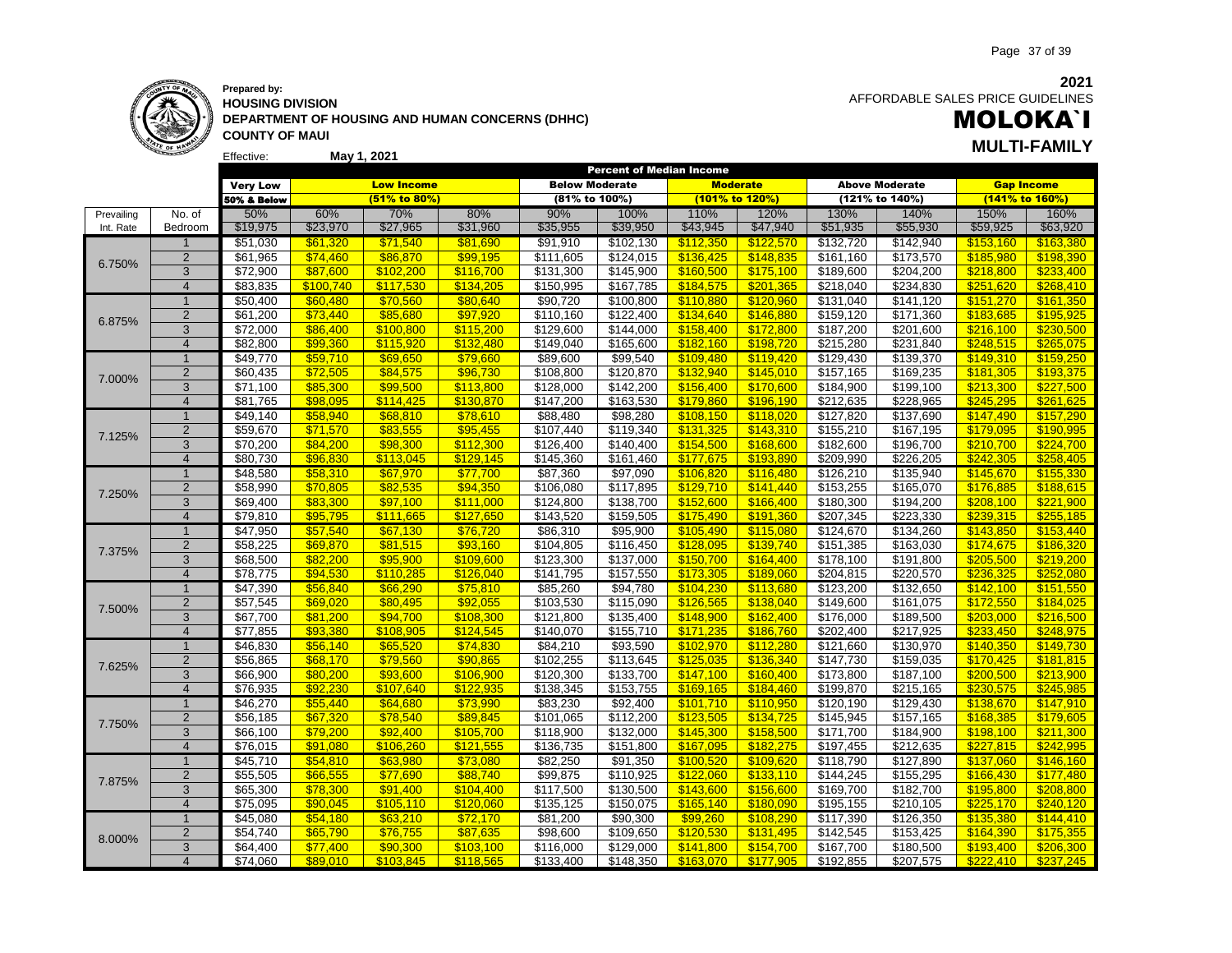**2021**



#### **Prepared by: HOUSING DIVISION DEPARTMENT OF HOUSING AND HUMAN CONCERNS (DHHC)**

AFFORDABLE SALES PRICE GUIDELINES

# MOLOKA`I **May 1, 2021 MULTI-FAMILY**

Effective: **COUNTY OF MAUI**

|            |                |                 |          |                   |           |                       | <b>Percent of Median Income</b> |                 |           |           |                       |                   |           |
|------------|----------------|-----------------|----------|-------------------|-----------|-----------------------|---------------------------------|-----------------|-----------|-----------|-----------------------|-------------------|-----------|
|            |                | <b>Very Low</b> |          | <b>Low Income</b> |           | <b>Below Moderate</b> |                                 | <b>Moderate</b> |           |           | <b>Above Moderate</b> | <b>Gap Income</b> |           |
|            |                | 50% & Below     |          | (51% to 80%)      |           | (81% to 100%)         |                                 | (101% to 120%)  |           |           | (121% to 140%)        | (141% to 160%)    |           |
| Prevailing | No. of         | 50%             | 60%      | 70%               | 80%       | 90%                   | 100%                            | 110%            | 120%      | 130%      | 140%                  | 150%              | 160%      |
| Int. Rate  | Bedroom        | \$27,730        | \$33,276 | \$38,822          | \$44,368  | \$49,914              | \$39,950                        | \$61,006        | \$66,552  | \$72,098  | \$77,644              | \$83,190          | \$88,736  |
|            |                | \$44,590        | \$53,550 | \$62,440          | \$71,400  | \$80,290              | \$89,180                        | \$98,140        | \$107,030 | \$115,990 | \$124,880             | \$133,840         | \$142,730 |
| 8.125%     | $\overline{2}$ | \$54,145        | \$65,025 | \$75,820          | \$86,700  | \$97,495              | \$108,290                       | \$119,170       | \$129,965 | \$140,845 | \$151,640             | \$162,520         | \$173,315 |
|            | 3              | \$63,700        | \$76.500 | \$89,200          | \$102,000 | \$114.700             | \$127,400                       | \$140.200       | \$152,900 | \$165,700 | \$178,400             | \$191,200         | \$203,900 |
|            | $\overline{4}$ | \$73,255        | \$87,975 | \$102.580         | \$117,300 | \$131,905             | \$146,510                       | \$161.230       | \$175.835 | \$190,555 | \$205,160             | \$219.880         | \$234,485 |
|            |                | \$44,100        | \$52,920 | \$61,740          | \$70,560  | \$79,310              | \$88,130                        | \$96,950        | \$105,770 | \$114,590 | \$123,410             | \$132,230         | \$141,050 |
| 8.250%     | $\overline{2}$ | \$53,550        | \$64,260 | \$74,970          | \$85,680  | \$96,305              | \$107,015                       | \$117,725       | \$128,435 | \$139,145 | \$149,855             | \$160.565         | \$171,275 |
|            | 3              | \$63,000        | \$75,600 | \$88,200          | \$100,800 | \$113,300             | \$125,900                       | \$138,500       | \$151,100 | \$163,700 | \$176,300             | \$188,900         | \$201,500 |
|            | $\overline{4}$ | \$72,450        | \$86.940 | \$101.430         | \$115,920 | \$130,295             | \$144,785                       | \$159.275       | \$173.765 | \$188,255 | \$202,745             | \$217,235         | \$231,725 |
| 8.375%     |                | \$43,610        | \$52,290 | \$60,970          | \$69,720  | \$78,470              | \$87,150                        | \$95,830        | \$104,580 | \$113,260 | \$121,940             | \$130,760         | \$139,440 |
|            | $\overline{2}$ | \$52,955        | \$63,495 | \$74.035          | \$84,660  | \$95,285              | \$105,825                       | \$116.365       | \$126.990 | \$137,530 | \$148,070             | \$158.780         | \$169,320 |
|            | 3              | \$62,300        | \$74,700 | \$87.100          | \$99,600  | \$112,100             | \$124.500                       | \$136,900       | \$149.400 | \$161,800 | \$174,200             | \$186,800         | \$199,200 |
|            | $\overline{4}$ | \$71,645        | \$85.905 | \$100.165         | \$114,540 | \$128,915             | \$143,175                       | \$157.435       | \$171.810 | \$186,070 | \$200,330             | \$214,820         | \$229,080 |
|            |                | \$43,120        | \$51,660 | \$60,270          | \$68,950  | \$77,560              | \$86,100                        | \$94,780        | \$103,390 | \$111,930 | \$120,610             | \$129,220         | \$137,830 |
| 8.500%     | $\overline{2}$ | \$52,360        | \$62,730 | \$73,185          | \$83,725  | \$94,180              | \$104,550                       | \$115.090       | \$125,545 | \$135,915 | \$146,455             | \$156.910         | \$167,365 |
|            | 3              | \$61,600        | \$73,800 | \$86,100          | \$98,500  | \$110,800             | \$123,000                       | \$135,400       | \$147,700 | \$159,900 | \$172,300             | \$184,600         | \$196,900 |
|            | $\overline{4}$ | \$70,840        | \$84,870 | \$99,015          | \$113,275 | \$127,420             | \$141,450                       | \$155,710       | \$169.855 | \$183,885 | \$198,145             | \$212.290         | \$226,435 |
|            |                | \$42,560        | \$51,100 | \$59,570          | \$68,110  | \$76,650              | \$85,190                        | \$93,660        | \$102,200 | \$110,670 | \$119,210             | \$127,750         | \$136,290 |
| 8.625%     | $\overline{2}$ | \$51,680        | \$62,050 | \$72,335          | \$82.705  | \$93,075              | \$103,445                       | \$113.730       | \$124.100 | \$134,385 | \$144,755             | \$155.125         | \$165,495 |
|            | 3              | \$60,800        | \$73,000 | \$85,100          | \$97,300  | \$109,500             | \$121,700                       | \$133.800       | \$146.000 | \$158,100 | \$170,300             | \$182.500         | \$194,700 |
|            | $\overline{4}$ | \$69,920        | \$83.950 | \$97,865          | \$111,895 | \$125,925             | \$139,955                       | \$153.870       | \$167.900 | \$181,815 | \$195,845             | \$209.875         | \$223,905 |
|            |                | \$42.070        | \$50,540 | \$58,940          | \$67,340  | \$75.810              | \$84,140                        | \$92,610        | \$101.080 | \$109,410 | \$117.880             | \$126,350         | \$134,680 |
| 8.750%     | $\overline{2}$ | \$51,085        | \$61,370 | \$71,570          | \$81,770  | \$92,055              | \$102,170                       | \$112,455       | \$122.740 | \$132,855 | \$143,140             | \$153,425         | \$163,540 |
|            | 3              | \$60,100        | \$72,200 | \$84,200          | \$96,200  | \$108,300             | \$120,200                       | \$132,300       | \$144,400 | \$156,300 | \$168,400             | \$180.500         | \$192,400 |
|            | $\Delta$       | \$69.115        | \$83,030 | \$96,830          | \$110.630 | \$124.545             | \$138,230                       | \$152.145       | \$166,060 | \$179,745 | \$193,660             | \$207.575         | \$221.260 |

Maximum affordable sales price is based on the following factors:

**\$39,950** Median family income as established by the Department of Housing and Human Concerns (DHHC)

**30** Number of years for a fixed-rate mortgage loan with no discount points

**30%** Percentage of gross monthly income for housing expenses (principle and interest payment only)